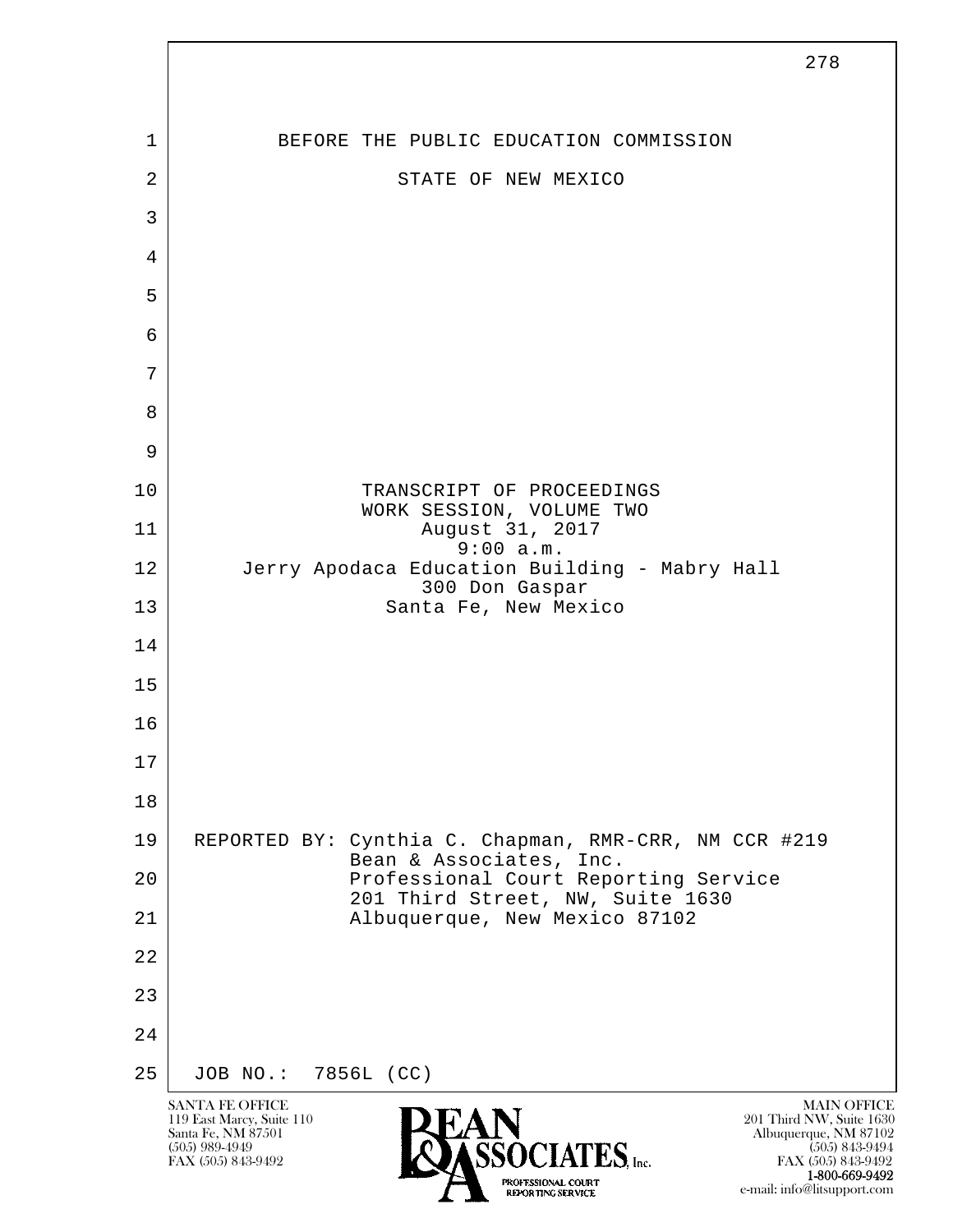| $\mathbf 1$    | A P P E A R A N C E S                                                                                      |
|----------------|------------------------------------------------------------------------------------------------------------|
| $\overline{2}$ | COMMISSIONERS:                                                                                             |
| 3              | MS. PATRICIA GIPSON, Chair<br>MR. GILBERT PERALTA, Vice Chair                                              |
| 4              | MS. KARYL ANN ARMBRUSTER, Secretary<br>MR. TIM CRONE, Member                                               |
| 5              | MS. DANIELLE JOHNSTON, Member<br>MS. TRISH RUIZ, Member                                                    |
| 6              | MS. CARMIE TOULOUSE, Member                                                                                |
| 7              | STAFF:                                                                                                     |
| 8              | MS. KATIE POULOS, Director, Charter School Division<br>MR. ICELA PELAYO, Director, Bilingual Multicultural |
| 9              | Education Bureau                                                                                           |
| 10             | FACILITATORS:<br>MR. TIM FIELD, Public Impact<br>MS. LYRIA BOAST, Public Impact                            |
| 11             |                                                                                                            |
| 12             |                                                                                                            |
| 13             |                                                                                                            |
| 14             |                                                                                                            |
| 15             |                                                                                                            |
| 16             |                                                                                                            |
| 17             |                                                                                                            |
| 18             |                                                                                                            |
| 19             |                                                                                                            |
| 20             |                                                                                                            |
| 21             |                                                                                                            |
| 22             |                                                                                                            |
| 23             |                                                                                                            |
| 24             |                                                                                                            |
| 25             |                                                                                                            |
|                | <b>MAIN OFFICE</b><br><b>SANTA FE OFFICE</b><br>201 Third NW, Suite 1630<br>119 East Marcy, Suite 110      |
|                | Santa Fe, NM 87501<br>Albuquerque, NM 87102<br>CCACIATEC<br>$(505)$ 989-4949<br>$(505)$ 843-9494           |

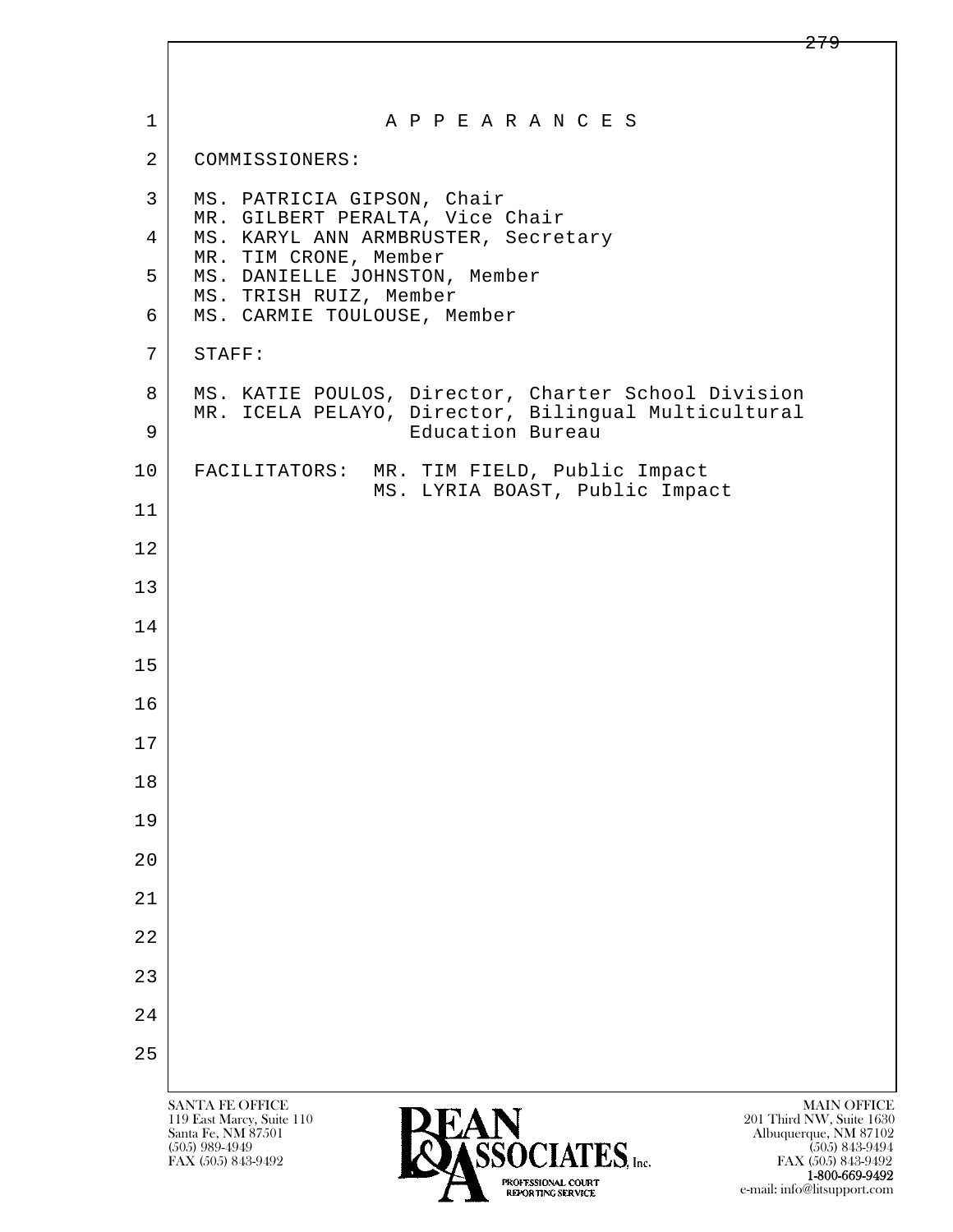| $\mathbf{1}$ | MR. TIM FIELD: So let's get started. I               |
|--------------|------------------------------------------------------|
| 2            | don't know if I have any opening words. We'll start  |
| 3            | with going through the agenda, and we'll do a quick  |
| 4            | recap of yesterday.                                  |
| 5            | But I don't know if anyone -- Commissioner           |
| 6            | Gipson, if you want to have any opening words or     |
| 7            | remarks before we get started?                       |
| 8            | THE CHAIR: No. I think we're hopefully               |
| 9            | reenergized for this, you know. I thought yesterday  |
| 10           | went, I thought, really well. So I'm interested to   |
| 11           | see the -- the feedback.                             |
| 12           | MR. TIM FIELD: Feedback. Great. So                   |
| 13           | let's get started.                                   |
| 14           | And, just, I think, for the benefit                  |
| 15           | especially of Commissioners Crone and Peralta, we're |
| 16           | obviously not going to go over yesterday. We were    |
| 17           | there for six or seven hours. But two things I'll    |
| 18           | go through to remind everyone, but also especially   |
| 19           | for you.                                             |
| 20           | These were the objectives,                           |
| 21           | well-established, for the meeting. They're on that   |
| 22           | first page. Carmie, I think, is explaining to        |
| 23           | Gilbert what you have here.                          |
| 24           | These are the objectives we have. I                  |
| 25           | crossed out No. 6, because it's really not something |
|              |                                                      |

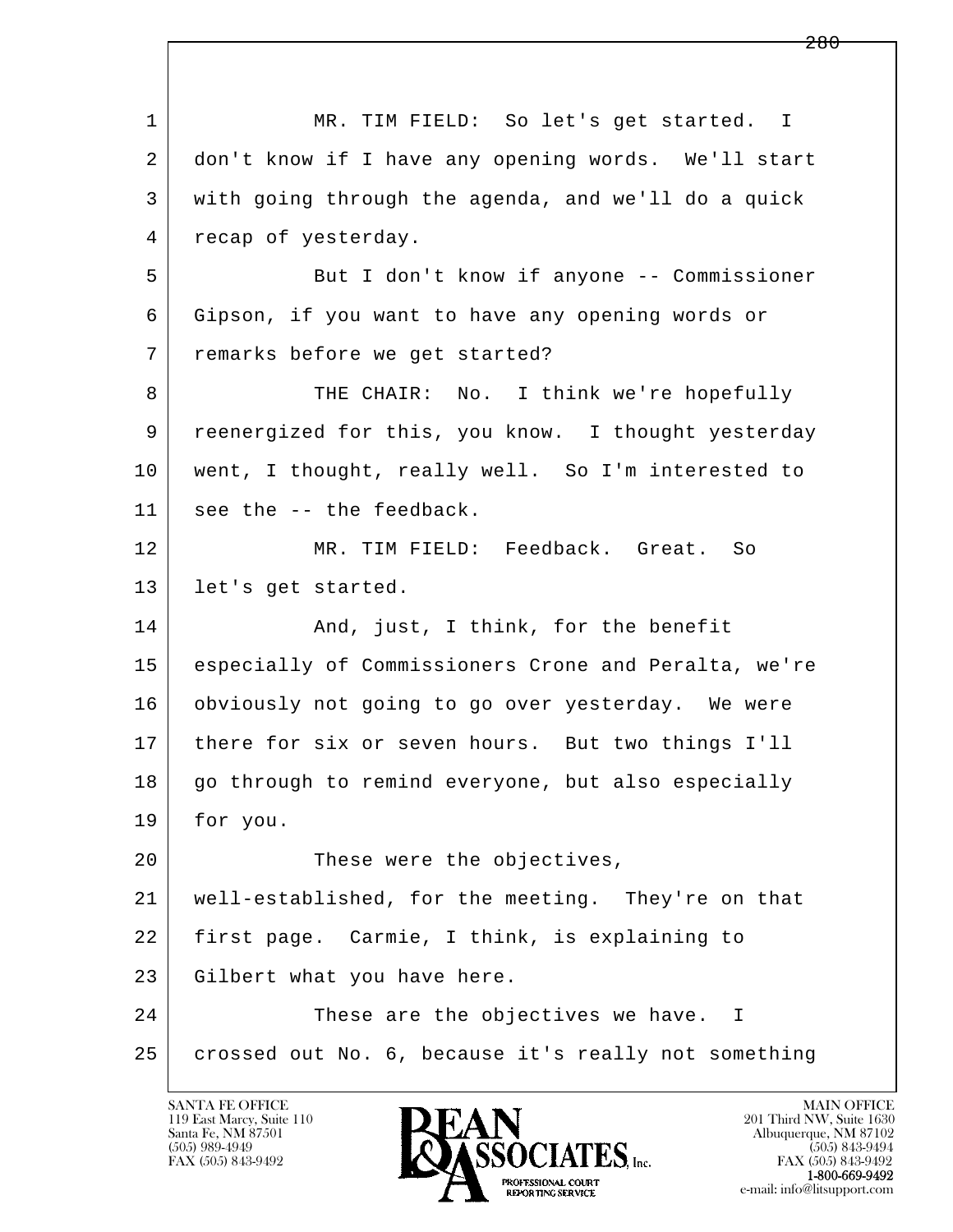l  $\overline{\phantom{a}}$  1 we're going to try to address in this two-day 2 period. And I'll just reemphasize that the big 3 focus of this two-day period is really Objective 4 No. 5, which has to do with approving and getting 5 feedback and approving the draft indicators that 6 we'll be using for the trial run of the performance 7 framework. 8 So this is all the academic, operational, 9 and financial. It's getting the input from 10 Commissioners that will allow us to do these trial 11 runs. That's really the main focus of these two 12 days. 13 We got a lot -- I think we got a lot of 14 accomplishment on the objectives yesterday; and so I 15 think we made good progress. Again, I think, 16 especially for the benefit of Commissioners Crone 17 and Peralta, that was our agenda yesterday. 18 We spent the morning working on the 19 organizational framework. What we did at the end of 20 the organizational and academic framework is 21 essentially each Commissioner, as we were going 22 through the content, was filling out an exit ticket,  $23$  kind of like a -- which was kind of essentially 24 indicating preferences or -- on the different 25 options we presented.

119 East Marcy, Suite 110<br>Santa Fe, NM 87501



FAX (505) 843-9492<br>**1-800-669-9492**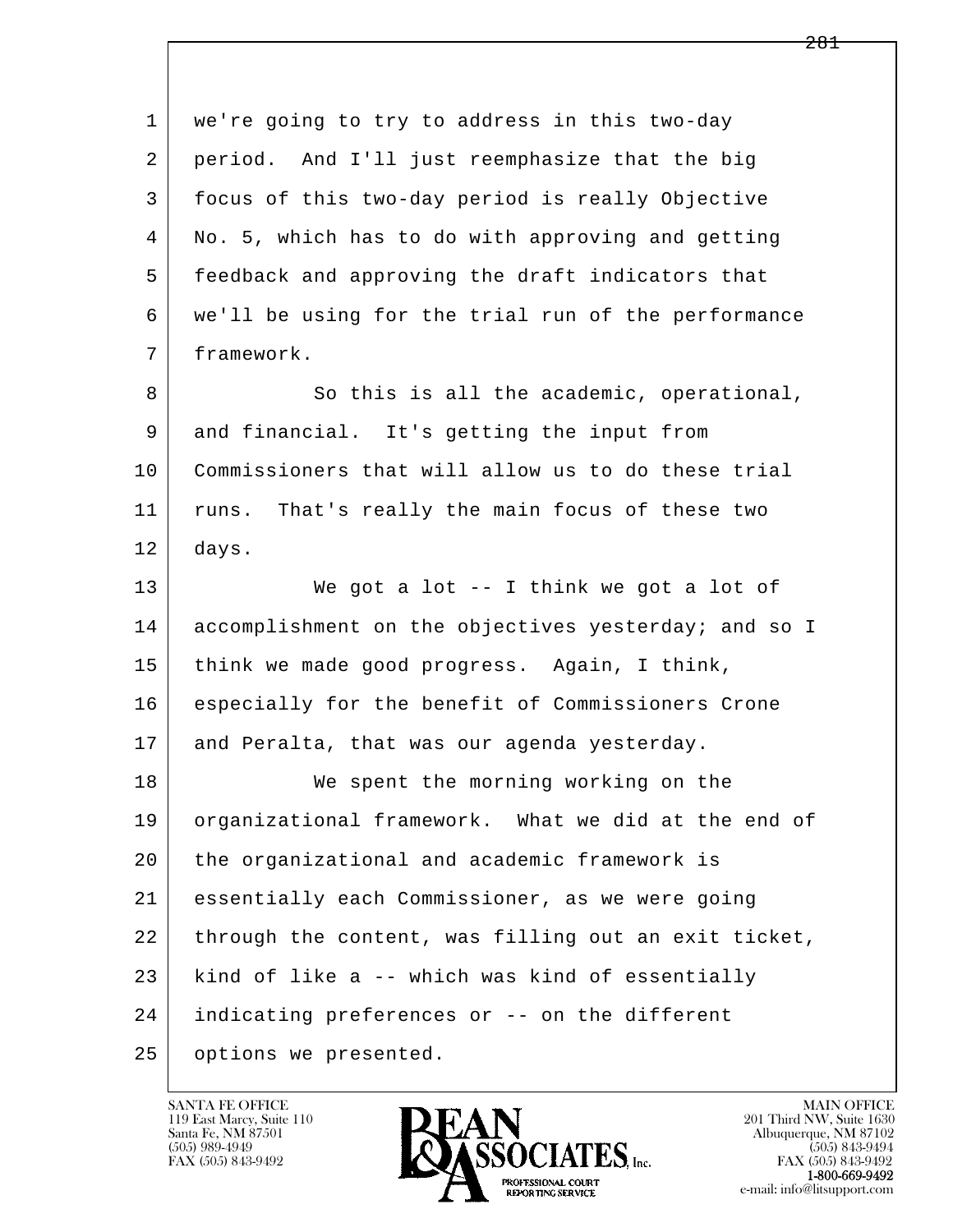l  $\overline{\phantom{a}}$ 1 So what we'll be looking at this 2 morning -- everyone will find interesting -- is the 3 feedback from the Commissioners on their thoughts 4 about the options we presented. 5 So morning was organizational; afternoon 6 was academic. 7 | And then today's agenda we're going to 8 start by reviewing the feedback on the 9 organizational and academic frameworks. I think we 10 have more to say about the academics, because the 11 organizational, there was a lot of alignment. There 12 was less to say; but we'll talk about that. 13 We'll have a break. We're then going to 14 talk about the financial framework. We passed out, 15 you know, like, a five- or six-pager yesterday. 16 Hopefully, you had a chance to review that. We're 17 | going to work through that. 18 We're not going to do an exit ticket for 19 the financial framework. I don't think we need one 20 for that. But we're going to have, obviously, 21 feedback and discussion. But we didn't think there 22 was a need for an exit ticket for that one. 23 | The afternoon, we still do have a window 24 where we could use that however we see fit. We did  $25$  add to the  $-$ - to the agenda  $-$ - this is new  $-$ - a

119 East Marcy, Suite 110<br>Santa Fe, NM 87501

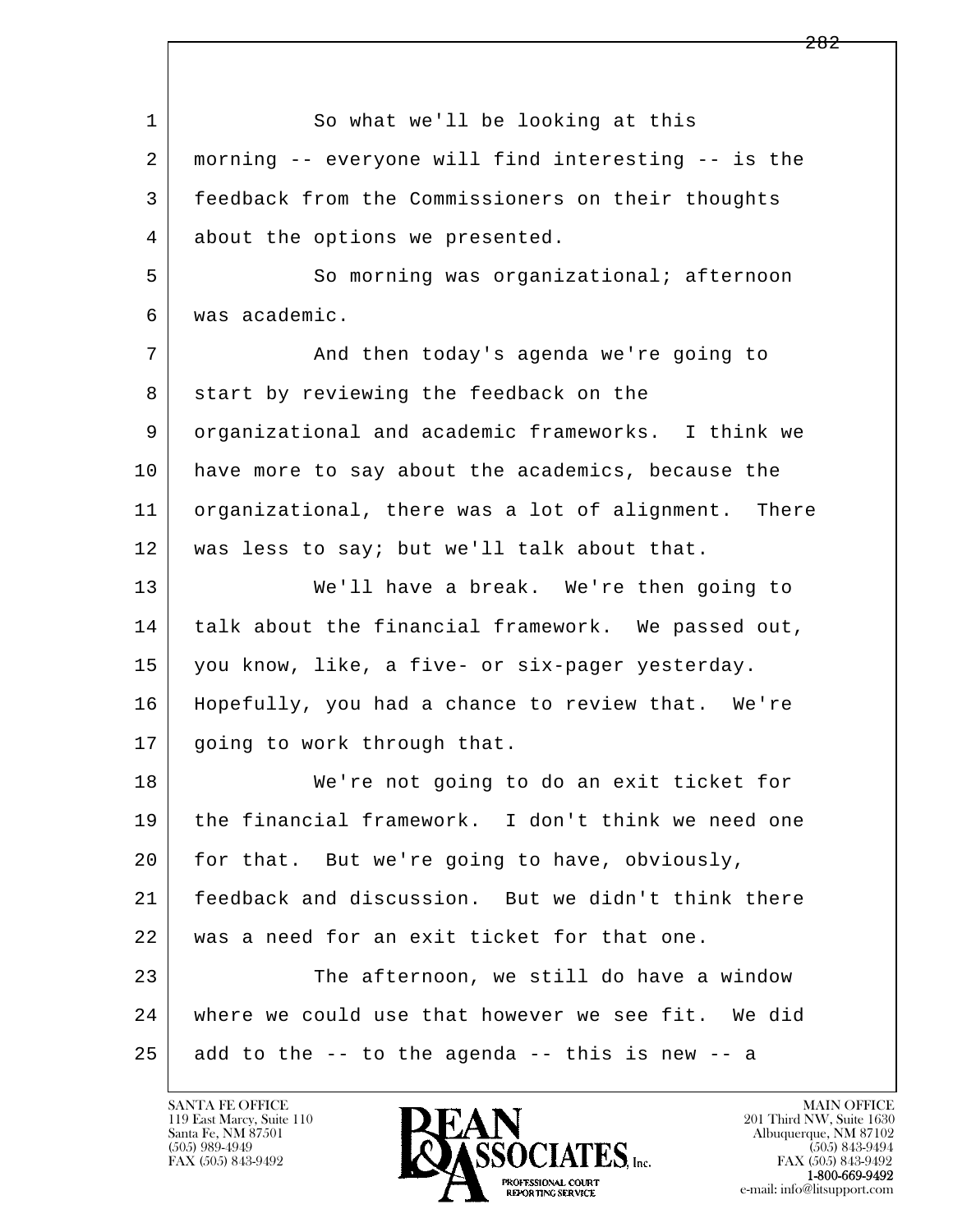l  $\overline{\phantom{a}}$  1 discussion of an accountability plan. So we thought 2 it would be useful -- may take an hour. But 3 Louisiana, the Department of Education, they have a 4 performance compact, an accountability plan, that we 5 think is a good model for what that could look like 6 in terms of its clarity and kind of how it's used; 7 but our intent is to look at that and get your 8 thoughts. 9 | THE CHAIR: I've looked at that. 10 MR. TIM FIELD: There's reasons why it's 11 different than you would have, but a good example of 12 what you would want to put into an accountability 13 plan. 14 We do have some time that we may just 15 decide to break early. Commissioners Peralta and 16 Crone, we're also open to sitting down with you at 17 | the end. If you want to go over some of the content 18 from yesterday, we could use that time after the 19 meeting as well. 20 That's the plan for today. Any questions 21 or comments? 22 I'll skip this. This is just the timeline 23 of the whole, kind of, project. We went over this 24 yesterday, but we may come back to this later today. 25 So let's look at the exit ticket feedback.

119 East Marcy, Suite 110<br>Santa Fe, NM 87501

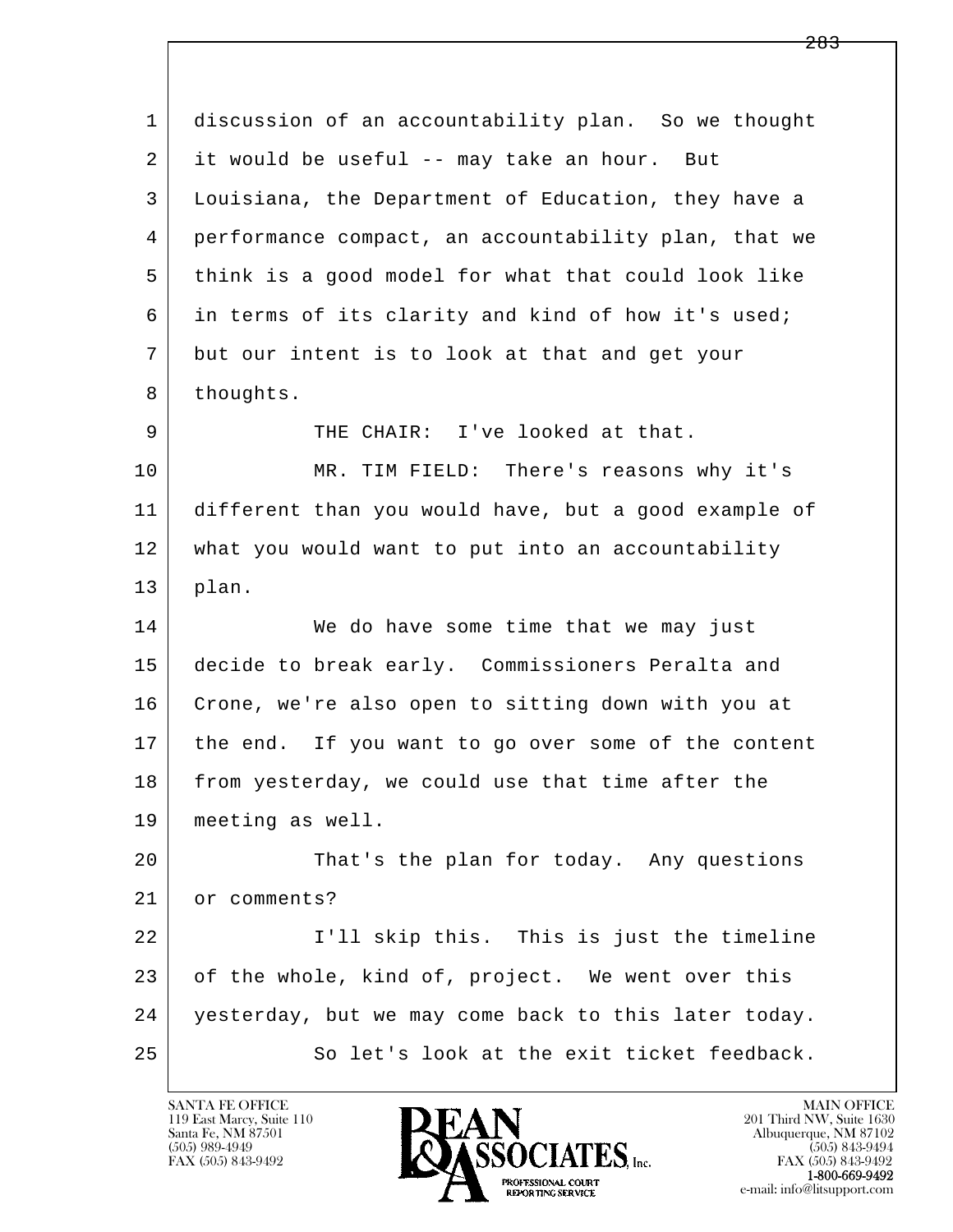| $\mathbf 1$ | And we'll start with organizational framework.       |
|-------------|------------------------------------------------------|
| 2           | And, you know, as you recall, we went                |
| 3           | through that big sheet. We weren't picking options   |
| 4           | here; we really were kind of getting feedback on, Do |
| 5           | you think the indicators should be included? Do you  |
| 6           | think they're a high priority, medium, or low        |
| 7           | priority? Do you feel like there are criteria        |
| 8           | statements that shouldn't be there, or statements    |
| 9           | that should be added?                                |
| 10          | And here's the kind of summary of                    |
| 11          | feedback.                                            |
| 12          | We didn't see or feel the need to actually           |
| 13          | count the responses; because, frankly, for every     |
| 14          | single indicator, the response was, "Yes, include,   |
| 15          | and high priority," except for one.                  |
| 16          | So I did actually tabulate it; but I was             |
| 17          | like, there's no reason to show it.                  |
| 18          | But I'd say highlights: One, strong                  |
| 19          | support -- I think there was a lot of discussion and |
| 20          | also written feedback -- really strong support for   |
| 21          | the focus on creating clarity. So I think people     |
| 22          | really liked really having criteria statements       |
| 23          | really clearly laid out. I think there was a lot of  |
| 24          | support for that.                                    |
| 25          | The notion of having clear evidence behind           |

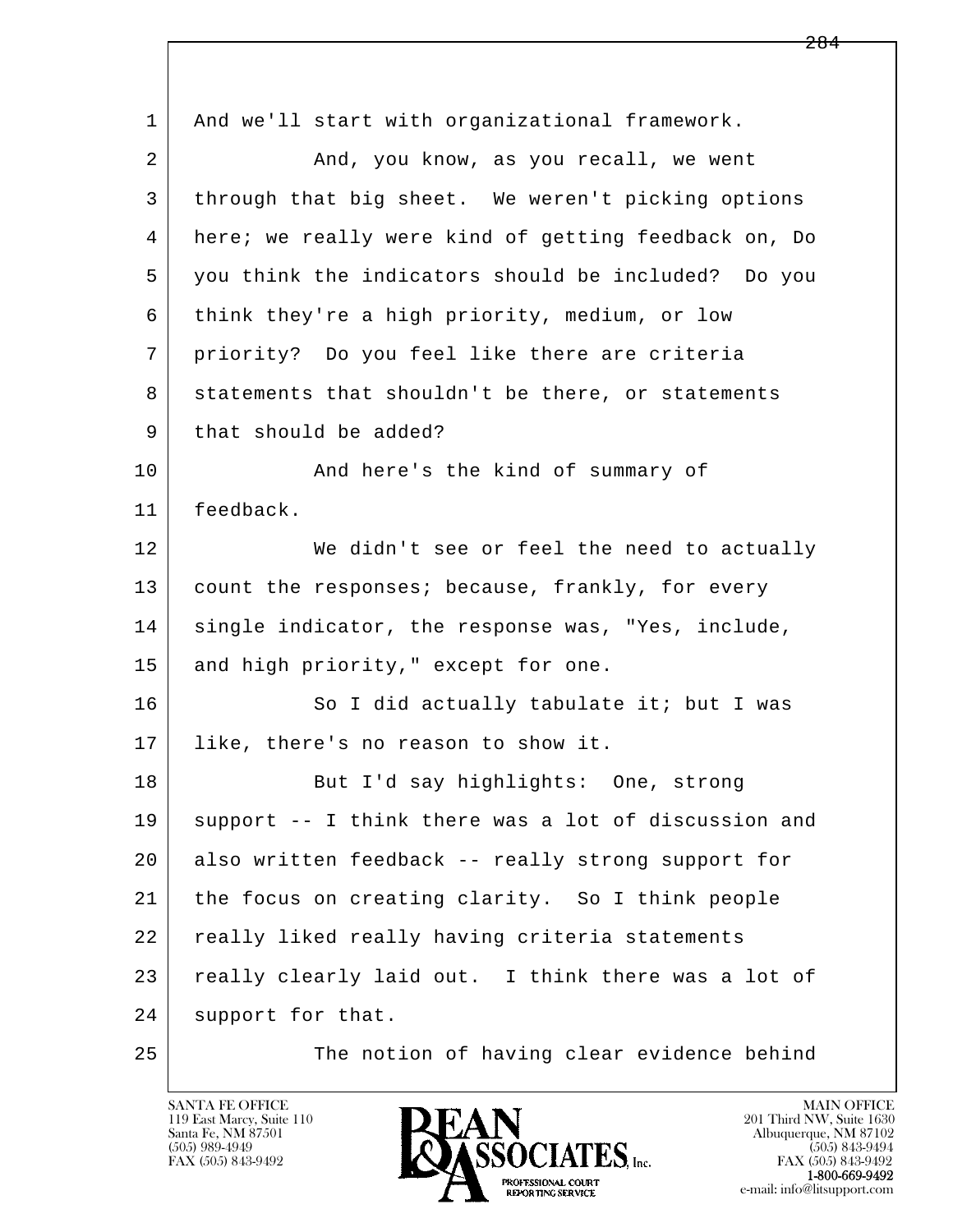l  $\overline{\phantom{a}}$ 1 the criteria; so I think the general frame and 2 direction this is going, I think there was a lot of 3 support and excitement about how this can improve 4 the work of the PEC and help schools participate. 5 I think strong support for what we 6 proposed as indicators and criteria statements. As 7 I mentioned, everyone pretty much said, "High 8 priority, yes, include." 9 The one exception was the student 10 attendance retention and recruitment -- recurrent 11 enrollment. This is the one we talked about that 12 had the kind of fairly rigorous targets for what 13 should attendance be, what should retention of 14 students be. 15 So one Commissioner felt this was out of 16 | scope, just wasn't sure. "Do we need to focus on  $17$  that?" 18 | Rand that was -- I think it's -- I think 19 this will be interesting to see what the data says 20 about these data points, as well. 21 Katie, I don't know if we're going to be 22 able to obtain retention data on students, you know, 23 in a trial run or not. That's -- 24 MS. POULOS: Oh, I actually have, over the 25 past two months, worked very diligently and have

119 East Marcy, Suite 110<br>Santa Fe, NM 87501

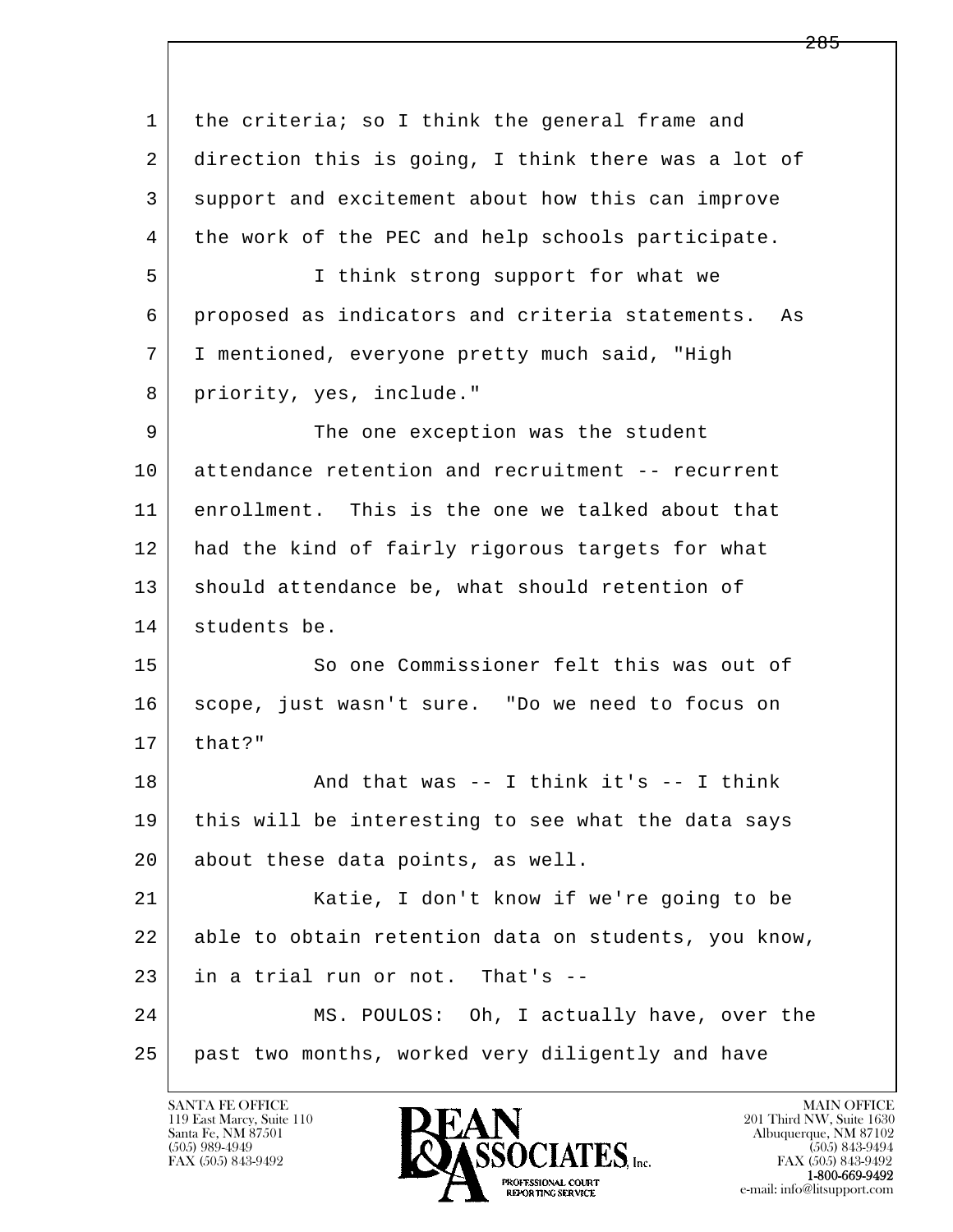l  $\overline{\phantom{a}}$  1 that data for years and years and years past. So I 2 could, actually, if you wanted me to print that for 3 you to look at today, or for holding that for the -- 4 MR. TIM FIELD: I think probably worth 5 holding for the trial run. This is one we can 6 revisit. I think the other comments, I would say -- 7 we'll go over in a second in the next step. So hold 8 that. 9 THE CHAIR: Aren't we obligated to do 10 retention? 11 | MS. POULOS: Retention, yes. 12 THE CHAIR: Yeah. 13 MS. POULOS: Depending on which way you're 14 defining it. Re-enrollment. 15 THE CHAIR: Re-enrollment. Yeah. 16 MS. POULOS: Because there is retention 17 | which is within the school year; re-enrollment, 18 which is two school years. 19 THE CHAIR: But that's -- yeah. 20 MR. TIM FIELD: So there were some 21 refinements. There was the comment about the 22 "Meeting standards" language and the desire to kind 23 of clarify the timing for when -- when -- you know, 24 the Corrective Action -- you know, that conversation 25 about, Is 30 days, what does that mean? Is that,

119 East Marcy, Suite 110<br>Santa Fe, NM 87501



FAX (505) 843-9492<br>1-800-669-9492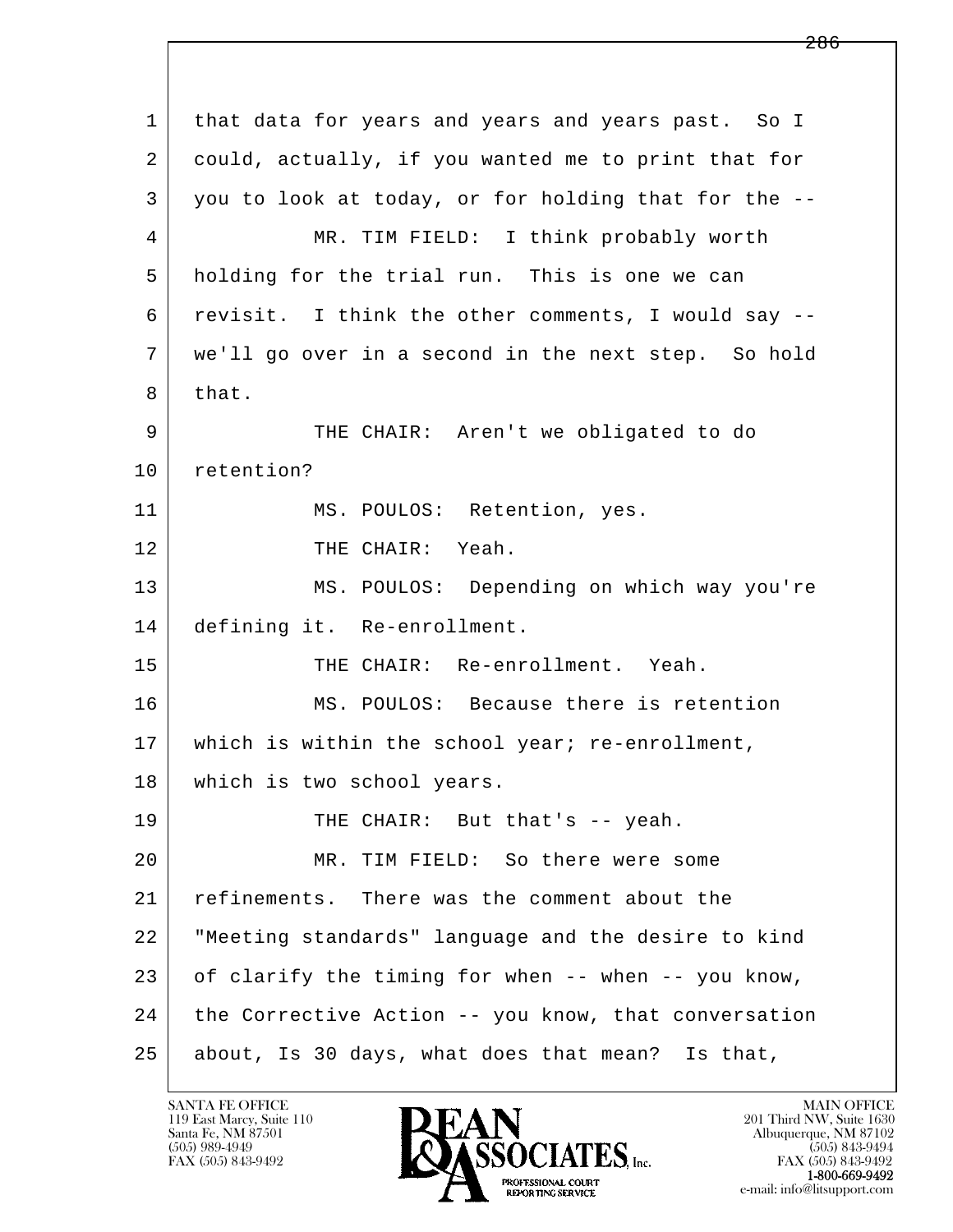l  $\overline{\phantom{a}}$ 1 you know, based on when the framework comes out? 2 So there's clarity there. 3 The notion of repeated non-compliance and 4 how -- there were some tricky things we identified 5 there that will be wrestled with in the trial run. 6 I don't think we need to discuss it further, I don't 7 think. But I think, clearly, flag as an issue with 8 | our goal towards clarity. 9 The desire to separate the mission from 10 material terms. We're actually going to look at 11 that more closely, because I think this -- we talked 12 yesterday about mission-specific goals and the 13 academic framework. I thought it would actually be 14 useful to kind of connect those two. 15 | So, you know, we're going to have -- we 16 want to have mission-specific goals; we heard that. 17 It's going to be part of the framework. But it's 18 important to understand how are we looking at 19 mission in the organizational framework. 20 So I printed out the more detailed version 21 of the org framework. We thought we might look at 22 that some this morning, to kind of think more about 23 how do we bring rigor to the organizational 24 framework, review of mission. 25 Then a few other pieces. The comment

119 East Marcy, Suite 110<br>Santa Fe, NM 87501

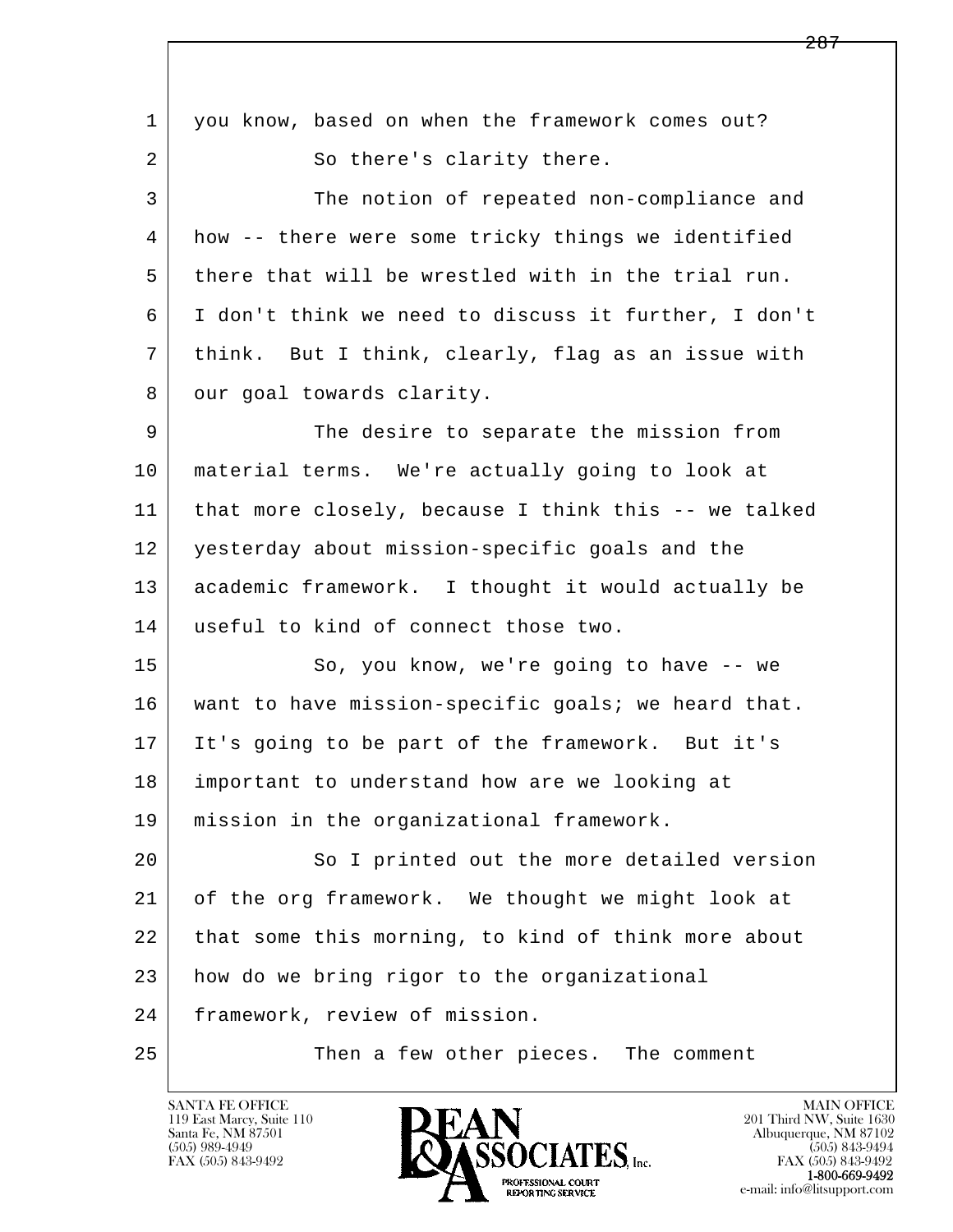1 about teacher -- teacher retention, payments of 2 | taxes. There were a few additions, but not a ton, 3 frankly, in the comments we got from Commissioners. 4 So next steps for the organizational 5 framework. 6 Trial run. So, again, incorporating some

 7 of the targeted feedback you gave on additional 8 indicators and criteria statements. And then I 9 think there really is an opportunity -- and this, I 10 think, we'll probably lean on Katie's team and some 11 feedback from us, on consolidating some of those 12 criteria statements. There is some space to kind of 13 probably -- a couple of things that maybe overlap 14 across indicators.

l  $\overline{\phantom{a}}$ 15 There likely is a need to streamline and 16 reduce the number of indicators and criteria 17 statements. We didn't get a lot of feedback from 18 you guys on, like, "Cut this one." But I, think 19 frankly, in terms of just capacity to collect and 20 evaluate, there probably is too much there; so I 21 think prioritizing things that seem most important. 22 Then, frankly, managing expectations of 23 school operators. You may get an extreme reaction 24 if you go -- you know, the volume of indicators 25 there may have -- may raise some real concerns.

119 East Marcy, Suite 110<br>Santa Fe, NM 87501



FAX (505) 843-9492<br>**1-800-669-9492**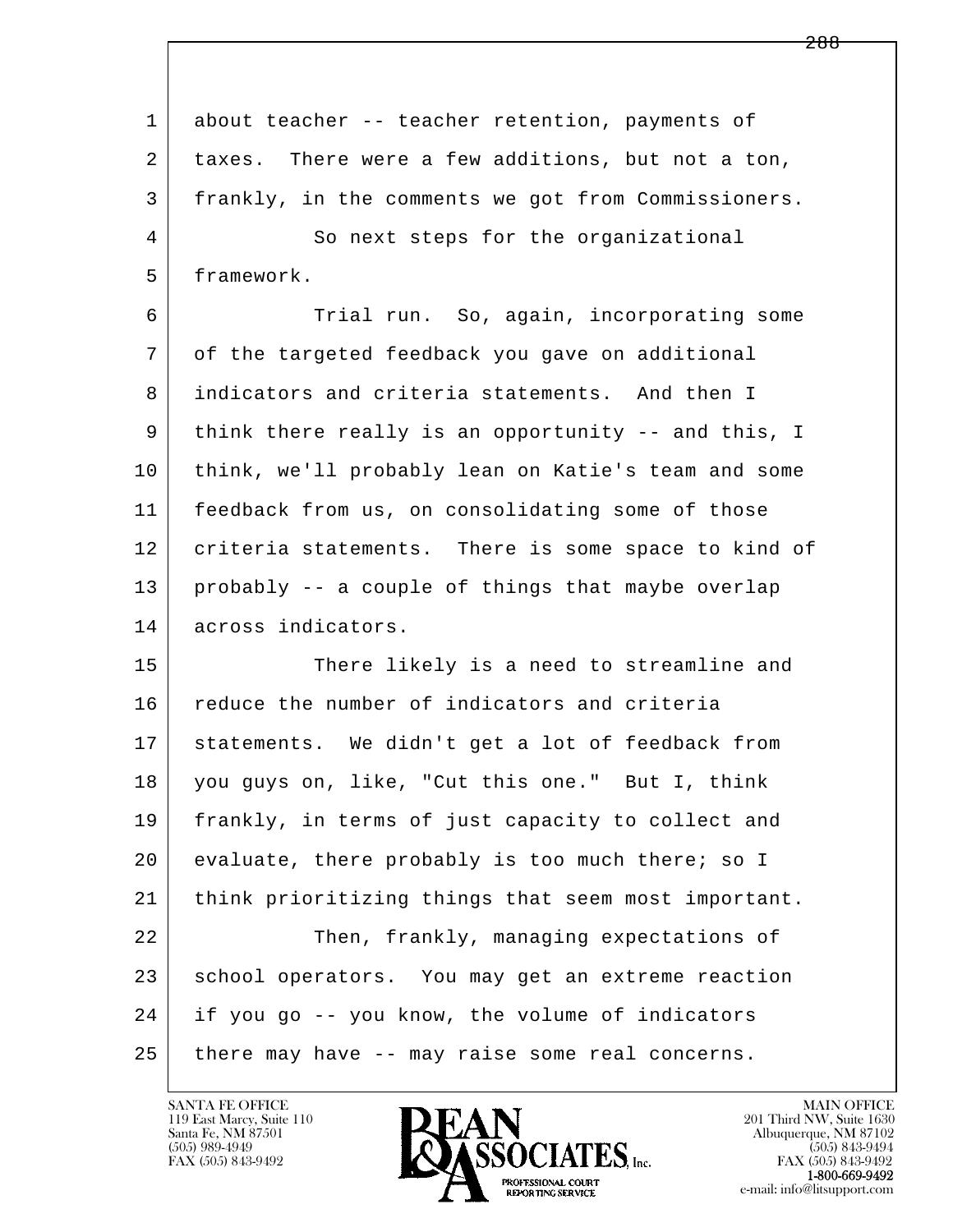l  $\overline{\phantom{a}}$  1 There are going to be concerns, anyway, I suspect. 2 There's going to be pushback on increasing the rigor 3 of the organizational framework. But I do think 4 that doing some streamlining, you may have less of a 5 reaction from operators. 6 MS. LYRIA BOAST: But, hopefully, there 7 will be the positive reaction to the clarity and 8 certainty that they would have. So we're hoping 9 | they will balance. 10 MR. TIM FIELD: And then, of course, 11 after -- the feedback from operators will be really 12 important for this one, after we've done the trial 13 run and gotten your feedback. 14 So that's really it. That's all we wanted 15 to share. I mean, I think -- none of this other -- 16 additional comments about the organizational 17 framework, additional questions about the discussion 18 yesterday or the feedback we received on the forms? 19 MS. LYRIA BOAST: Did we miss anything? 20 Anything you -- 21 COMMISSIONER ARMBRUSTER: Seems like such 22 a short report after seven hours. 23 MS. LYRIA BOAST: That was just the 24 morning, right? 25 COMMISSIONER ARMBRUSTER: My brain was

119 East Marcy, Suite 110<br>Santa Fe, NM 87501

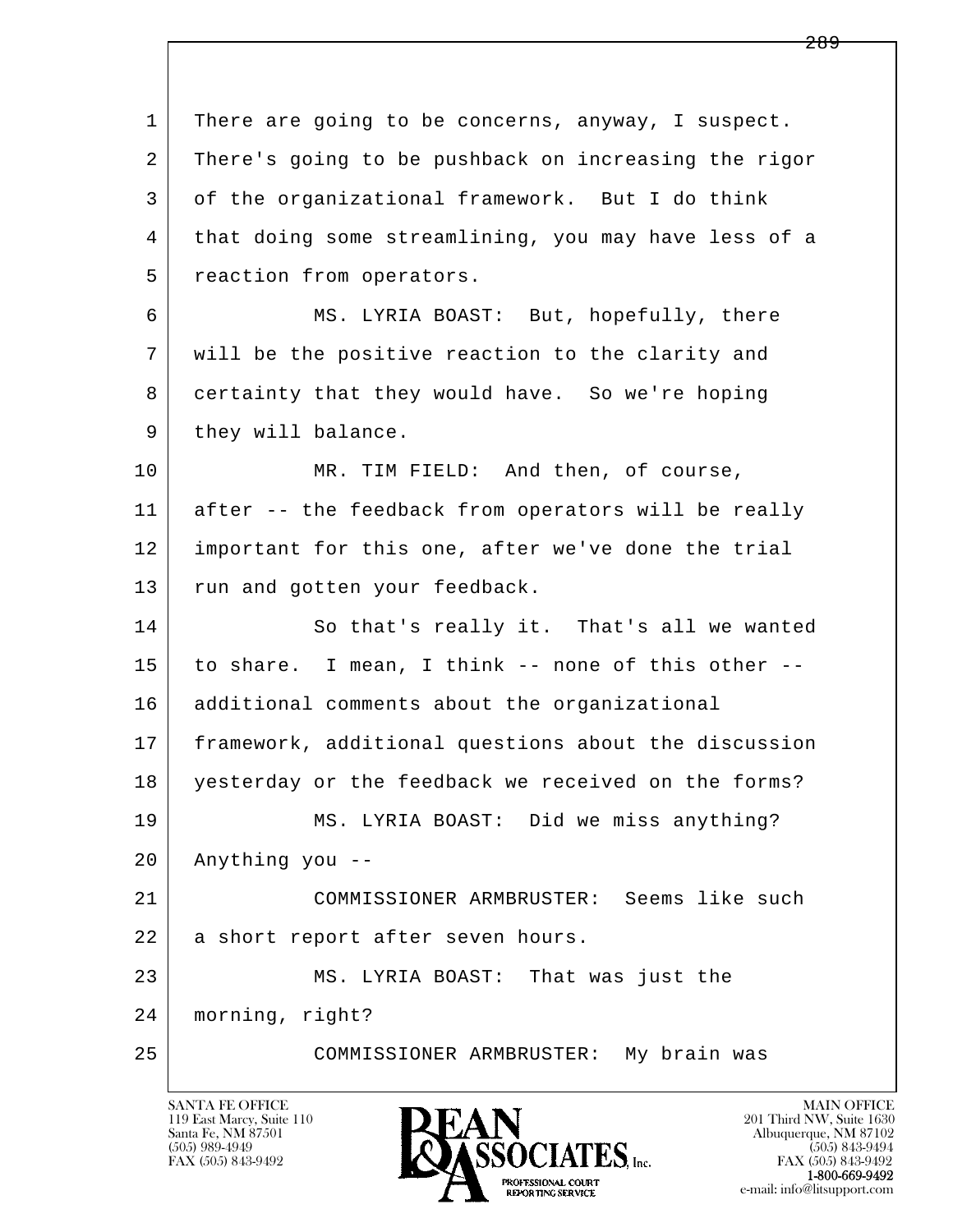l  $\overline{\phantom{a}}$  $1$  full. 2 COMMISSIONER RUIZ: Yeah. 3 MR. TIM FIELD: What was encouraging here 4 is that there was -- we wanted to give you a chance 5 to really understand what's in there. And we spent 6 a lot of time doing that. 7 I think the overall response was, we're 8 comfortable with this. I think also the message, I 9 think there was a lot of comfort with, yes, we 10 should set a high bar. We should be holding schools 11 accountable for these things that are required by 12 statute or by contract. 13 I think there was comfort with the notion 14 | that there are some things that are just best 15 practices that are, you know, more like PED, PEC 16 policies. So I hope that yesterday was enough for 17 you to really dig into the detail and feel 18 comfortable that this is the right direction to go. 19 Do we want to go into this? 20 MS. LYRIA BOAST: Yeah. 21 MR. TIM FIELD: The one thing we are going 22 to go further on in the organizational framework -- 23 so put your thinking caps on a little bit here. So 24 if you recall -- and I will pull this up. 25 This is the handout. So I'll put it on

119 East Marcy, Suite 110<br>Santa Fe, NM 87501

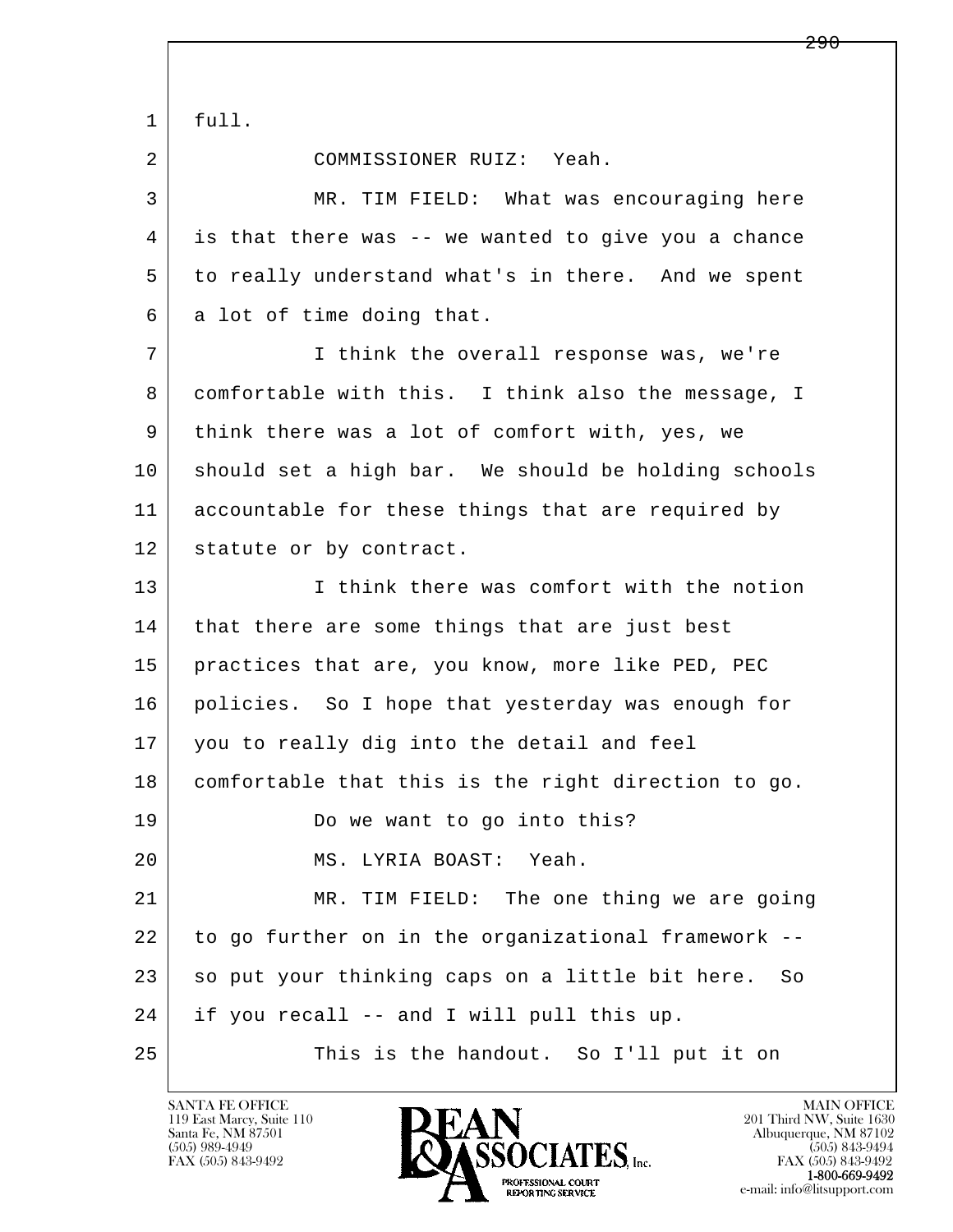l  $\overline{\phantom{a}}$  1 the screen so you can look at your handout. So this 2 is actually a useful reminder, as well. 3 So this, again, is the view of the 4 detailed framework that shows the indicator, which 5 in this case is 1.a., "Is the school implementing 6 the terms of the approved charter application as 7 defined in the charter contract?" And then -- so 8 that's the indicator. 9 Then the criteria statements are these 10 following statements: "School's mission is being 11 implemented. School has documentation evidence that 12 it is meeting its educational program." 13 So that's the criteria statements. And to 14 the right is the kind of hard work that CSD has done 15 to start thinking, what are the sources of evidence, 16 who collects it, when is it being collected? 17 The reason I'm flashing it up there is 18 just to remind you of what will be the further work 19 for the trial run is, like, kicking the tires on 20 these evidence pieces; but, also, there was desire 21 to potentially separate mission from the kind of 22 program requirements and the contractual 23 requirements, material terms. 24 And I think the thing to think about is, 25 under school mission, can we go further? What would

119 East Marcy, Suite 110<br>Santa Fe, NM 87501

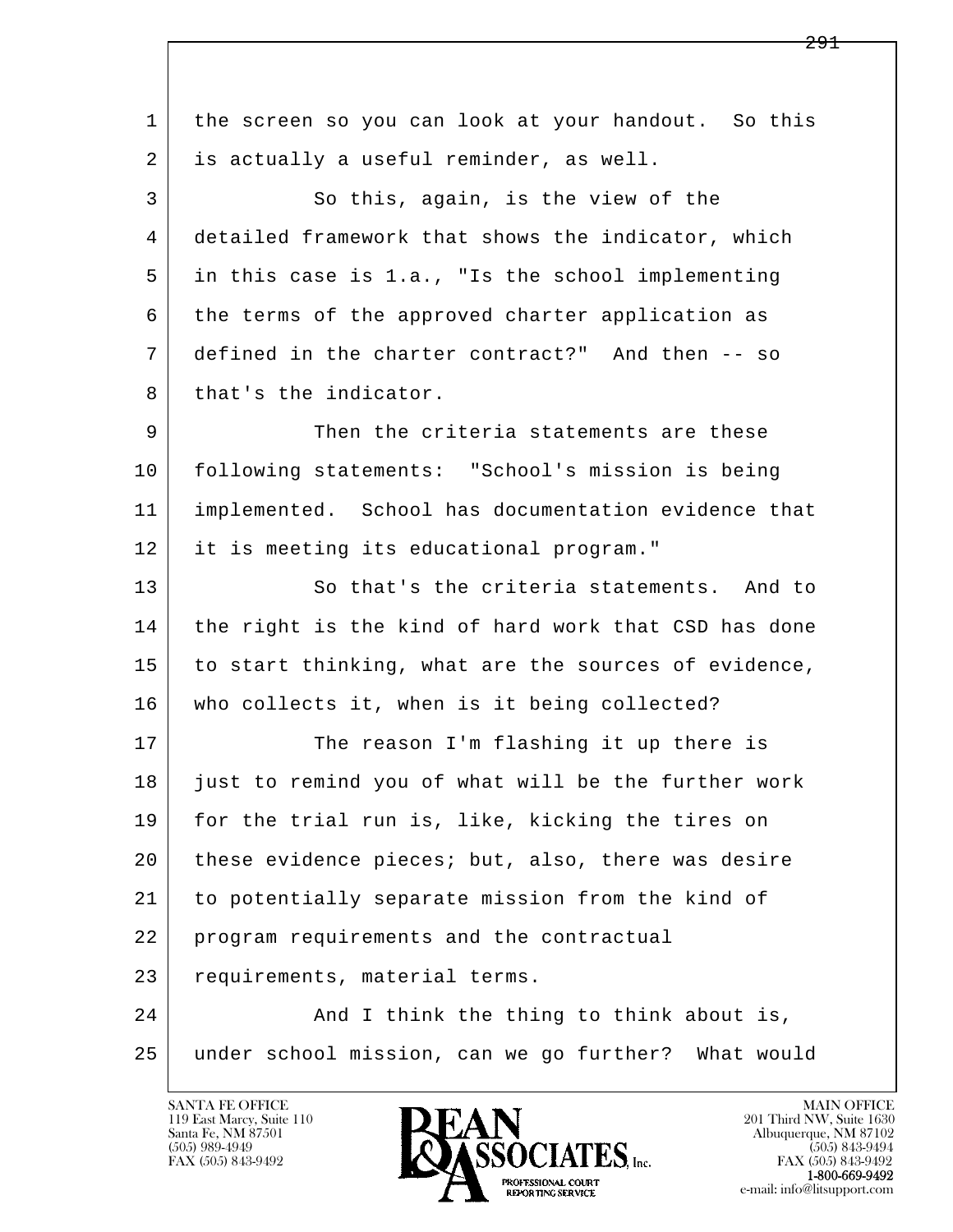| $\mathbf 1$    | you want to be looking at in a qualitative,         |
|----------------|-----------------------------------------------------|
| 2              | organizational review, whether it's through site    |
| 3              | visits or through documentation? You can see the    |
| $\overline{4}$ | sources of evidence on your paper. How can this     |
| 5              | process be used to really get more information and  |
| 6              | confidence that the schools are truly meeting their |
| 7              | mission? Because that's been a big priority.        |
| 8              | THE CHAIR: So I guess my question is, is            |
| 9              | when -- when the indication here is that the site   |
| 10             | visit observations are based on specific evidence   |
| 11             | described in the contract. So we would be -- we     |
| 12             | would be outlining specifically in that contract    |
| 13             | exactly what this school feels the -- you know,     |
| 14             | should be detected when they come out?              |
| 15             | Because I'll give you an example. And I             |
| 16             | forget which school it was. But I know within the   |
| 17             | past year, there's been a school up speaking to us  |
| 18             | about something. And there was an issue with their  |
| 19             | site visit. Because they were an integrated arts    |
| 20             | school; that was in their mission. And there was a  |
| 21             | notation that there was no -- there wasn't enough   |
| 22             | visible art on the wall of the school; so,          |
| 23             | therefore, they weren't going -- they weren't doing |
| 24             | their mission.                                      |
| 25             | So they're -- you know, they said, "We've           |

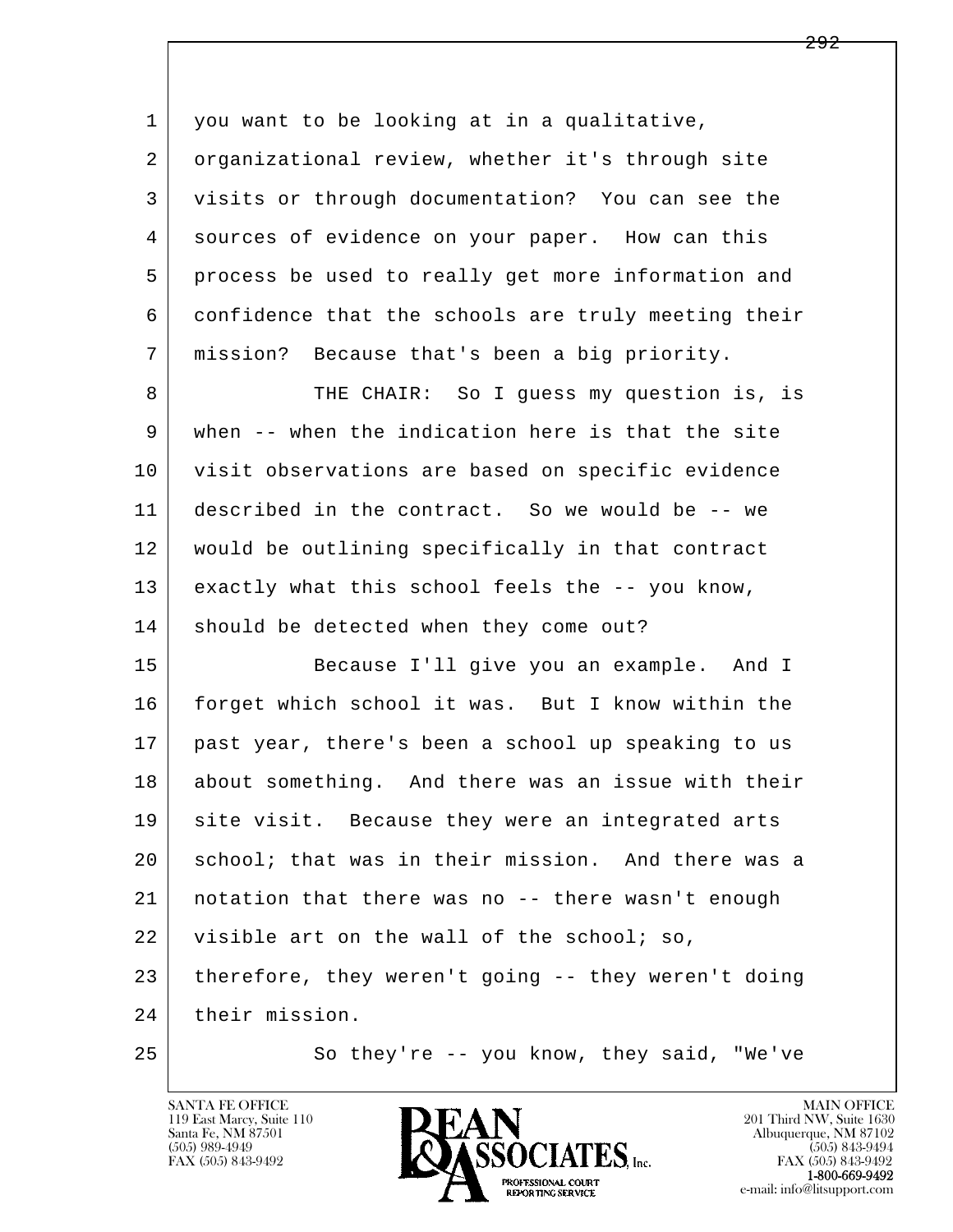l  $\overline{\phantom{a}}$ 1 got kids going out to this dance program. We're 2 sending kids out to this arts program." 3 And there was this, you know, disagreement 4 with what could visibly be detected as following 5 their mission statement. 6 So my just, question is, is this something 7 that would be absolutely delineated in the contract,  $8$  so that when the site visit occurs, there is no 9 disconnect with, "The school thinks you're going to 10 be looking for this; but who's-ever doing the site 11 visit has this idea that, "I'm going to be looking 12 for this." So that there is, you know -- 13 MS. POULOS: Yeah. I think that's 14 exactly -- the entirety of this process is we don't 15 know what we're -- we're making assumptions; we're 16 trying to figure it out. And the more clarity we 17 have in our performance framework, in our 18 contracts -- right? -- the better off the schools 19 are, the better off CSD is, the better off PEC is, 20 because everybody has come to clarity on terms. 21 When we say that their mission is blah, 22 this is how it should be reflected in the school. 23 And maybe it's not art on the walls. I think that 24 may have been a misunderstanding that they had of  $25$  the law.

119 East Marcy, Suite 110<br>Santa Fe, NM 87501



FAX (505) 843-9492<br>**1-800-669-9492**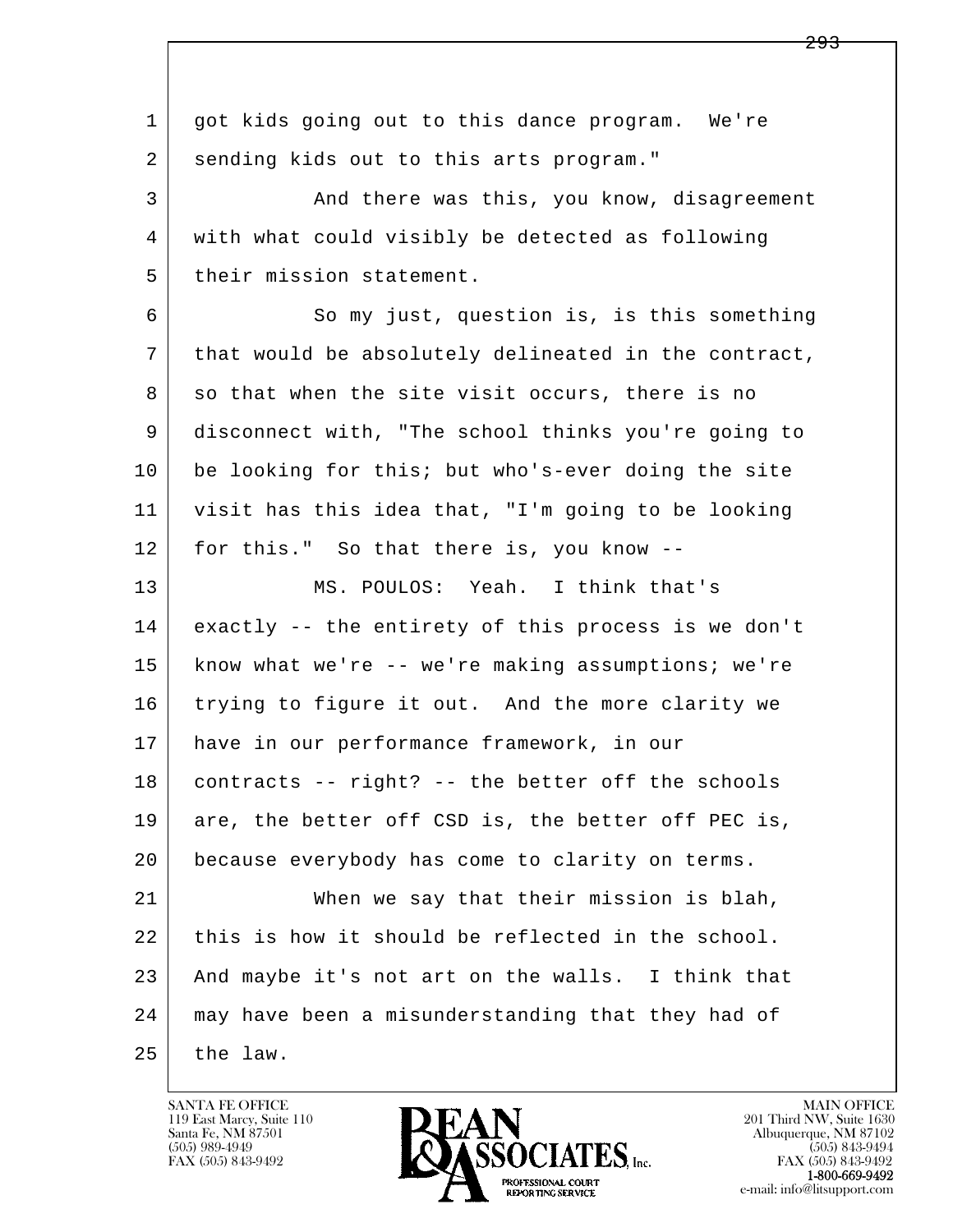l  $\overline{\phantom{a}}$ 1 THE CHAIR: I was just giving an example. 2 | MR. TIM FIELD: Perfect example. 3 THE CHAIR: I'm not calling anyone out 4 here. 5 MS. POULOS: I don't know; because I 6 didn't see those reports. But what I'm saying is 7 that's exactly right. What are we doing is say, 8 "The school has said happened this is how we're 9 | going to be able to observe." 10 | The Sand it may be in the class schedule. It 11 may be an individual student's schedule, right? It 12 may be in lesson plans. Whatever that is, we will 13 know. 14 THE CHAIR: Right. 15 MS. POULOS: And you will know what we 16 expect to see when we get there. 17 | THE CHAIR: Okay. So that's -- 18 MR. TIM FIELD: That's the perfect 19 question. And I think a question for Katie and for 20 the team is the contract -- you know, the charter 21 agreement, the proposal, there's a lot in there, 22 right? So there's this work of what are the handful 23 of things you're truly going to look for? Is it art 24 on the walls? Is it participation in community 25 dance events?

119 East Marcy, Suite 110<br>Santa Fe, NM 87501

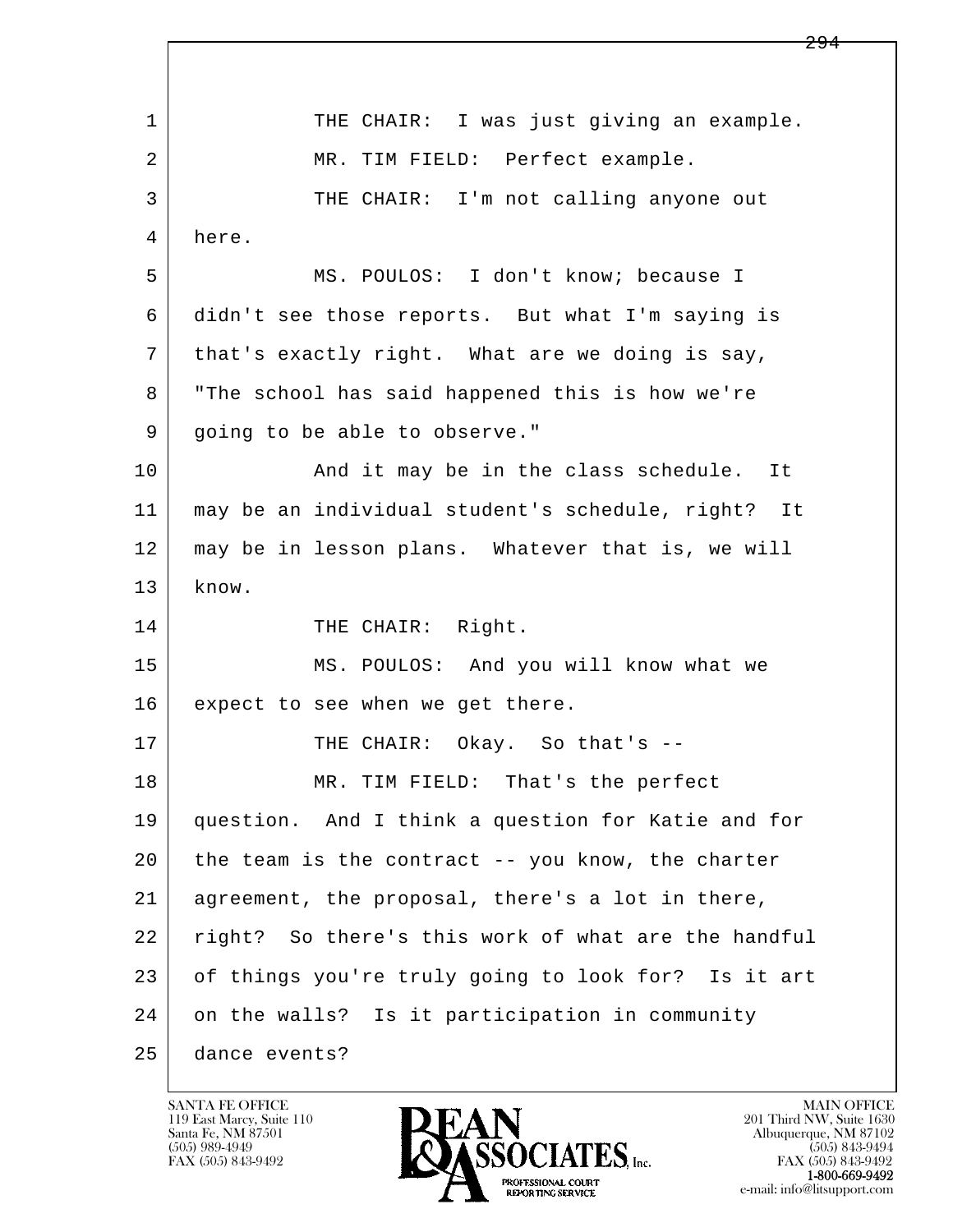l  $\overline{\phantom{a}}$ 1 So what's reasonable in terms of capacity 2 to look at? You know, is there a step that the 3 Department has to do, CSD, around, like, "Okay, 4 we're planning to look at these six things, you  $5$  know." 6 Is that part of the contract? Is that 7 part of the site visit pre-discussion? Or -- and 8 | maybe this is work for the trial run. But what are 9 your thoughts on what that could look like? 10 MS. POULOS: I mean, I think this -- so 11 we're in this situation, right? We have however 12 many contracts that are kind of where they are that 13 aren't real clear. So I think this is less about -- 14 I mean, I think we should try to, in the trial run. 15 But I think the reality is we have to know this is 16 setting aspirations for how we move forward in the 17 contract development process. 18 I mean, certainly, I hope the Commission 19 sees that there's a need for us to be at the table, 20 too; because if you are saying, "These are the 21 things that they're going to observe," having our 22 team be able to be there and say, "Yeah, we can or  $23$  can't; we do or don't have the capacity to do this," 24 I think, is really important, right? 25 And so I think that it's an aspiration of

119 East Marcy, Suite 110<br>Santa Fe, NM 87501

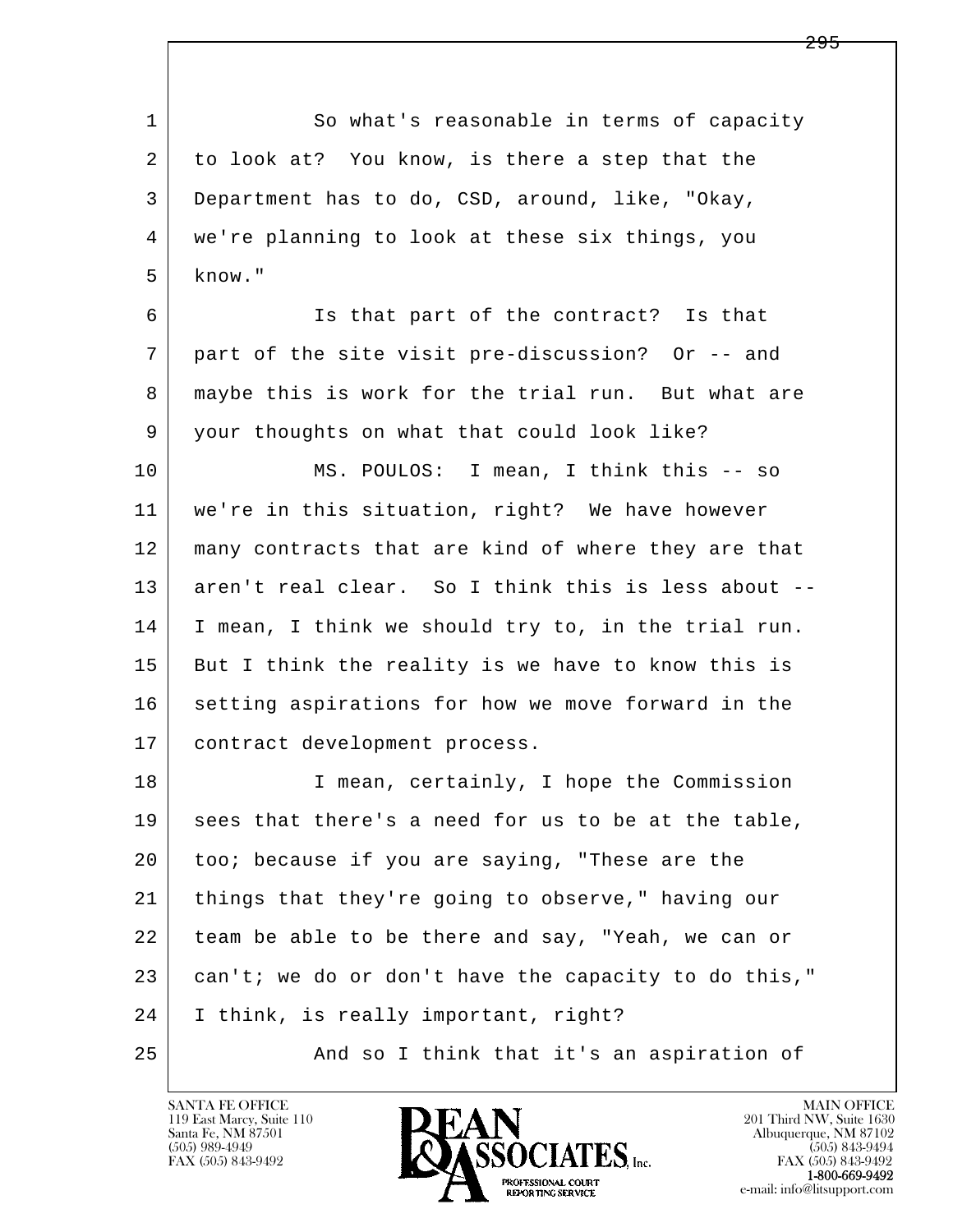l  $\overline{\phantom{a}}$  1 how we move forward in getting everybody on the same 2 page with clarity, so that there isn't a 3 misunderstanding, and we really know how we're going 4 to work together. 5 THE CHAIR: Right. But I would prefer  $6$  that it -- that it is embedded in the contract; 7 because the mission is important. So it is a 8 material term. 9 I mean, we run into this -- you know, does 10 the contract become this, you know, ginormous -- it 11 had been honed down. And now I see that it's going 12 to grow. 13 But I think if everything is in a place, 14 | then there shouldn't be -- and it's important for 15 the school to know, "Do I need a folder so that when 16 | CSD is coming in, I have a folder that says, 'Here's 17 how I've -- you know, how we're fulfilling our 18 mission, and here's our -- you know, our 19 documentation for it, if that's appropriate?'" You 20 know, so that they can see, "Here's sample lesson 21 plans. Here's -- you know, here's the sign-in sheet 22 for the community service that these kids went out 23 to do. So we've -- here's the documentation, if 24 you've got any." 25 Then if they have any questions, they can

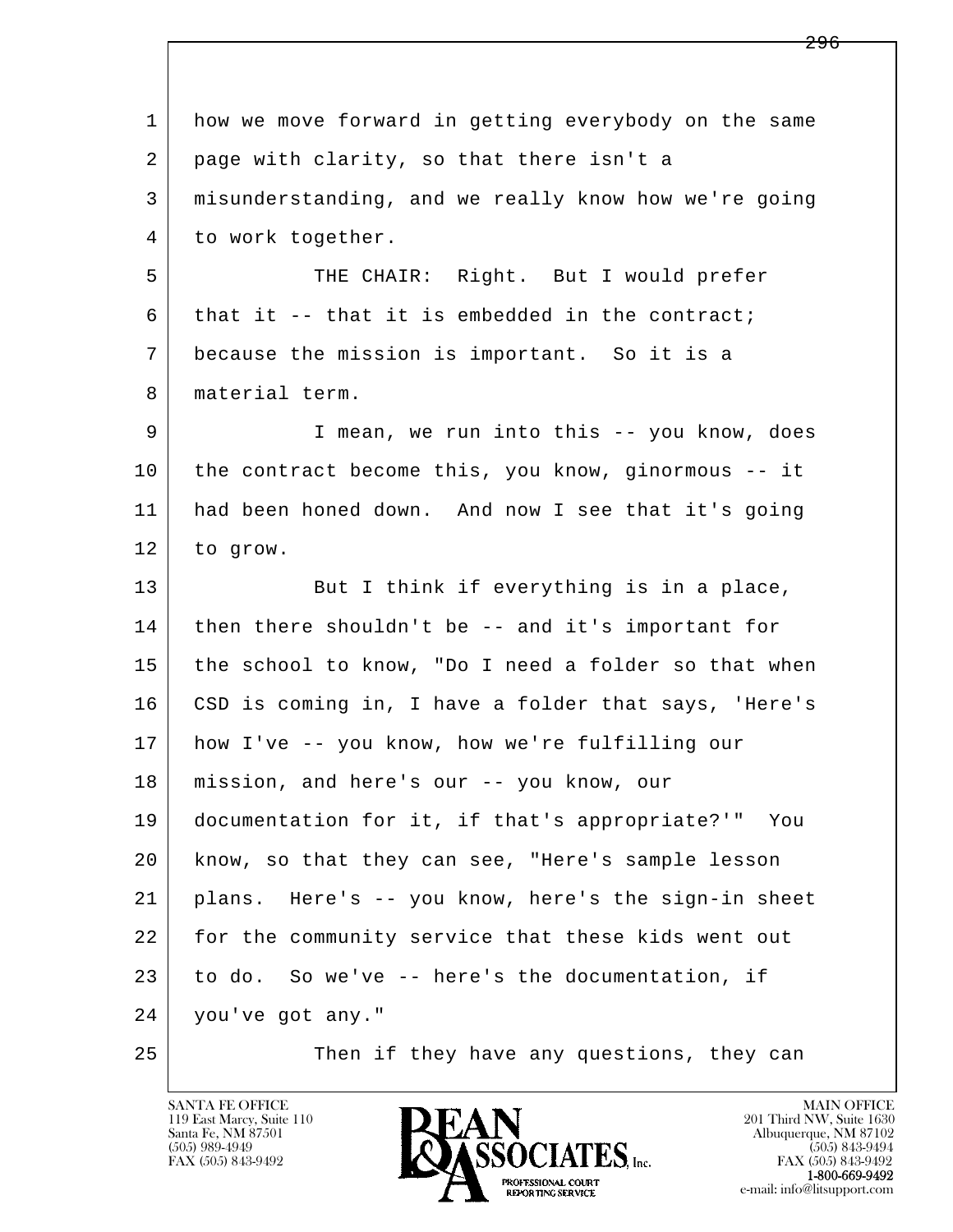l  $\overline{\phantom{a}}$  1 hopefully fix it at that visit. 2 | MR. TIM FIELD: Other thoughts, 3 Commissioners, on this topic? 4 COMMISSIONER ARMBRUSTER: So are we saying 5 that we are going to tell them what we expect to 6 see? Or are they telling us, "Here's how we're 7 showing you that we are fulfilling our mission?" 8 THE CHAIR: They're going to tell us. 9 COMMISSIONER ARMBRUSTER: Tell us? Okay. 10 THE CHAIR: CSD is part of the 11 conversation on whether it's reasonable to do it.  $12$  But they'll be  $-$ - but it's  $-$ - they have to explain 13 to us how they're going to fulfill their mission. 14 And if they can't do that -- 15 COMMISSIONER ARMBRUSTER: They have a 16 problem. 17 THE CHAIR: Yeah. It's up to them. And 18 it should be their decision on how they think -- 19 within reason. 20 MS. POULOS: Yeah. I mean, I think it's 21 part of the negotiation process, where potentially, 22 the Commissioners say, "Actually, that doesn't show 23 me this," right? 24 | THE CHAIR: Right. 25 MS. POULOS: I think that's exactly right.

119 East Marcy, Suite 110<br>Santa Fe, NM 87501

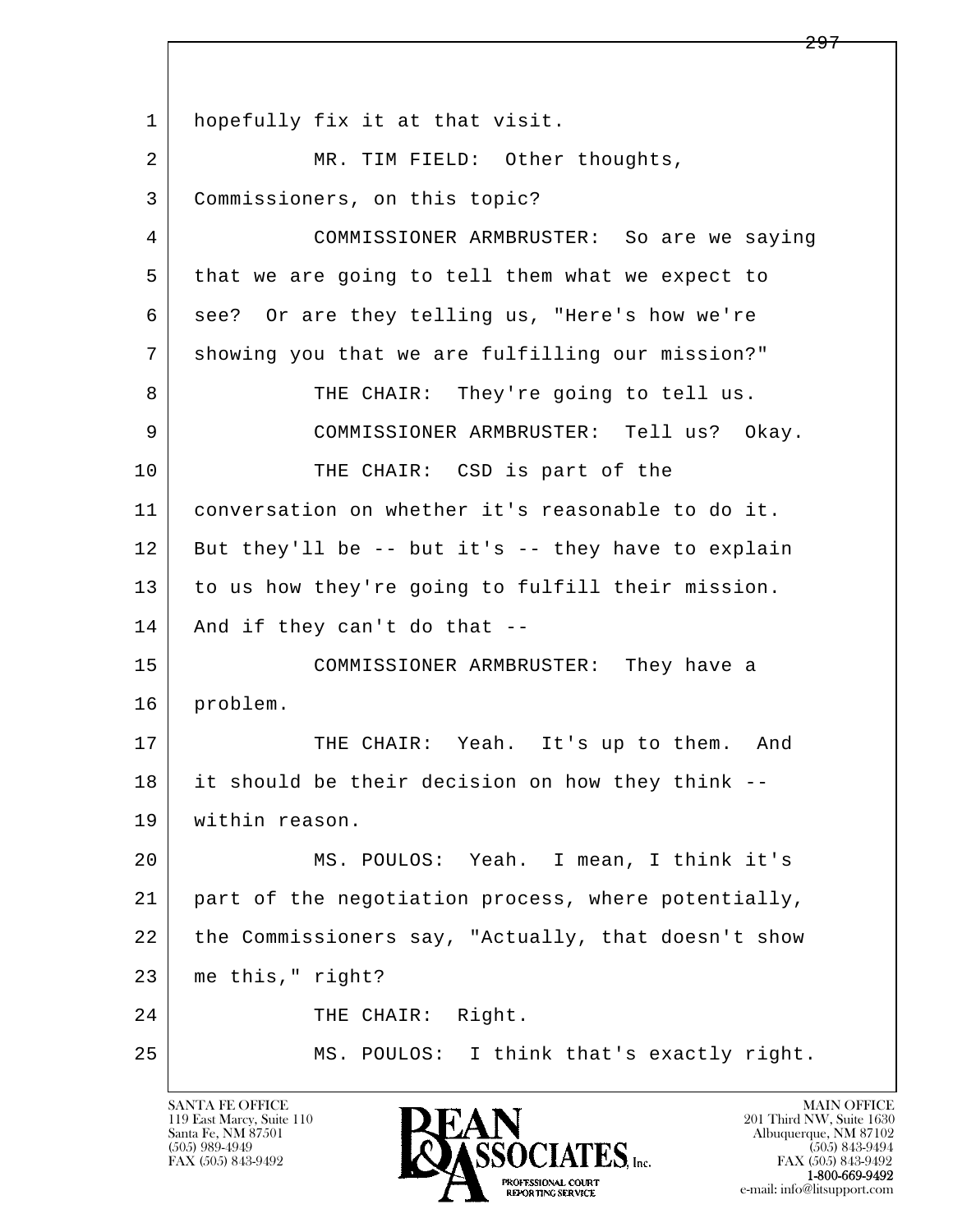1 It's that collaboration.

2 THE CHAIR: And sometimes they haven't 3 thought it out, you know. It's like, 'Wow, this is 4 a great mission." But then it's, like, "Well, okay 5 how are we going to show people that this is what 6 we're really doing," because I think that's going to 7 become an issue.

l  $\overline{\phantom{a}}$ 8 MR. TIM FIELD: And I think beyond -- the 9 other -- the second criteria statement here, "The 10 school has documentation that it is meeting its 11 educational programs." And I think it's important 12 to just recognize there is oftentimes a very strong 13 link, obviously, between educational programs and 14 mission, you know. If a mission is to be -- we're 15 going to be a science-based, you know, community of 16 learners and -- you know, that means they're going 17 to have educational program around very 18 | science-based; my example yesterday of the STEM -- 19 Afrocentric STEM school in Philadelphia that had no 20 STEM programming. But -- so you would want to see 21 educational programming around STEM, you know. And  $22$  so I say that only because they're linked. 23 | Think you have the same need to be 24 | specific about what -- you've got this huge proposal

25 what you're going to do as a school. But, like,

119 East Marcy, Suite 110<br>Santa Fe, NM 87501

SANTA FE OFFICE MAIN OFFICE MAIN OFFICE MAIN OFFICE MAIN OFFICE Santa Fe, NM 87501 Albuquerque, NM 87102  $(505)$  989-4949<br>FAX (505) 843-9492<br>FAX (505) 843-9492<br>FAX (505) 843-9492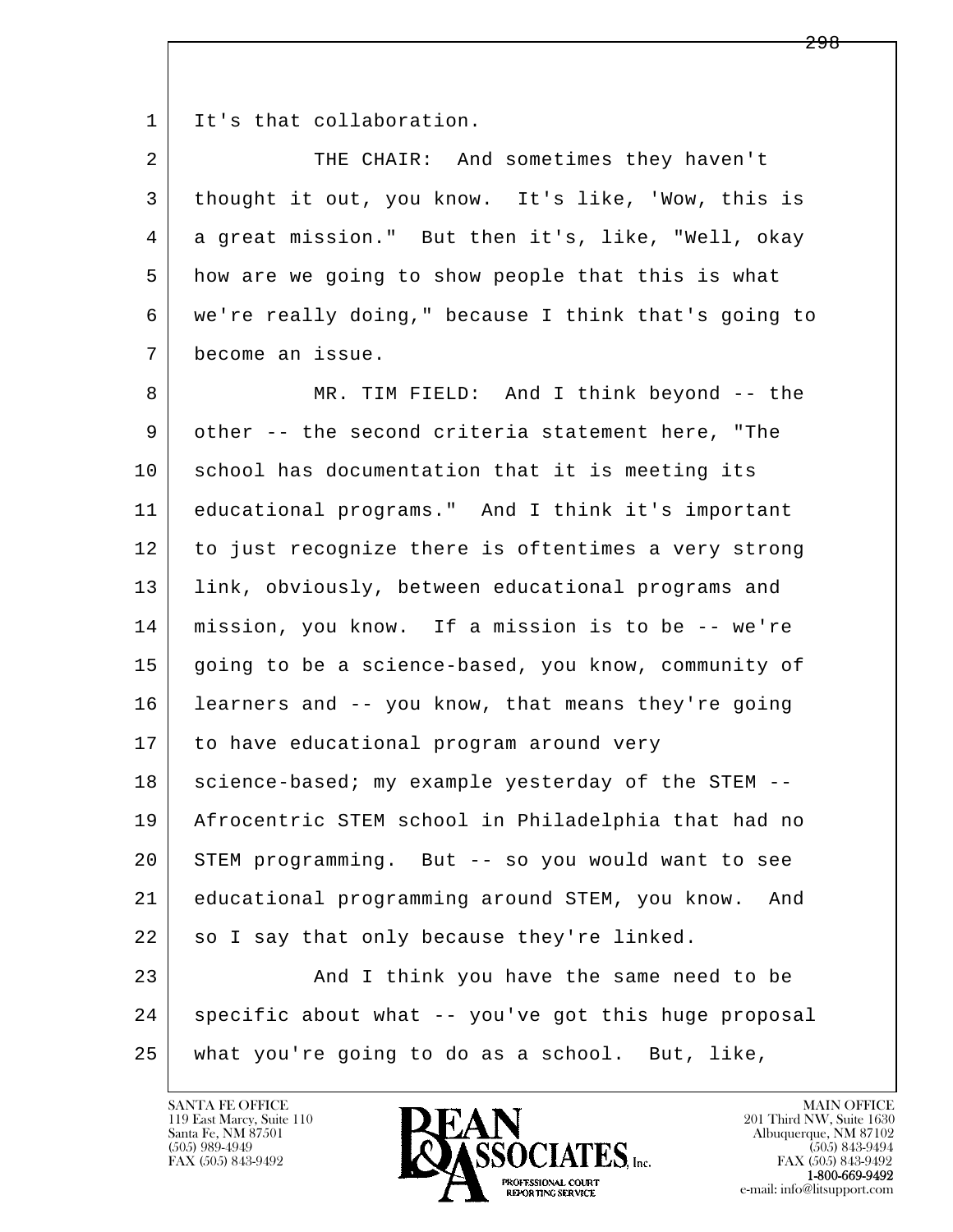l  $\overline{\phantom{a}}$  1 what are the three or four things that we should 2 really be tracking? 3 And I raise this because I think it's 4 valuable to be -- because mission is so important to 5 this Commission, and it's coming out in many, many 6 conversations, that this, plus the mission-specific 7 goals we talked about in the academic framework, 8 | really work together to, I think, achieve that goal 9 you have of making sure charters are more than just 10 another average public school. 11 THE CHAIR: Public school, right. 12 COMMISSIONER TOULOUSE: It seems to me, 13 too, that there are some things in the mission that 14 | get way from it. For instance, a dual-language -- 15 or language-immersion school. I don't see any facts 16 that show that second language, whatever it is, is 17 meeting the same criteria we have for the 18 English-language part. 19 MS. POULOS: And I think that's why -- and 20 Dr. Pelayo would probably agree, like, having us at 21 the table would be helpful; because if you have a 22 dual-language school, we would have said there 23 should be a management of Spanish language. In 24 fact, under the statute, if they are implementing a 25 dual-language program under our bilingual statute,

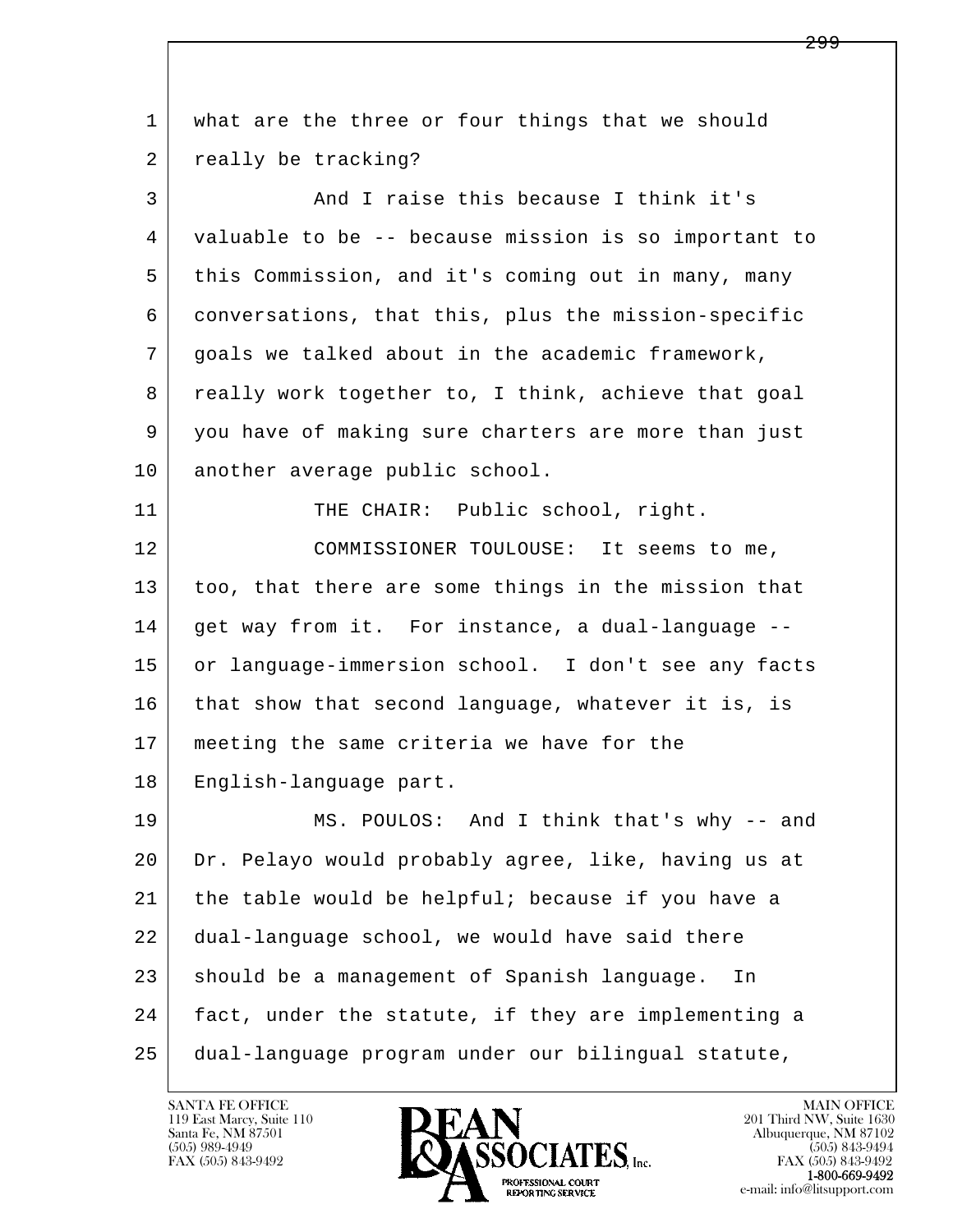| $\mathbf{1}$   | they're required to assess for bilingual, and        |
|----------------|------------------------------------------------------|
| $\overline{2}$ | incorporating that into the contract would have been |
| 3              | the perfect segue to measuring that.                 |
| 4              | COMMISSIONER TOULOUSE: I don't see them              |
| 5              | necessarily having to be at the table. My issue is,  |
| 6              | for instance, my grandson, who was in a              |
| 7              | language-immersion school, since we went to PARCC,   |
| 8              | he has not had any of his math classes taught in     |
| 9              | Spanish, because they thought it was more important  |
| 10             | to get a teacher who could teach math than could     |
| 11             | teach it in Spanish.                                 |
| 12             | He's now -- after the first two weeks of             |
| 13             | school, he transferred to a public school. But the   |
| 14             | beginning two weeks of his sixth-grade year, his     |
| 15             | science teacher did not speak Spanish. So to me, if  |
| 16             | it's language immersion, he's supposed to learn all  |
| 17             | the terms for the math or the science in those       |
| 18             | languages.                                           |
| 19             | And I know that in their parent-teacher              |
| 20             | conferences, his parents were told, "He's reading    |
| 21             | above grade level in English, but below grade level  |
| 22             | in Spanish"; but there was no effort to bring up     |
| 23             | that -- and so I have concerns that we're only       |
| 24             | looking at the English part. And a lot of that has   |
| 25             | to be the PARCC and those standards. And -- Cien     |

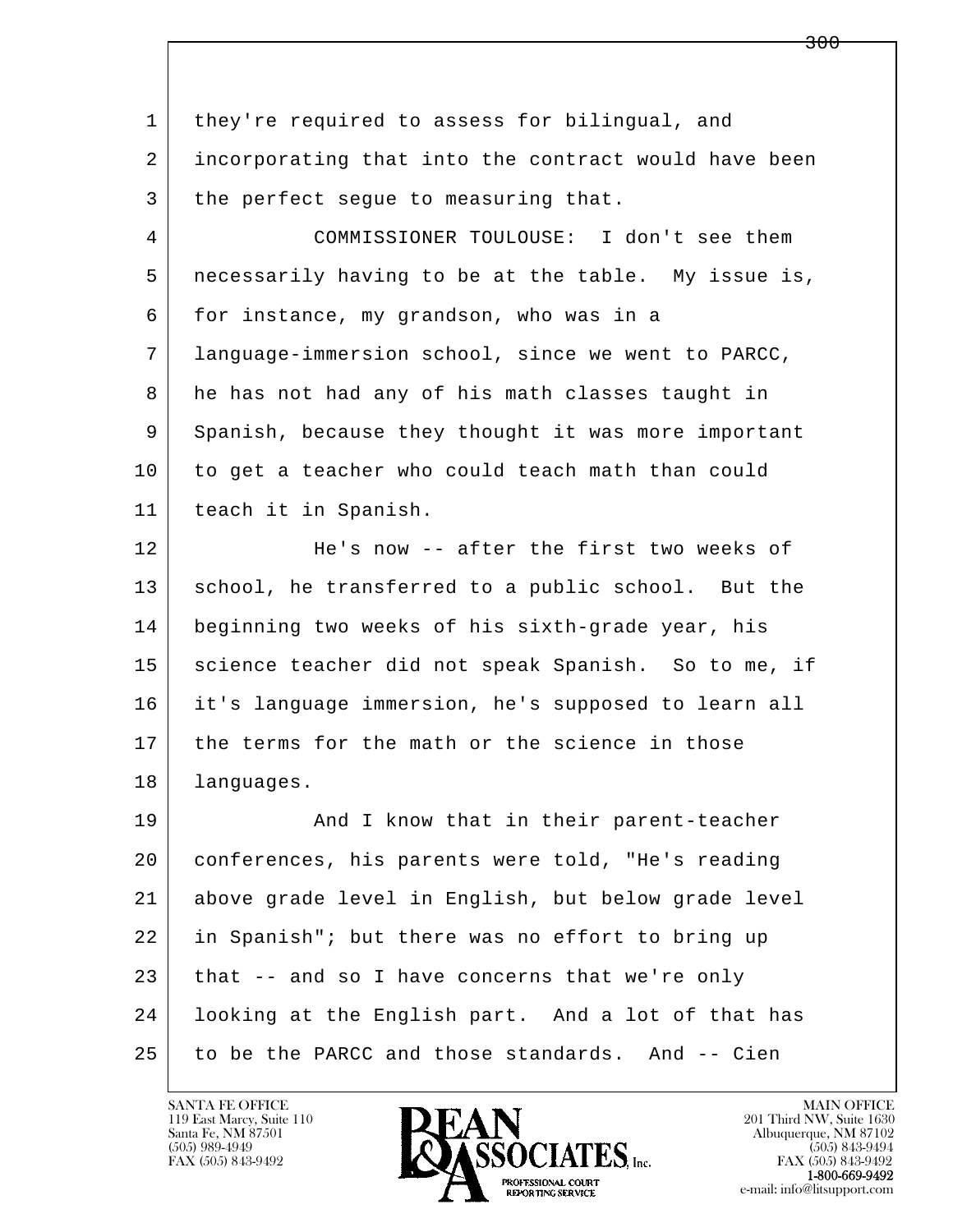1 Aguas, if you'd like to know.

| $\overline{2}$ | DR. PELAYO: That's a concern for several             |
|----------------|------------------------------------------------------|
| 3              | charters. Because you're right. You have to think    |
| 4              | about who you're serving and what their needs are    |
| 5              | and whether you are going to rearrange your schedule |
| 6              | to make sure you fit in everything that's required;  |
| 7              | because if parents are putting their students in     |
| 8              | bilingual education programs, with the expectation   |
| 9              | that the kids are going to come out bilingual and    |
| 10             | biliterate, then districts and charters have the     |
| 11             | responsibility to deliver on that process. That      |
| 12             | means making sure you're holding both languages      |
| 13             | accountable, as the regulation requires.             |
| 14             | COMMISSIONER TOULOUSE: This was just an              |
| 15             | example. That's part of why he was transferred to a  |
| 16             | public school, where he could do more art, more      |
| 17             | music, more --                                       |
| 18             | MS. POULOS: Charters are public.                     |
| 19             | COMMISSIONER TOULOUSE: Took him from a               |
| 20             | "B" charter school to a school that's got an "F"     |
| 21             | grade, where everybody in Albuquerque wants their    |
| 22             | student from out of district to be in. That's my     |
| 23             | other issue.                                         |
| 24             | My other concern is the Sign Language                |
| 25             | Academy, which is a dual-language with sign          |

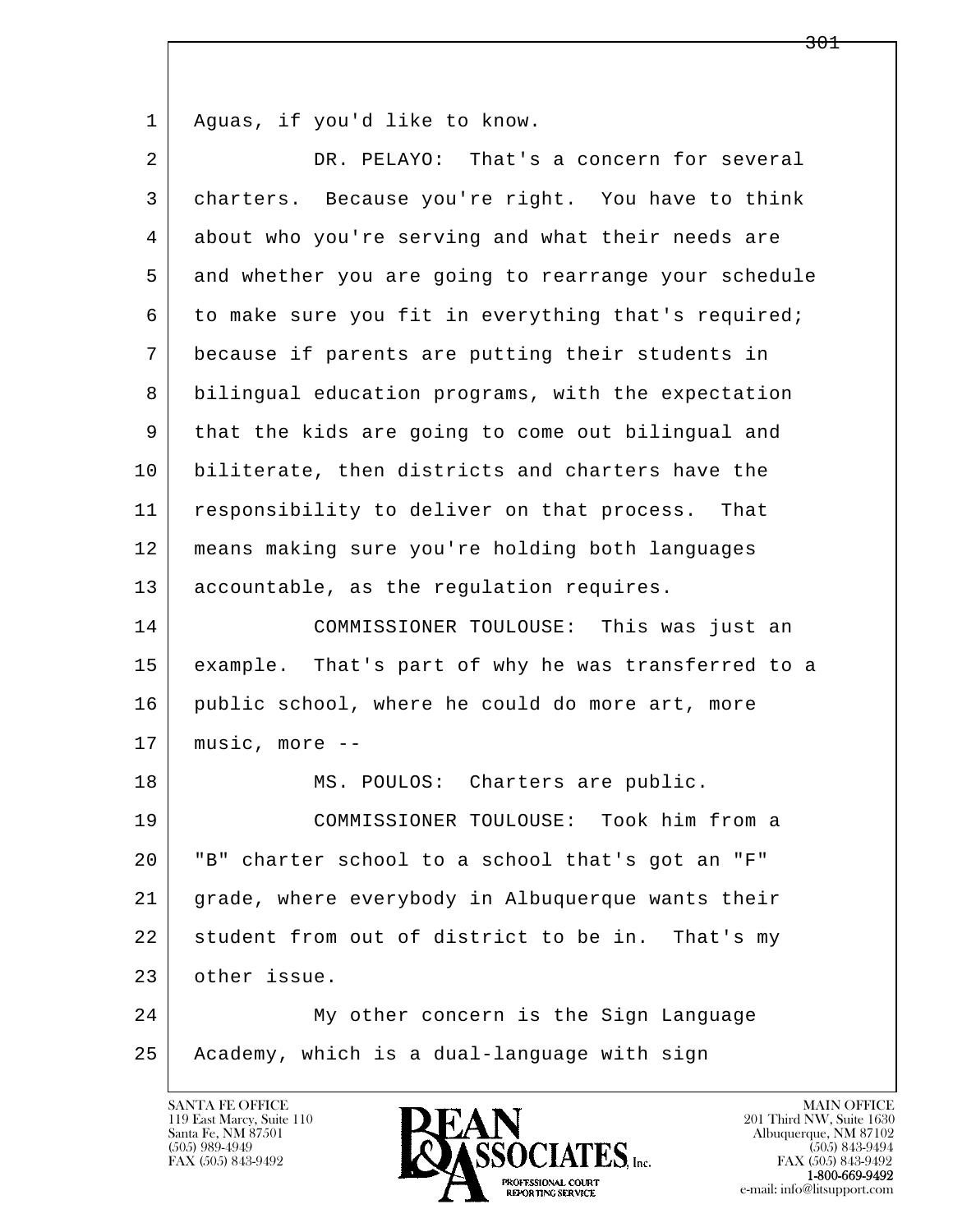| 1  | language. I don't know how of any of our             |
|----|------------------------------------------------------|
| 2  | reviewers -- I don't care whether you're at the      |
| 3  | table or not -- can figure out necessarily how to    |
| 4  | pick up how the non-sign- -- the hearing children in |
| 5  | that school are picking up the signing. I don't      |
| 6  | know what kinds of tests there are, and I don't know |
| 7  | how $--$                                             |
| 8  | DR. PELAYO: They do. They have                       |
| 9  | assessments for --                                   |
| 10 | COMMISSIONER TOULOUSE: I know. But I'm               |
| 11 | just saying -- at least many of your reviewers can   |
| 12 | go out, and they can understand, at least listening  |
| 13 | to the kids; whereas, signing, if you don't have a   |
| 14 | signing person -- but those are just examples of --  |
| 15 | I think there, the school is going to have to tell   |
| 16 | us and show us.                                      |
| 17 | And those, they should be able -- they               |
| 18 | should have assessments. They should have things.    |
| 19 | But I just think those are where the missions are    |
| 20 | getting lost.                                        |
| 21 | COMMISSIONER JOHNSTON: As a response to              |
| 22 | that, I have the same concerns -- I think this thing |
| 23 | is on -- about dual language and, specifically, the  |
| 24 | sign language. I went to Dr. Pelayo about it, and    |
| 25 | she gave me reams of information. We have experts    |

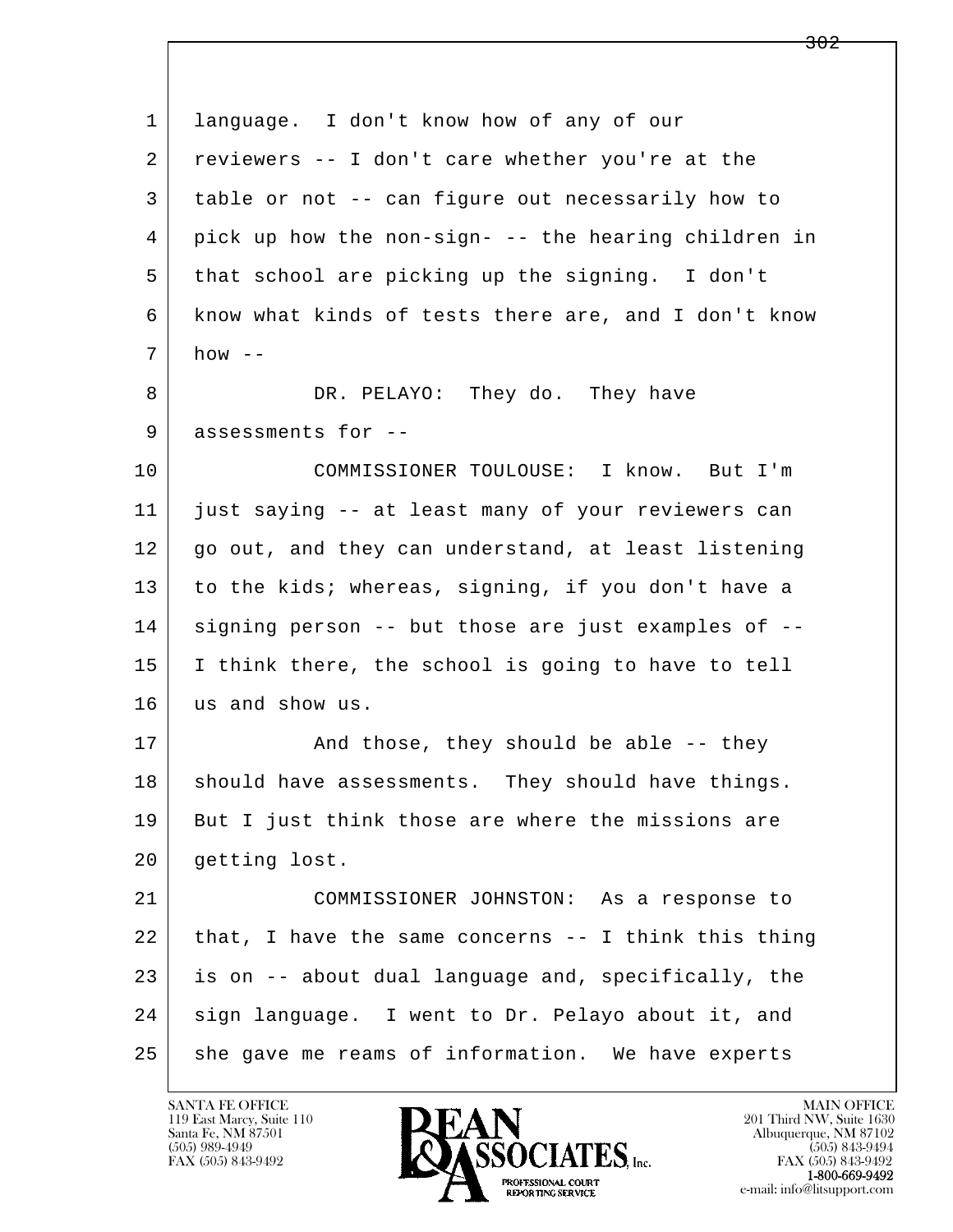l  $\overline{\phantom{a}}$ 1 in Charter School Division, and, really, assuaged my 2 concerns by the information that she was able to 3 provide. 4 And you're right. A typical reviewer -- 5 if I were a reviewer without input from the experts 6 at Charter School Division, I wouldn't know what I 7 was doing. 8 And I never thanked you for that. But 9 I've had a complete turn-around, because you -- you 10 took the time to talk to me and talk to me about 11 research-based techniques and about the links with 12 Gallaudet and all the things that are happening in 13 the school. And it changed my entire vision of the 14 school; so that's just -- 15 COMMISSIONER TOULOUSE: I've visited that 16 school several times. And I'm impressed. And I 17 know a few signs. But I can walk in there, tell the 18 kids "Hello," "Goodbye," "Thank you," those things. 19 COMMISSIONER JOHNSTON: If you're 20 interested in the research -- and we're chasing 21 | rabbits. There's the expert. She's good. 22 COMMISSIONER TOULOUSE: I've talked a lot 23 with Rafe; so I'm aware of what. 24 THE CHAIR: I don't think the concern is  $25$  that  $-$  I think the concern is that they  $-$ - when

119 East Marcy, Suite 110<br>Santa Fe, NM 87501



<del>303</del>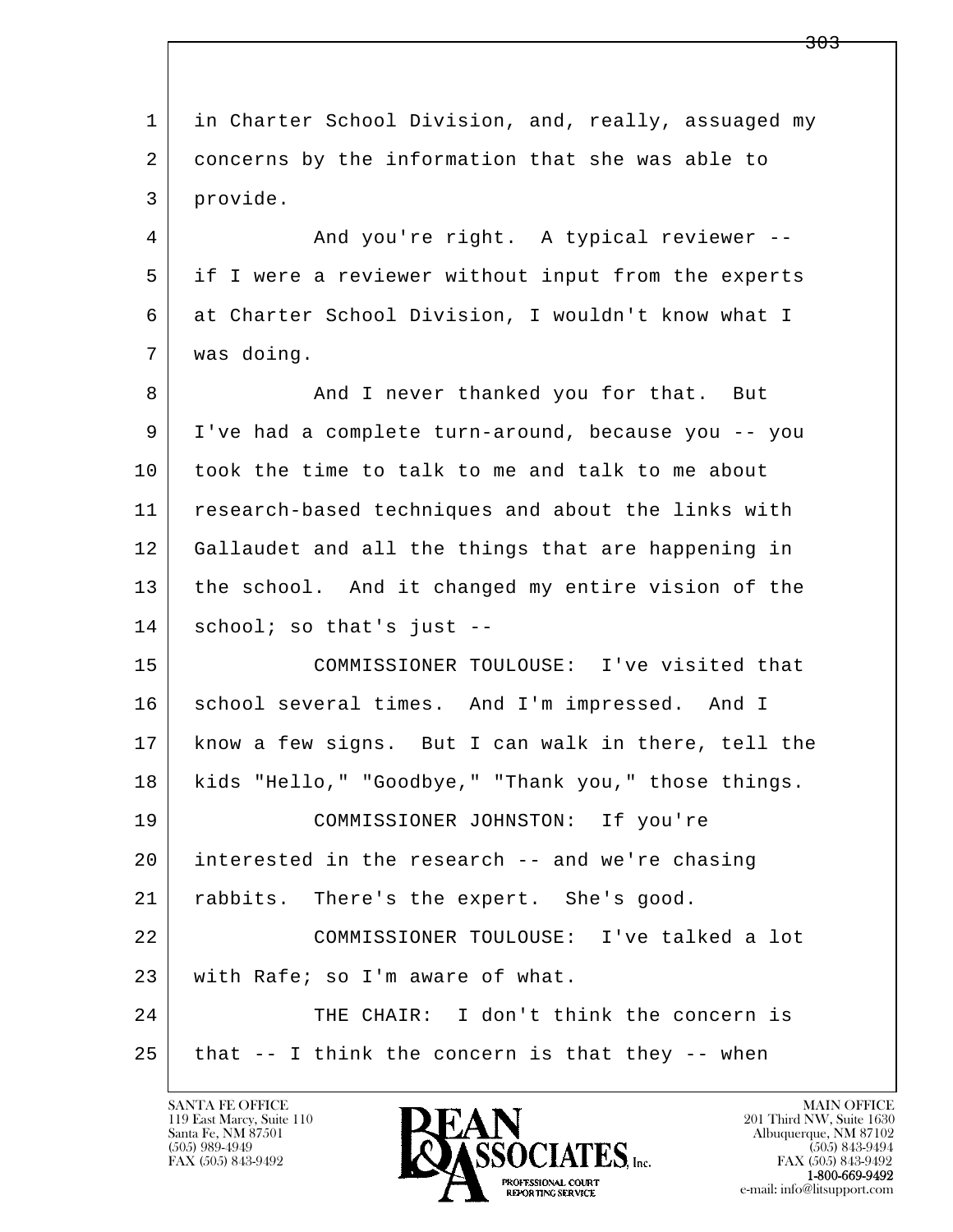l  $\overline{\phantom{a}}$ 1 | they start drifting off of that. 2 COMMISSIONER TOULOUSE: Right. And I'm  $3$  just  $-$  4 THE CHAIR: That's the concern. Not that 5 there aren't regulations, and we know that the 6 compliance side is there. It's just a matter of 7 whether they're actually following it or not. 8 COMMISSIONER TOULOUSE: That was what my 9 prime example on the immersion charter school was; 10 they had drifted. 11 MR. TIM FIELD: I would encourage a 12 further trial run. I think it would be valuable for 13 this one, especially. You know, maybe it's not 14 | going through a few schools and having examples -- 15 again, you want the schools to say, "Here's how our 16 mission should be evaluated"; but I think it should 17 be worthwhile to say, for this kind of school, for 18 instance, we could look at X, Y, and Z, based on 19 what they say in their charter proposal and 20 contract. 21 | MS. POULOS: I think potentially -- as I 22 think about this, on the trial run is what we could 23 do is reach out to five schools and say, "If you 24 were going to say how we should see your mission, 25 how would that be? That way, we can show you at

119 East Marcy, Suite 110<br>Santa Fe, NM 87501



FAX (505) 843-9492 FAX (505) 843-9492 e-mail: info@litsupport.com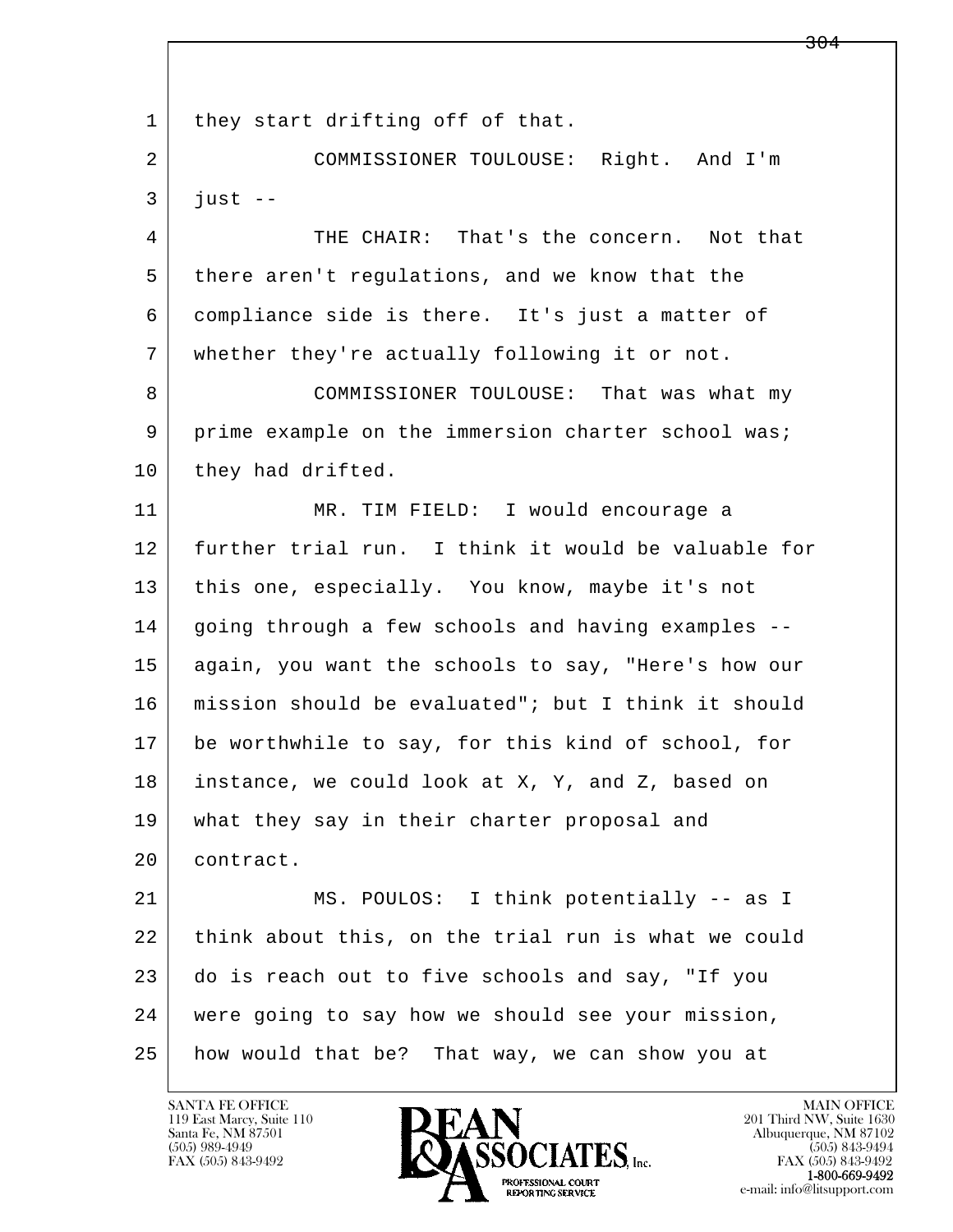l  $\overline{\phantom{a}}$ 1 least what schools are thinking. 2 MR. TIM FIELD: Anything else on this 3 topic? I do want to move to academic framework 4 feedback; but, obviously this is important. So any 5 other -- yes, Commissioner Crone. 6 COMMISSIONER CRONE: Trish and I serve on 7 the NMPSIA. And I believe they're part of a 8 teacher's evaluations is what's on the walls; so 9 that it's stimulating, so forth. But our 10 contractors get heartburn, because they -- they walk 11 in and see fire hazard. So we can't address that 12 here. 13 COMMISSIONER JOHNSTON: And 18 inches from  $14$  the ceiling to the top of the  $-$ - 15 MR. TIM FIELD: It's the PARCC and the 16 fire regulations that are preventing our schools 17 from innovating. 18 | Rail right. Okay. With that, I think 19 we'll move on to the academic framework feedback. 20 Yes, we'll pass this out. And then, this 21 is -- let me go back to this one. 22 MS. LYRIA BOAST: Okay. So I think we'll 23 have some interesting things to discuss. There were 24 areas where we had a lot of agreement, and then some 25 | other places where I think there's further

119 East Marcy, Suite 110<br>Santa Fe, NM 87501

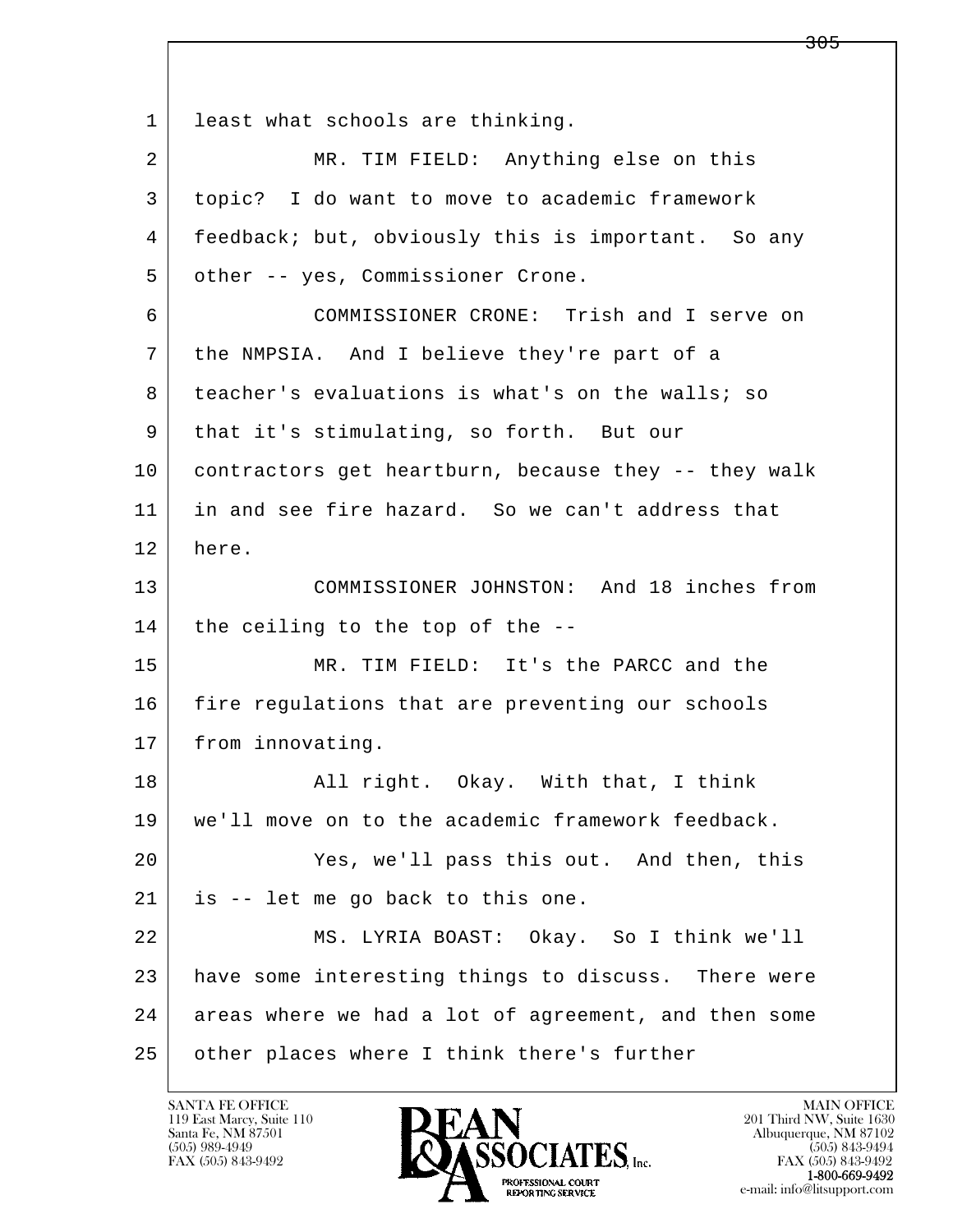l  $\overline{\phantom{a}}$  1 conversation to have, and also, hopefully, more 2 illumination from the trial run. 3 So Tim is passing out a paper copy of this 4 multicolored chart that we have up here. So you 5 probably want to look at your -- your printout, as 6 opposed to the screen; because it's exactly the same 7 thing. 8 So what this chart shows is for the 9 Commissioners who were here yesterday, how they 10 ranked the options that we discussed for each of the 11 framework components, the academic components. 12 So for what we -- and to say first, we 13 also talked about the roll-up approach. So to start 14 | with that, I think that was a great conversation, 15 because what we heard from you was a real strong 16 preference for -- let's see -- are we there? -- a 17 preference for four categories in your roll-up 18 approach. 19 | And we definitely heard sort of how you 20 would like to use the framework results, and, 21 really, a commitment to supporting the schools that 22 may not be in the lowest performance category, but 23 could really use support, conversations, and give 24 you sort of a heads-up of performance concerns. 25 Looking at the components, we saw a pretty

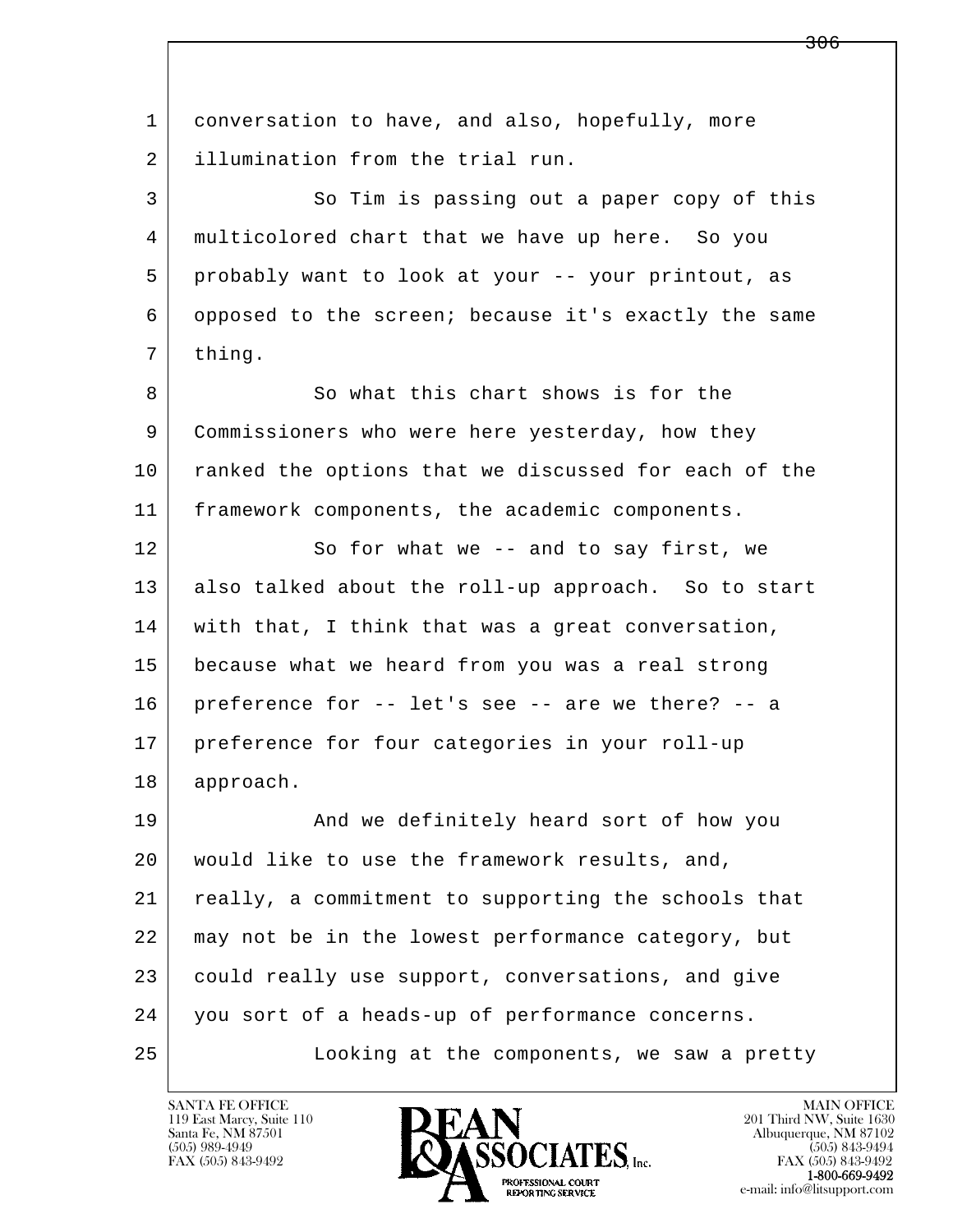l  $\overline{\phantom{a}}$  1 consistent agreement around Option 2 for the State 2 Accountability System. It's worth looking at the 3 detail of the feedback, because we saw most sort of 4 agreement on Option 2, which was using the 5 disaggregated A-through-F components. 6 I think, really, that was perhaps the 7 result of some very strong feelings both about 8 Option 1 and about Option 3. So we would like to 9 test Option 2 in the trial run, sort of come back to 10 you showing sort of, "This is what" -- especially 11 when we talk about how you would prioritize each of 12 | those A-through-F components. 13 But I think there was pretty clear 14 consensus that that is what should be tested in the 15 trial run. 16 I think it would be good to stop for each 17 component. So any -- any thoughts or -- okay. So 18 you have that in the -- you know, when we look at 19 that first -- so this is the top section, State 20 Accountability System. You can see that for 21 Option 2, it was either the first- or second-ranked 22 option for everybody; whereas, both Option 1 and 23 Option 3 sort of had agreement and strong 24 disagreement. 25 So we think that the -- you know, the best

119 East Marcy, Suite 110<br>Santa Fe, NM 87501



FAX (505) 843-9492<br>1-800-669-9492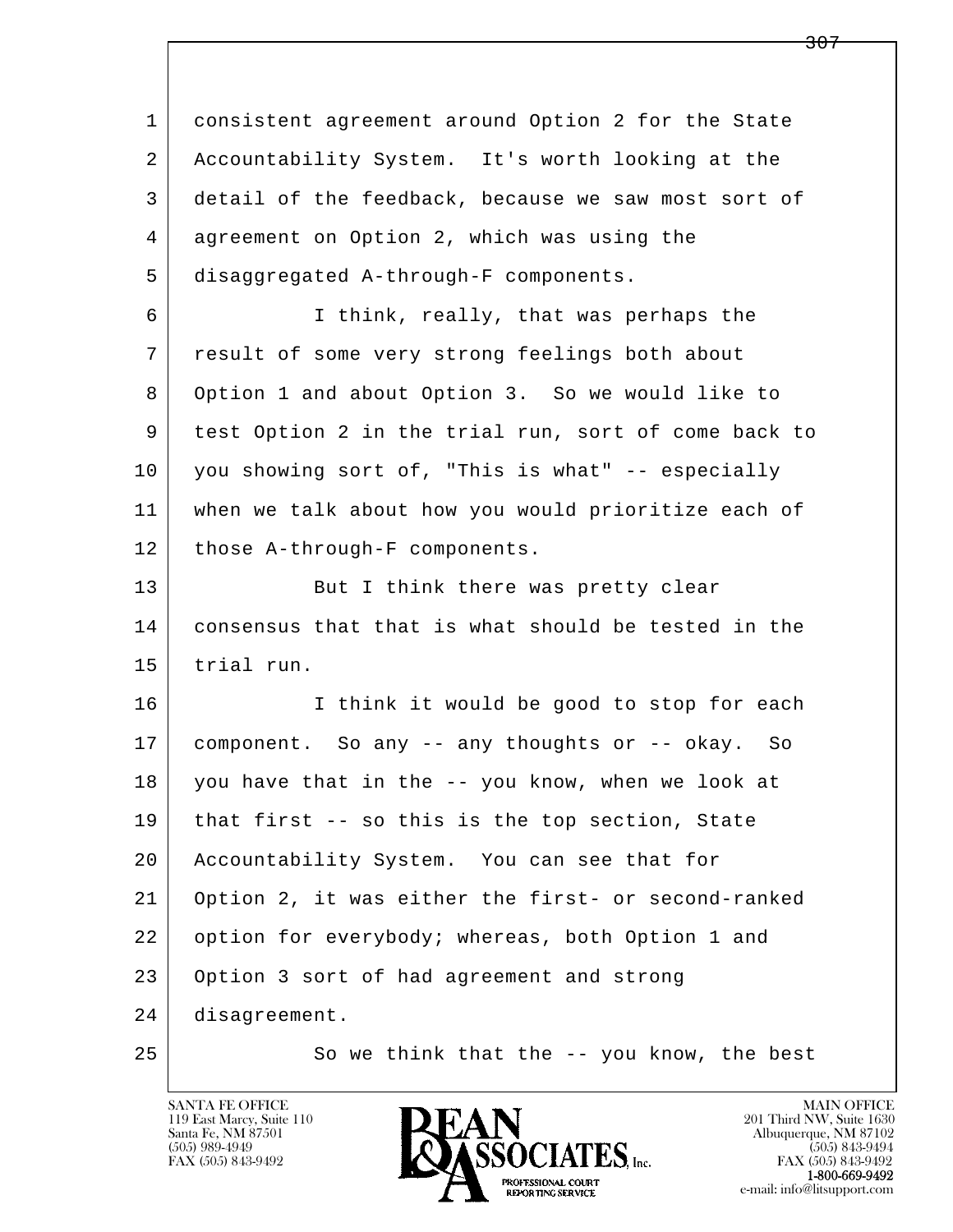l  $\overline{\phantom{a}}$  1 path forward, or next step, for the trial run is to 2 look at that disaggregated A-through-F, so that you 3 can see what would that give you, what information 4 would that give you about schools, especially when 5 you consider how you would want to prioritize those 6 components. 7 | The Comments? Comments? Or --8 Okay. On subgroup performance, that next 9 component -- that -- that looks good. Here, again, 10 I think we had pretty strong agreement to test both 11 subgroup proficiency and growth, include both of 12 them in the trial run. Many of your comments 13 indicated that you -- not only would you like to see 14 both of them and be able to really look at how 15 groups are doing within schools, but also some 16 concern that statutorily, you are required to look 17 at both. 18 So we will include both. And I think then 19 you'll have a good chance to, again, with the 20 results, consider what would be most useful for you 21 in evaluating schools going forward. 22 MR. TIM FIELD: I would also say that for 23 that subgroup performance, when we asked you to rate 24 your priorities for weighting, that was also 25 weighted quite highly by many. There was, "Yes

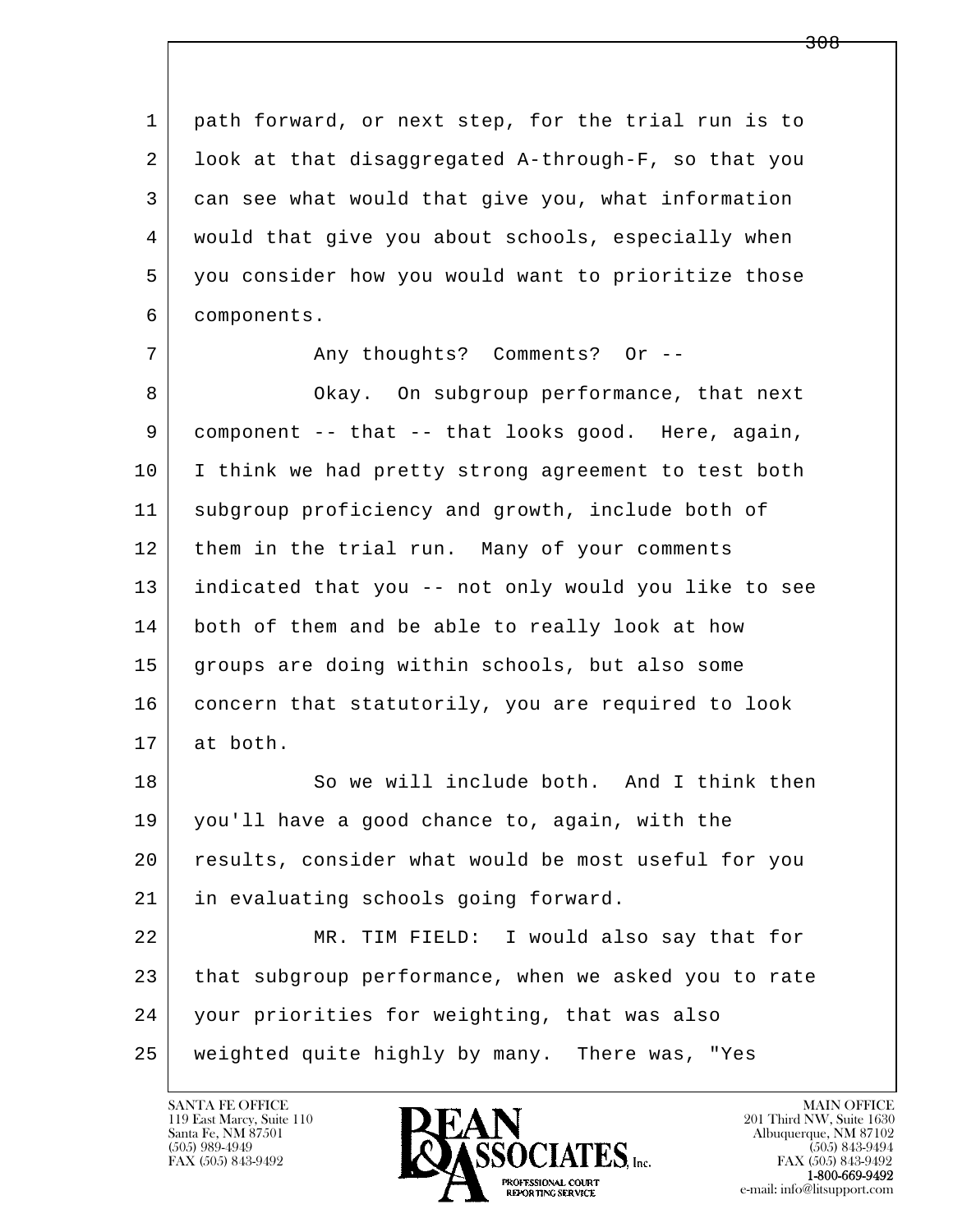l  $\overline{\phantom{a}}$  1 include it, include both, and this one should be a 2 big part of the framework measure," was the kind of 3 feedback we received. And we'll show that data in a 4 second, the priorities. 5 MS. LYRIA BOAST: All right. Any thoughts 6 and comments before we move on? 7 Okay. Next on mission-specific goals, 8 | this -- the feedback here was split. Clearly 9 agreement that they should be considered, that 10 schools should be given the option to include; but, 11 really, a division on whether that should be 12 required or optional. So I think that will need 13 further consideration. 14 We're hoping that the trial run will 15 inform you both more about the process, and, 16 hopefully, we'll be looking towards developing 17 guidance towards the first schools in developing 18 these -- these goals. That was something that I 19 | think there was agreement across the board, that 20 however they are used, that there should be clear 21 guidance, and perhaps more confidence on your part 22 that they're truly measuring the mission, that they  $23$  can be collect- -- you know, the data can be 24 collected and evaluated, and that you can actually 25 get results that tell you what you need to know in



FAX (505) 843-9492<br>**1-800-669-9492**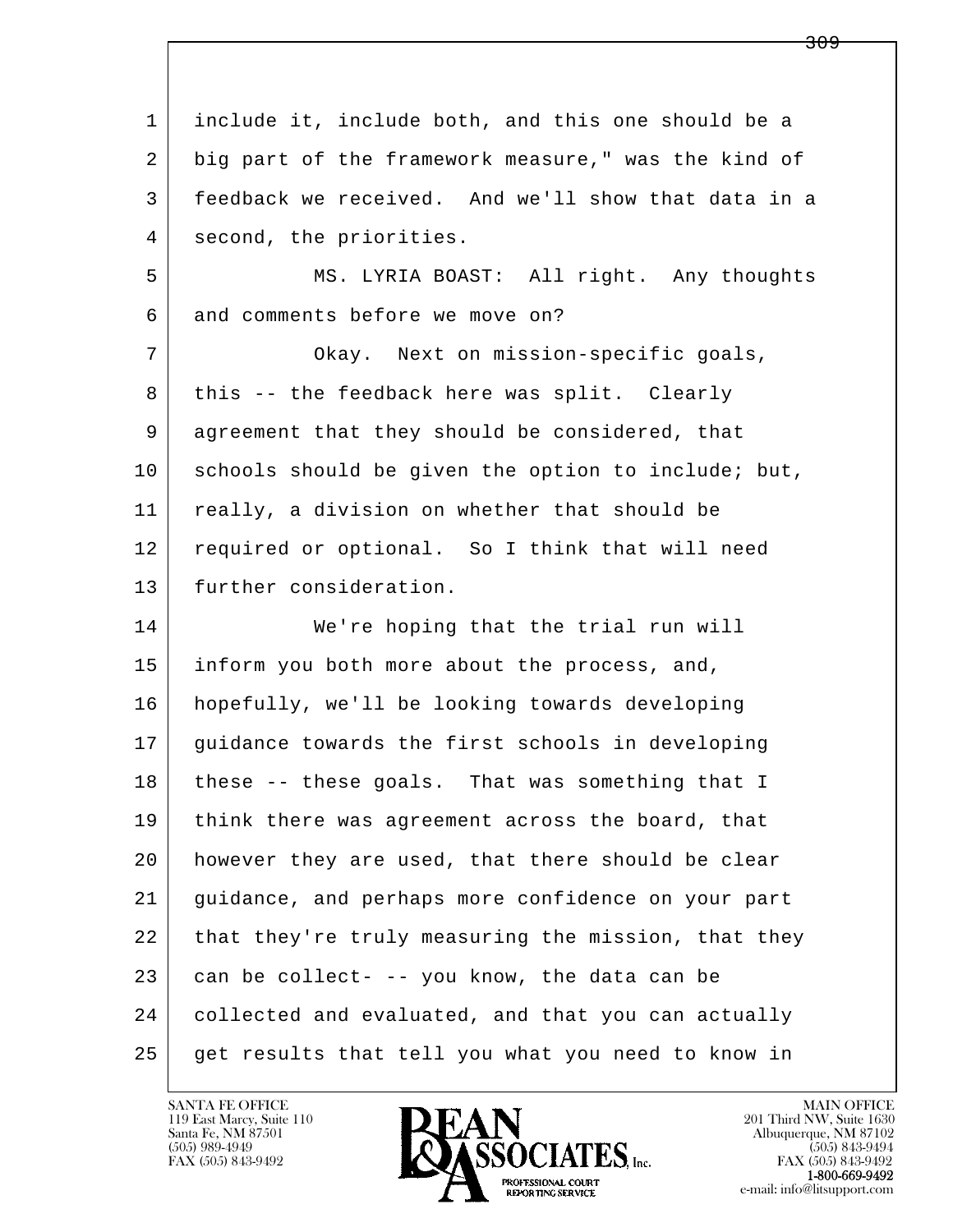| 1  | terms of is the mission being implemented.            |
|----|-------------------------------------------------------|
| 2  | All right. Okay. And that finally brings              |
| 3  | us to perhaps the -- you know, the least clear,       |
| 4  | which is the supplemental academic assessments.<br>We |
| 5  | realize -- you know, in survey, it's never good to    |
| 6  | ask people two questions at the same time. And we     |
| 7  | realize that there was a little bit of this going     |
| 8  | on; because there was almost unanimous agreement      |
| 9  | that there should be an organizational framework      |
| 10 | indicator that sort of asked and required that        |
| 11 | students be using formative assessments to guide      |
| 12 | instruction.                                          |
| 13 | That was the first choice of most of you,             |
| 14 | almost all of you.                                    |
| 15 | So then the second question is, "In the               |
| 16 | academic, how would that be used?"                    |
| 17 | And I think there's still a little bit of             |
| 18 | unclarity. If you look at Option 2, which was using   |
| 19 | the supplemental assessments for schools that were,   |
| 20 | you know, in the lowest performing categories -- so   |
| 21 | when we talked about a new tiering system, if Tiers   |
| 22 | 3 and 4 were the ones that you considered needed      |
| 23 | intervention, I think in the discussion yesterday     |
| 24 | and many of your comments back, there was agreement   |
| 25 | that, yes, we would want to at least have the option  |

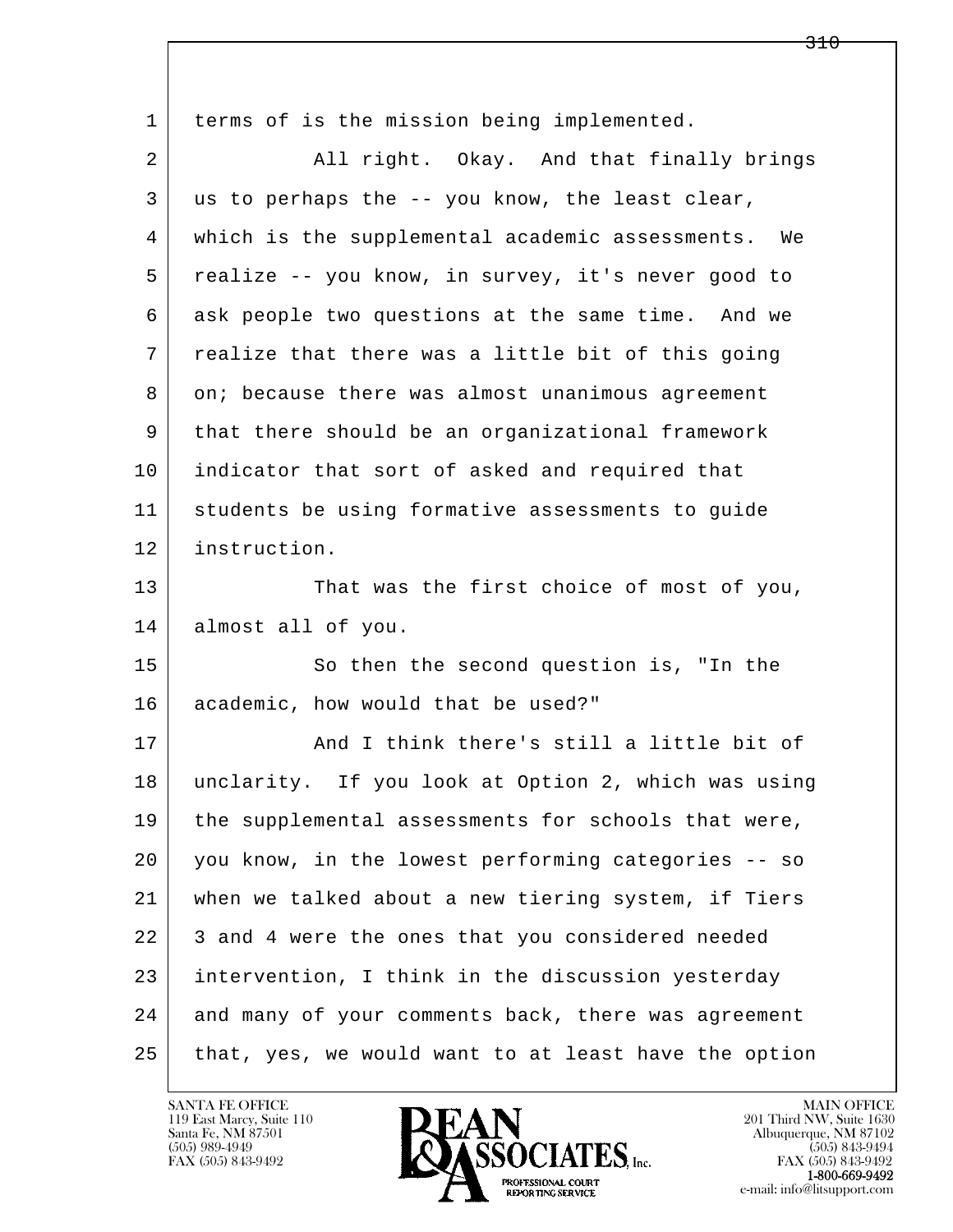1 for schools to submit it.

| 2  | I think we're going to -- you are going to          |
|----|-----------------------------------------------------|
| 3  | need more conversation about exactly how those      |
| 4  | supplemental assessments are used in the framework. |
| 5  | We think that that is a conversation that should    |
| 6  | happen -- we certainly are -- you know, can have    |
| 7  | more discussion about that today. But I think it'll |
| 8  | be really important, through the trial run, to have |
| 9  | more information about, you know, How can schools   |
| 10 | have more guidance? Are there ways to have better   |
| 11 | access to data? Can the targets be made more        |
| 12 | rigorous and consistent across schools?             |
| 13 | And that's part of the giving guidance to           |
| 14 | schools.                                            |
| 15 | There were many comments here, you know,            |
| 16 | from, "We shouldn't be including it at all," to,    |
| 17 | "This is critically important."                     |
| 18 | So I think this will be really important            |
| 19 | to, you know, continue to see, through the trial    |
| 20 | run, what is the best way to use these results.     |
| 21 | MR. TIM FIELD: Now, I'm eager to get                |
| 22 | people's input on this. I do think, for Option 3    |
| 23 | under Supplemental, again, it was interesting that  |
|    |                                                     |
| 24 | four out of five felt like it should be Option 3.   |

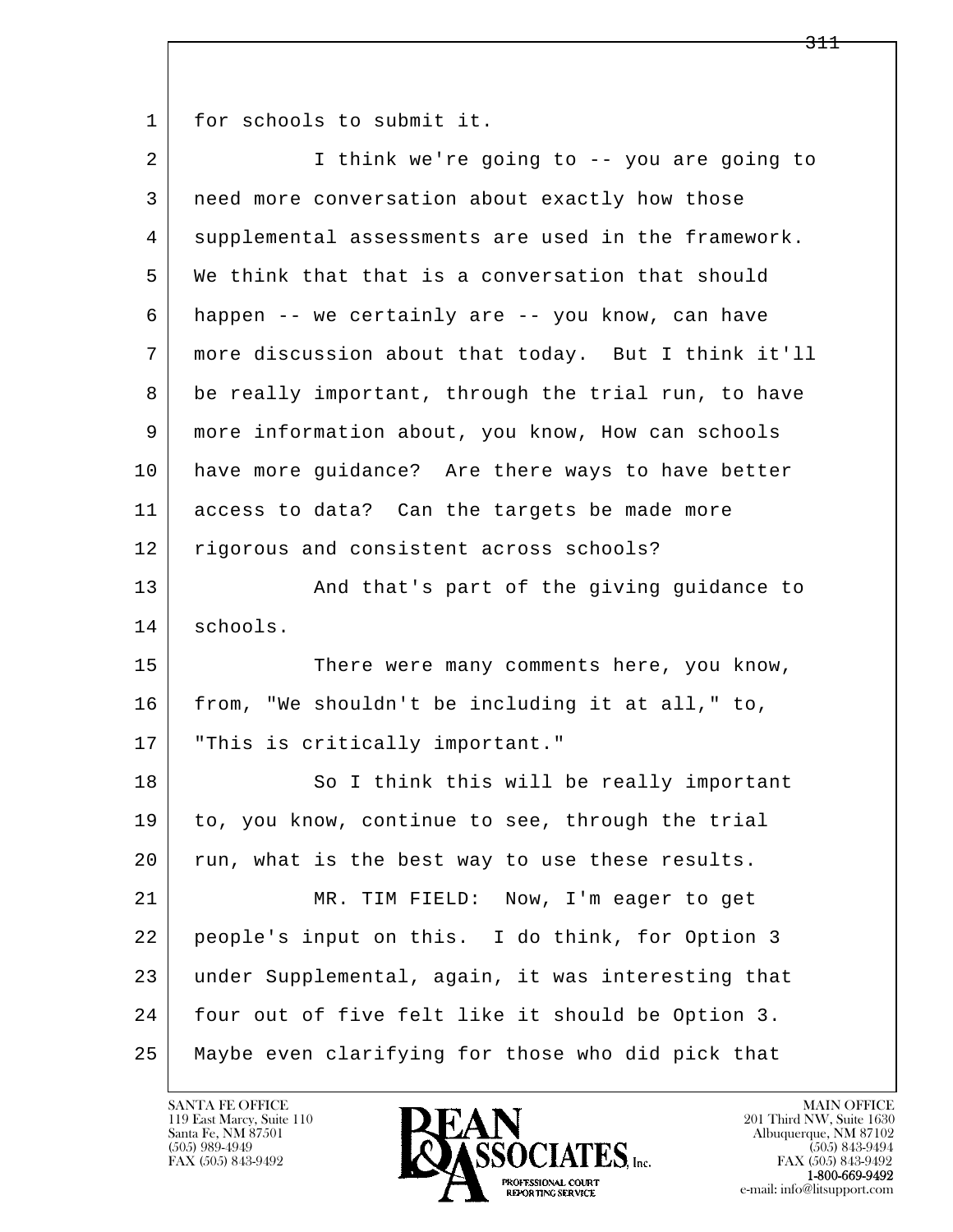l  $\overline{\phantom{a}}$  1 option, just clarifying that you had -- that that 2 was in preference of using it in the academic 3 framework, that -- was that the idea? Or was it you 4 wanted to do that, and, you know, Option 2 or 5 something? 6 That was a question, I think, for those 7 who responded to this and how they felt about it, as 8 a question for the group. 9 COMMISSIONER ARMBRUSTER: I thought -- and 10 I'm barely recalling -- that it was such an ordeal 11 for CSD to go out to do something that we thought 12 was much easier to do, like, "Here's my papers, and 13 here's -- here's Patty's score, and here's 14 Danielle's score, and here's" -- but it sounded like 15 it was a nightmare of time, and that it wasn't 16 worth -- you have "X" amount of time. So how much 17 time did you want to spend on that? 18 But I think where I was coming from -- and 19 I can only speak about myself -- is that I think I 20 did want to see that schools were using that when it 21 was necessary. And, you know, if you had this 22 A-plus student who's going through everything, I'm 23 not sure it's necessary to test that child. But if 24 you don't know, and you have a "D" grade or an 25 "F" grade, or even a "C," you really want that child



FAX (505) 843-9492<br>**1-800-669-9492**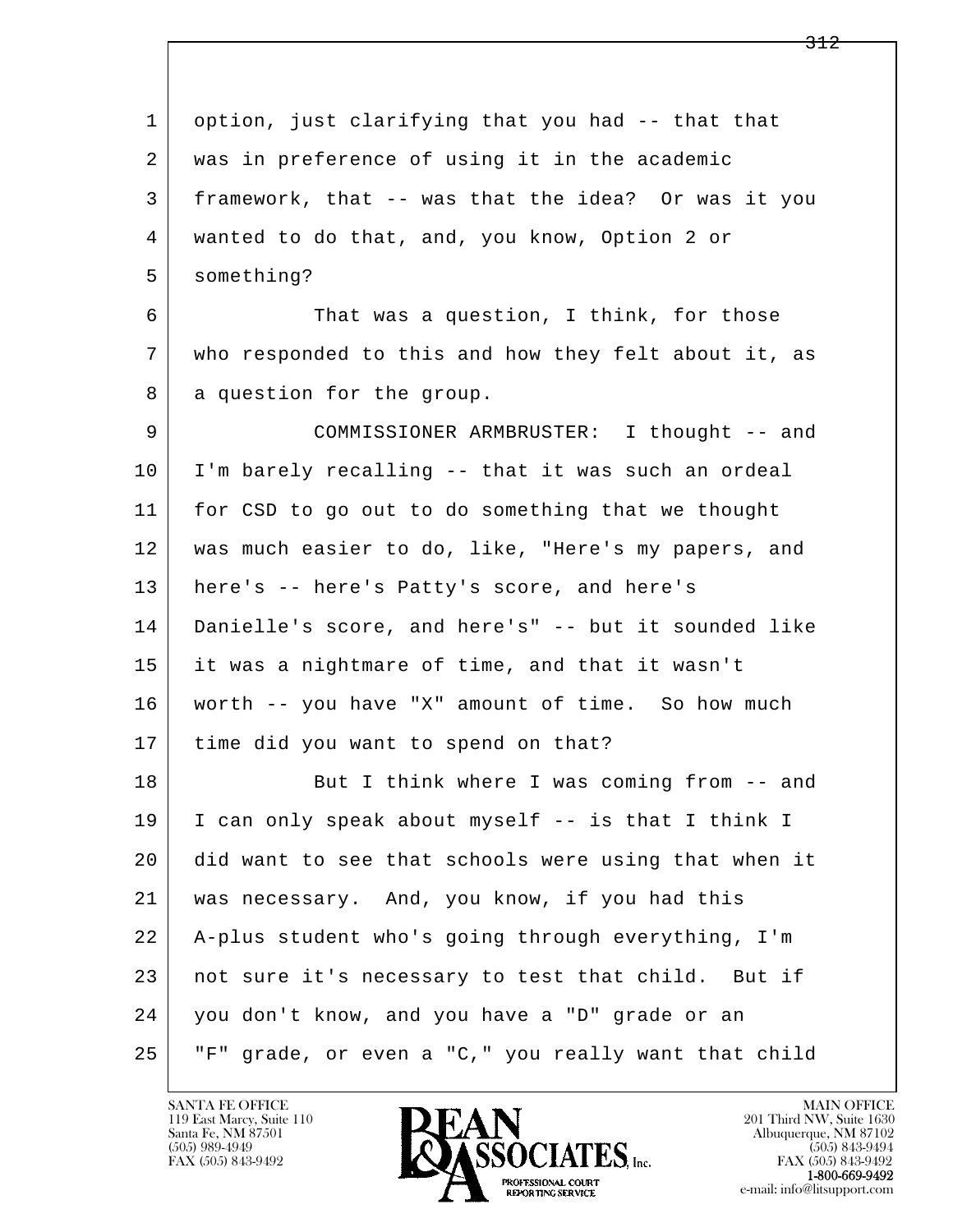1 to be better.

| $\overline{a}$ | So you need to know why he or she is not             |
|----------------|------------------------------------------------------|
| 3              | able to do whatever it is that you're asking,        |
| 4              | whether -- you know, to read. Do they not            |
| 5              | understand the main idea, or finding details or      |
| 6              | whatever? And I think that's what they do.           |
| 7              | But I wasn't making you all -- that's why            |
| 8              | I was taking it out; because I didn't realize until  |
| 9              | Baylor talked yesterday how burdensome it was for    |
| 10             | the lack of information we were getting. I guess     |
| 11             | that's where I was coming from.                      |
| 12             | THE CHAIR: I'm not one of the ones; so               |
| 13             | I'm not responding.                                  |
| 14             | COMMISSIONER JOHNSTON: I moved it also to            |
| 15             | the organizational framework, because of the -- if   |
| 16             | you use -- if a school uses an assessment to guide   |
| 17             | instruction, the school uses that very internally    |
| 18             | and very uniquely. One district may use that         |
| 19             | assessment one way, and another one may use it       |
| 20             | another.                                             |
| 21             | And with the variety of assessments and              |
| 22             | schools using each assessment in a unique way, the   |
| 23             | validity of the data that would come in a roll-up to |
| 24             |                                                      |
|                | that, from my experience -- if someone had come to   |

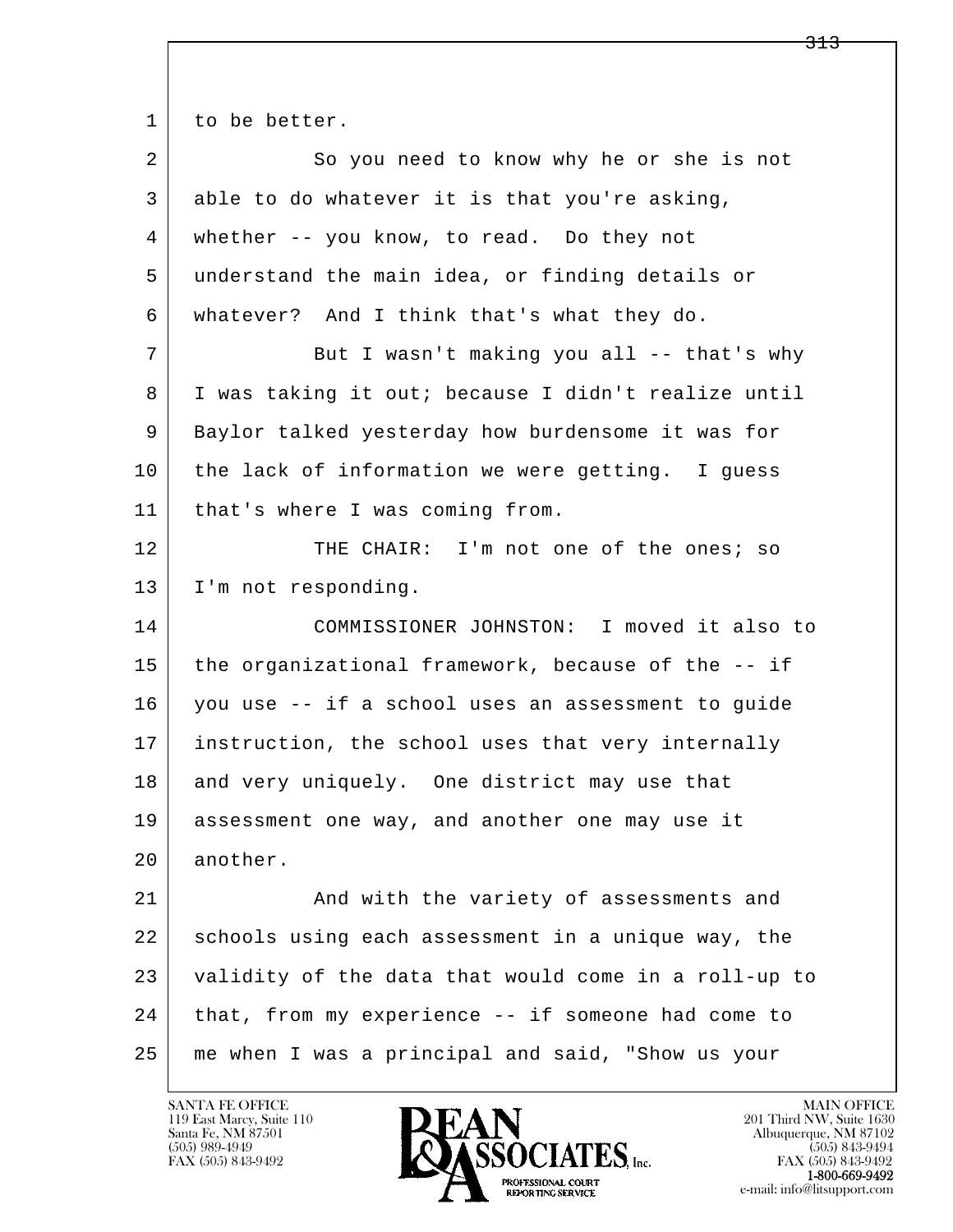l  $\overline{\phantom{a}}$  1 short-cycle assessments and explain to us how you've 2 utilized this to inform instruction, how it might 3 have been better," the way I explained it, or the 4 way I showed it -- and these instruments that are -- 5 these standardized instruments that are 6 research-based and are accepted have any number of 7 ways to interpret that data. 8 So the validity of the data is my concern, 9 and using it, anyway. I think we should use it, 10 yes, to inform instruction. I know we should. But 11 to me, it's of an internal value more than it is an 12 external value, or to replace a statewide 13 standardized assessment. 14 MS. LYRIA BOAST: Right. Other thoughts? 15 COMMISSIONER ARMBRUSTER: I mean, just to 16 kind of add to what I said, in the end, your school 17 and your school and your school and my school are 18 being judged on whether those students can read and 19 write -- or read and do math, and probably writing, 20 because that's part of the reading. So how you get 21 to that point, in a sense, is what charter schools, 22 as well as actually traditional public schools -- if  $23$  I may say that  $-$  really get to it. That's how they 24 do that. I would think that you would need to 25 figure out some way to see what your students need.

119 East Marcy, Suite 110<br>Santa Fe, NM 87501



FAX (505) 843-9492<br>**1-800-669-9492**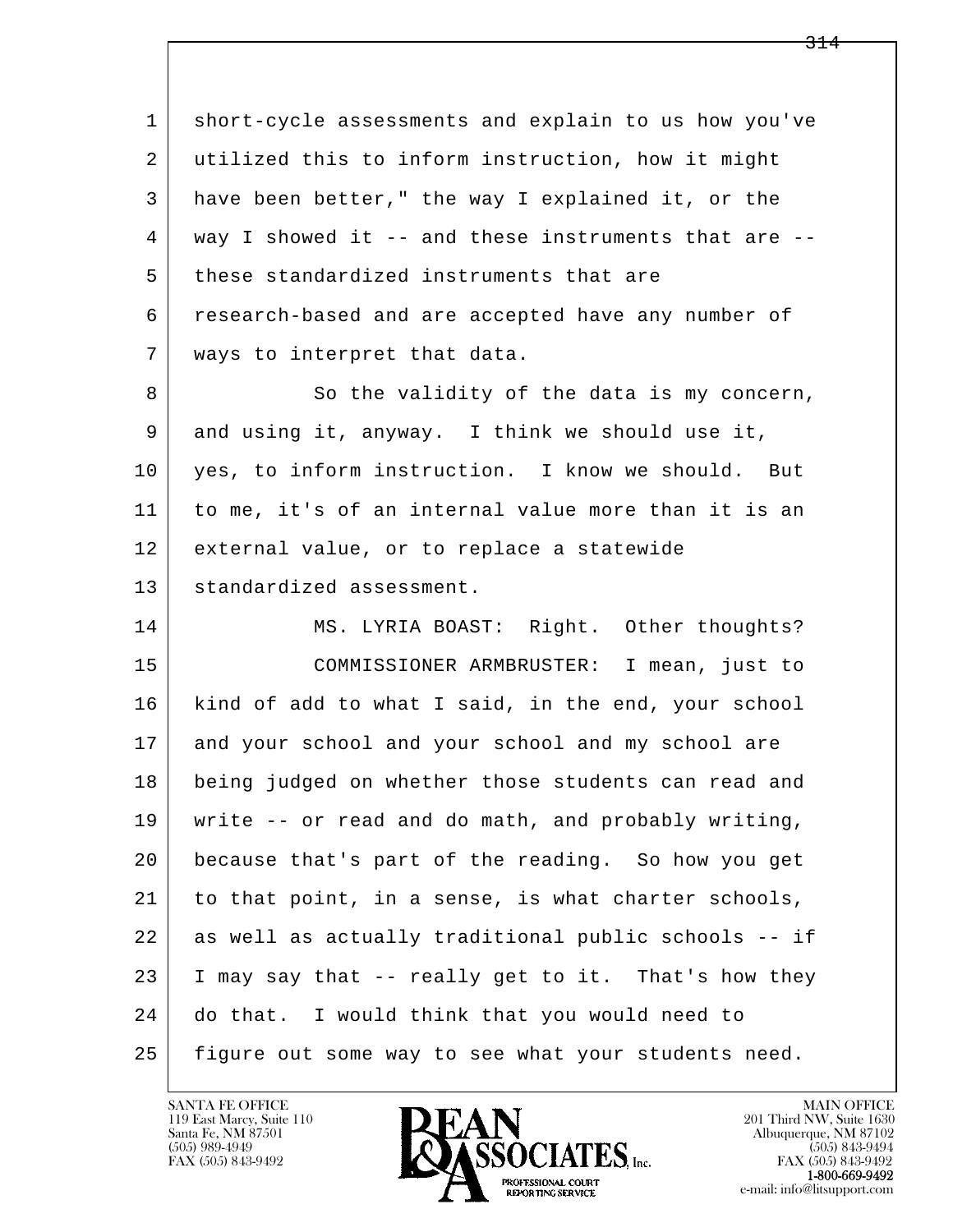l  $\overline{\phantom{a}}$ 1 I know that it's no longer required in 2 traditional public schools; but it was for our 3 teachers -- our schools, because we mandated that. 4 I know -- and I can speak for only one school 5 district, which is Los Alamos -- that the schools 6 were hysterical. "What do you mean we can't use 7 this? We want you to pay for this, because we use  $8$  the data to inform instruction." 9 So if they don't choose to do that, I 10 quess I'm not sure I care. But if those school 11 grades are "C"s and "D"s and "F"s, particularly "D"s 12 and "F"s, I'm going to suggest they figure -- tell 13 | me how they are changing their instruction to help 14 students. 15 So the mandatoriness of it is -- I don't 16 know how to actually respond to that. But that's 17 | where I was thinking. 18 | MS. LYRIA BOAST: Right. 19 Others of you who, you know, chose 20 Option 1? It would be useful to hear your thinking 21 on -- your thoughts on Options 1 and 2, you know, or 22 how it would be used in the academic framework. 23 Okay. We definitely would love to hear 24 feedback if -- you know, if you want to contact us 25 individually.

119 East Marcy, Suite 110<br>Santa Fe, NM 87501

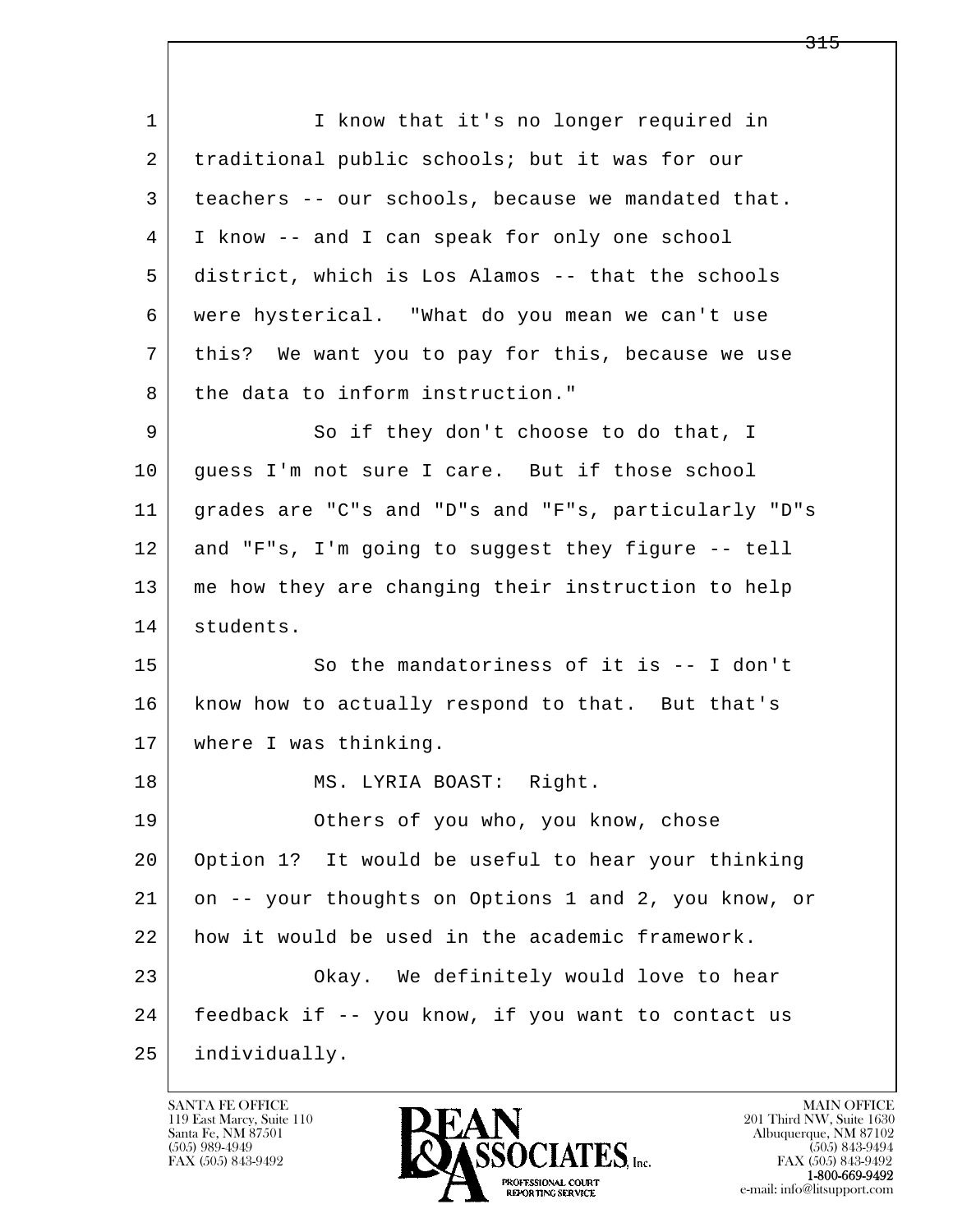| $\mathbf{1}$ | What our plan for the trial run, again, is          |
|--------------|-----------------------------------------------------|
| 2            | to, one, look at ways that this could be            |
| 3            | streamlined. One, the guidance to schools. Again,   |
| 4            | can there be guidance on sort of giving options on  |
| 5            | if you're using this assessment, here is what the   |
| 6            | requirements for reporting would be, and here are   |
| 7            | the thresholds that we would be measuring you       |
| 8            | against, so that you can have a rigorous            |
| 9            | conversation with schools about that.               |
| 10           | Because one of the biggest concerns                 |
| 11           | currently is that many of the targets that are      |
| 12           | written into your contracts actually can't be       |
| 13           | evaluated using NWEA growth, for example. So that   |
| 14           | presents a problem in terms of giving you something |
| 15           | that's actionable, and actually gives you           |
| 16           | information that you need.                          |
| 17           | But beyond that, we want to also -- again,          |
| 18           | the idea of taking a subset of schools, perhaps ten |
| 19           | schools, who have submitted student-level NWEA data |
| 20           | and showing you, here's what you would be able to   |
| 21           | see, and then talking about the strengths and       |
| 22           | weaknesses of that; because even in the perfect     |
| 23           | situation, you know, to some of the comments that   |
| 24           | you have about the use of formative assessment for  |
| 25           | summative uses or accountability uses, is even if   |

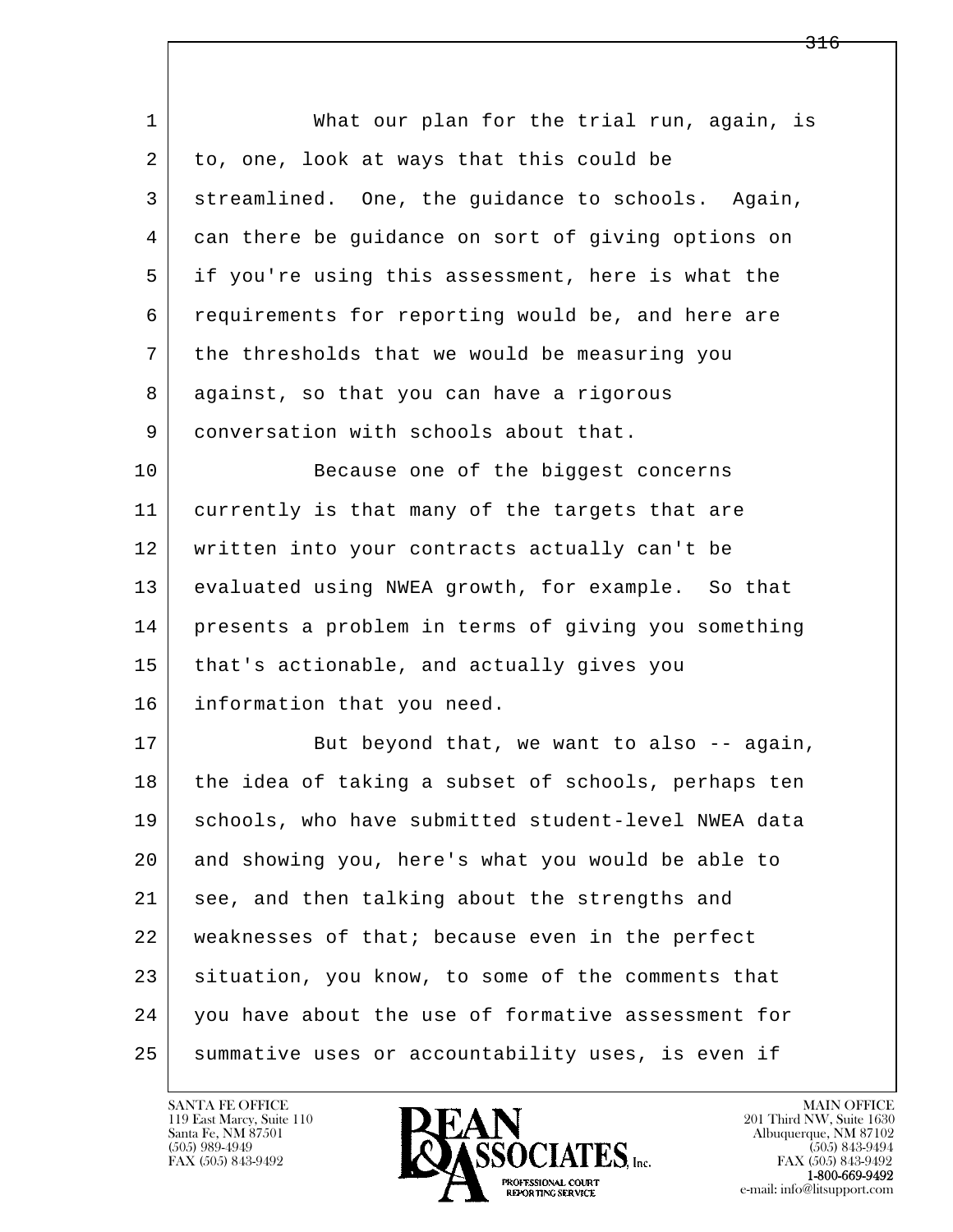1 you have perfect targets, perfect data access and 2 can evaluate it, there are still some concerns that 3 you might have about using formative data in an 4 accountability setting.

5 So I think we want to give you sort of a 6 robust set of information to be able to revisit this 7 and really think through what's the best use of 8 these data and whether it is a more optional 9 submission on the school's part as a supplemental, 10 or whether it's something that would actually be 11 included and rolled up into the academic framework. 12 So that is our thought on supplemental.

13 Definitely more discussion needed here, 14 but also some more digging into considerations and 15 the actual what you find when you discuss this with 16 schools or review their data.

17 | Okay. So next -- let's see. The --18 | MR. TIM FIELD: Any other comments about 19 any of the topics? Any other -- we kind of -- we 20 didn't have a chance to go back. 21 | The Surge of Any other comments about State 22 Accountability? Again, the feedback on using

23 disaggregated A-through-F component grades? Any

24 additional input, comments, there?

l  $\overline{\phantom{a}}$ 

25 And one thing I would say is -- and we'll

119 East Marcy, Suite 110<br>Santa Fe, NM 87501

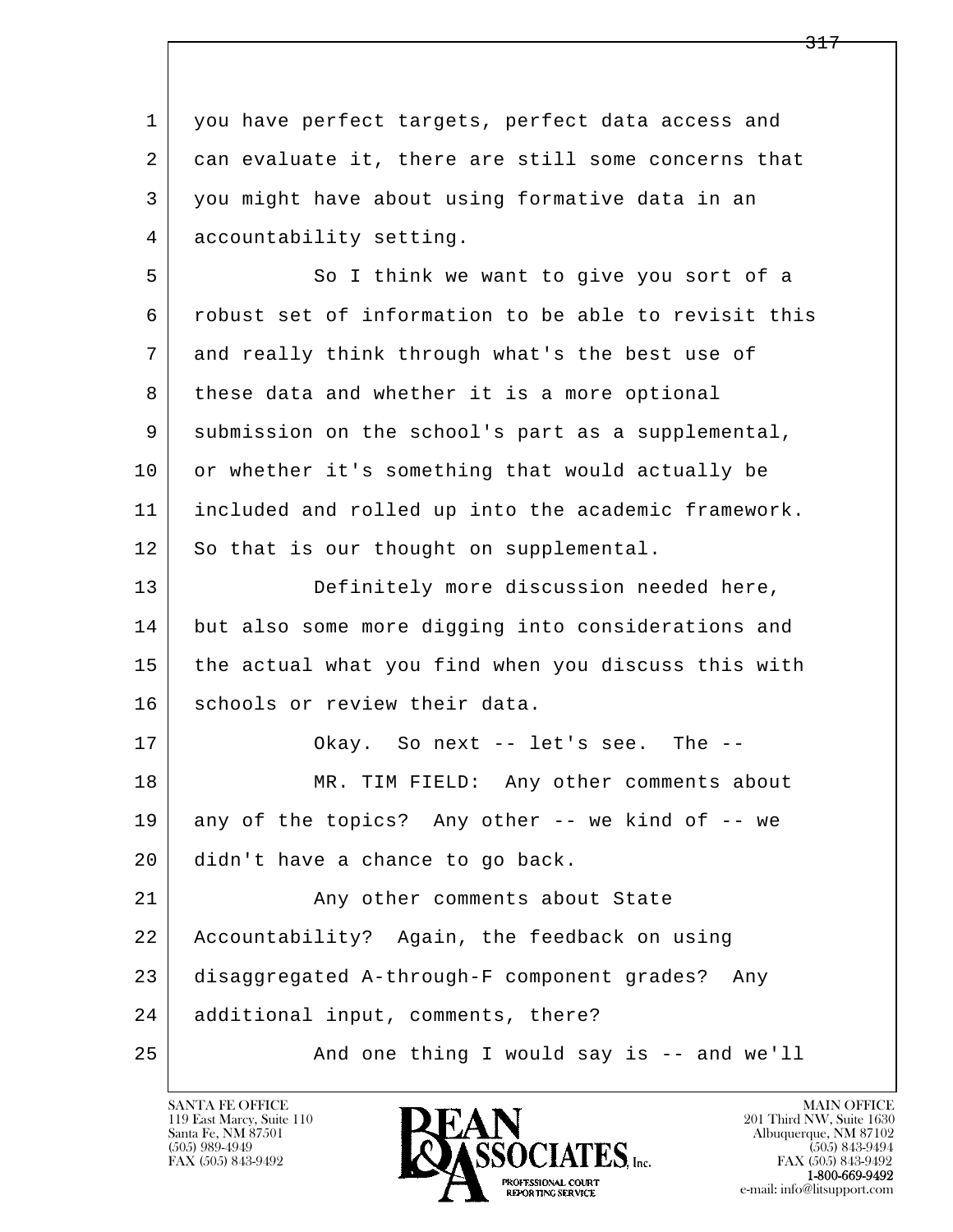l  $\overline{\phantom{a}}$ 1 look at this when we look at the -- 2 MS. LYRIA BOAST: Yeah. We're going to 3 look at this, and then we'll do that. 4 So in terms of the next steps, we will --5 so, yeah. Let's go to next steps and go back. I'm 6 jumping around a little bit. 7 So for the trial run, our plan is to, for 8 all schools, all of, you know, the state charter 9 schools, to pull and aggregate the A-through-F 10 components, as well as these new subgroup 11 indicators. And we will -- for those subgroup 12 indicators, I think we will be showing you some 13 different ways to look at that. So we're going to 14 come back to you with probably a large grid, you 15 know, a portfolio of schools, the different 16 indicators, and then several options of how they 17 | would be rolled up into that four-tier system; 18 because again, we're going to have you doing 19 feedback again the next time, when you review the 20 trial run. 21 But we're really going to want you to be 22 able to see several different ways that you could 23 aggregate up and what that would give you in terms 24 of a result. 25 So that trial run, we will include, for

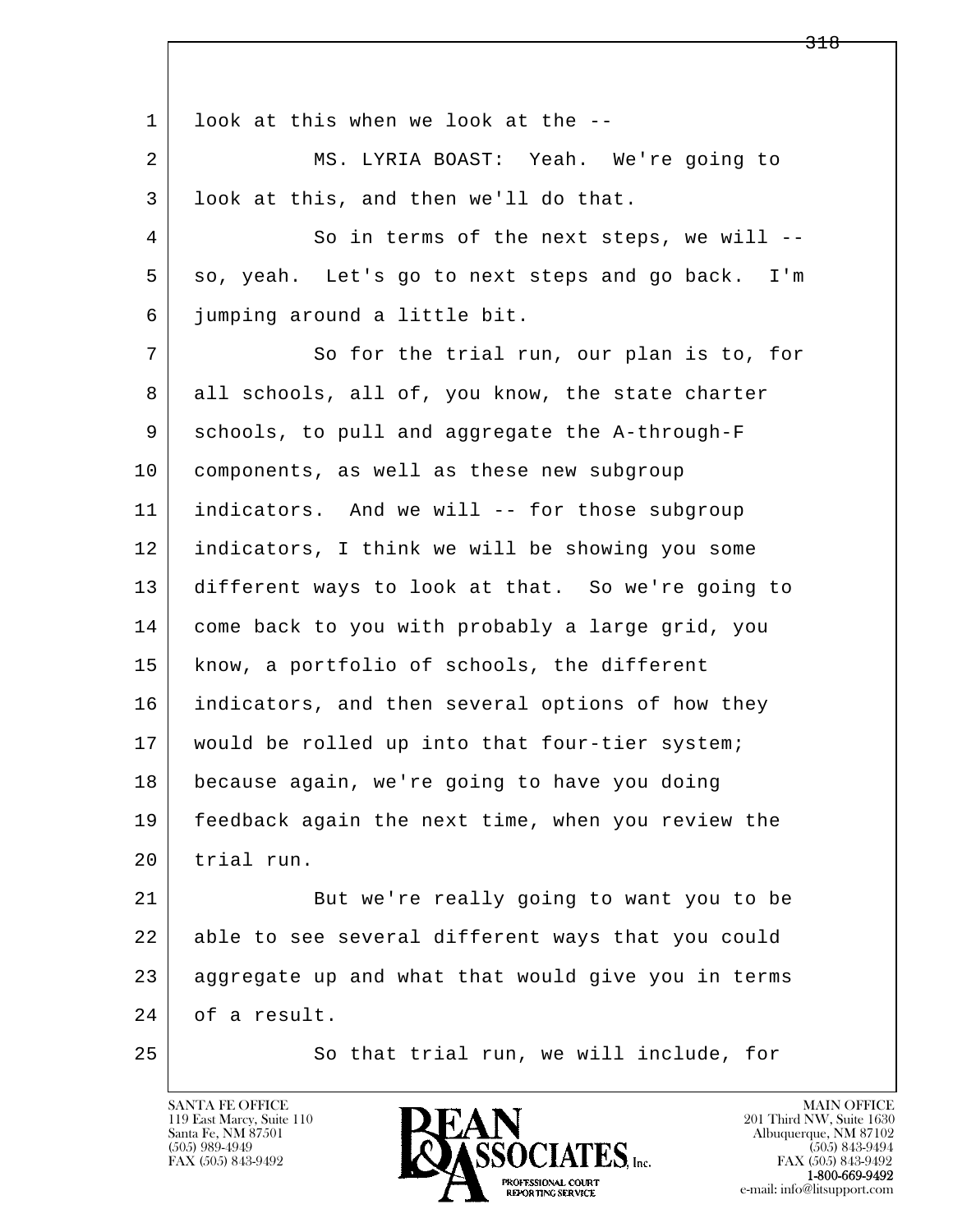l  $\overline{\phantom{a}}$  1 all schools, the A-through-F, the new subgroup 2 indicators. But then for the mission-specific and 3 the supplemental, what we're proposing to do is to 4 take ten schools to almost test them, both for the 5 mission-specific -- and I think it would make sense 6 not only to look at, you know, how can you evaluate 7 their academic goals, but also this question that 8 Katie mentioned, asking them the question, "How 9 would we qualitatively review it?" Because then, 10 you can sort of be looking at that whole, very 11 important issue of how do you evaluate mission 12 together? 13 And for the supplemental, as well, I think 14 what we will be looking toward is what is the 15 | guidance that is needed? Are there some consistent 16 targets that you could be, you know, coming to the 17 table with schools? If they say, "We want to 18 include it," you know, to have prepared targets that 19 | you would discuss with them, and then also show 20 you -- in the best situation, again -- if you do 21 have the data needed to evaluate it, what would it 22 be telling you, so that you can actually sort of see 23 some -- some summaries for schools. And then I hope 24 you'll be able to have a great conversation about

25 what should be included.

119 East Marcy, Suite 110<br>Santa Fe, NM 87501



FAX (505) 843-9492<br>**1-800-669-9492**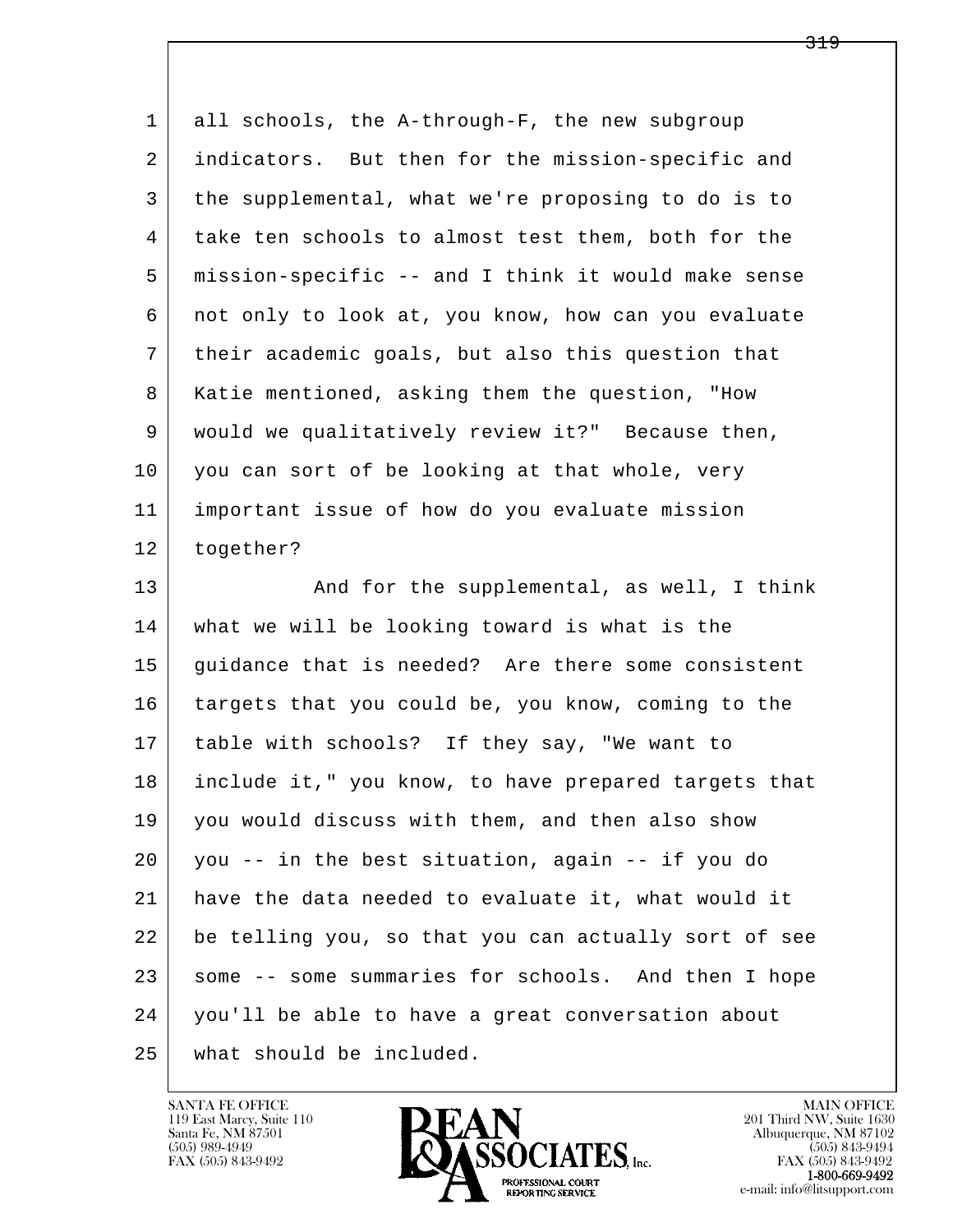l  $\overline{\phantom{a}}$  1 Yeah. 2 COMMISSIONER ARMBRUSTER: On the ten 3 schools? 4 MS. LYRIA BOAST: Yeah. 5 COMMISSIONER ARMBRUSTER: This is -- I 6 assume you're working with CSD to get "F" schools 7 and "A" schools and clear dual language, and you 8 know what theirs is, as opposed to, "Our children 9 will go to high school -- I mean -- college, 10 whatever"; so that's going to be A-to-F or Tier 1 to 11 4 type of thing? 12 MR. TIM FIELD: For mission-specific, my 13 guess -- we were talking yesterday about this -- is 14 that you will see three types of mission-specific 15 goals, some that are just ridiculous, that don't 16 make any sense, that aren't measurable, that kind of 17 don't fit; some that absolutely make sense. Yeah, 18 | of course, you'd measure that, but really are hard 19 to have the rigor. Yes, you're going to see that; 20 but it's hard to have a lot of rigor. And probably 21 some that are great, absolutely are verifiable, that 22 are rigorous, that align to mission. 23 And some of that is just what is the 24 mission of the school and how easily can you 25 actually create a quantifiable? I think you're

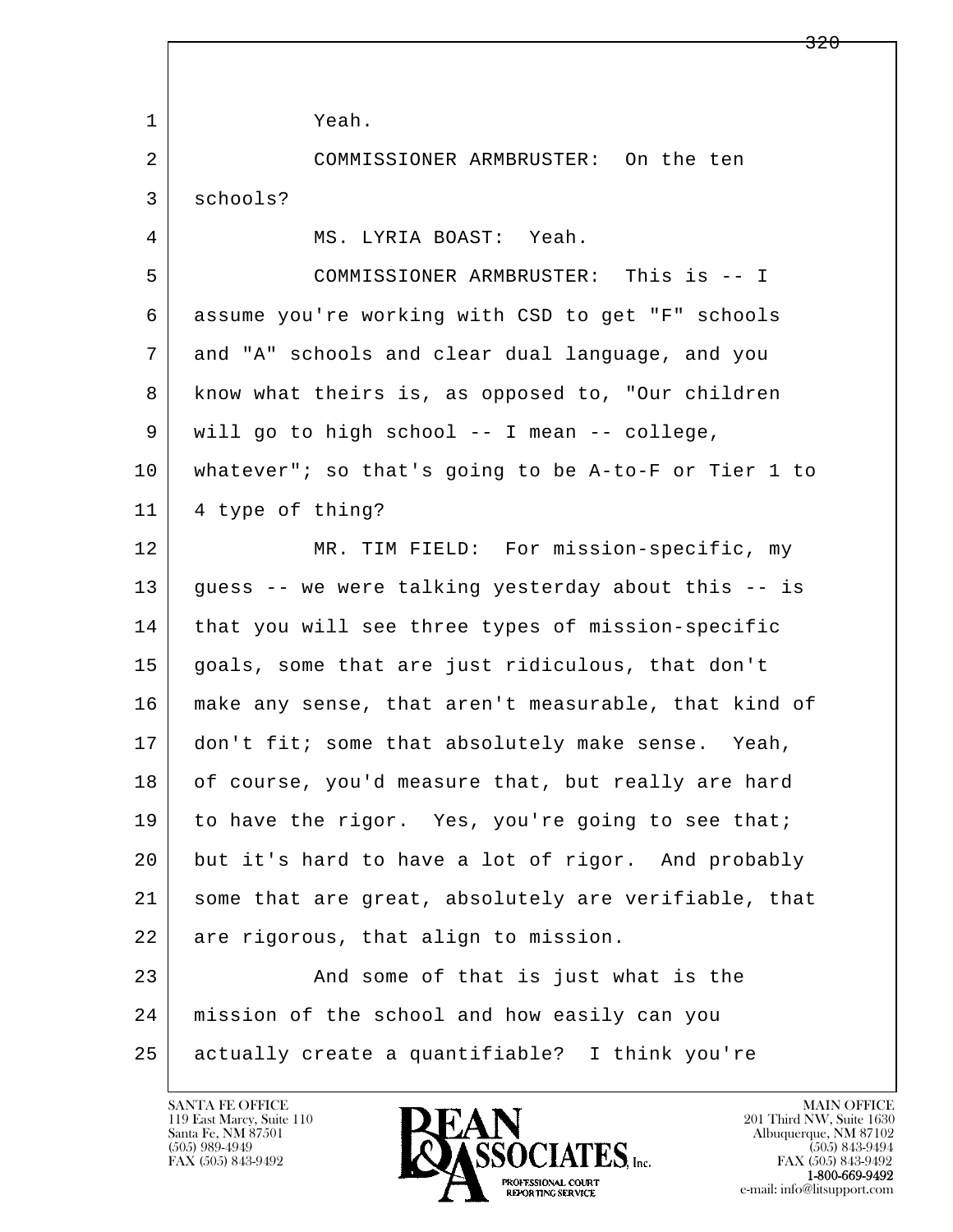l  $\overline{\phantom{a}}$ 1 | going to see those kinds. 2 So I think we'll look to highlight or give 3 examples of all three, especially the really strong 4 ones, and then also the ones that, like -- they make 5 sense, but they're really hard to really -- to have 6 a verifiable -- 7 COMMISSIONER ARMBRUSTER: And so some of 8 these might be currently under a charter and 9 performance frameworks? And some may be ones that 10 | we just renewed but don't have this; right? We have 11 all kinds of schools. 12 MR. TIM FIELD: We pull from existing 13 | schools, from your schools. 14 MS. LYRIA BOAST: I mean, tell us if there 15 are certain -- but we would think that we would want  $16$  to  $-$ 17 THE CHAIR: Certain ones don't have a 18 | contract now. 19 COMMISSIONER ARMBRUSTER: I'm just asking 20 if those would be included in the ten. 21 THE CHAIR: Some of them do have. Like, 22 Southwest has a contract because they were on 23 shortened terms; so... 24 COMMISSIONER ARMBRUSTER: Right. But I 25 just was won- -- they're not all new Tier 1 schools.

119 East Marcy, Suite 110<br>Santa Fe, NM 87501

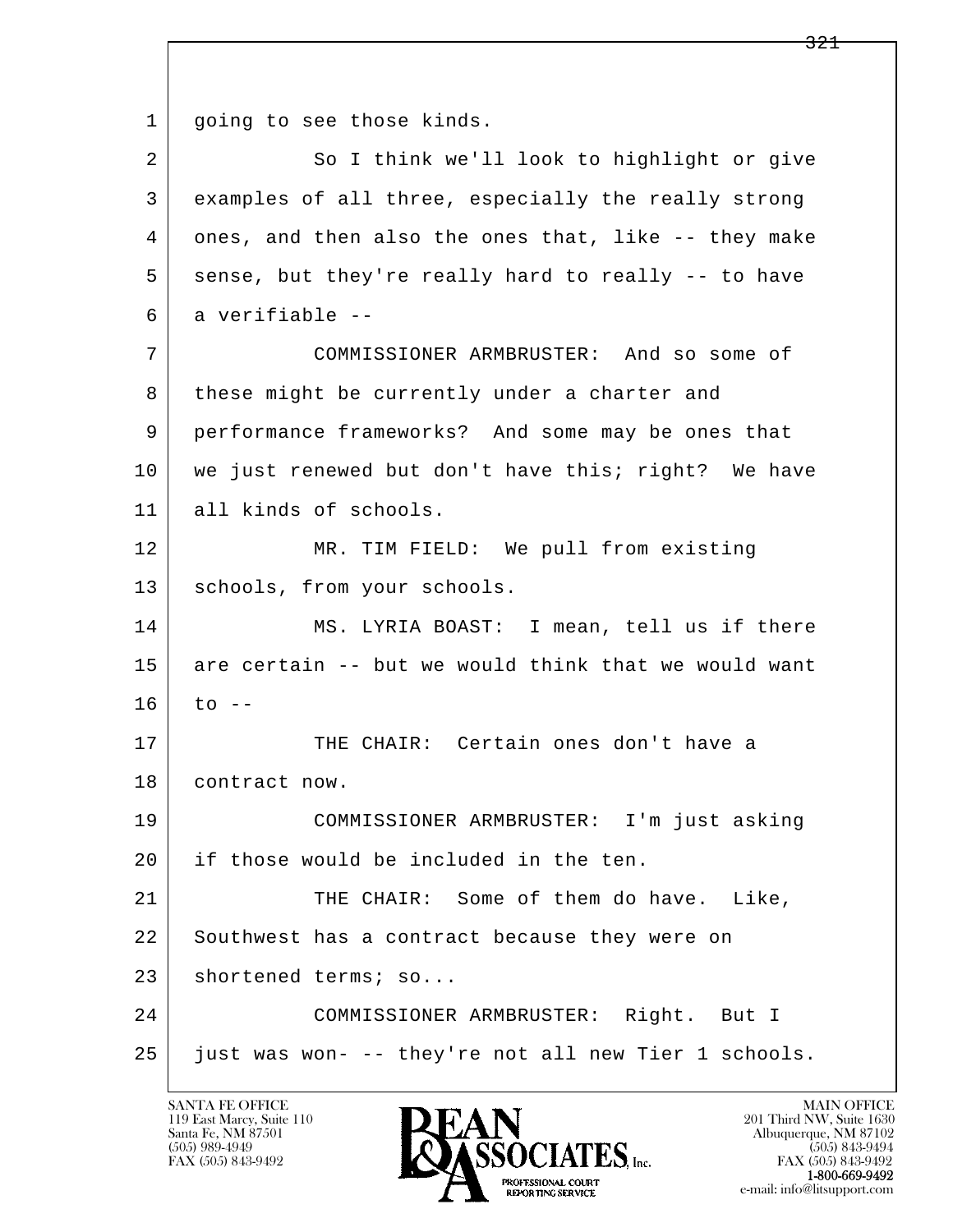l  $\overline{\phantom{a}}$ 1 | MS. LYRIA BOAST: Yes. It'll be important 2 to have a range. So that's for the 3 mission-specific. 4 For the supplemental, I think we are going 5 to want to limit the ten schools chosen to those who 6 have submitted a full, robust set of student-level 7 data so it can be evaluated; because really, we're 8 wanting to show you, if you use this, what -- again, 9 what would you receive in terms of a summary? What 10 does it tell you? How could it be used? What are 11 options? 12 You know, we'll also be looking into what 13 could be contracted directly with NWEA, for example; 14 so sort of coming back with the range. 15 | All right. Any other comments on -- okay. 16 So the final thing that we'll do in the 17 | trial run is to test this roll-up approach. 18 So if we go back, at the very bottom of 19 your color handout was the feedback on how you would 20 | rank the components. And this was sort of a 21 high-level -- just asking you to say, you know, sort 22 | of what do you see as most -- the highest priority; 23 second; you know, ranking them down. 24 So you can see there's a lot of interest 25 in the subgroup performance in these new indicators

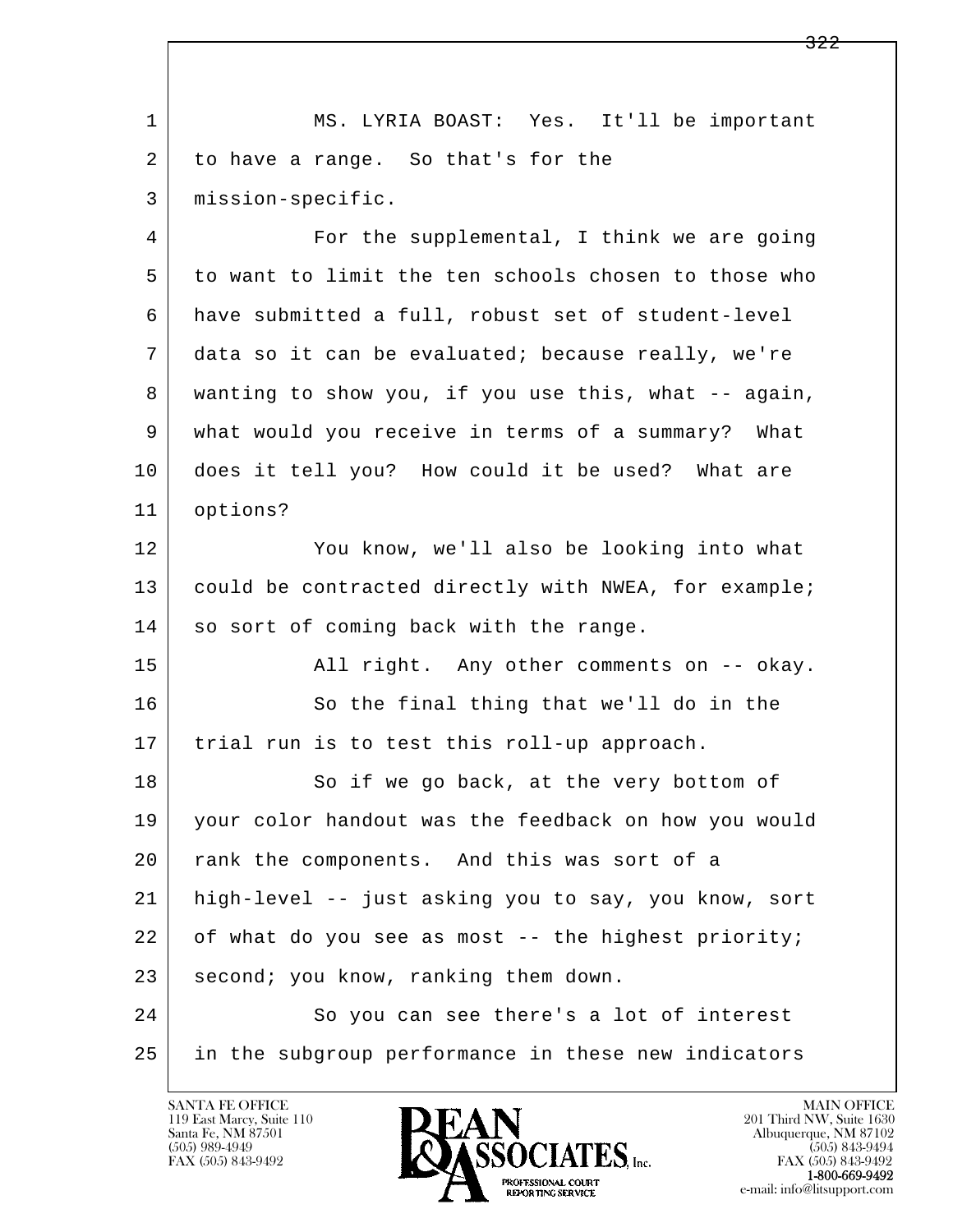l  $\overline{\phantom{a}}$  1 that we're going to be testing. Now, granted, we 2 won't hold you to that, because you haven't seen 3 what those will tell you, and you'll see in the 4 trial run; but clearly, a lot of interest in what 5 | that can give you in terms of a framework. 6 And then after that, it's a little 7 tougher, because, you know, there's sort of a -- you 8 see more green, sort of more higher ranking for that 9 State Accountability System. Given that that 10 includes proficiency, growth, you know, all of the 11 important components, that's not surprising. But we 12 will want to dig in with you when you look at the 13 components, how do you prioritize. 14 And then finally, a lot, as we discussed, 15 | not clear consensus about mission-specific, and, 16 really, I think some -- a lot of concerns about 17 | those supplemental academic assessments, you know, 18 with a few folks saying, "No, they shouldn't be 19 included." 20 MR. TIM FIELD: One of the comments is 21 that 1 and 2 are really combined at this point. 22 When we think about weighting, it's no longer -- 23 we'll think about this in terms you have the seven 24 components in the A-through-F, plus the subgroup, 25 you know, measures.

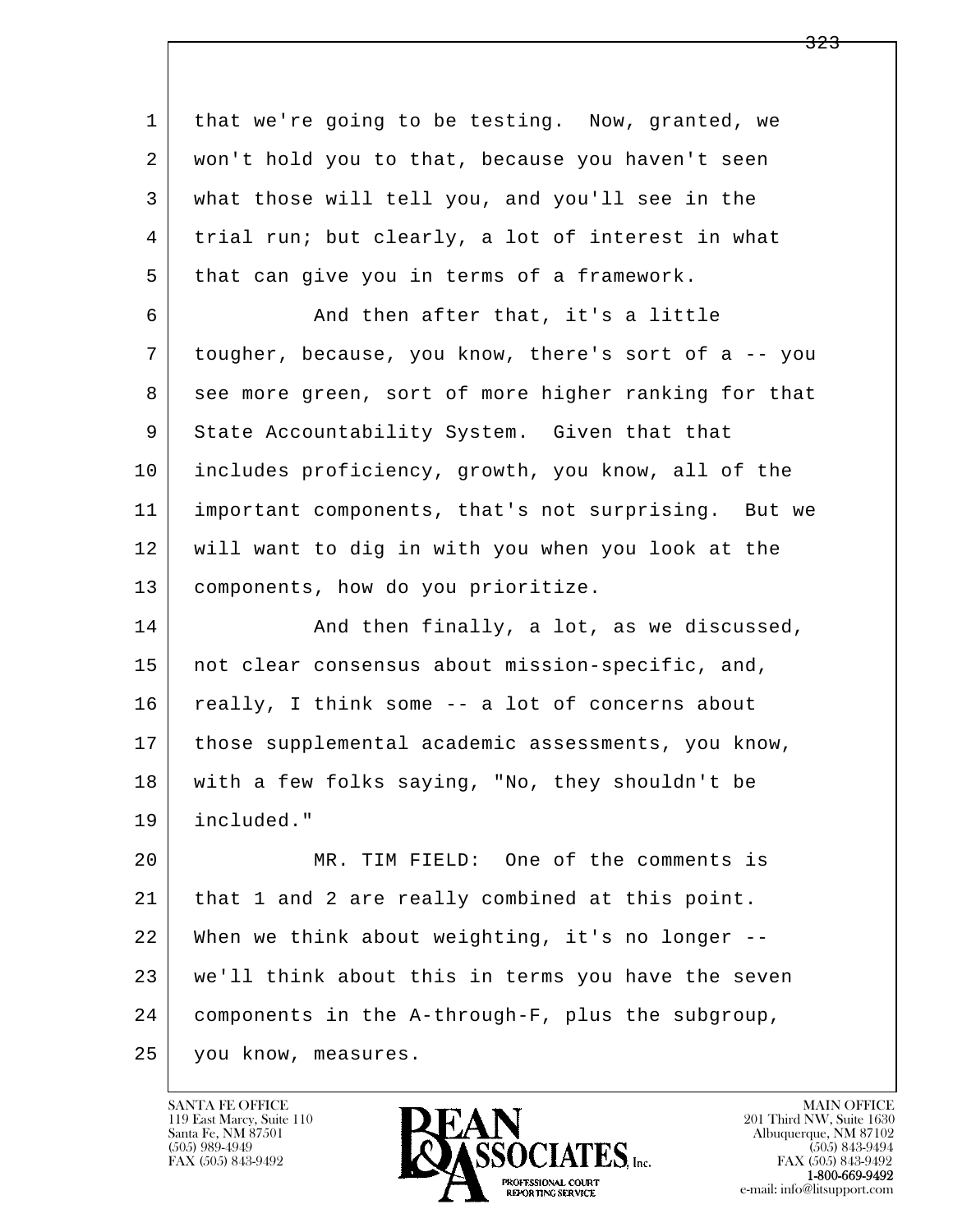l  $\overline{\phantom{a}}$ 1 So I think it's really thinking about them 2 holistically as a group -- and then maybe you might 3 substitute -- we'll see. Maybe subgroup is what you 4 want to do instead of lowest 25 percent. Those 5 kinds of options are there. But those two groups 6 collectively are going to represent the range of 7 indicators you all are considering for your 8 framework. Does that make sense? 9 MS. LYRIA BOAST: All right. So we have a 10 little bit of work for you to do now. So we're 11 going to ask you -- Tim is passing out -- we're 12 actually -- put together a table of -- of the 13 indicators and components that will be included in 14 the trial run. So similar to what we asked you 15 yesterday, we'd like you to prioritize, take a look 16 at these. 17 The first question that you should ask 18 yourself is do I think each of these should be in 19 the -- in the framework, you know, in this roll-up? 20 If there's one that you think should not be 21 included, you should put a zero under it. And we 22 are going to ask you to do some math here, I'm 23 sorry. But hopefully, it's fresh, and you've had a 24 cup of coffee. 25 There are two columns in the middle that

119 East Marcy, Suite 110<br>Santa Fe, NM 87501

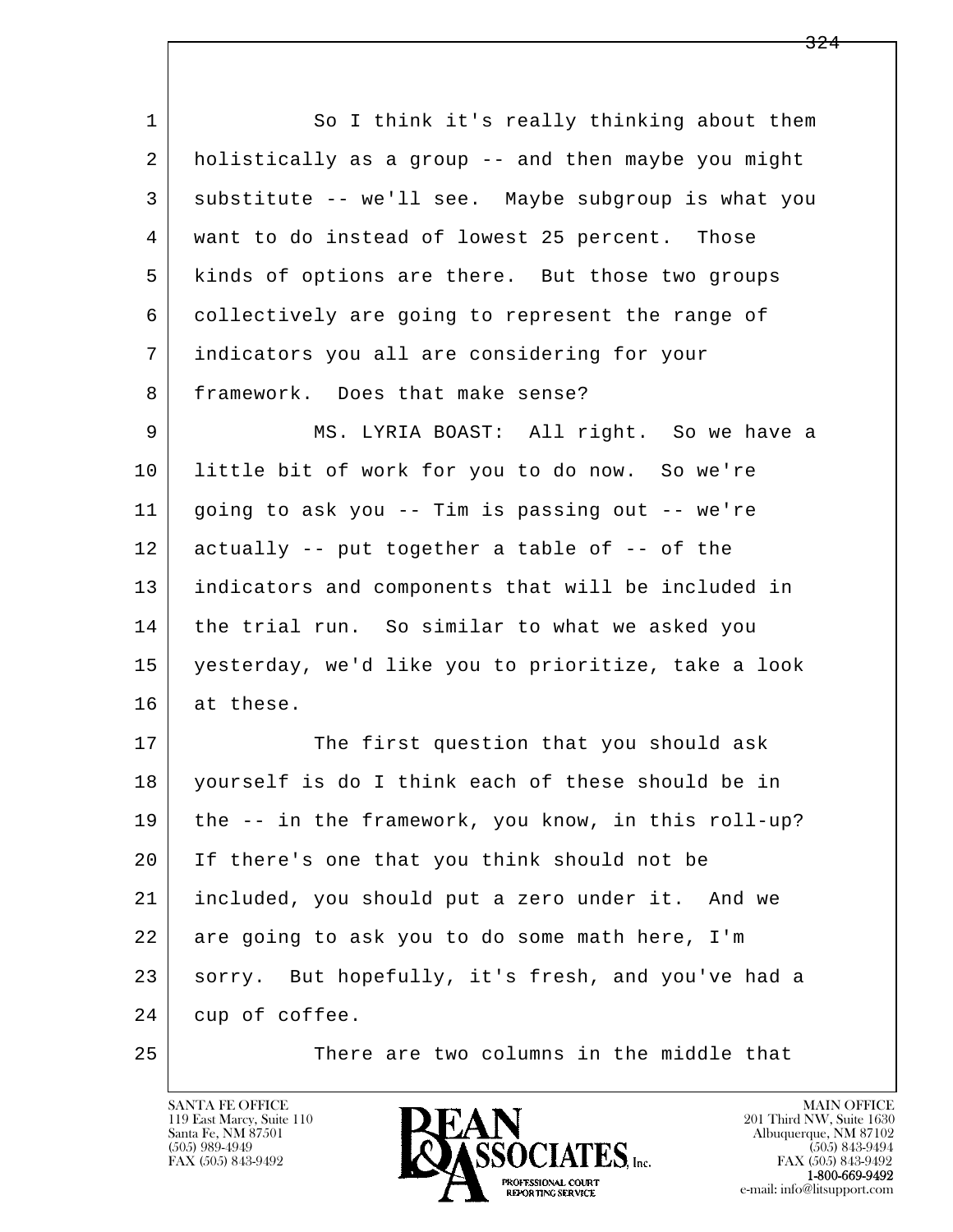| 1  | say "Weight." One is for elementary and middle       |
|----|------------------------------------------------------|
| 2  | schools, and the other is for high schools.          |
| 3  | Obviously, for elementary and middle schools, we     |
| 4  | wouldn't be including graduation rate or career and  |
| 5  | college readiness. For high school, you would.       |
| 6  | And so, again, if you -- what you want to            |
| 7  | do is spread your 100 percentage points across       |
| 8  | these. If you feel -- across the entire -- the       |
| 9  | entire columns.                                      |
| 10 | So if you felt, for example, that subgroup           |
| 11 | growth, you know, is the most important, you might   |
| 12 | start there with thinking, you know, that should be  |
| 13 | a certain percentage, and work out. And you can      |
| 14 | scratch up as you want, and we'll deal with any math |
| 15 | inconsistencies, really; because what we're -- and   |
| 16 | to tell you, we are not going -- what we will do     |
| 17 | with this is develop several options for that        |
| 18 | $roll-up.$                                           |
| 19 | So we imagine that there are going to be             |
| 20 | different prioritizations among you. And we want to  |
| 21 | show you sort of, if you have difficulty weighting   |
| 22 | systems, how will those tiers come out in the end.   |
| 23 | And we want to make sure we address everybody's      |
| 24 | highest priorities.                                  |
| 25 | So 1 through 4, to add up to<br>THE CHAIR:           |

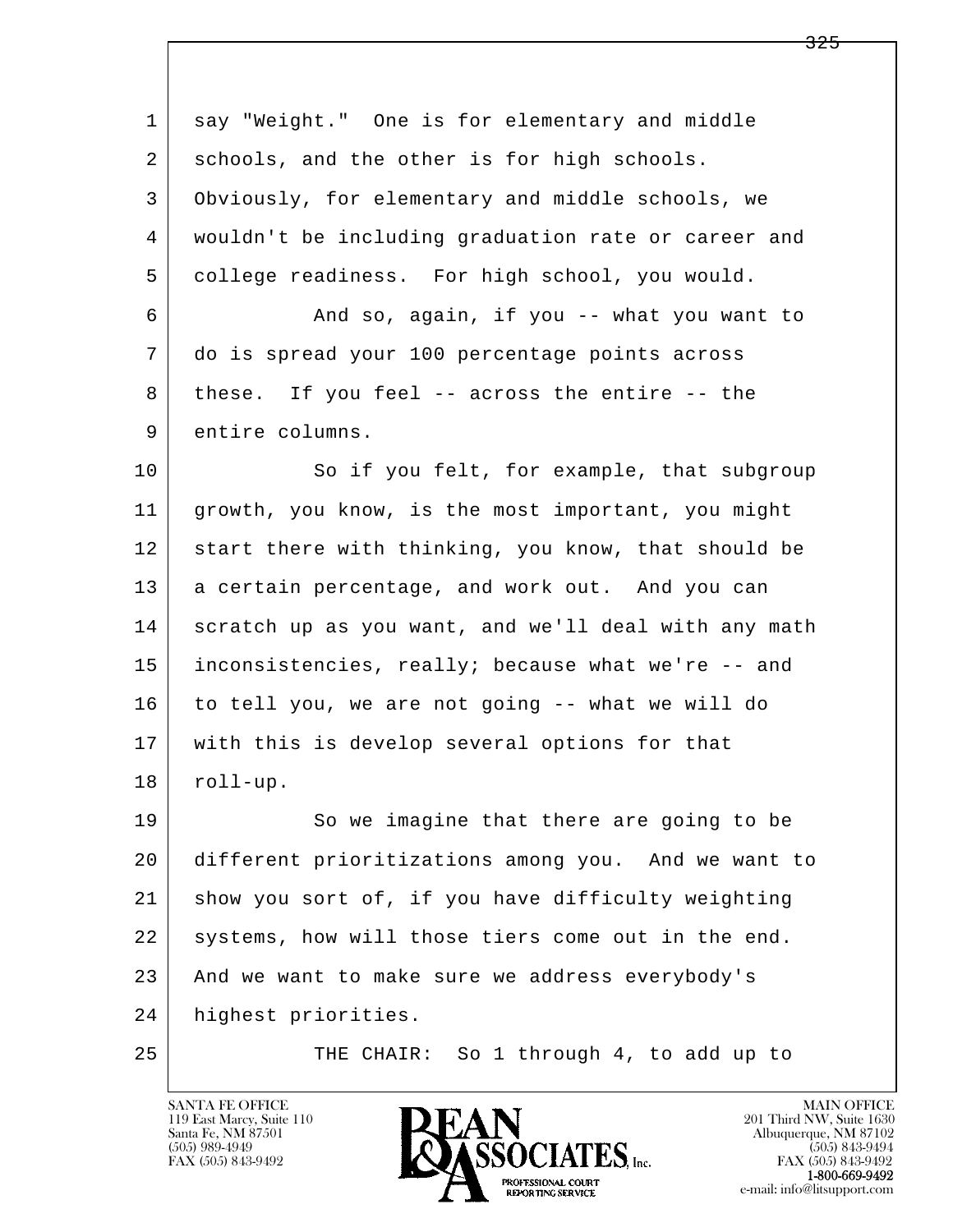l  $\overline{\phantom{a}}$  1 100; not just 1. 2 MS. LYRIA BOAST: All have to add up to 3 100. 4 MR. TIM FIELD: Does that make sense? 5 Take some time. 6 MS. LYRIA BOAST: Take as long as you 7 need. 8 (Commissioners comply in filling out form.) 9 COMMISSIONER ARMBRUSTER: But these -- 10 because -- I'm just trying to do my little points 11 here. But maybe you all have figured this out. 12 When you ask, "Do you support an approach that 13 allows variable rates," that's going to change these 14 numbers. 15 MS. LYRIA BOAST: It would. Don't worry 16 about it. We just need to know whether to build  $17$  that into  $-$  18 MR. TIM FIELD: Yeah. We didn't address 19 that one. 20 MS. LYRIA BOAST: So that's a great 21 question. We're asking you, for mission-specific it 22 very well may be that you would want to give it a 23 different weight if it met certain criteria, the 24 mission-specific goal. 25 | So when you're doing this, assume that

119 East Marcy, Suite 110<br>Santa Fe, NM 87501

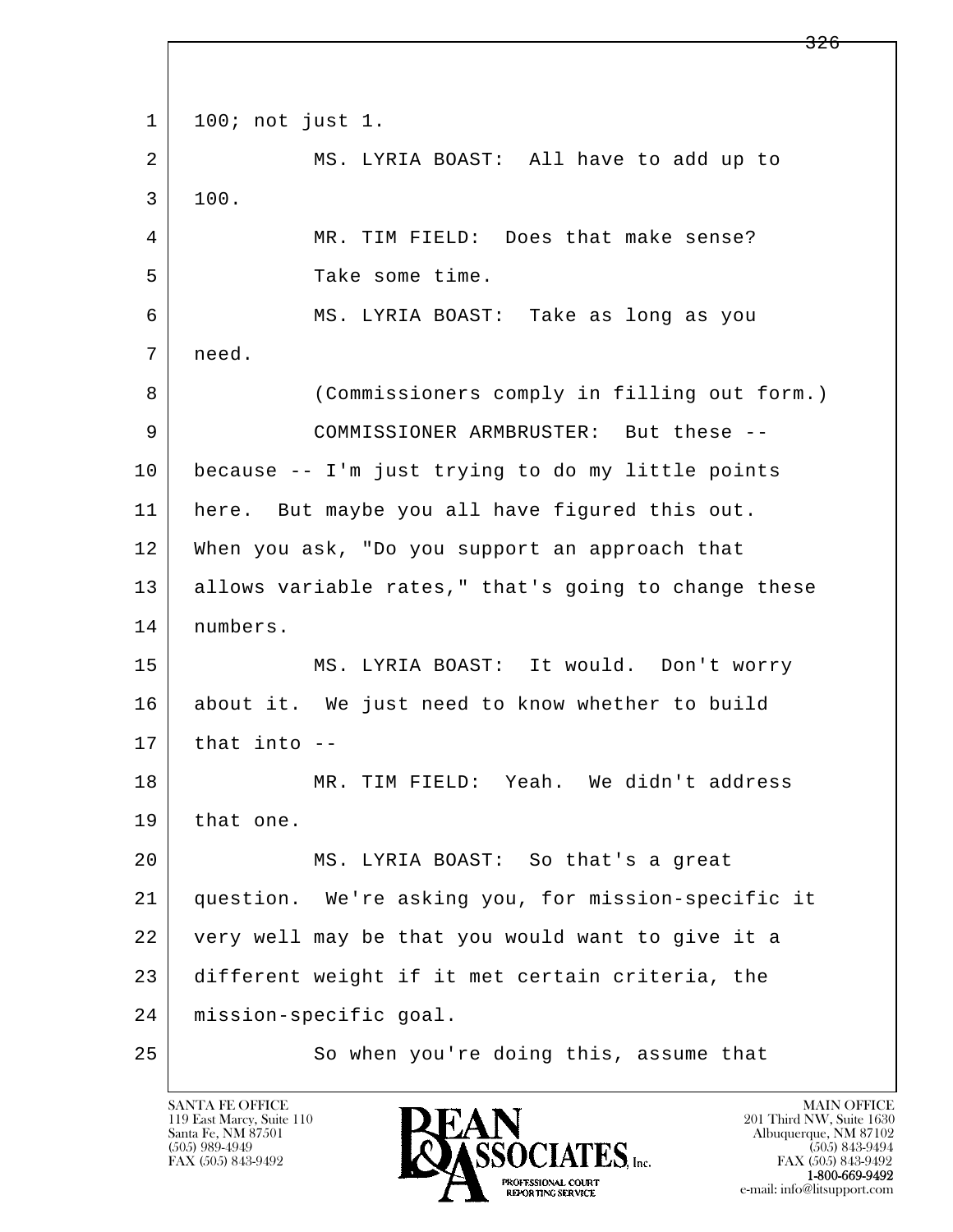l  $\overline{\phantom{a}}$  1 it's a well-constructed mission-specific goal, okay? 2 So that would be the highest weight you would ever 3 give a mission-specific goal, if that makes sense. 4 THE CHAIR: Right. 5 MS. LYRIA BOAST: Okay. 6 MR. TIM FIELD: And if you can put your 7 names on it, it would be helpful, if you don't mind, 8 in cursive. 9 (A discussion was held off the record.) 10 MR. TIM FIELD: So question for you, and 11 then we're going to move on. What about, how was 12 | that exercise? What was hard about that exercise? 13 What did you find yourself thinking about as you 14 were trying to prioritize and put numbers next to 15 those indicators? 16 THE CHAIR: Well, to some degree, 17 initially, my thought was, "Well, this is really 18 important." So, you know, you go to, like, a 19 40 percent, and it's, like, "I can't do that, 20 because then this -- I've really devalued this." 21 So, you know, that was a quick early 22 lesson, just -- you know. It's tough to then start 23 to prioritize. And when you look at a number and 24 think, "God, it's not a very big number. Does that 25 number equal my mental weight of it?"

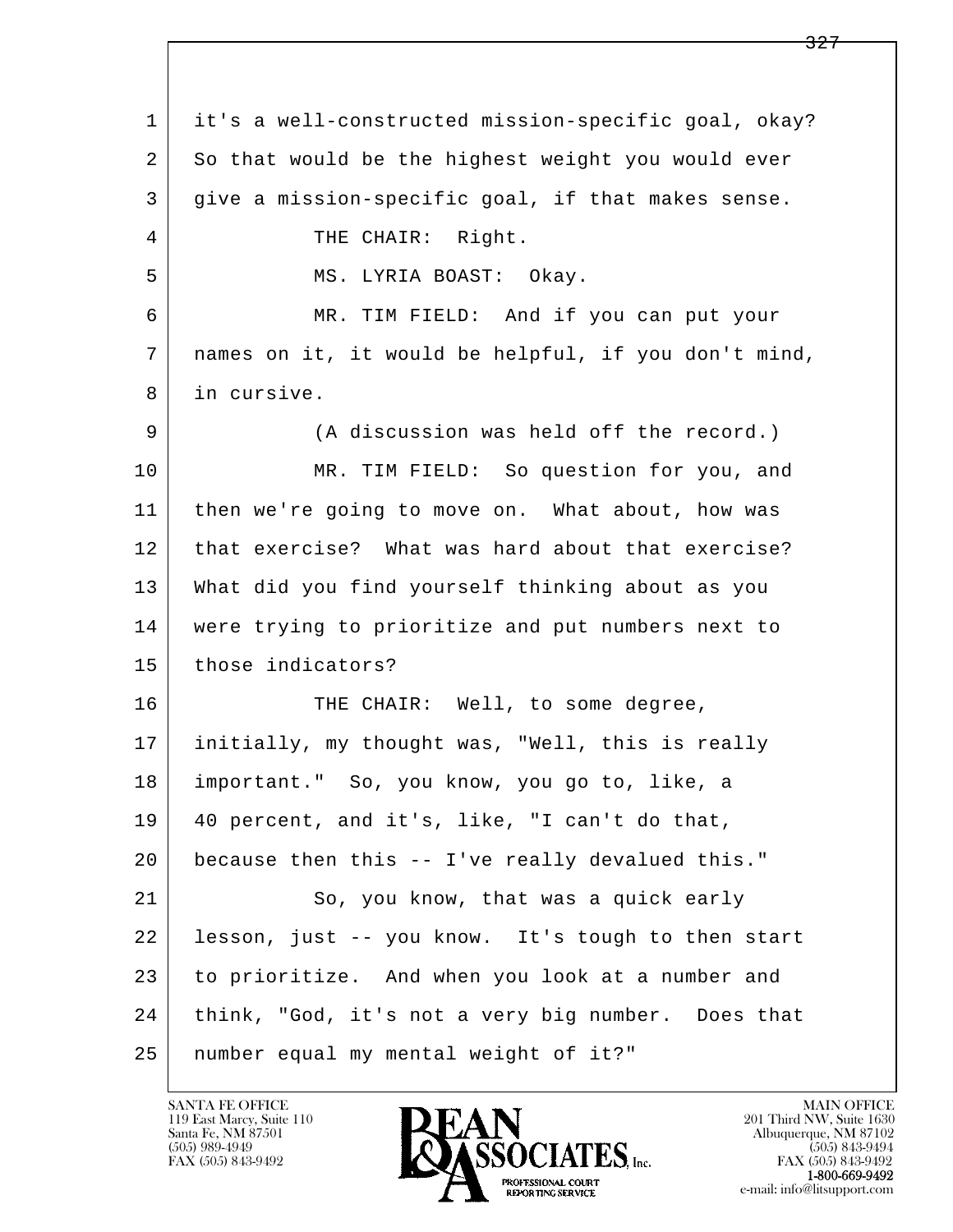| $\mathbf 1$ | MS. LYRIA BOAST: Yes. Yes. And how did              |
|-------------|-----------------------------------------------------|
| 2           | you think differently about the high schools? What  |
| 3           | were -- what were your thoughts when you were       |
| 4           | thinking about high schools?                        |
| 5           | COMMISSIONER ARMBRUSTER: And why I                  |
| 6           | struggle? Because I feel that there should be a     |
| 7           | larger emphasis on proficiency in high school,      |
| 8           | because you've had eleven years, or whatever number |
| 9           | that is, to become proficient. So this is my hard   |
| 10          | part.                                               |
| 11          | So when you say, "This child is a high              |
| 12          | school graduate," should that mean something? Does  |
| 13          | it mean you attended four years, and you kind of    |
| 14          | barely got through? Or does it mean that you have a |
| 15          | certain skill level?                                |
| 16          | And I'm going to make special ed an                 |
| 17          | exception to that. But for a regular,               |
| 18          | run-of-the-mill kid, should that mean that you, as  |
| 19          | an employer, should expect this child who graduated |
| 20          | can X, Y, and Z. And that was -- so that's why I    |
| 21          | put a higher one for proficiency.                   |
| 22          | "Is it important to grow?"                          |
| 23          | But you've had a lot of years to do<br>"Yes.        |
| 24          | that."                                              |
| 25          | The other one I did on a high basis was             |

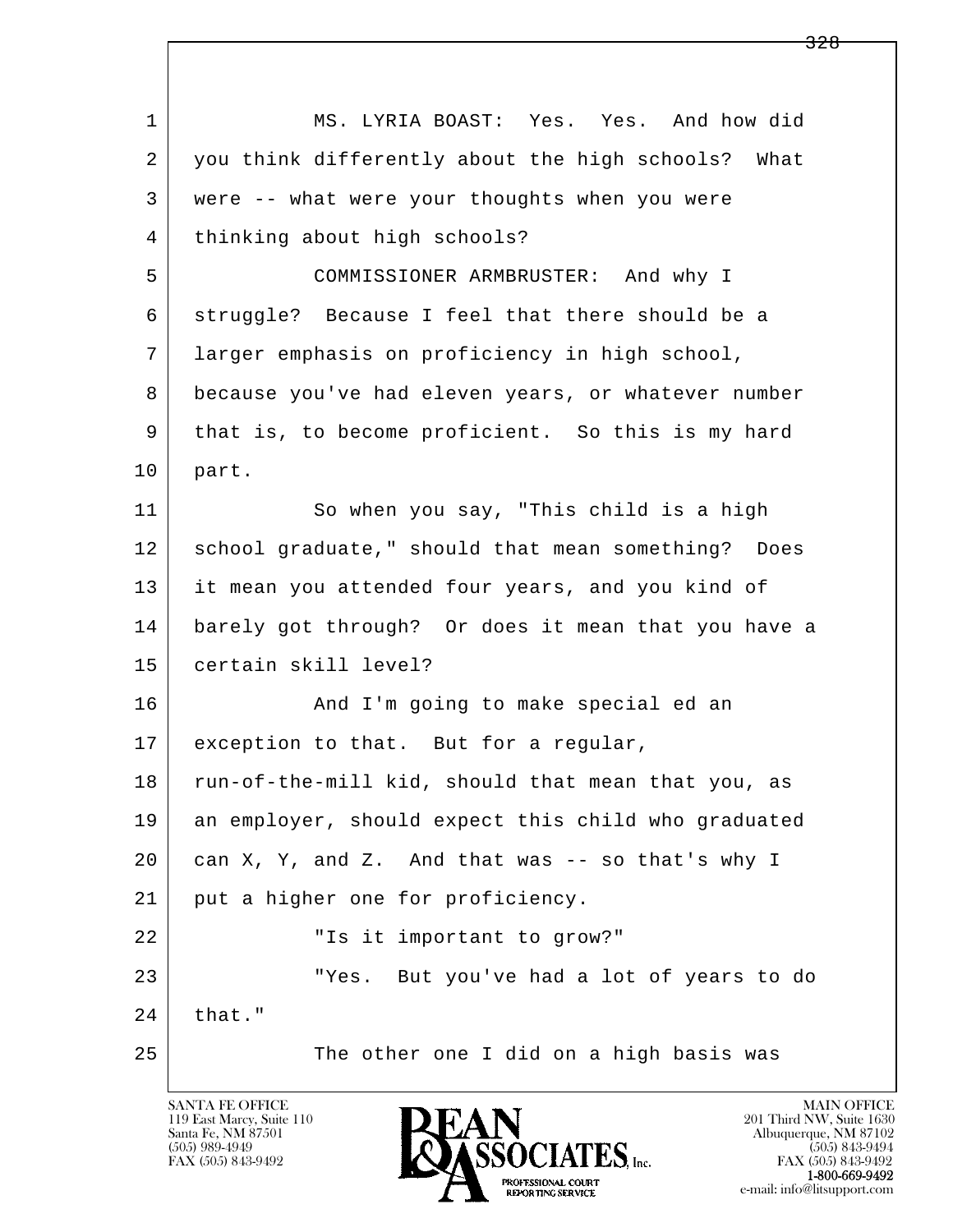l  $\overline{\phantom{a}}$ 1 the purpose of going to school, which was to 2 graduate. So graduation was important. And what it 3 meant to graduate, to be a graduate, was also 4 important. That's why I struggled. Because I 5 didn't have enough points. Okay. I'm just going to 6 be honest. 7 COMMISSIONER TOULOUSE: I don't know. I 8 guess I've done so many kinds of having to divide 9 up, it wasn't that hard; because even 5 percent, 10 when you add them together, still carries enough 11 points when you roll them up that 5 percent isn't as 12 low -- no. Because, I mean, I've evaluated 13 employees. I've evaluated programs in Human 14 Services, things like that, enough that I can kind 15 of get my head around what that 5 percent or 16 10 percent actually means when you put them all 17 | together. 18 COMMISSIONER ARMBRUSTER: I should have 19 been sitting over next to you. That's what I'm 20 | saying. 21 COMMISSIONER TOULOUSE: I take a fairly 22 simplistic approach to it. I think, for instance, 23 growth is more important in high school, because 24 | that's your last chance to grow; because an awful 25 lot of kids play around before they get there. And

119 East Marcy, Suite 110<br>Santa Fe, NM 87501



FAX (505) 843-9492<br>**1-800-669-9492**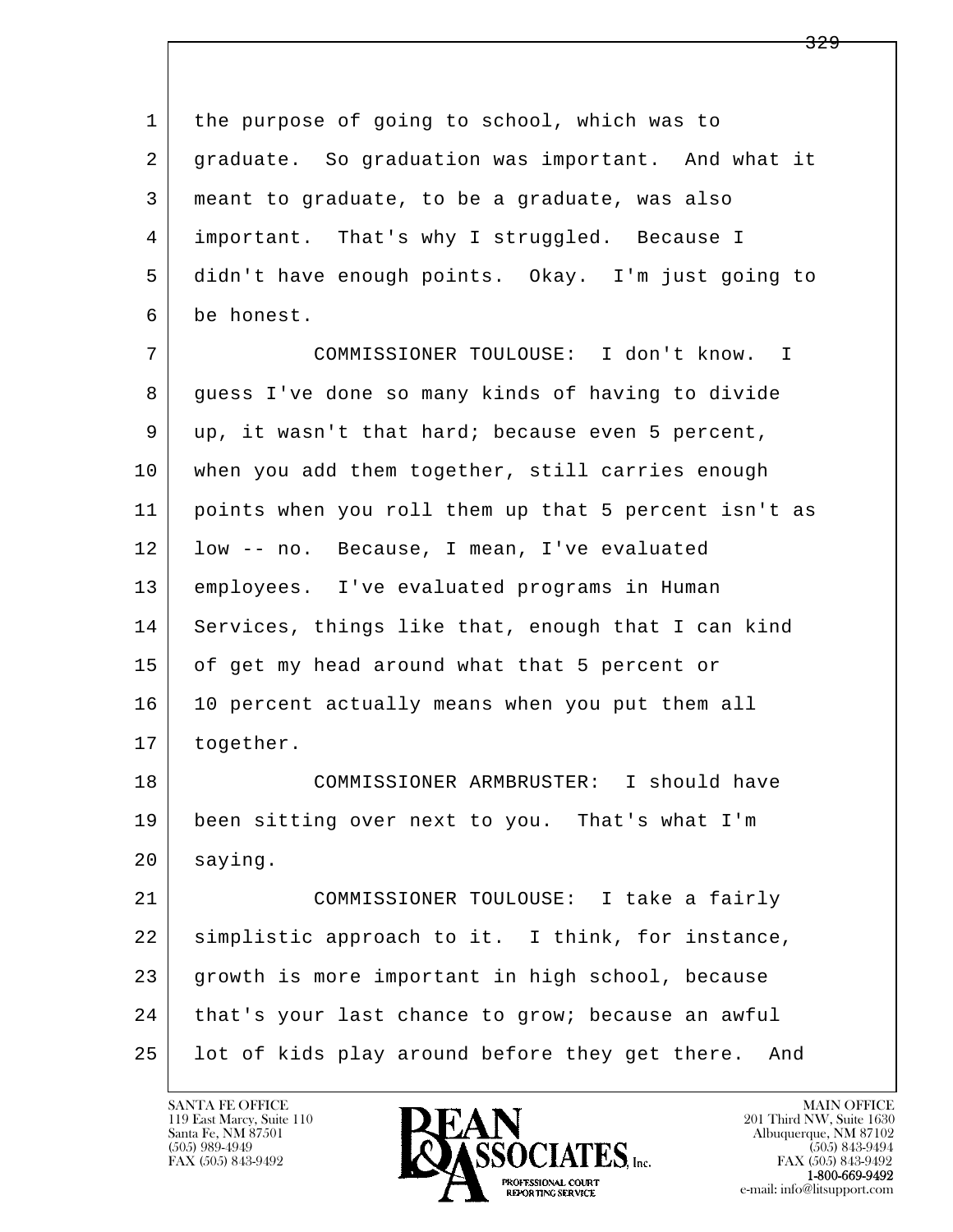| $\mathbf{1}$ | if they're going to be successful, I think that's    |
|--------------|------------------------------------------------------|
| 2            | the point where you need to push them harder to see  |
| 3            | that they grow, or they're not going to graduate.    |
| 4            | You're not going to have the graduation rate.        |
| 5            | Or college or career readiness. In this              |
| 6            | state, most of our students aren't ready for either, |
| 7            | anyway. And that's a problem we need to work on.     |
| 8            | Also, jobs are different. When I                     |
| 9            | graduated from high school back in 1962 -- see, I    |
| 10           | admit to having grown up in the '60s, Danielle.      |
| 11           | COMMISSIONER CRONE: I think I did.                   |
| 12           | COMMISSIONER TOULOUSE: But my diploma                |
| 13           | meant a lot more for the skill level I had and for   |
| 14           | the jobs and things and for going to college than my |
| 15           | son's did in 1991 or my grandson's did last year.    |
| 16           | Each group has -- that diploma means less. Partly,   |
| 17           | the courses did get simpler; because what I had in   |
| 18           | high school, my son was having in college.           |
| 19           | And $I$ -- but I also think that the job             |
| 20           | skills you need are very, very different now. You    |
| 21           | still need technical knowledge. You need things      |
| 22           | that usually aren't taught you unless you go to some |
| 23           | of our schools that have looked to teach those       |
| 24           | particular skills. I think that's part of the        |
| 25           | growth of a lot of charter schools in this state is  |

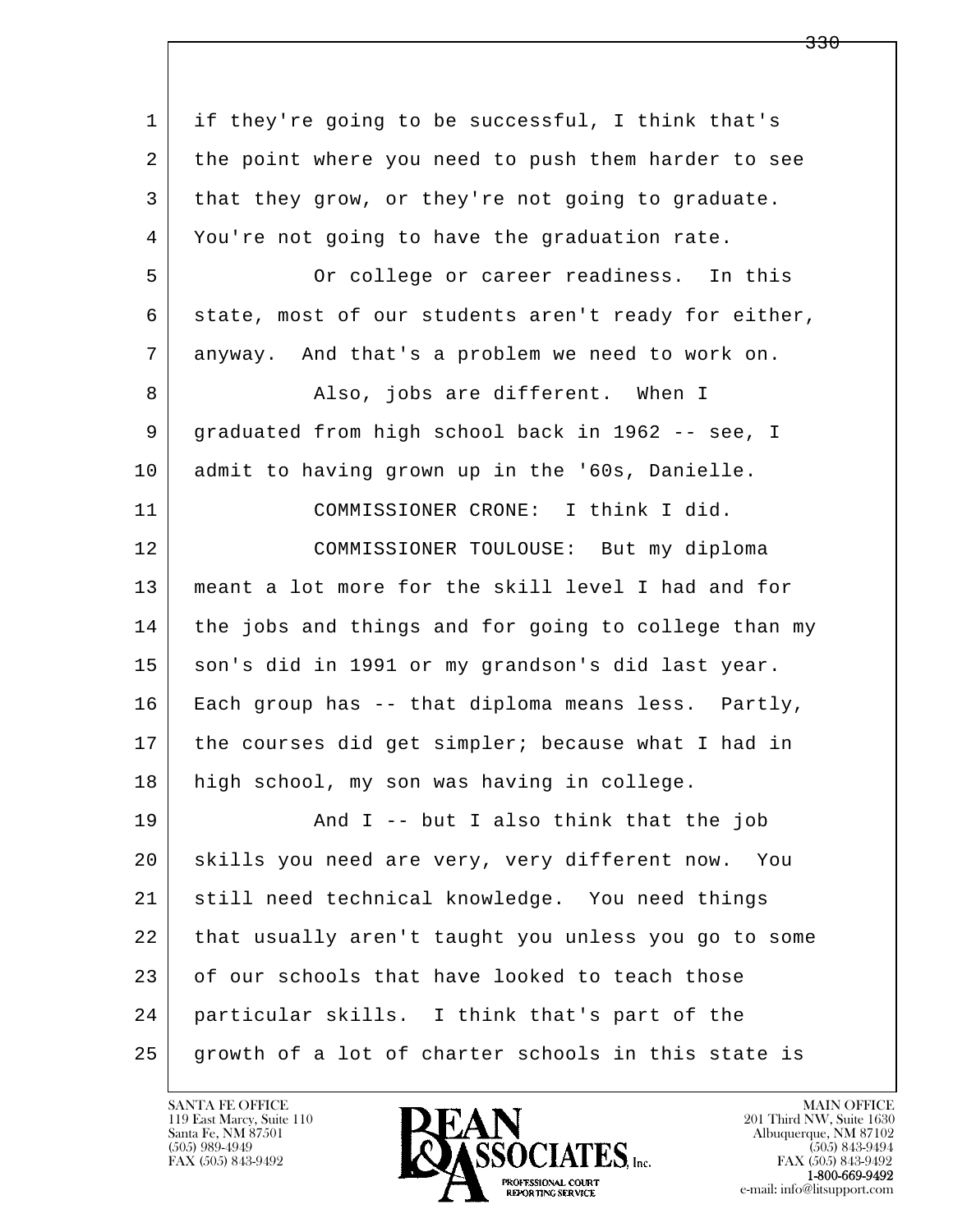| $\mathbf 1$ | to prepare people for certain kinds of jobs or       |
|-------------|------------------------------------------------------|
| 2           | programs.                                            |
| 3           | And so, to me, I mean, that's -- but I               |
| 4           | just -- again I looked at 5, 10, 15, 20, 25 percent, |
| 5           | because those numbers eventually roll up pretty      |
| 6           | well.                                                |
| 7           | MS. LYRIA BOAST: All right. Very good.               |
| 8           | Before we move on, any thoughts on that              |
| 9           | idea of a variable weight for some of them? We'll    |
| 10          | look at your -- but any thoughts -- thoughts there,  |
| 11          | because we want to make sure that you're confident   |
| 12          | about the way that mission-specific goals are        |
| 13          | included. And so it's important to know whether      |
| 14          | that's an option you would want to consider, yeah.   |
| 15          | COMMISSIONER ARMBRUSTER: Well, my concern            |
| 16          | on that was -- I admit to not knowing the large      |
| 17          | majority of what the missions are exactly. But       |
| 18          | something -- when you say dual-language, that's a    |
| 19          | really specific, measurable --                       |
| 20          | MS. LYRIA BOAST: Right.                              |
| 21          | COMMISSIONER ARMBRUSTER: -- mission.<br>And          |
| 22          | as I said before -- I don't know. Going to the       |
| 23          | building trades or whatever, those are just -- those |
| 24          | are a little bit more measurable. But, "Will be      |
| 25          | ready for college," "Will be first-generation        |

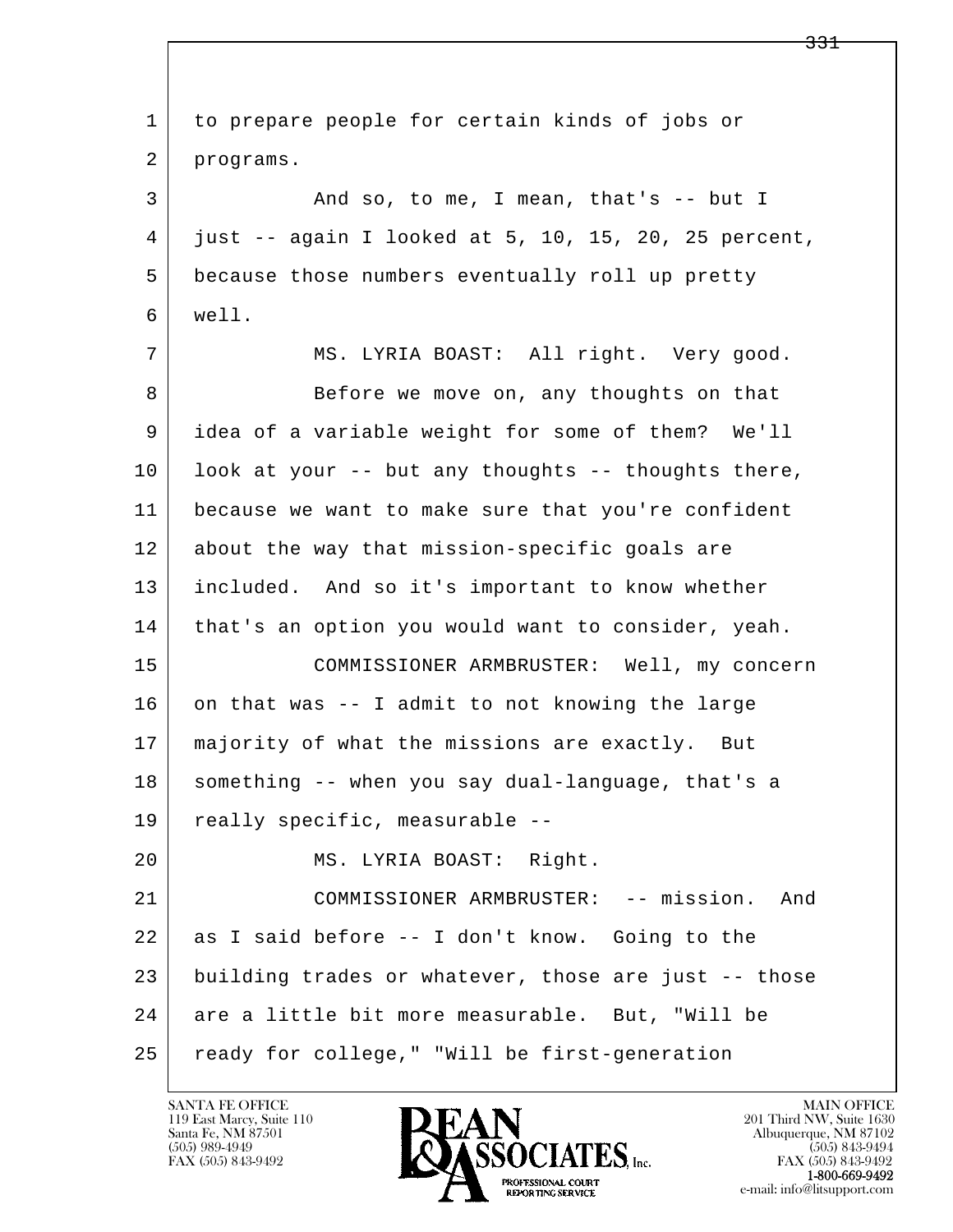l  $\overline{\phantom{a}}$  1 college students," that's a tough one to -- to 2 | measure exactly. 3 And so then it concerned me -- and I wrote 4 this down -- that then perhaps people will make 5 less -- good, but less measurable, missions. And 6 then I felt as if I might be shooting myself in the 7 foot, you know; because if you're really specific, 8 you're going to get measured on that. If you're 9 | not, not so much. So that's why --10 THE CHAIR: And, you know, the thought 11 intrigues me. I just need to see it. You know, I 12 need to see what that -- what the effect really is 13 before I can say, "Yeah, that's a really" -- you 14 know, I just don't -- I'm not quite sure how it 15 plays out yet. 16 MS. LYRIA BOAST: Yes, yes. That's an 17 important consideration. 18 COMMISSIONER TOULOUSE: I gave you a firm 19 "maybe," for the same reason, though, that -- 20 MS. LYRIA BOAST: Right. It can be 21 difficult to implement. 22 COMMISSIONER TOULOUSE: Until I see how 23 this whole system works, I'm not sure. But I think 24 it may be worth looking at; but I just -- I don't  $25$  know.

119 East Marcy, Suite 110<br>Santa Fe, NM 87501

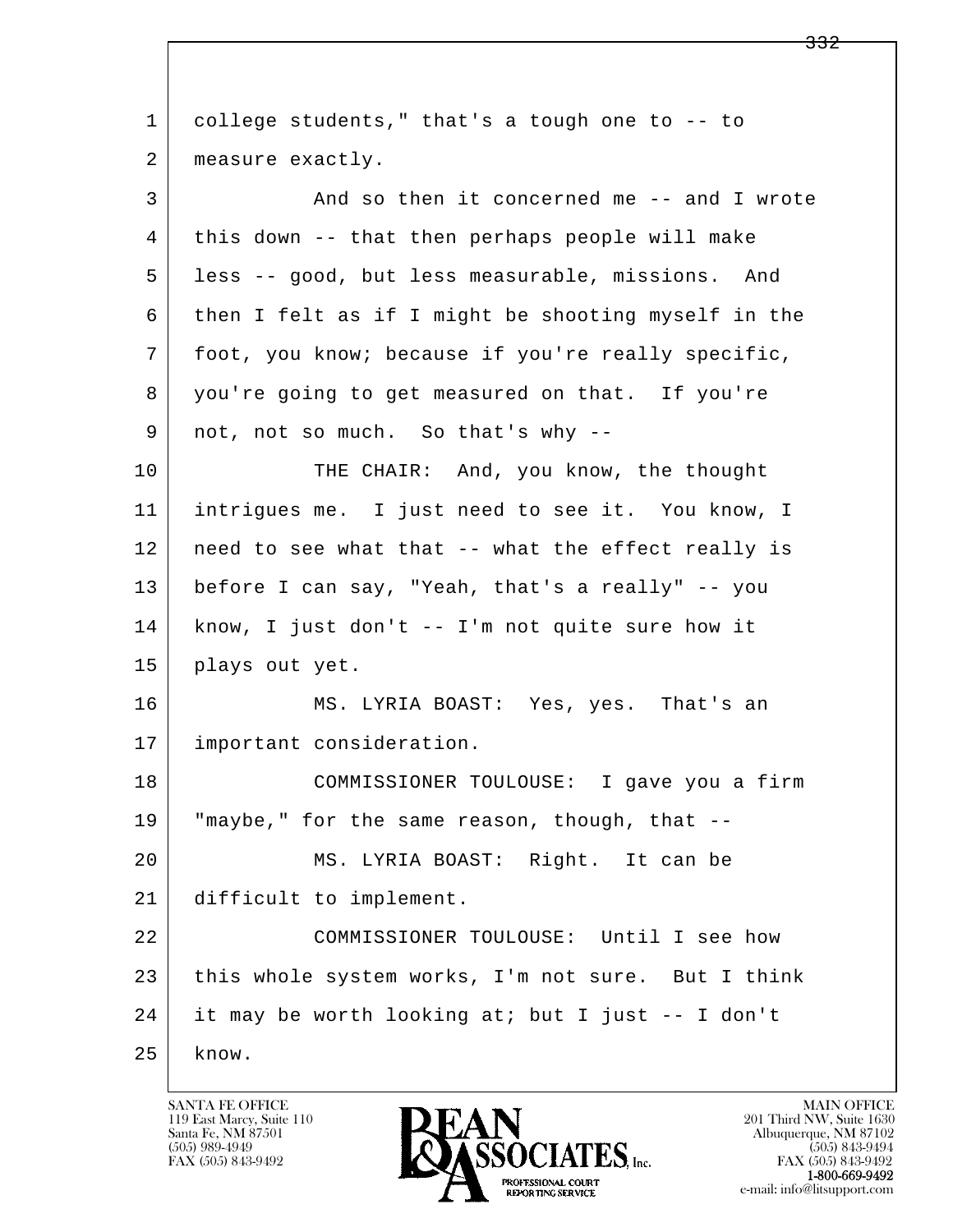l  $\overline{\phantom{a}}$ 1 MS. LYRIA BOAST: So that will be an 2 option that we sort of consider in the trial run. 3 Okay. Great. 4 MR. TIM FIELD: Okay. We're early. We're 5 ahead of schedule. But maybe a break now would be 6 good, and then we'll come back and do the financial 7 framework. 8 Great. So we'll take a 15-minute break.  $9 \mid$  We'll come back at -- at 10:50; not that -- that 10 clock is fast. So 10:50 real time, what your phone 11 says. 12 (Recess taken, 10:35 a.m. to 10:51 a.m.) 13 MR. TIM FIELD: Yes, great. Thank you. 14 So we're going to shift gears to the 15 | financial framework, which I know there's some 16 groans. But this is actually going to be fun. We 17 are missing Commissioner Peralta, but we'll get 18 started. 19 So there was a handout from yesterday, and 20 hopefully, you had a chance to at least review. 21 We're going to really essentially walk through that. 22 So I will have slides up; but you can pretty much 23 | follow along with what the handout has. 24 So first, just goals for revisions, so the 25 fourth one is, I added -- it wasn't in your handout.

119 East Marcy, Suite 110<br>Santa Fe, NM 87501



<del>333</del>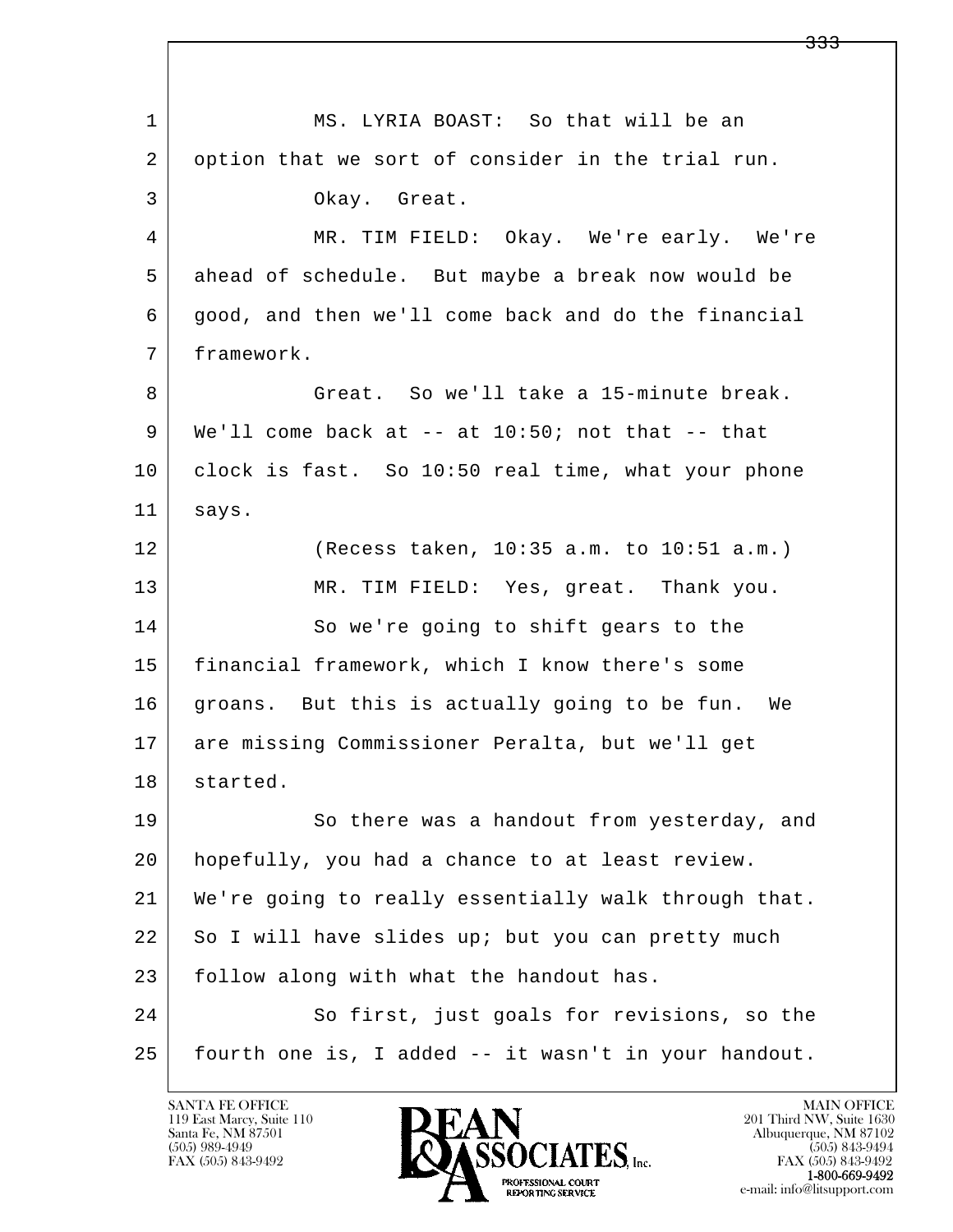l  $\overline{\phantom{a}}$ 1 But the first three really align to the overall 2 goals we have established for the PEC's work. To 3 refine -- revise the financial to clarify criteria 4 and data sources for evaluating indicators; to 5 ensure that measures can be reliably and accurately 6 collected; and to establish clarity about the 7 process and timeline for collecting data. 8 So the same issue of, like, streamlining 9 data collection, getting within departments, between 10 schools, and the PEC, all those issues I think that 11 exist for financial are quite similar for 12 organizational. 13 I think the other goal I want to put out 14 there, and we're going to talk about is, there's 15 also the need to have benchmarks that -- benchmarks 16 can really help quide local charter school boards 17 and how they think about finances. 18 So there's a need for you all to have good 19 measures that you can track and report on and 20 evaluate schools. But what the financial frameworks 21 also can do is by establishing targets, indicators, 22 metrics for a healthy organization, you're kind of 23 signaling to charter boards what they should pay 24 attention to. Your dashboard can be their 25 dashboard. That's an important point.

119 East Marcy, Suite 110<br>Santa Fe, NM 87501

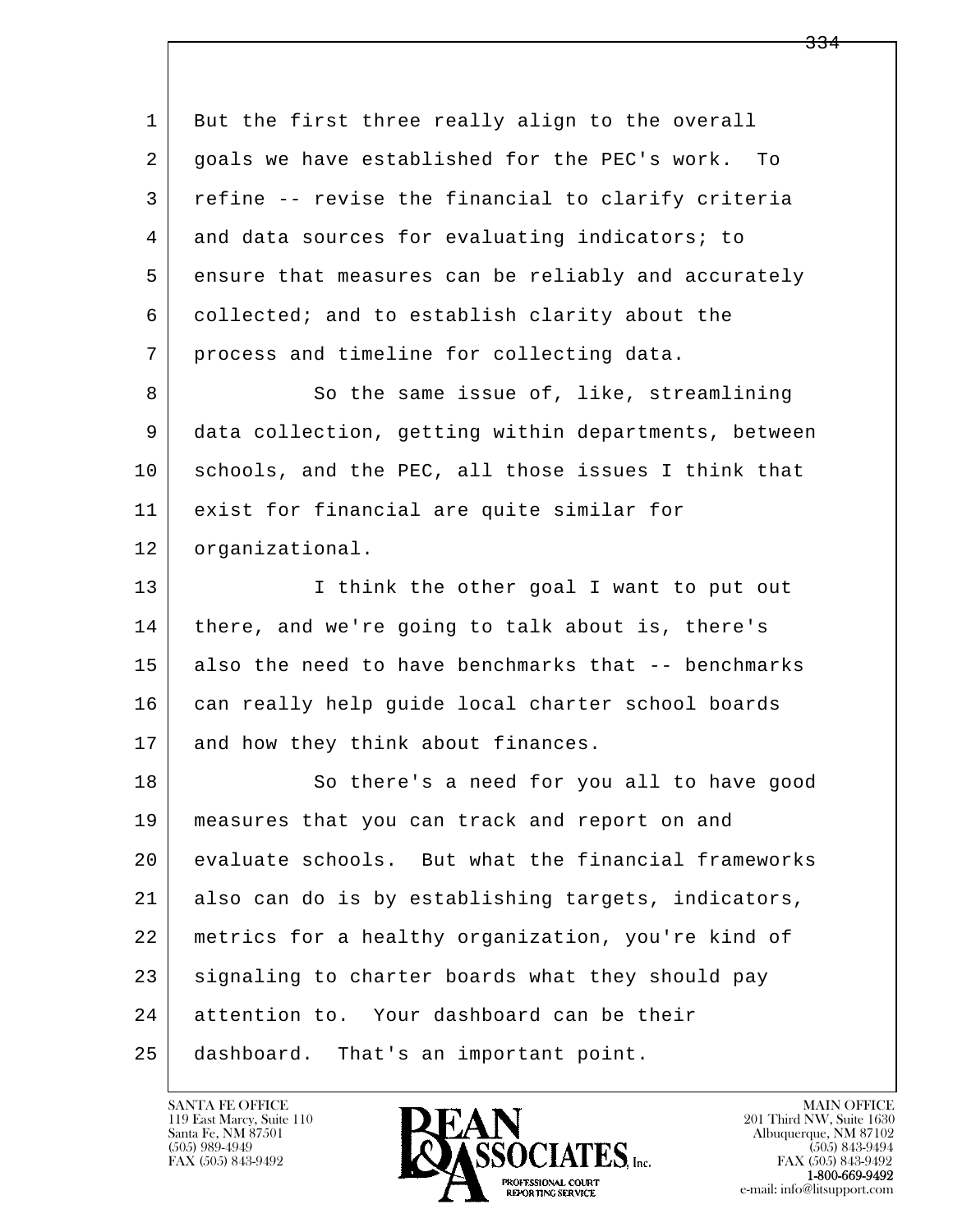1 It's true also for the organizational 2 framework. By establishing clear criteria and 3 standards you're also signaling to charter boards 4 what they should care about. So I think it's 5 another value to having a rigorous and strong 6 financial framework and why we think some of these 7 metrics can be valuable.

8 So steps for revisions. So the first big 9 kind of shift we're proposing with the financial 10 framework is to really revise the framework 11 indicators to reflect financial status, as opposed 12 to compliance with reporting and oversight 13 requirements, which are also important. And we'll 14 look back in a little bit here.

15 But if you may recall, we have shifted 16 quite a few of what used to be the financial metrics 17 we've proposed as putting into the organizational 18 framework. And actually, we'll look at that during 19 the presentation just to kind of remind yourselves 20 of what was shifted. So that's one shift that we're 21 proposing.

l  $\overline{\phantom{a}}$ 22 Secondly, we could look at some other 23 examples from other authorizers to kind of get other 24 ideas. We obviously also work with Katie, and Katie 25 worked with Paul and others, and David, in the

119 East Marcy, Suite 110<br>Santa Fe, NM 87501

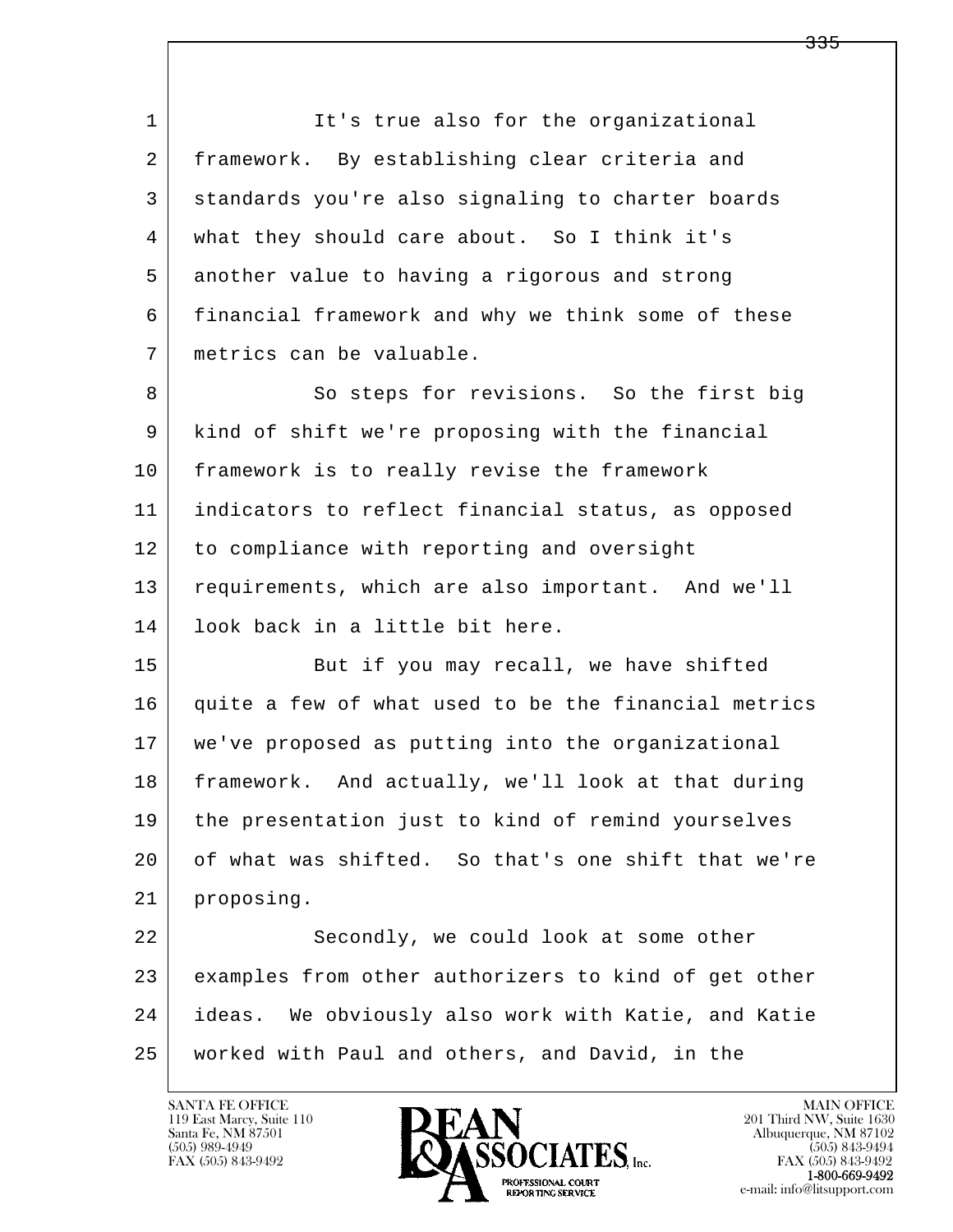| $\mathbf 1$ | Department, to get some input. They did give input.  |
|-------------|------------------------------------------------------|
| 2           | There was also some -- we talked yesterday about the |
| 3           | concerns they have in changing some of this. So I    |
| 4           | think there is some mixed support internally.        |
| 5           | I would say the third is clarifying --               |
| 6           | just work to clarify financial metric definitions    |
| 7           | and sources of evidence. So one thing you will see   |
| 8           | when we look at the proposed metrics is we're trying |
| 9           | to be a little more -- besides saying "current       |
| 10          | ratio" or what have you, trying to define what it is |
| 11          | and why it's there is part of what we want to do     |
| 12          | with the framework.                                  |
| 13          | The really important part is Step 4, which           |
| 14          | is really the trial run, which, A, we propose some   |
| 15          | metrics; but we're going to work with PED to         |
| 16          | determine what can be calculated, what's available   |
| 17          | and what is actually predictive.                     |
| 18          | So going back to the schools that have               |
| 19          | struggled and have run into financial problems, if   |
| 20          | we use those metrics on a quarterly basis or annual  |
| 21          | basis, would that have given you indication that     |
| 22          | this school was in trouble earlier? So that's the    |
| 23          | big part of the trial run is to see -- and I think   |
| 24          | that's an open question; I don't know the answer     |
| 25          | entirely -- but can we -- can these proposed metrics |

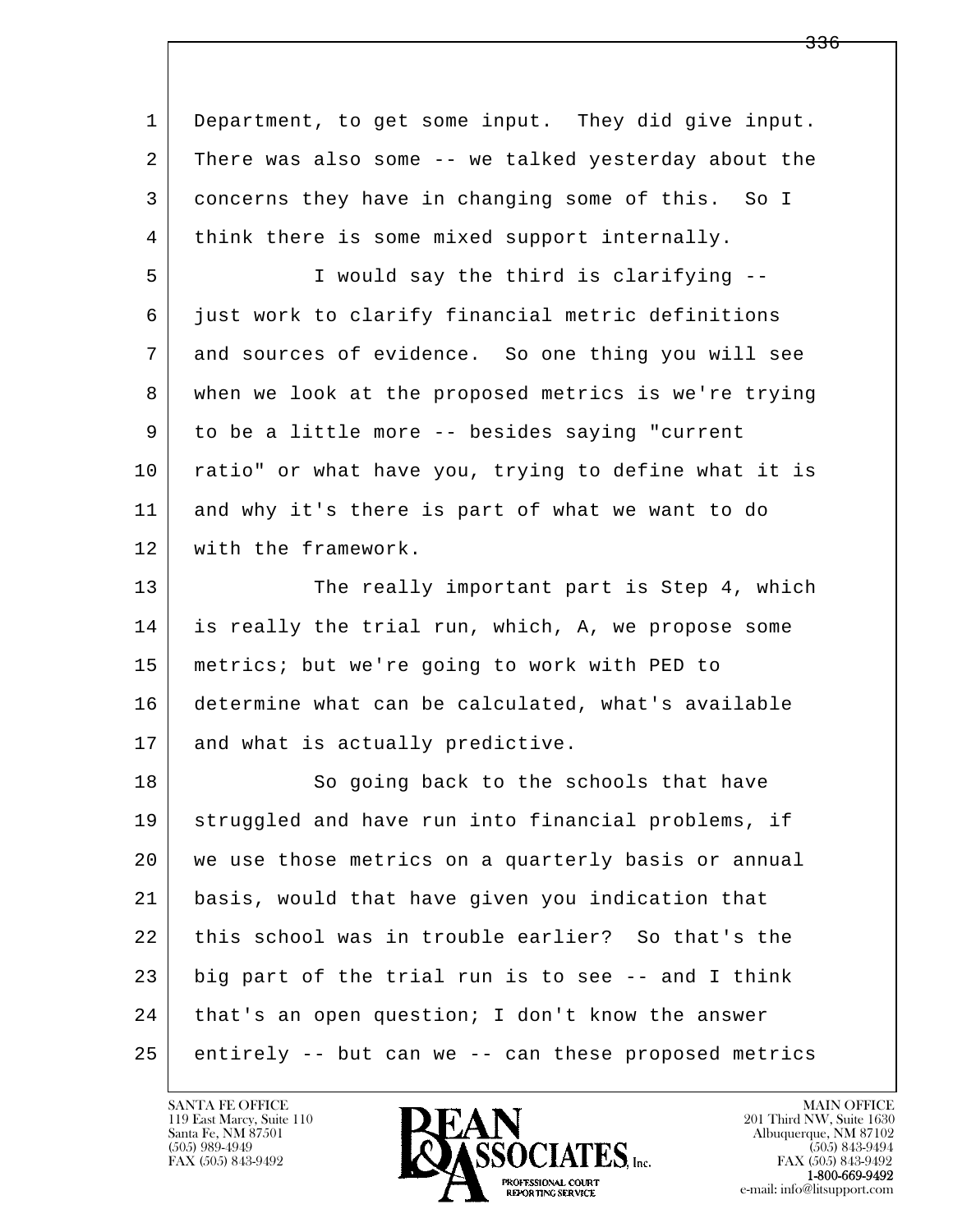l  $\overline{\phantom{a}}$ 1 be good early warning signs for PEC, and also, 2 frankly, for the schools, too? So, again, this idea 3 of, like, signaling to schools what they should be 4 paying attention to. 5 The fifth, which is not on your -- on your  $6$  sheet -- but I just want to reemphasize this 7 notion -- and this is in the framework -- of 8 thinking about these both on an annual basis, which 9 is typically what these performance frameworks are 10 used for, but also the notion of quarterly 11 snapshots. I think some of those metrics, we think 12 actually aren't as useful on an annual basis, but 13 could be very useful on a quarterly basis. 14 So I do think we were considering both the 15 notion of this annual framework; but also, what 16 could a quarterly dashboard report look like. 17 | Cuestions or comments about kind of what 18 we've planned, or kind of what we think needs to 19 happen for this revised framework, in your handout? 20 COMMISSIONER JOHNSTON: Comment. Last 21 night when I went over this, I'm very appreciative 22 of the change in the emphasis; because we have been 23 looking at the -- the very specifics, getting into 24 | the detail of finance. And what this does is gives, 25 I believe, an administrator, the finance committee,

119 East Marcy, Suite 110<br>Santa Fe, NM 87501



<del>337</del>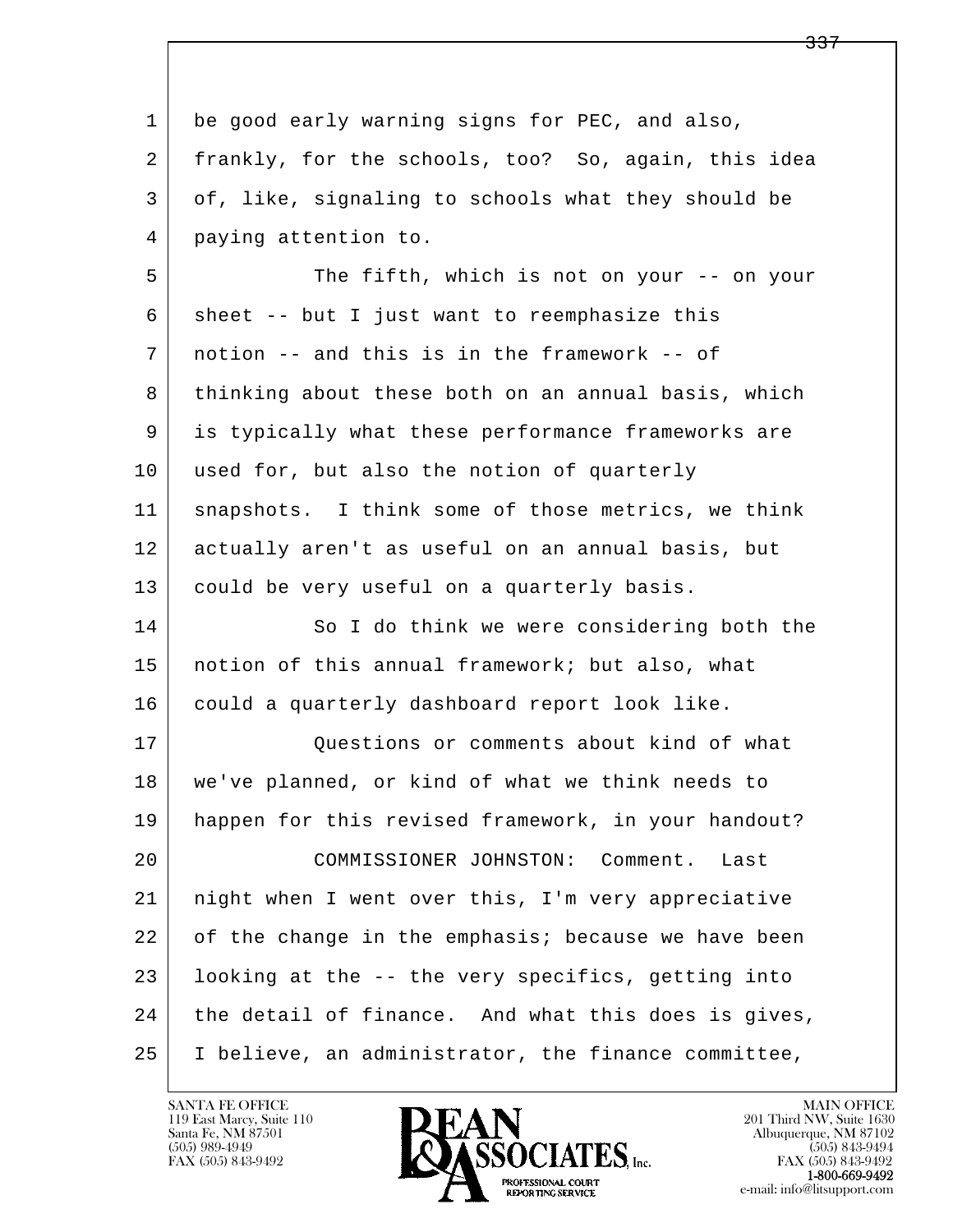| 1    | it gives them touch points that are manageable and   |
|------|------------------------------------------------------|
| 2    | that are indicators that the School Business         |
| 3    | Official needs -- they need to have a conversation.  |
| 4    | I really, really appreciate this; so                 |
| 5    | MR. TIM FIELD: Great.                                |
| 6    | MS. LYRIA BOAST: Are these similar to                |
| 7    | what you were looking at as a school leader? Or how  |
| 8    | does this jibe with --                               |
| 9    | COMMISSIONER JOHNSTON: I wish I had had              |
| 10   | this as a school leader; because I had to literally  |
| 11   | learn how to be -- I'm a Licensed School Business    |
| 12   | Official; because I didn't know how to synthesize at |
| 13   | a general level. And the things that you ask, they   |
| 14   | fit right in. And, almost, you should be reporting   |
| 15   | monthly to the board on these things, the four or    |
| 16   | five points you have; so                             |
| 17   | MR. TIM FIELD: I'm on a financial                    |
| $18$ | committee for a charter school in North Carolina.    |
| 19   | And they do use -- not all of these, but some. And   |
| 20   | part of their reporting is a series of metrics.      |
| 21   | Some of it is budget-to-actual. It's not the exact   |
| 22   | set of list here. But certainly, a lot of schools    |
| 23   | do, and a lot of boards do, use these kinds of       |
| 24   | metrics to assess where things are.                  |
| 25   | THE CHAIR: Right. Because I'm -- I think             |

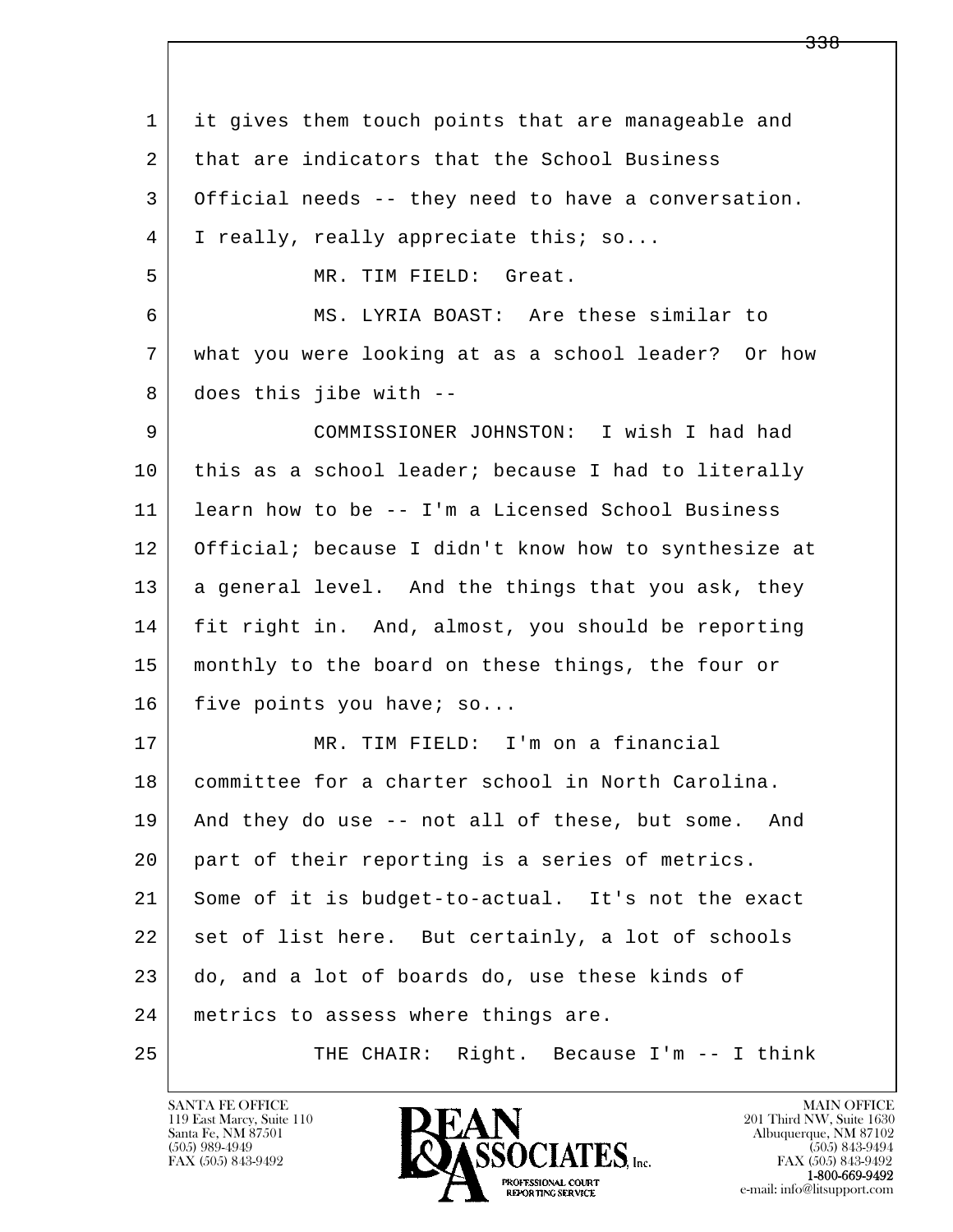l  $\overline{\phantom{a}}$  1 one of the questions I'm always asked is, "What are 2 | the questions we need to ask?" 3 COMMISSIONER JOHNSTON: And these -- 4 THE CHAIR: And this helps to -- 5 hopefully, to guide them in that direction: "This 6 is what you should be -- be looking at." Because I 7 think, you know, just having it on the agenda as a 8 report, you know, and the treasurer -- whoever -- 9 whatever they call them -- gives just a simple 10 little report, that doesn't say anything to those 11 folks, you know. 12 COMMISSIONER JOHNSTON: It doesn't assist 13 sustainability long-term, short term, or --14 THE CHAIR: Yeah. 15 MR. TIM FIELD: Great. To move on. And 16 on your handout we do show, on the first page, the 17 current set of framework indicators in the financial 18 framework, and, you know, operating budgets, audits, 19 periodic reports. 20 | Ramost everything on here is now 21 represented in the organizational framework. And we 22 will go back -- I will remind us what's on the 23 organizational framework. It's not that we're not 24 capturing this. It's just that we are kind of --25 this is now being paired with these metrics that

119 East Marcy, Suite 110<br>Santa Fe, NM 87501

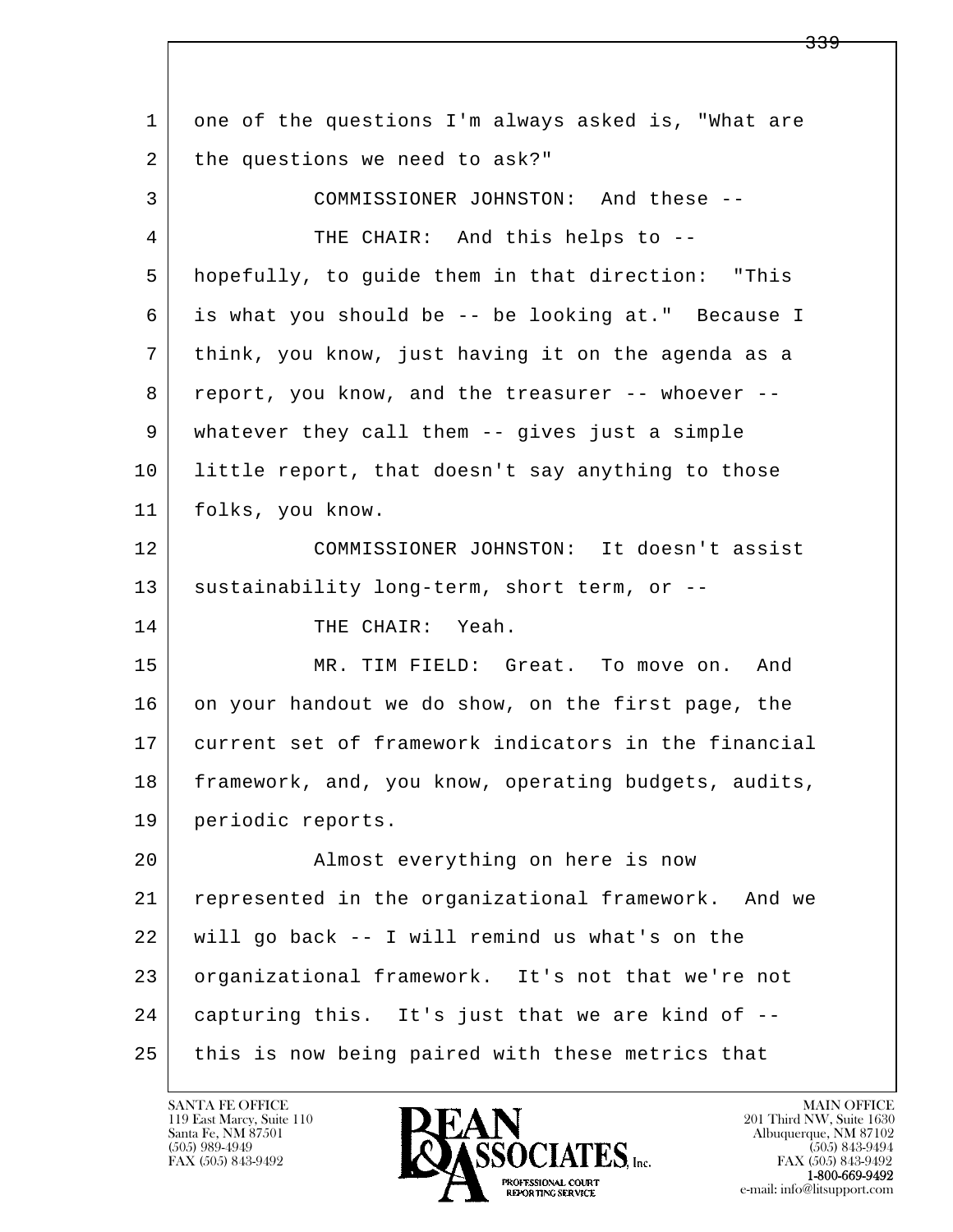1 | we're considering.

| $\overline{2}$ | So here are the five that we are                     |
|----------------|------------------------------------------------------|
| 3              | considering, and not very common with authorizers to |
| 4              | be considering near-term and then sustainability     |
| 5              | measures. I think there is less in the               |
| 6              | sustainability. And I think part of that is the      |
| 7              | reflection on just how New Mexico does financing for |
| 8              | charter schools. So I think there's maybe less to    |
| 9              | say on the sustainability side.                      |
| 10             | But we do have a proposed metric here.               |
| 11             | We'll walk through each of these and try to --       |
| 12             | again, I know that some of this is -- is not         |
| 13             | everyone's strong suit. And I think -- but we'll     |
| 14             | talk about it. It should be understandable. I        |
| 15             | think, hopefully, the explanations we've giving in   |
| 16             | each page should make it accessible.                 |
| 17             | And I want to reemphasize again, these are           |
| 18             | proposed -- the trial run will really be a chance to |
| 19             | understand, are they predictive. Because part of     |
| 20             | the reality is for these metrics is on -- in a       |
| 21             | quarterly basis, these metrics are going to change   |
| 22             | quite a bit. Like, there's going to be -- so you     |
| 23             | can't -- it's hard to say, "It needs to be 1.1," or  |
| 24             | whatever the number might be; because actually, it   |
| 25             | should look differently, sometimes, in the fall than |

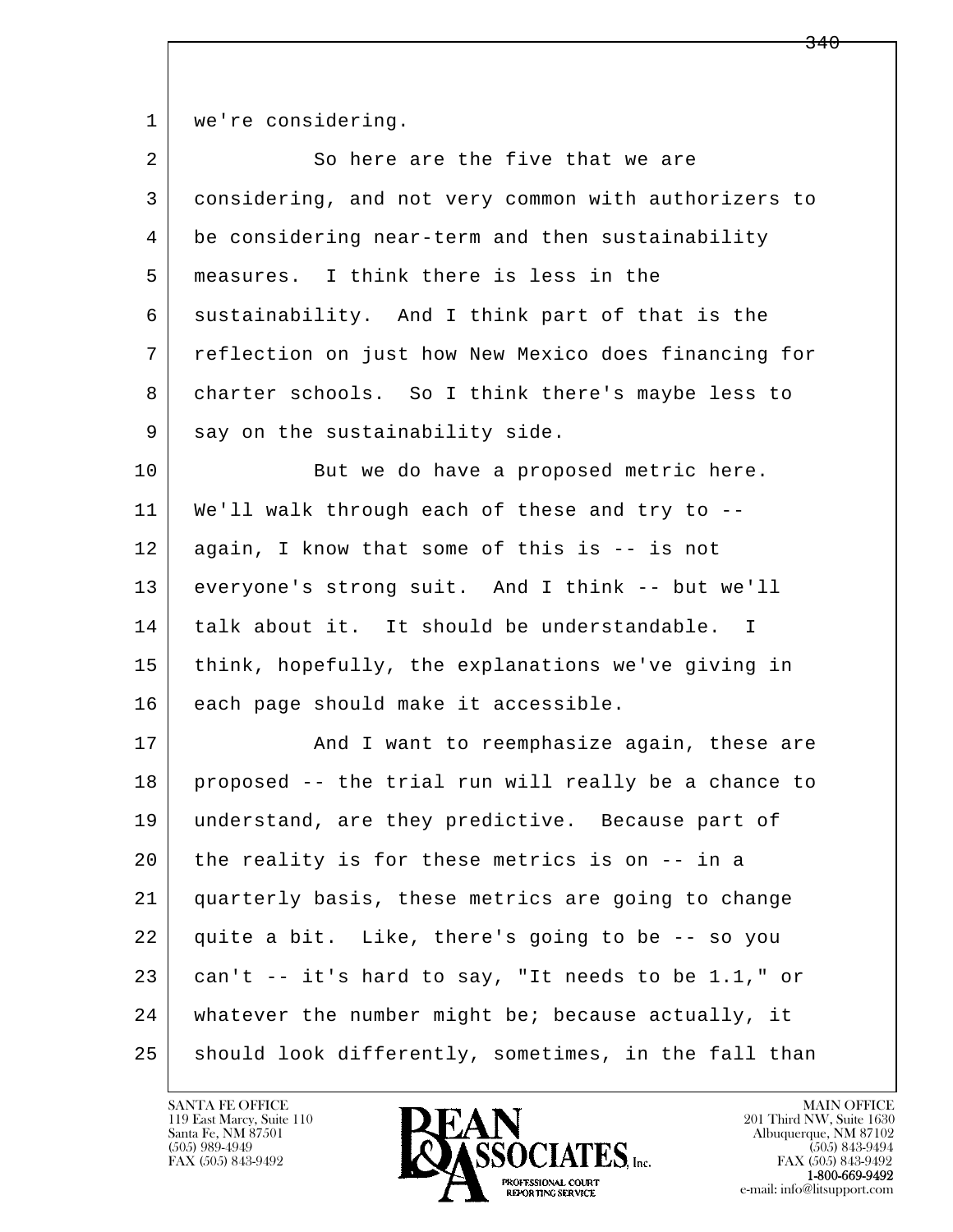l  $\overline{\phantom{a}}$  1 it looks towards the end of the year. So that's why 2 the quarterly snapshots, hopefully, can be more 3 enlightening; because, you know, "I want to see this 4 ratio in the fall, and I'm okay with this ratio in 5 the summer." 6 Okay. The first one. I won't read this. 7 But year-to-date operating margin. This is really a 8 reflection of how are revenues and expenses in a 9 | school lining up. 10 And what we've heard from -- from the 11 Department is that there is this kind of trend in 12 the year that earlier on, you're going to have -- 13 your revenues are going to be -- to expenses are 14 going to be higher; the ratio will be higher. And 15 over the course of the year, that'll get closer to 16 1, where, over time, you're going to see a pretty 17 good balance of revenue and expenses. But early on, 18 there really should be a higher revenue-to-expense 19 ratio. 20 So it could be -- this can be a really 21 good indicator if a school has not effectively 22 balanced the revenue with their expenses. Perhaps 23 there's been a decrease in enrollment. Perhaps they 24 haven't met the enrollment target they expected. 25 Whatever it might be, you know, early on, we expect



FAX (505) 843-9492<br>1-800-669-9492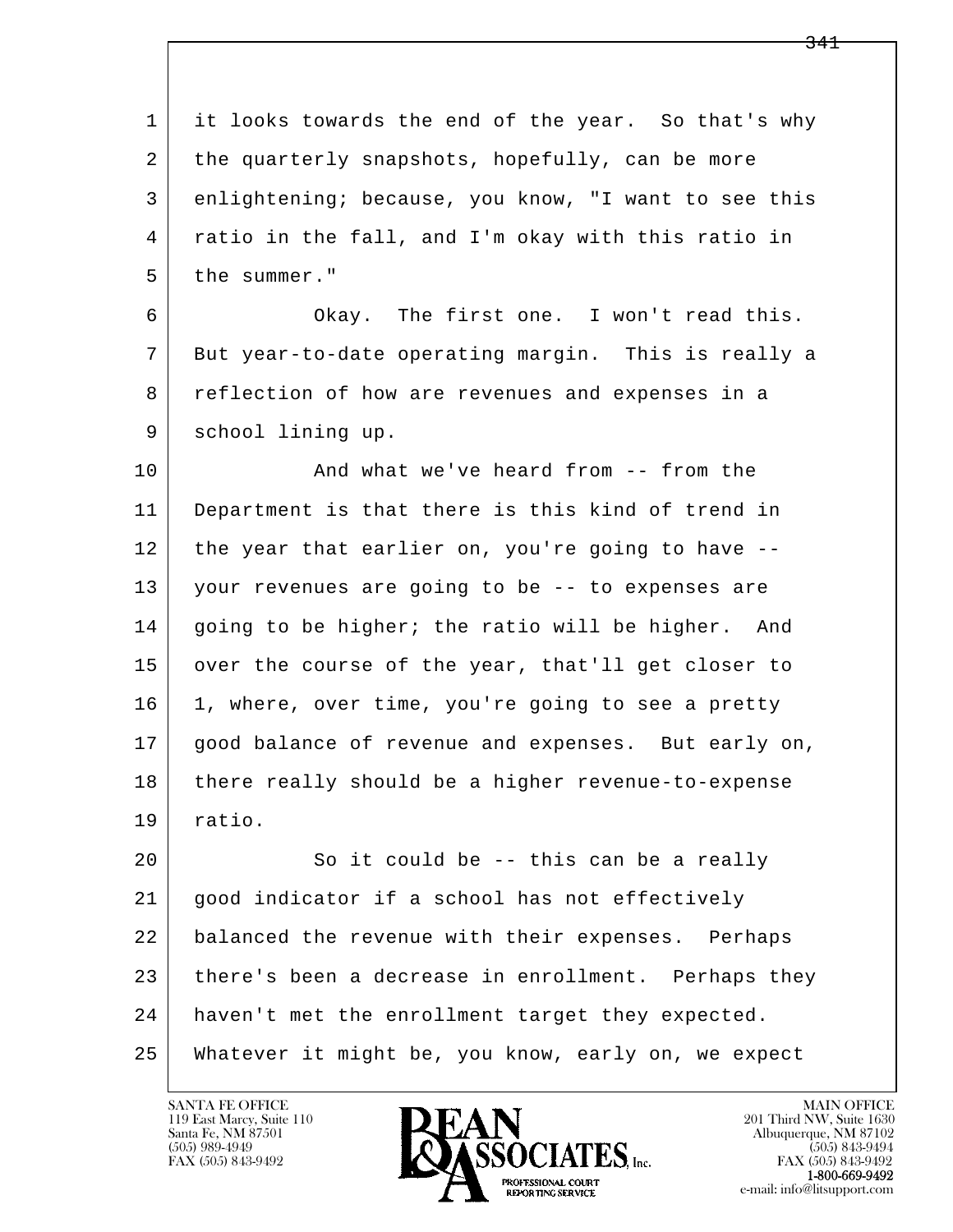l  $\overline{\phantom{a}}$  1 that you should be seeing a certain ratio early on. 2 And if you're not at that point, that would be a 3 sign that over the course of the year, that school 4 is going to have trouble. 5 So this is one where we do think -- I 6 think there's some cylical nature of how this ratio 7 might work. And this is one where a quarterly view, 8 | we think will be important. 9 and the basic calculation here is just 10 looking at revenues over expenses. There's 11 different ways you can look at this. But we're 12 proposing some kind of ratio of revenue over 13 expenses. One would imply that revenues match 14 expenses. 15 Comments or questions about this 16 particular metric? 17 COMMISSIONER JOHNSTON: I really 18 appreciated your definitions. It clarified for me 19 what I would be looking at. Show us -- okay. This 20 is the financial framework. 21 MR. TIM FIELD: Uh-huh. 22 COMMISSIONER JOHNSTON: These will receive 23 our "Meets standards," "Approaching standards," 24 "Falls far below," that the overview is the 25 definition you've put here? That's our indicator?

119 East Marcy, Suite 110<br>Santa Fe, NM 87501



FAX (505) 843-9492 FAX (505) 843-9492 e-mail: info@litsupport.com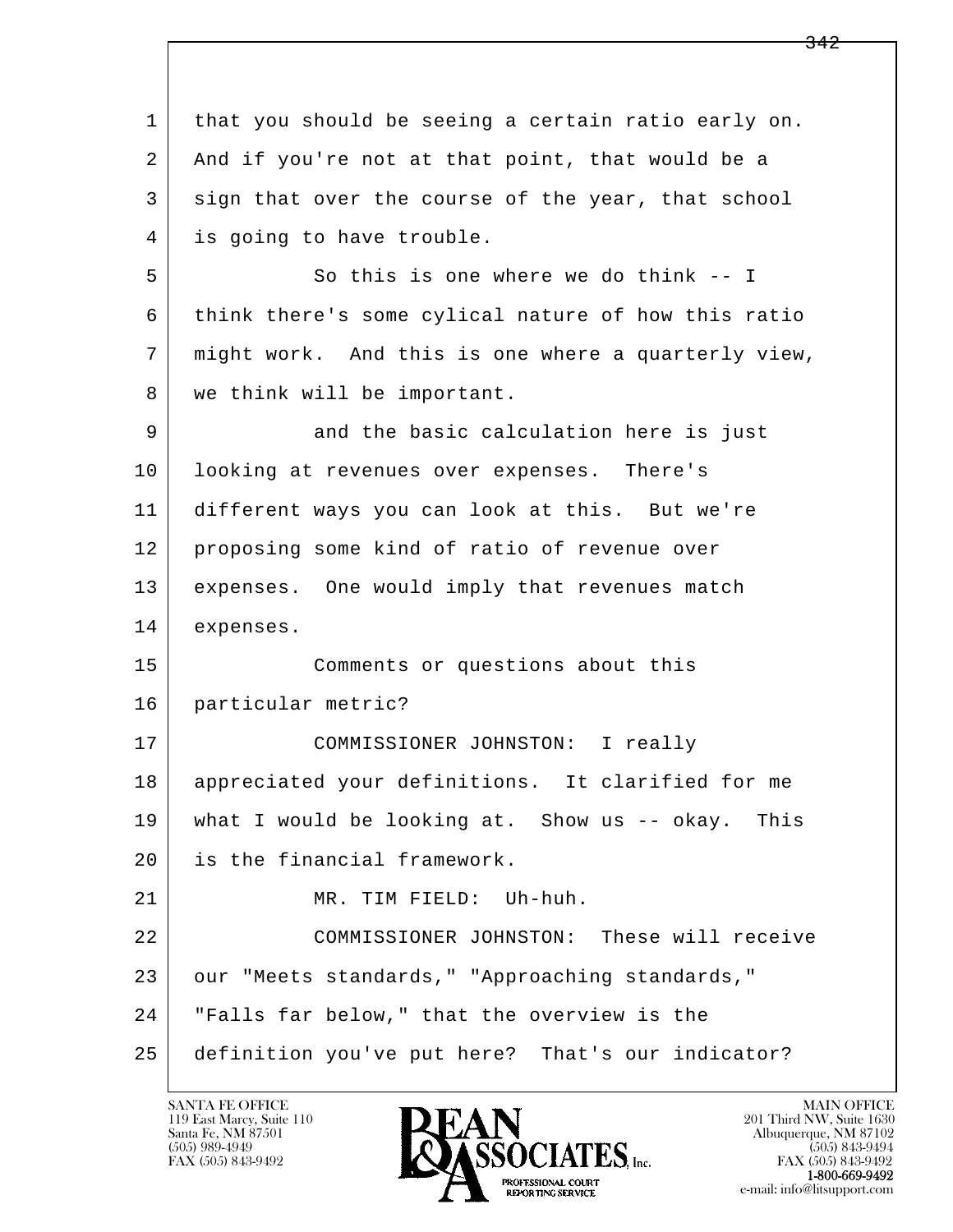| $\mathbf 1$ | MR. TIM FIELD: So the indicator -- so the            |
|-------------|------------------------------------------------------|
| 2           | indicator is year-to-date operating margin ratio.    |
| 3           | COMMISSIONER JOHNSTON: It's just as                  |
| 4           | simple as that. Okay.                                |
| 5           | MR. TIM FIELD: I have the targets up.                |
| 6           | The targets we have here, several we have put as     |
| 7           | This is the trial run. We don't know, like,<br>TBD.  |
| 8           | what should the target be. Overall, it should be --  |
| 9           | end of the year, it should be no less than 1;        |
| 10          | otherwise, it implies that you've had -- your        |
| 11          | expenses exceed your revenue.                        |
| 12          | But I think the question will be here, is            |
| 13          | there a trend? What should it be in Quarter 1?       |
| 14          | Maybe it should be 1.2, I don't know. The cycle of   |
| 15          | revenues -- I think looking at it across schools,    |
| 16          | what's the pattern will help define what the         |
| 17          | ratios -- because maybe the ratios really should     |
| 18          | change quarter to quarter.                           |
| 19          | COMMISSIONER JOHNSTON: And that's almost             |
| 20          | a question then that the head of school and the      |
| 21          | governing council could ask the School Business      |
| 22          | Official; because that's the person who's looking at |
| 23          | those trends and has seen, with -- over time.        |
| 24          | So that will come -- that's where I think            |
| 25          | this is better for the head of school and the -- and |

 $\overline{\phantom{a}}$ 

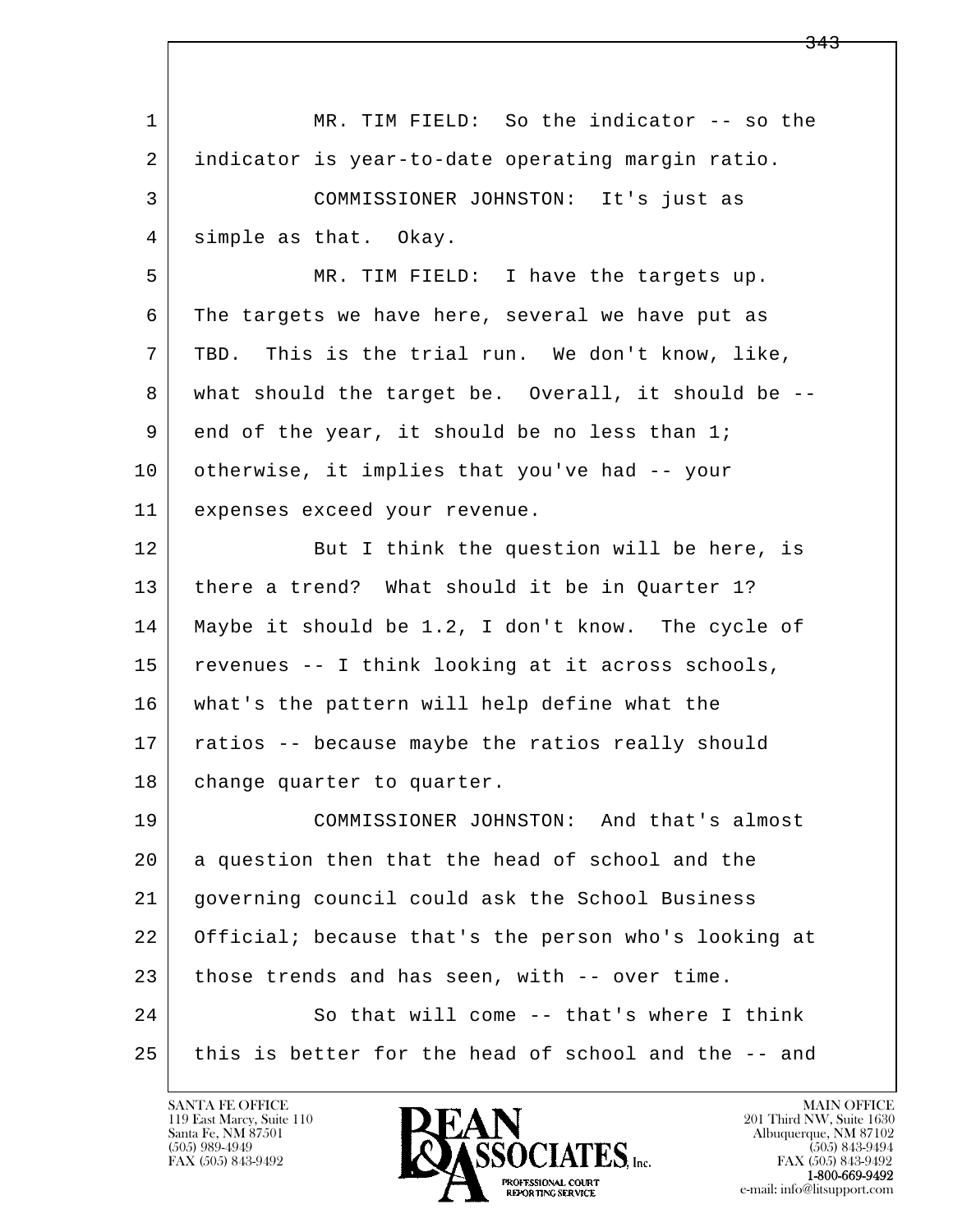l  $\overline{\phantom{a}}$  1 the board to be asking in the organization chart, 2 rather than determining what it needs to be. You 3 need some guidance. 4 MR. TIM FIELD: So in this case -- if 5 it's -- let's say we look over -- there is this 6 trend. Revenues are generally higher than expenses, 7 like this. With the flow of funds, the expenses 8 will incur -- revenues, let's say are higher first 9 quarter. If -- and maybe it's that the ratio tends 10 to be 1.2. That's as the target would say. A 11 school leader and a board would say, "Wow. Why are 12 we at 1.05?" 13 Without the ratio, they might say, "Our 14 revenues are higher than our expenses, we're fine," 15 without really understanding the trend that really 16 happens across -- over the school year. If they had 17 this 1.2 target, let's say, and they're at 1.1, that  $18$  should be a  $-$  a red flag to say, "What's going on? 19 Why is that? Are we -- are we not getting a revenue 20 source we're expecting," you know. And that ratio 21 helps them diagnose the problem. 22 Otherwise, it would be easy for a board to 23 say, "Oh, we're fine. We're in the red" -- I mean, 24 | "We're in the black; so let's not worry." 25 THE CHAIR: And I think some of these, are

119 East Marcy, Suite 110<br>Santa Fe, NM 87501

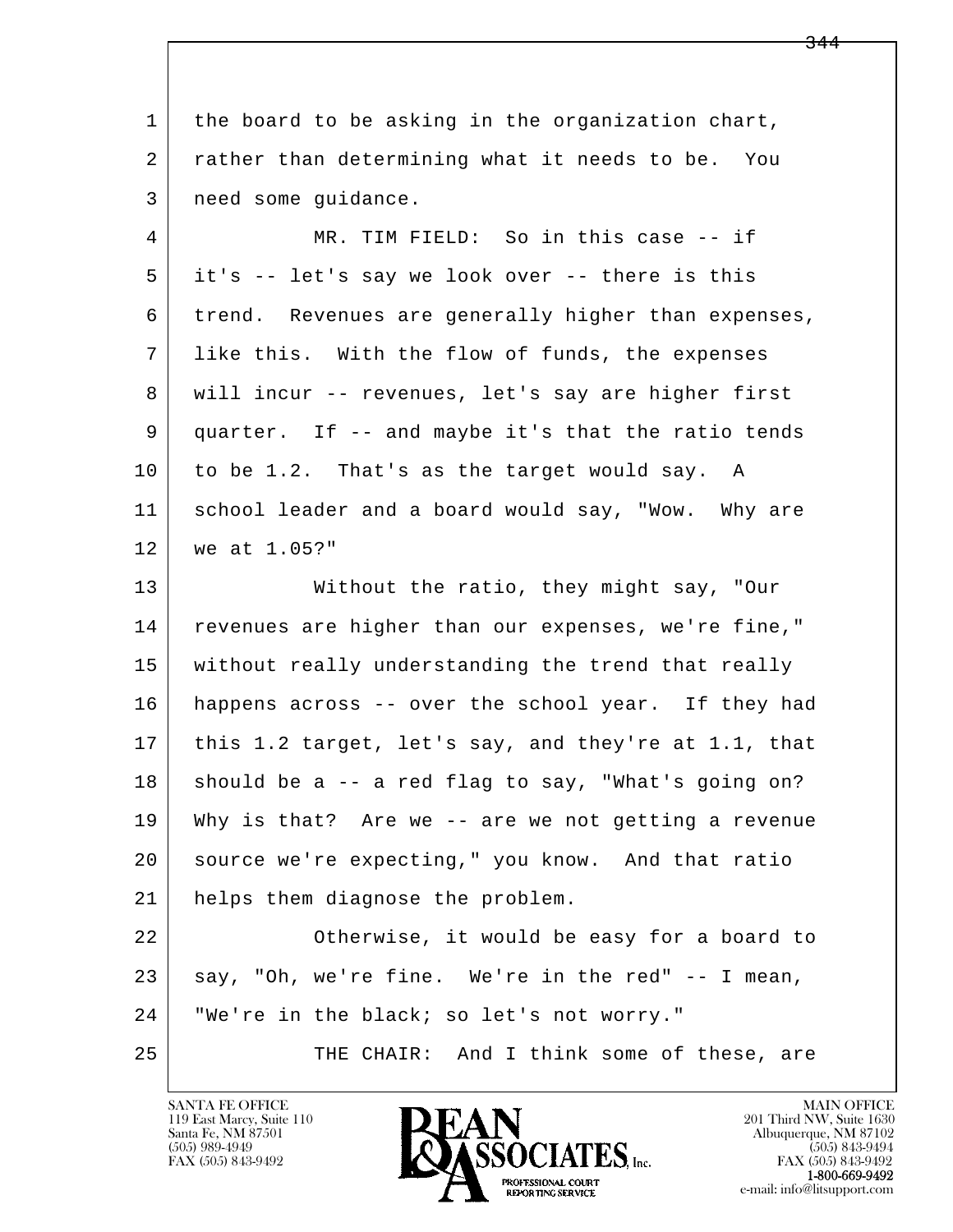l  $\overline{\phantom{a}}$  1 they not -- because we've had this discussion -- 2 some of these might be a more simple -- they're 3 "Meeting" or they're "Falling far below," that 4 there's -- the "Working towards" may not apply to 5 necessarily all of them. 6 MS. POULOS: Yeah. I think -- and, again 7 that's what Tim is saying. We're going to have to 8 look. We're probably -- I don't know and we're 9 going to work together -- we'll probably run a 10 couple of years' worth of data. 11 The great thing about running past years' 12 worth of data is we can look at schools that we knew 13 had problems, right? And we can say, "Oh, look. 14 There is a red flag here," right? 15 So I think that it may be that -- you 16 know, again, I think -- as we've spoken, some of 17 this is it's less about an absolute metric. And I 18 | think that's been -- from some of the perspectives 19 of schools and business managers, the problem, is 20 like, well, for us, this doesn't -- there's a 21 question there. But for us in New Mexico, this 22 doesn't make sense, because. And one piece we got 23 feedback from the folks in School Budget is it 24 doesn't make sense because none of our folks can 25 take on debt, right?

119 East Marcy, Suite 110<br>Santa Fe, NM 87501

![](_page_67_Picture_2.jpeg)

FAX (505) 843-9492<br>1-800-669-9492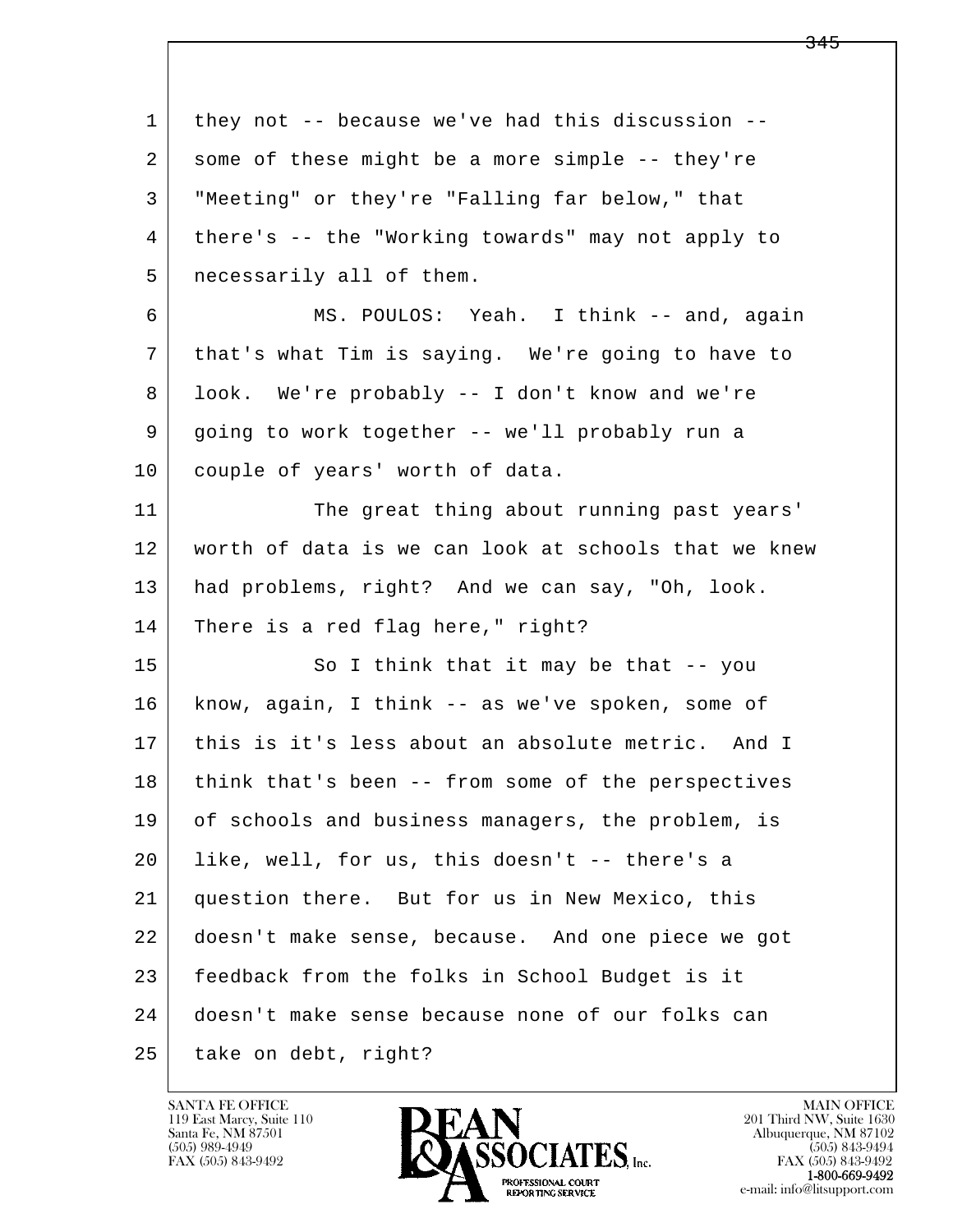l  $\overline{\phantom{a}}$ 1 But we also do know that our schools can 2 substantially overspend early in the year, and then 3 get themselves into a lot of trouble, right? 4 So again, the idea of working at this by 5 looking at data and figuring out, are there 6 quarterly targets that, again, might put us in a 7 position where it doesn't make sense as an 8 end-of-year indicator; it's a midyear indicator, 9 right? And so there may be somewhere -- yeah, it 10 is. It's just a "Falls far below" and a "Meets," 11 right? And that's all there is. There's no working 12 toward it. 13 MR. TIM FIELD: This gets back to the 14 notion of a dashboard. We think that part of what 15 you may want to see as a Commission is having a 16 quarterly review. If these metrics are effective -- 17 and we'll see -- it may be very easy to see, "Oh, 18 there are five schools that are in the red -- or in 19 the yellow. In Quarter 1, there are several schools 20 that, really, they're unbalanced. The revenues are 21 not what they should be relative to expenses." 22 MS. LYRIA BOAST: And it's monitoring, as 23 opposed to accountability. It's important -- 24 because there's what will be in the framework; but 25 then there's this important monitoring piece.

119 East Marcy, Suite 110<br>Santa Fe, NM 87501

![](_page_68_Picture_2.jpeg)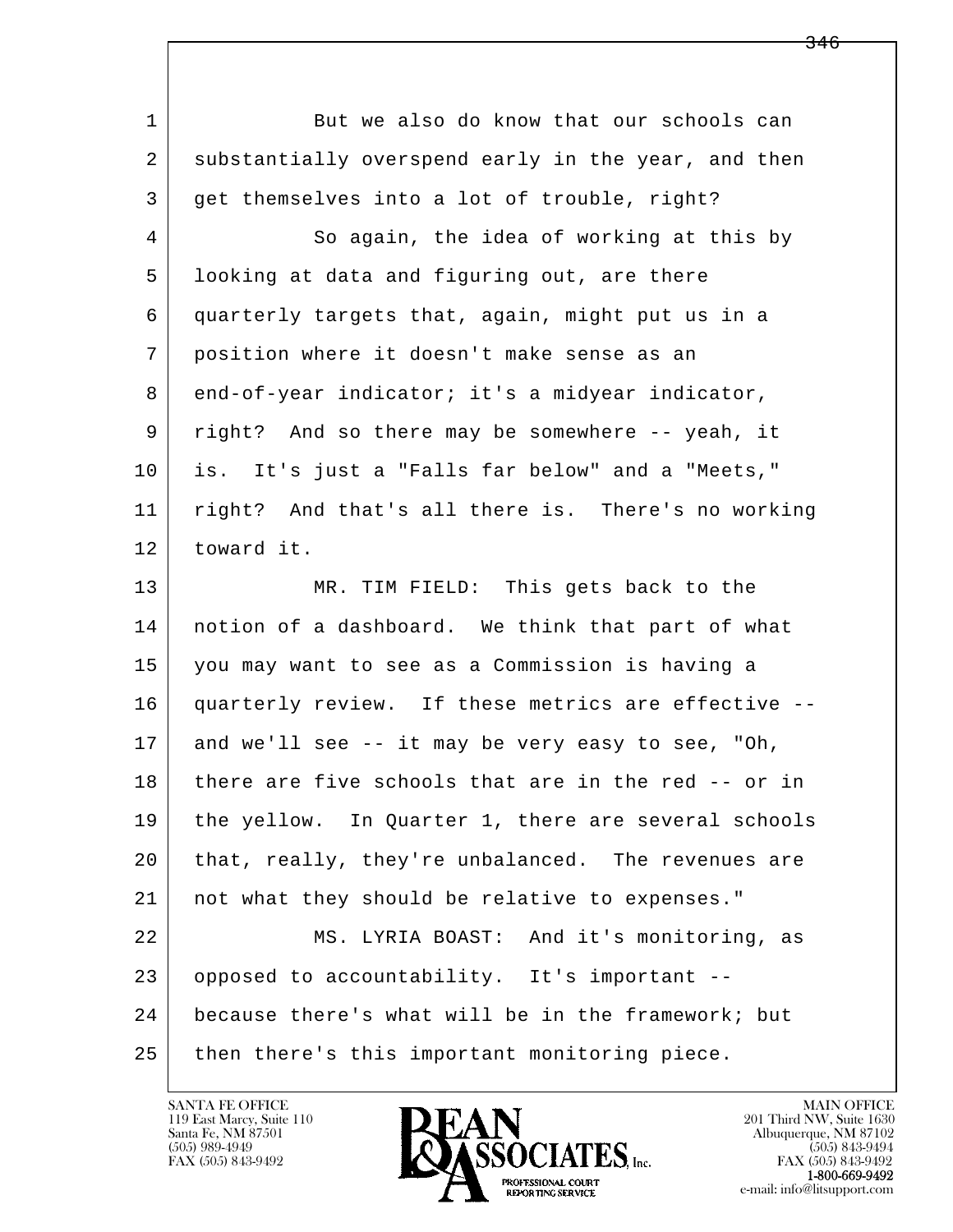l  $\overline{\phantom{a}}$ 1 | MR. TIM FIELD: You might decide that some 2 metrics don't work as an accountability, 3 end-of-year -- you may say, "This is a great 4 early-indicator dashboard metric, but it's not 5 nearly as effective on an annual basis. I'm more 6 interested to see cash on hand." Or, "I'm more 7 interested in the current ratio. That's a more 8 effective annual indicator." 9 And that's going to be in our framework, 10 and this is more of what we look at on a quarterly 11 basis. We'll work that out with the trial run; but 12 we think this one is worth looking at. 13 COMMISSIONER TOULOUSE: What about 14 additional sorts of revenue? Where are we going to 15 deal with those? Because many of our schools get 16 grants. And how are we going to look at those in 17 regard to these ratios and -- 18 | MS. POULOS: Sorry. I want to throw one 19 thing in. One thing that, for us -- we've been 20 talking to boards about a lot -- is our concern 21 about grants: Not using them, not requesting 22 reimbursements. 23 THE CHAIR: Not using them properly. 24 MS. POULOS: Right. So that is -- we did 25 propose a couple of organizational framework --

119 East Marcy, Suite 110<br>Santa Fe, NM 87501

![](_page_69_Picture_2.jpeg)

FAX (505) 843-9492<br>1-800-669-9492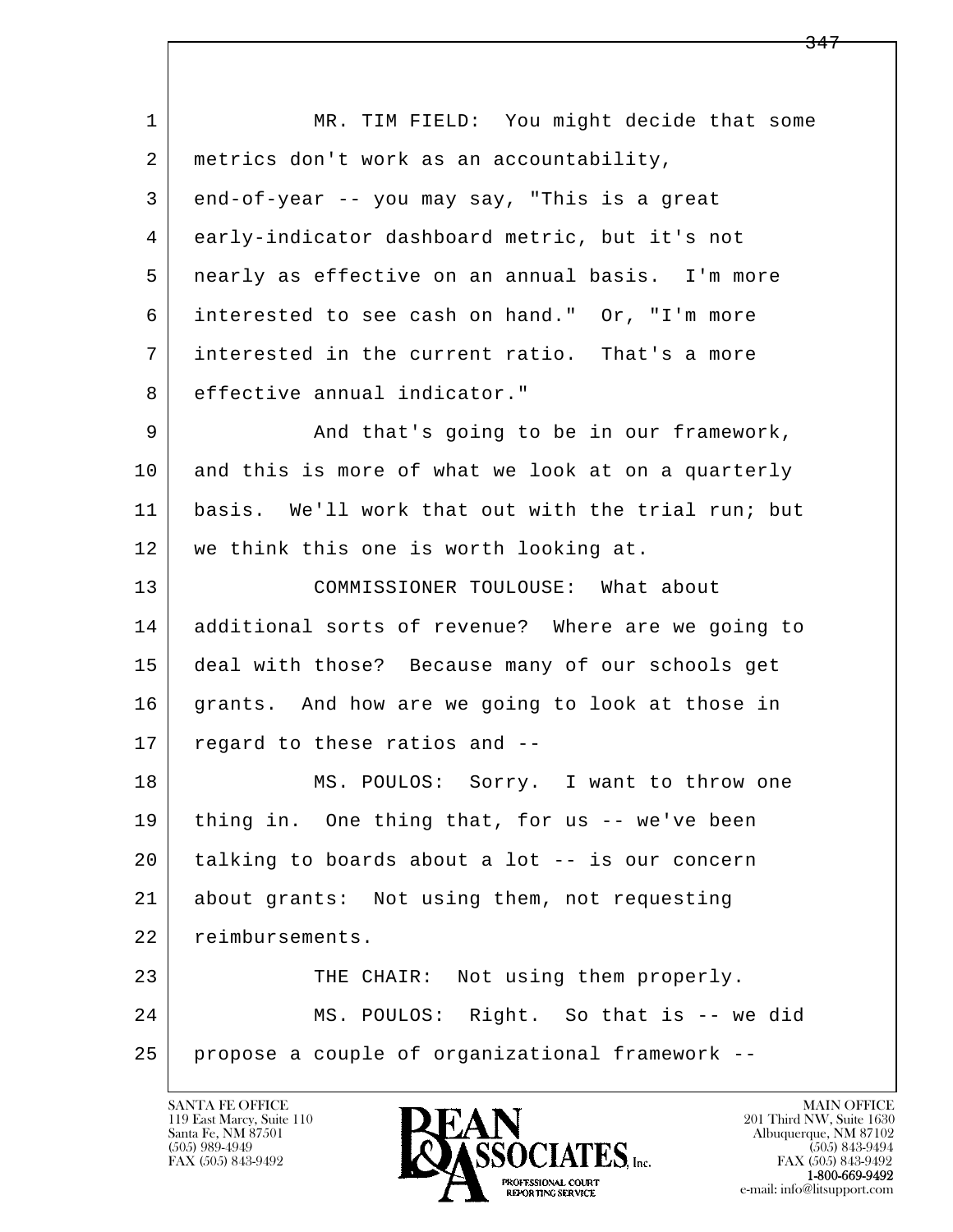| $\mathbf 1$ | THE CHAIR: Organizational.                           |
|-------------|------------------------------------------------------|
| 2           | MS. POULOS: -- measures. I know that                 |
| 3           | doesn't still address your concern. And we don't     |
| 4           | have a measure in here about necessarily grant       |
| 5           | reimbursements versus expenses. And it's one,        |
| 6           | again, I've thought about; but I -- we could talk    |
| 7           | more about.                                          |
| 8           | COMMISSIONER TOULOUSE: It seems to me                |
| 9           | that's a piece we need to know about it, rather than |
| 10          | have it thrown at us: "Oh, we got a grant to do      |
| 11          | this, so we did it," you know.                       |
| 12          | And it just -- it seems to me there needs            |
| 13          | to be a place to capture that, as well as just the   |
| 14          | State monies. I know we're mostly worried about the  |
| 15          | public funding. But I think the grants are very      |
| 16          | important. And it's just like there's a piece that   |
| 17          | doesn't really belong here, but it does belong       |
| 18          | somewhere, on how the governance councils are        |
| 19          | approving expenditures and -- because, you know,     |
| 20          | we've had problems of them approving them            |
| 21          | afterwards, or paying ahead of time where, under     |
| 22          | State law, you cannot pay for something until you've |
| 23          | received it or the services you're paying for.       |
| 24          | And those things -- that's part of the               |
| 25          | governance council; but it's also part of the        |

![](_page_70_Picture_2.jpeg)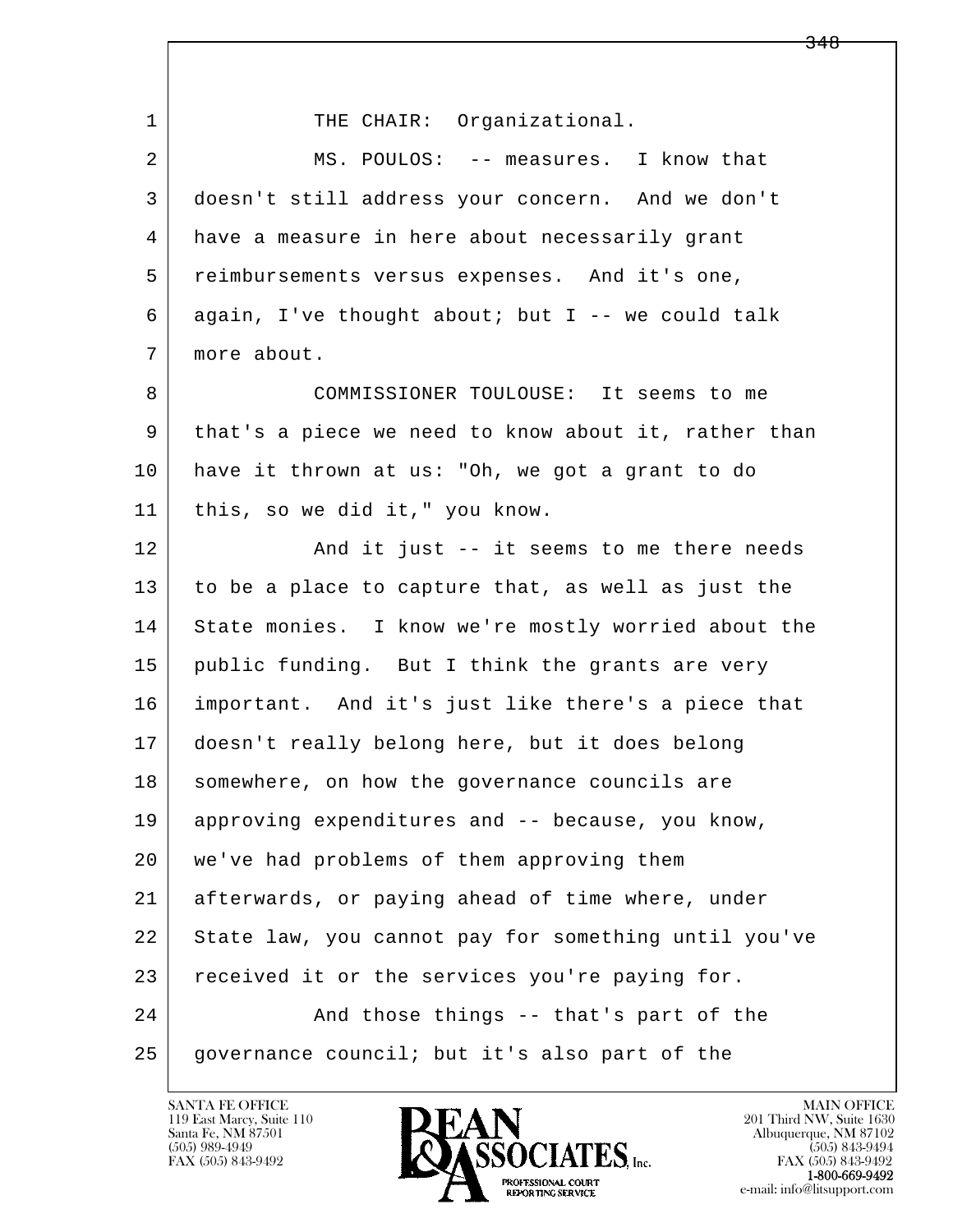| $\mathbf 1$ | regulations. And it doesn't belong exactly in this     |
|-------------|--------------------------------------------------------|
| 2           | framework, but it relates to this framework.           |
| 3           | COMMISSIONER JOHNSTON: And, see, what I                |
| 4           | had done, just -- I had included all of the            |
| 5           | non-recurring in that year-to-date operating;          |
| 6           | because that's that total. And you've got to start     |
| 7           | with that. And then you have to expend it. And         |
| 8           | you're not leaving it till the end of the year, or     |
| 9           | until -- so I had just included it all in my head in   |
| 10          | that 1.a. But I don't know. We'll have to see.         |
| 11          | MR. TIM FIELD: I think this will go into               |
| 12          | what isn't contained in the audited statements and     |
| 13          | in the quarterly reports. And I think we'll note       |
| 14          | that, like -- make sure we're thinking about how is    |
| 15          | grants reflected. So it's a good point.                |
| 16          | We also -- I will have us look again at                |
| 17          | organizational framework metrics; so we can also       |
| 18          | look back at this question. Like you mentioned, how    |
| 19          | does a governance council approve expenditures?<br>How |
| 20          | are they paying for services? So we can just look      |
| 21          | back at it with that lens of what else can we look     |
| 22          | at; not a metric, but as a good sign of --             |
| 23          | COMMISSIONER TOULOUSE: They have                       |
| 24          | training, but not enough to really understand the      |
| 25          | State purchasing requirements and those sorts of       |

![](_page_71_Picture_2.jpeg)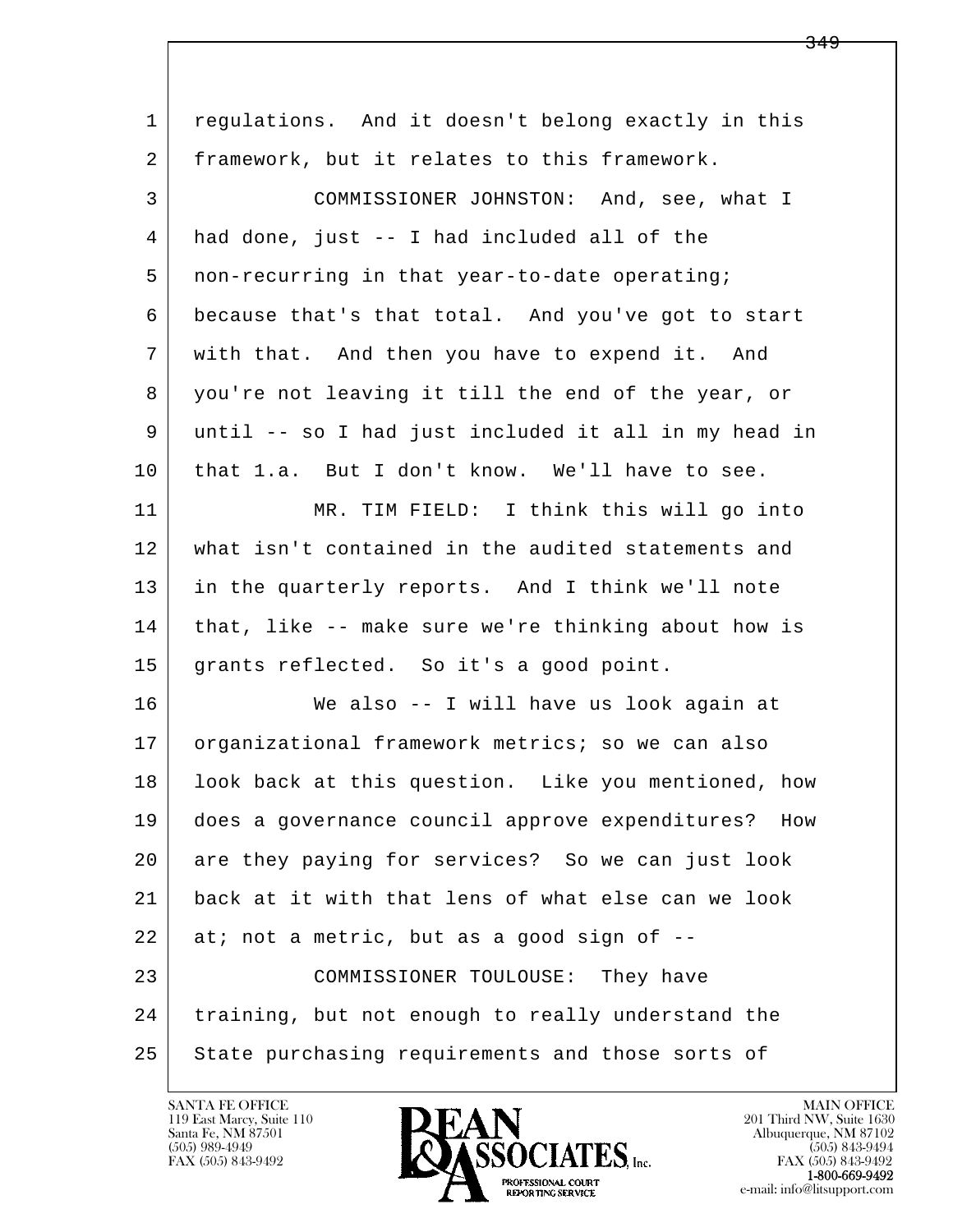| $\mathbf{1}$ | things. Or people can forget them, or new people     |
|--------------|------------------------------------------------------|
| 2            | come on the board who haven't been trained yet. And  |
| 3            | that's a concern I have, you know.                   |
| 4            | And I'm not sure that in all of the                  |
| 5            | audits, they pick up grants; because, again, I think |
| 6            | most of the audits are looking at the major sources  |
| 7            | of funding, which are the State funding. And,        |
| 8            | again, I don't -- I know it doesn't exactly belong   |
| 9            | here; but it needs to be somewhere in what we're     |
| 10           | looking at.                                          |
| 11           | THE CHAIR: Because it's often federal                |
| 12           | money that they're potentially misusing, you know.   |
| 13           | MS. POULOS: So I know we're getting a                |
| 14           | little off-track. But I kind of want to clarify,     |
| 15           | for me.                                              |
| 16           | So is it that you want -- like, do you               |
| 17           | want an accounting of the grant funds that they      |
| 18           | have? Or how they're using them?                     |
| 19           | So one of the things that we've been                 |
| 20           | talking a lot is -- just taking grant funds,         |
| 21           | right? -- some of our schools end up with cash-flow  |
| 22           | problems, and they end up never fixing those,        |
| 23           | because they -- and they're allowed to, right?       |
| 24           | They're allowed to take a temporary short-term loan  |
| 25           | from their operational fund and use it to pay        |

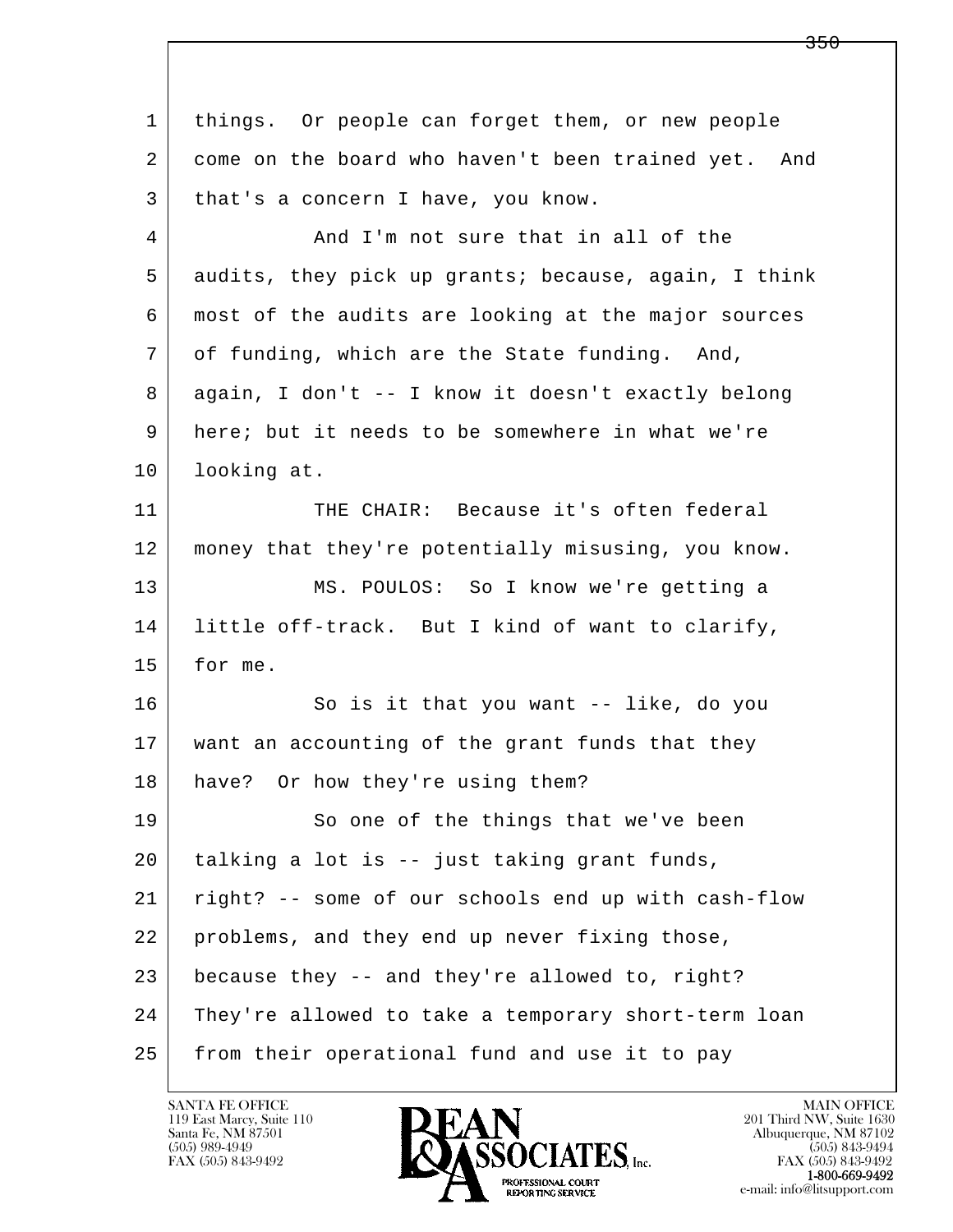l  $\overline{\phantom{a}}$  1 expenses that are under grant funding. 2 And then they rely on their business 3 manager to repay that loan, because they do all the 4 right things and do their requests. Some of the 5 requests are denied, because they're using it for 6 unallowable expenses. Some of the requests just are 7 never done, because the business managers aren't 8 being as diligent as they should. And so then they 9 end up spending operational funds that they could 10 have gotten reimbursed from federal funds. 11 So what I'm trying to figure out is, is 12 that the concern that we're trying to address and 13 figure out how do we -- we do that? Do you want -- 14 again, do you want to know which grants they're 15 accessing? How much? What is it that you want to 16 see? 17 | THE CHAIR: I don't think it's as much --18 how much it is and what grants they are, but making 19 sure that that grant money that's for "X" is being 20 used for "X." 21 MS. POULOS: And so maybe it is asking the 22 programs, Title I -- 23 COMMISSIONER TOULOUSE: Right. 24 MS. POULOS: -- whoever, for their reports 25 on -- and built in -- I think we did build it into

119 East Marcy, Suite 110<br>Santa Fe, NM 87501

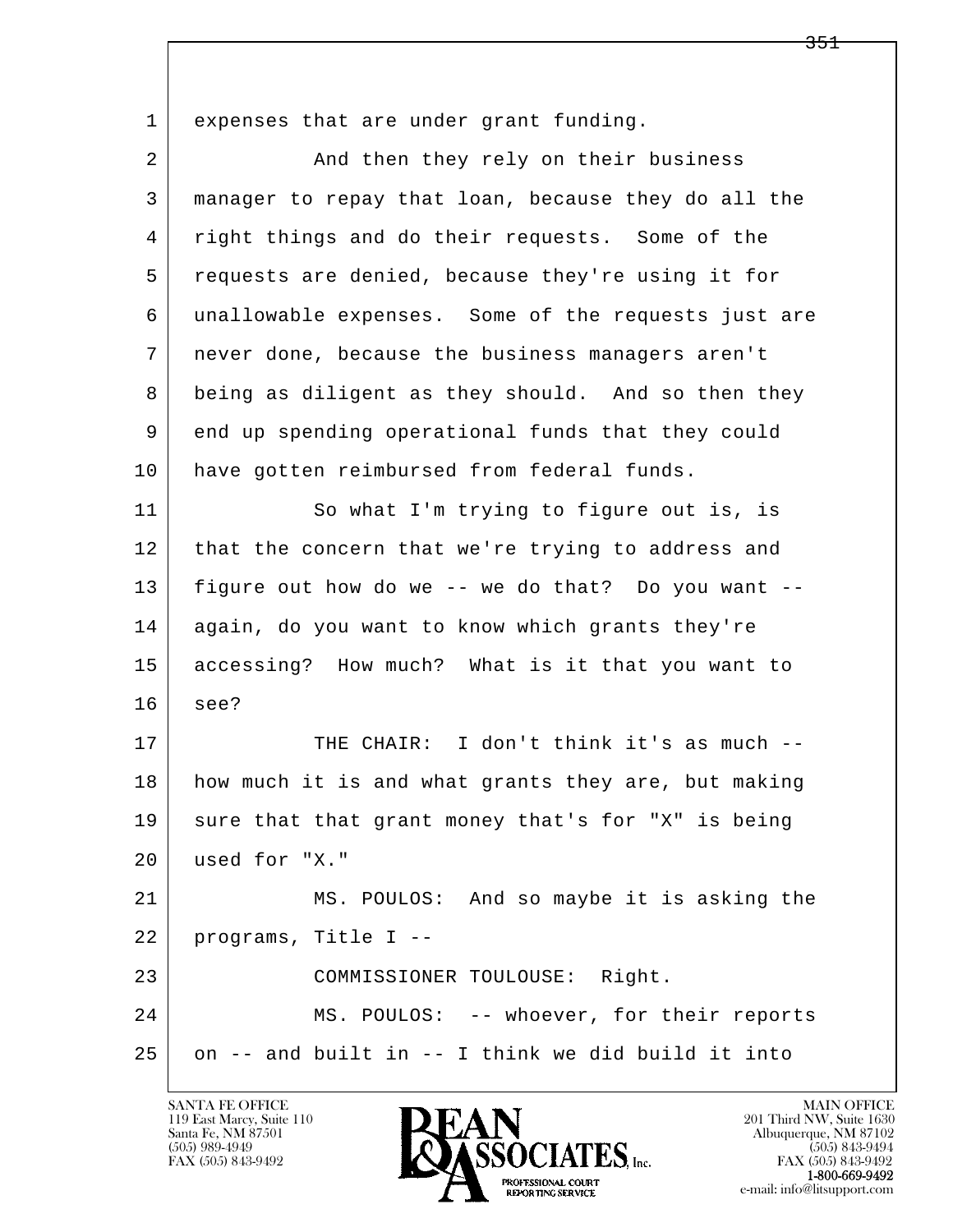l  $\overline{\phantom{a}}$ 1 | the organizational framework. 2 MR. TIM FIELD: It's right up there. This 3 is from the organizational framework. Maybe we need 4 to add to this. But this is currently what's in 5 there regarding grant funds. 6 MS. POULOS: And I think the two I want to 7 point out is, "Expending at least 99 percent of 8 | grant funds for all accounts without reversion." If 9 you've got the grant funds, spend it, right? And 10 oftentimes, 27, -8 months to spend it. 11 | The "At least 95 of all submitted RFRs are 12 approved." 13 That's getting at are they using it for 14 allowable expenses? 15 | COMMISSIONER TOULOUSE: That's what 16 concerned me and I picked up. On one level, we 17 don't necessarily need to know all the details about 18 | that grant. 19 MS. POULOS: Which ones are disapproved 20 and why. 21 COMMISSIONER TOULOUSE: And that they're 22 being used appropriately, and they're still being 23 approved in the same way they need to be, the 24 expenditures approved on the State funds; because 25 those really aren't our concerns. But I think it's

119 East Marcy, Suite 110<br>Santa Fe, NM 87501

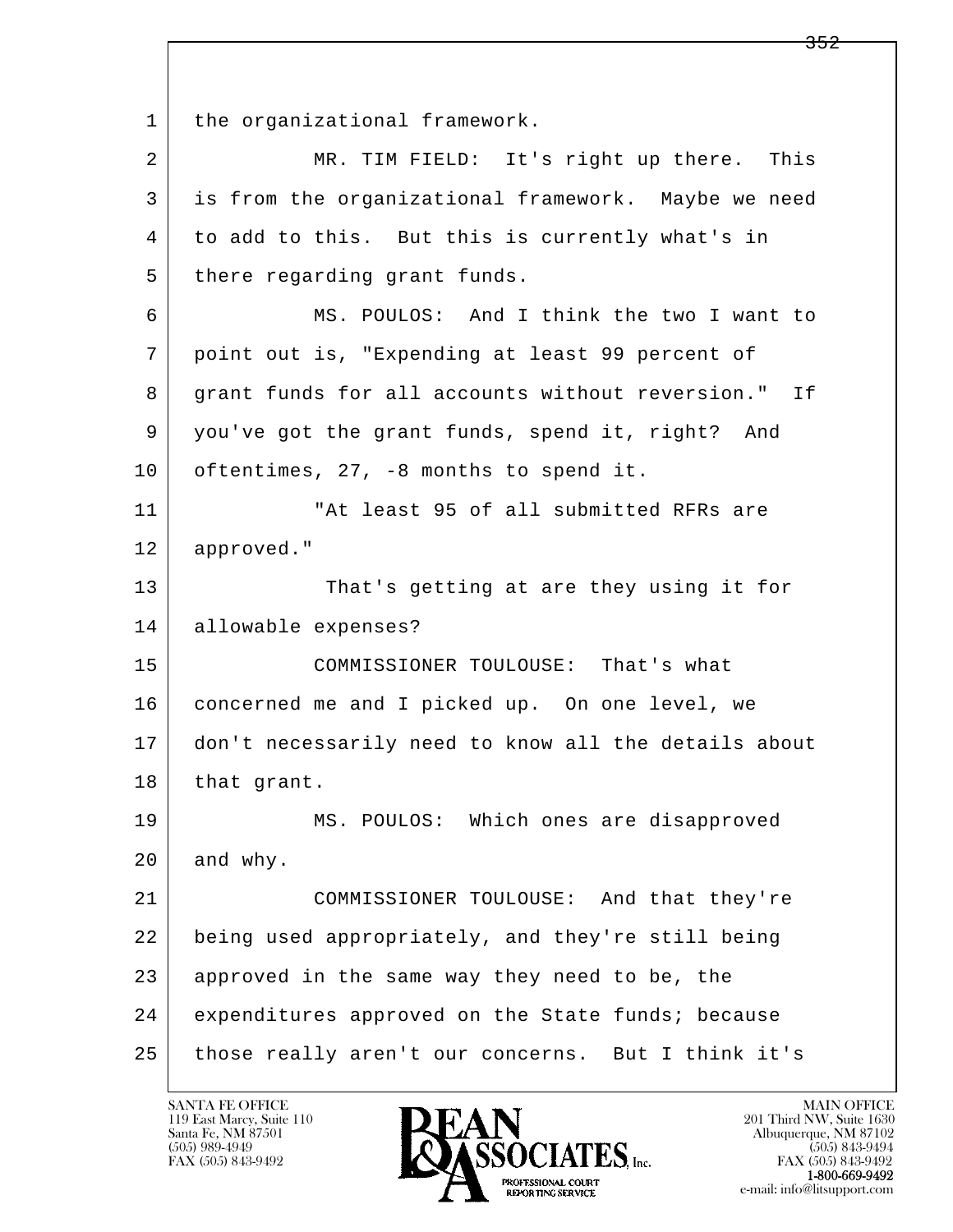l  $\overline{\phantom{a}}$ 1 | important that we know they have them. 2 THE CHAIR: I think part of the concern 3 also is that in their -- in their budgeting process, 4 they make expectations, put in their budget that, 5 "We're going to get this grant money." And then 6 perhaps it doesn't, you know, get it. 7 | So then what ends up happening? 8 | So that's -- you know, that's probably 9 more organizational in terms of creating their 10 budget, but making sure that that -- you know. 11 Because we have a lot that I think are very 12 aspirational in the fact that, "Oh, we're going to 13 get all this Title I money, and we're going to get 14 | this money, and we're going to get that money." 15 | The Room Collectual And, you know, they're critical pieces of 16 their budget. And it's -- like, what happens if you 17 don't get that money, you know? 18 COMMISSIONER JOHNSTON: And as the head of 19 | school, you're right. At that level, that's what 20 that head of school needs to be aware of. 21 COMMISSIONER TOULOUSE: And there's also 22 other grants -- again, this one isn't our worry now, 23 because Cien Aguas went over to APS July 1. But 24 they have a grant from PNM to do expeditionary 25 learning for their sixth-graders; but they have not

119 East Marcy, Suite 110<br>Santa Fe, NM 87501



<del>353</del>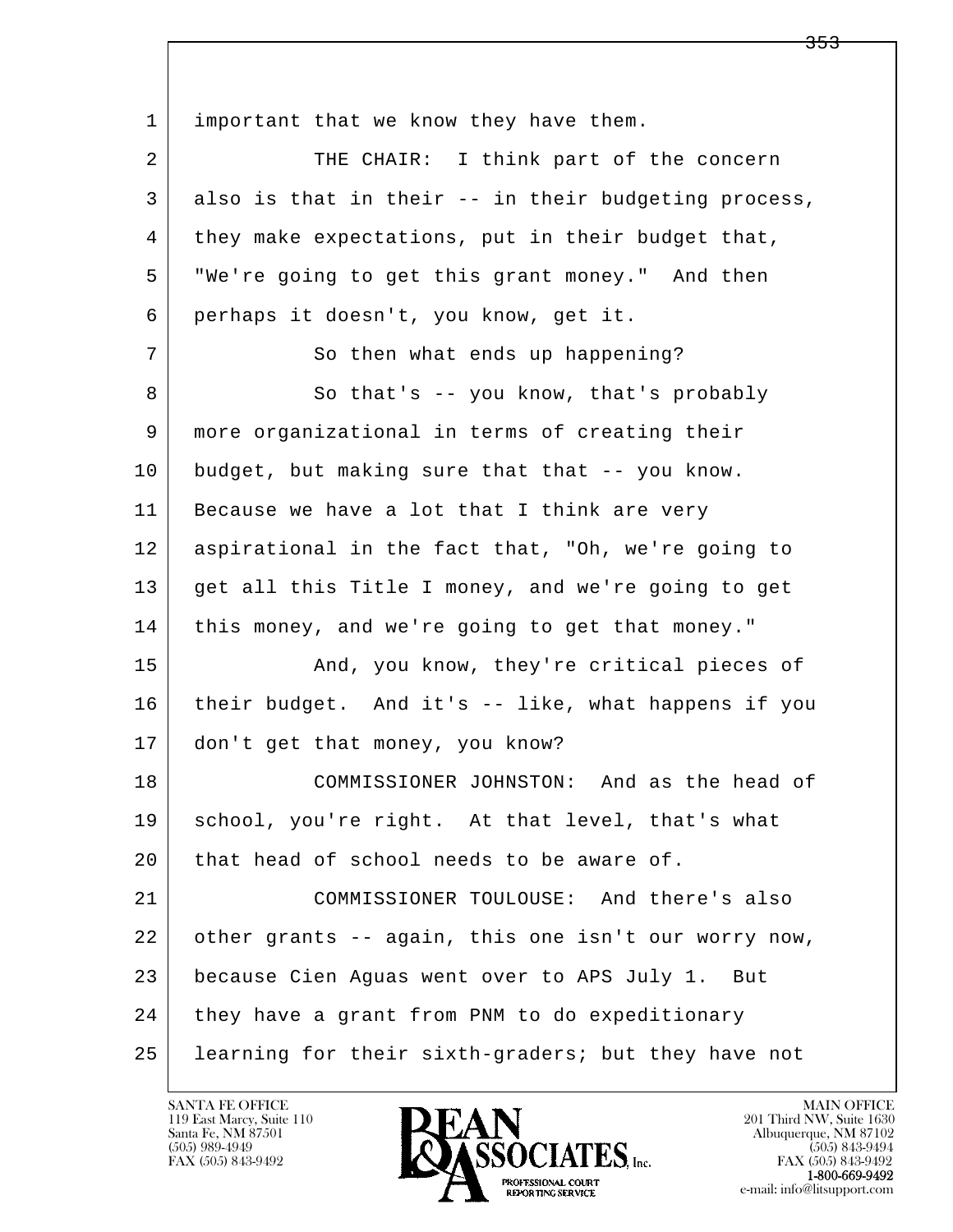l  $\overline{\phantom{a}}$  1 tied it in or had not -- when my grandson 2 disenrolled from sixth grade last week, with any of 3 their mission, which is the dual-language, or the -- 4 or the language immersion, there was no part of 5 that, at that point, that they were telling the 6 parents that it was tied in with that mission at 7 all. 8 So I think there's a number of things 9 here. Most of ours are going to be the federal 10 | money. But there are going to be ones that have 11 gone out and gotten that. 12 I don't see anything wrong with that 13 grant; but it's got to be a part of their mission. 14 And they had not reported it, and they already had 15 it at the time they negotiated a new contract with 16 APS, which I think was a problem. But, again, 17 | that's just the example I'm aware of. 18 | MS. POULOS: And I'm struggling with 19 how -- because that's going to be -- right? For 20 federal grant money, we have our federal closer, so 21 I can monitor that and I can get that information. 22 But anything else that's outside or coming directly 23 from LANL Foundation or coming from the Walton 24 Foundation or whoever, I don't know that we can -- I 25 don't know that we can monitor that.

119 East Marcy, Suite 110<br>Santa Fe, NM 87501



FAX (505) 843-9492<br>**1-800-669-9492**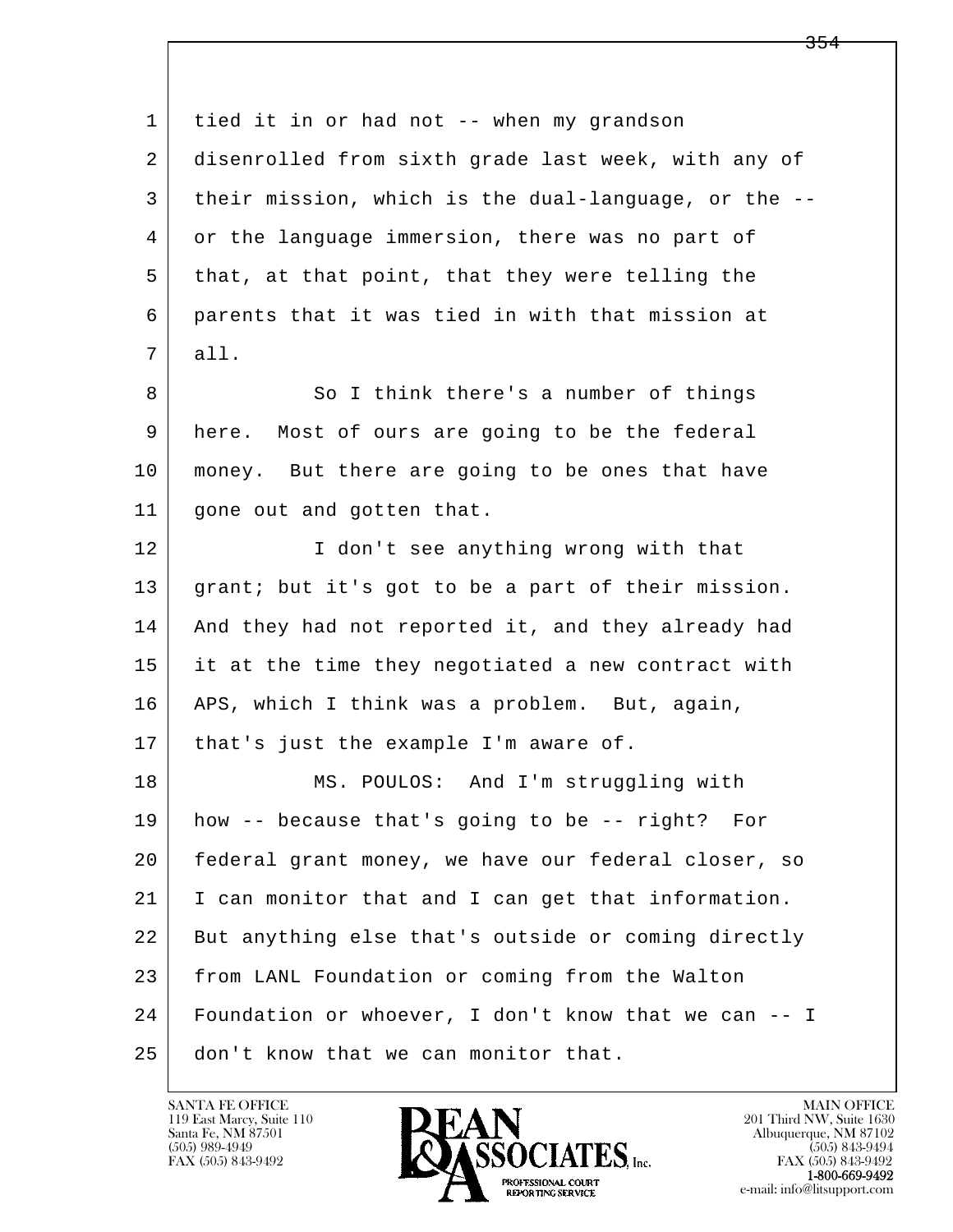l  $\overline{\phantom{a}}$ 1 and then what you're going to be asking 2 for -- and if you want to, then we should. But then 3 what we're going to be asking for is asking the 4 schools to report that. And then we've got to be 5 really specific about what we want them reporting to  $6$  us. 7 COMMISSIONER TOULOUSE: Well, I would 8 think that we simply could get a report -- a copy of 9 | the report that they send to the grantor. 10 MS. POULOS: So then you're saying to the 11 schools, "Anytime you have a grant, one of the 12 things that we expect is for you to submit your 13 grant reports that go to the grantor, to us, also." 14 MR. TIM FIELD: One thing I'll add to this 15 is that -- so there's -- you could look -- you can 16 | go into that level of depth. There's obviously 17 challenges to asking schools to submit it, and you 18 can review it. 19 The other thing to remember, though, is 20 that if it's a substantial grant, and they -- this 21 issue of, like, "Oh, we're going to get \$100,000, I 22 think from so-and-so, so let's go ahead and buy that 23 thing," you know, and they don't get the grant, 24 | that's going to show up -- unless they make other 25 adjustments, that's going to show up in other

119 East Marcy, Suite 110<br>Santa Fe, NM 87501

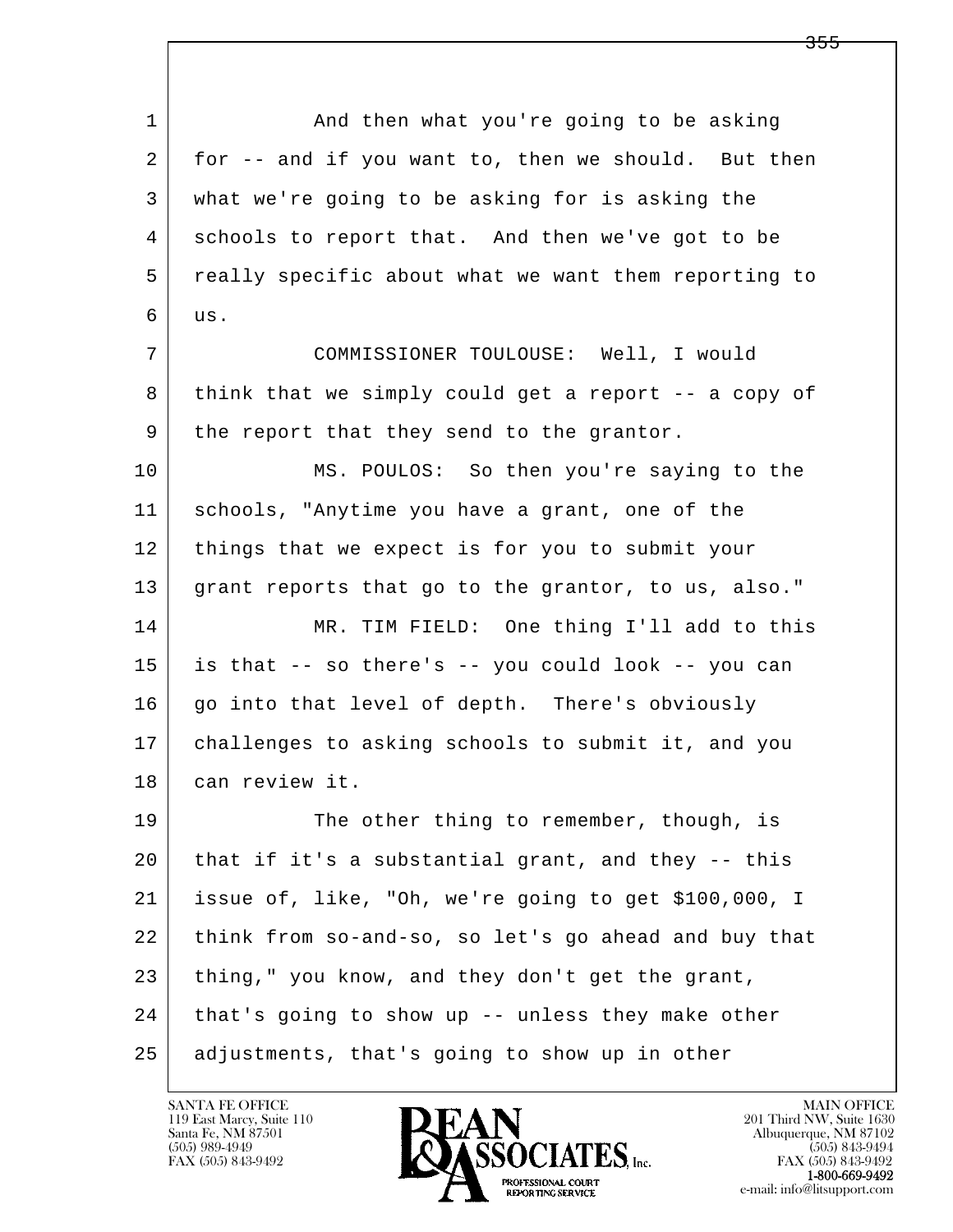| 1  | ratios, because you're going to see that their      |
|----|-----------------------------------------------------|
| 2  | revenue-to-expense ratio is off. Or you're going to |
| 3  | see that, you know, cash on hand goes down.         |
| 4  | So you're going to see the smoke from that          |
| 5  | fire. You may have to go deeper, if and when you    |
| 6  | decide, "We need to talk to that, understand what's |
| 7  | going on there." That's when you might realize,     |
| 8  | "Oh, you all assumed you were going to get the      |
| 9  | \$100,000 grant; it didn't come through. Don't do   |
| 10 | that."                                              |
| 11 | I only just think that there's things --            |
| 12 | you don't have to always go deep. You can put       |
| 13 | ratios that allow you to realize, like, "Something  |
| 14 | is wrong."                                          |
| 15 | COMMISSIONER TOULOUSE: This was an                  |
| 16 | off-the-top-of-my-head suggestion. I think it's     |
| 17 | more important to know what they have and know what |
| 18 | they're using it for to keep it in line with their  |
| 19 | mission, to keep it in line with what else they're  |
| 20 | doing, and make sure that our State funds are being |
| 21 | used only for what they're supposed to be used for. |
| 22 | I'm not particular- -- these people may             |
| 23 | be; I'm not, if they're using some grant money that |
| 24 | they can appropriately for regular school expenses. |
| 25 | I'm much more interested if they're taking that     |

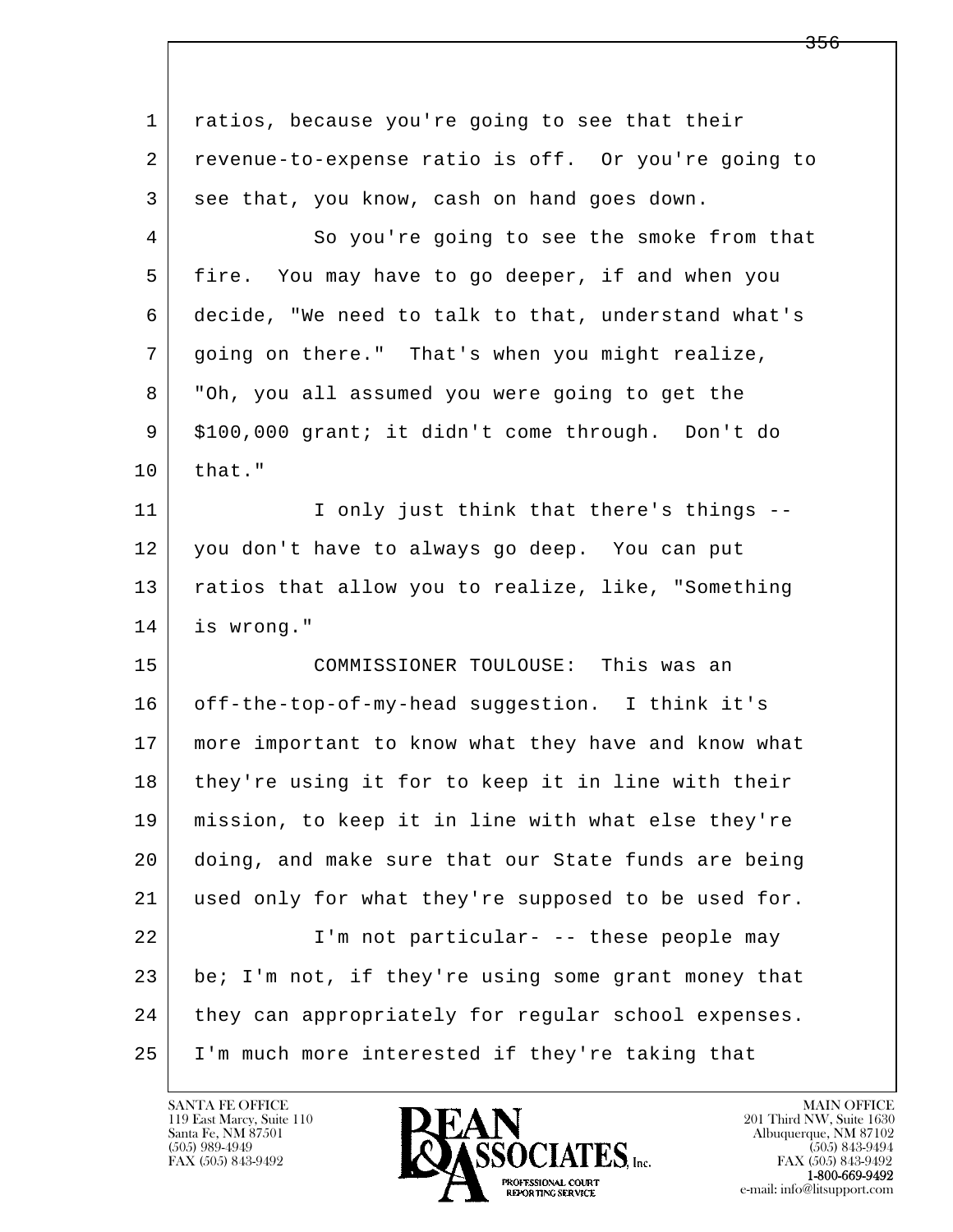l  $\overline{\phantom{a}}$  1 money that should be used on regular school expenses 2 and shifting it over for things that the grant is 3 supposed to pay for and may or may not get 4 reimbursed. 5 | See, that's -- I'm much more into the 6 accounting for the funds that we're responsible for, 7 which are the State funds. 8 THE CHAIR: And I'm wondering if something 9 with the organizational, if we looked at their 10 actual budget as opposed to their projected budget, 11 the variation between those two, would we pick up on 12 any of that. I don't know if that would serve that 13 purpose. 14 MR. TIM FIELD: It could. I mean, some of 15 | these ratios are getting at that. 16 THE CHAIR: Because they're projecting 17 | that they're going to have this, and then their 18 actual budget, they didn't. I don't know. I'm just 19 | throwing it out there. 20 COMMISSIONER JOHNSTON: It would be very 21 categorized within the context of the budget. The 22 person who looks at it would know it's 23 non-recurring. It would be separate from the 24 operational and from the federal fund -- it would 25 have its own category; so it would pick up that way.

119 East Marcy, Suite 110<br>Santa Fe, NM 87501

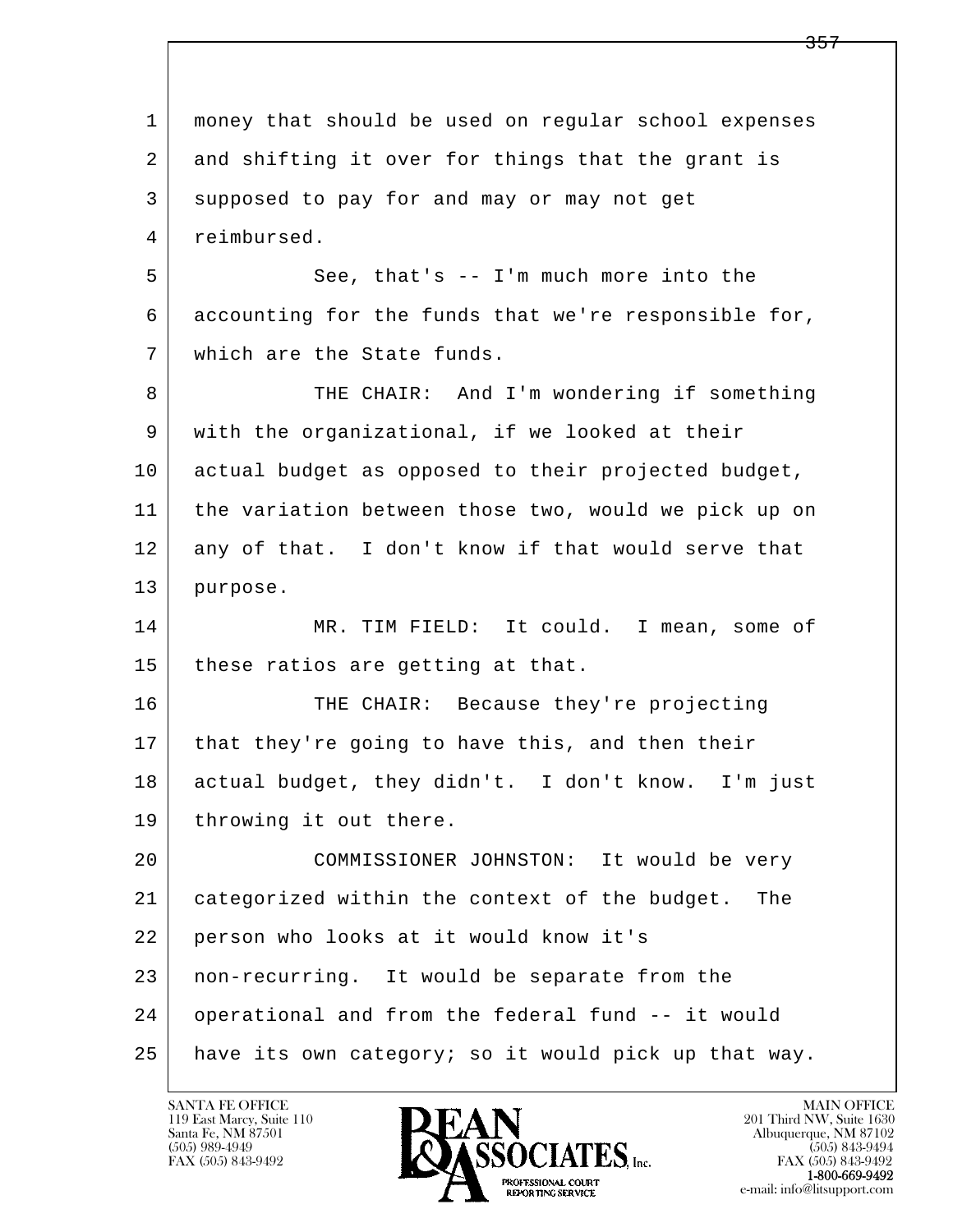l  $\overline{\phantom{a}}$  1 But I don't know if it's something we would see. 2 COMMISSIONER ARMBRUSTER: I'm wondering 3 how we would monitor that. 4 COMMISSIONER TOULOUSE: I'm not suggesting 5 that we monitor grants, but that we know about them 6 and have a general idea that they're being done 7 appropriately. I'm only interested in monitoring 8 the State funds that they get. 9 COMMISSIONER ARMBRUSTER: I have a 10 question because of something you said, Carmie. 11 So if PNM gave whatever school a grant to 12 do expeditionary learning for sixth grade -- and I 13 | realize that it's not -- I'm assuming, not in their 14 mission -- is that bad? I'm just asking a 15 philosophical question. I'm not challenging you. 16 COMMISSIONER TOULOUSE: It's not bad; but 17 it's mission-drift. If you're going to do it, you 18 | need to do it tied in with your mission and with 19 your language-immersion stuff. 20 COMMISSIONER ARMBRUSTER: I was thinking 21 in the olden days -- 22 COMMISSIONER TOULOUSE: You're taking one 23 class. Only sixth-graders. So you're going to take 24 them -- I mean, it's a complete program. Are you 25 going to take them for a year out of that language

119 East Marcy, Suite 110<br>Santa Fe, NM 87501



FAX (505) 843-9492<br>**1-800-669-9492**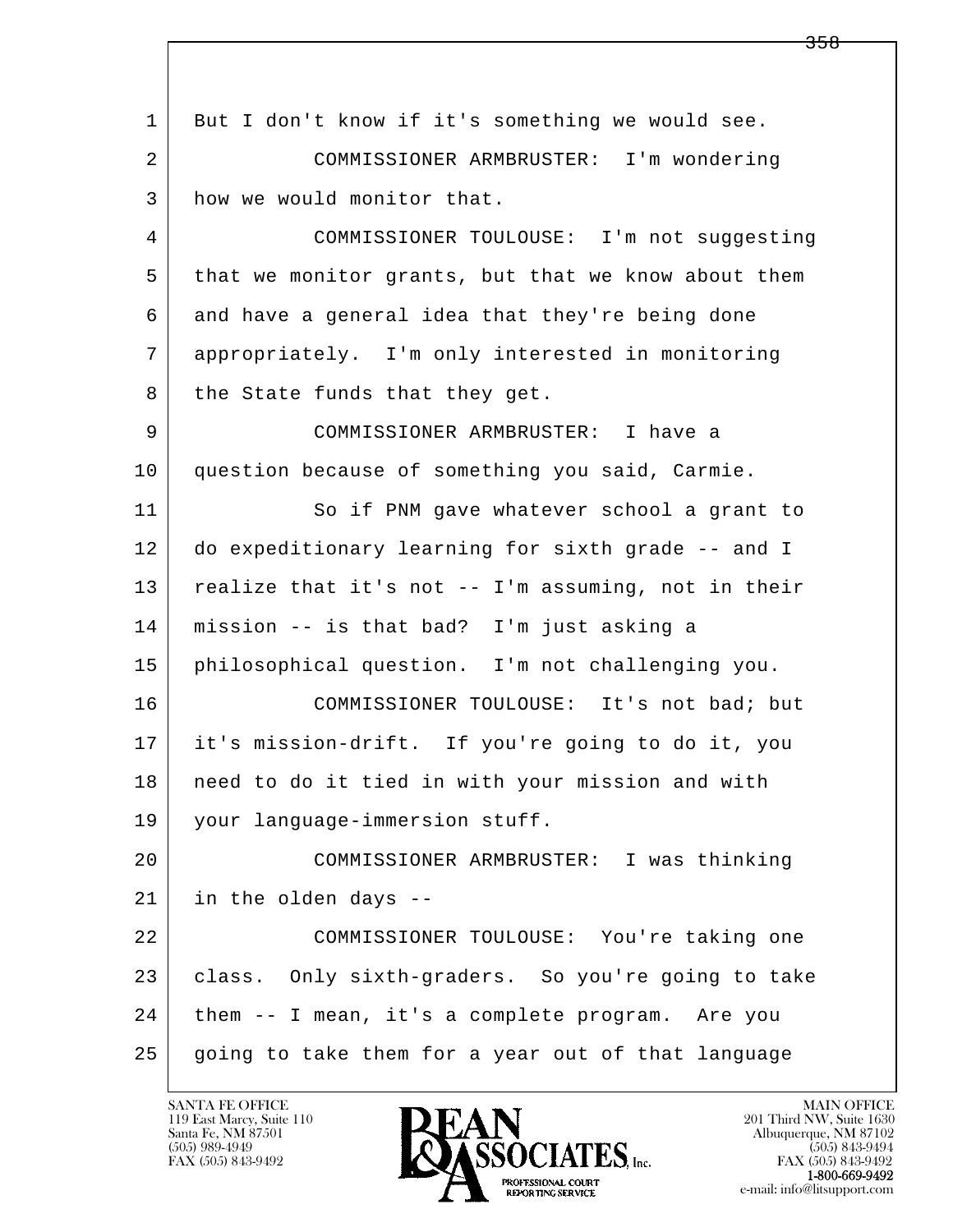| 1  | immersion, and then in seventh grade, put them back  |
|----|------------------------------------------------------|
| 2  | in?<br>That's why it needs to be --                  |
| 3  | COMMISSIONER ARMBRUSTER: You're saying               |
| 4  | take them out. I was thinking of it in addition to.  |
| 5  | COMMISSIONER TOULOUSE: No. No. I mean,               |
| 6  | that's why $-$                                       |
| 7  | COMMISSIONER ARMBRUSTER: That's why I                |
| 8  | asked you, yeah.                                     |
| 9  | COMMISSIONER TOULOUSE: My daughter is                |
| 10 | bright enough that I also explained. So she was      |
| 11 | asking questions, "How are you using this, and how   |
| 12 | is it going to do -- since you've already quit       |
| 13 | teaching math, and now you're not teaching science   |
| 14 | in Spanish, how is this going to tie" -- "Oh, we're  |
| 15 | not tying it in."                                    |
| 16 | Now, they may change that; but they                  |
| 17 | haven't as of last week.                             |
| 18 | MR. TIM FIELD: So under the next ratio --            |
| 19 | the next metric -- one of the tensions you have as   |
| 20 | an authorizing entity is this balance of you want to |
| 21 | preserve autonomy for the schools, but, also, you    |
| 22 | know, have accountability. So you have to decide,    |
| 23 | how deep do we go into reviewing and submitting.     |
| 24 | Hopefully, what these ratios do on some level is     |
| 25 | they allow you to avoid getting too deep into        |

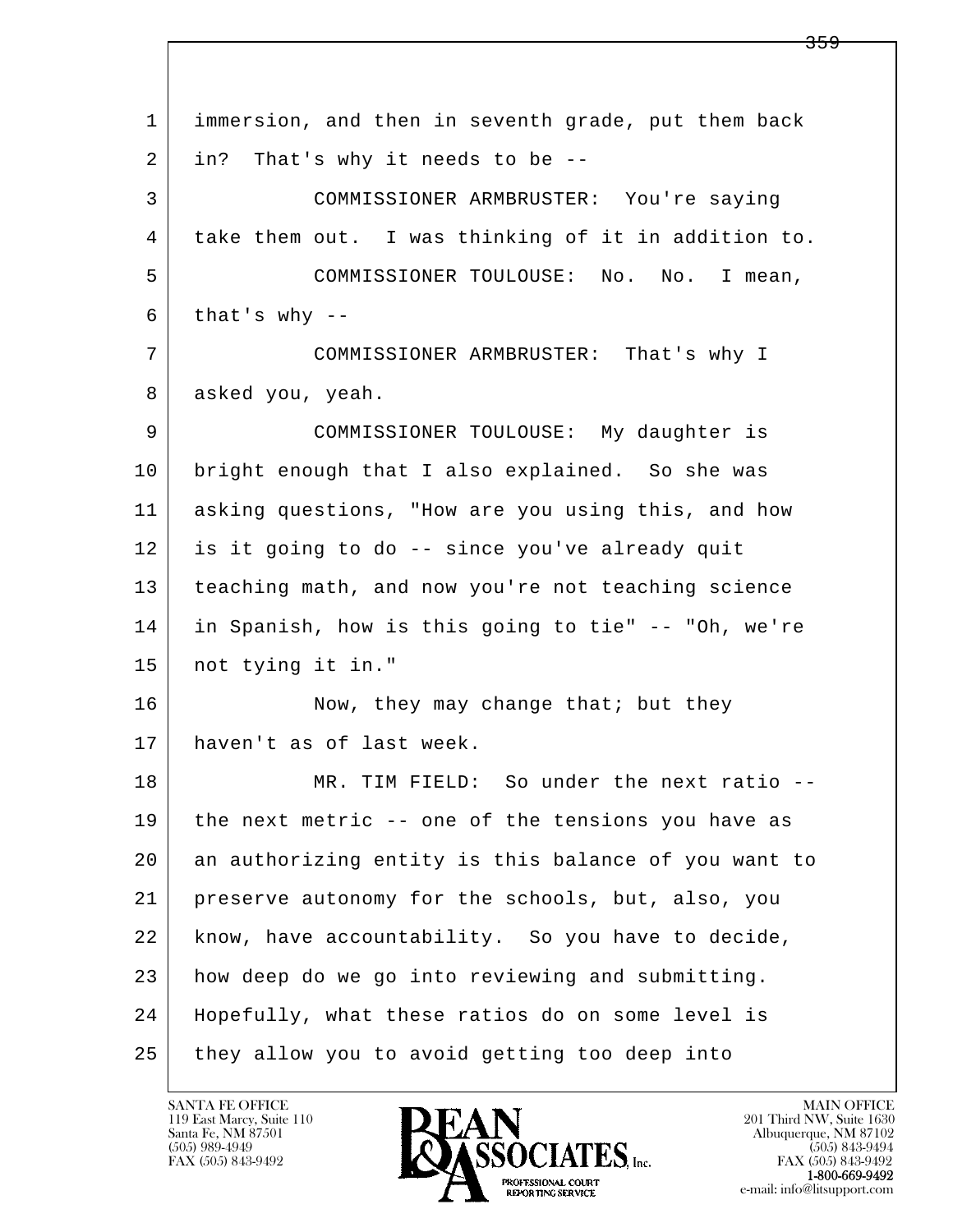l  $\overline{\phantom{a}}$  1 operations of schools, but give you something that 2 says, "Well, we should -- we need to look a little 3 deeper." 4 We -- we -- but that's what the intent of 5 these ratios partly are is be the smoke that allows 6 you to decide, "We need to look a little closer." 7 The next metric, or indicator, is "Days of 8 cash on hand." This is essentially how much cash 9 they have. Days of cash on hand is useful -- you're 10 | looking at how much cash, unrestricted cash, do they 11 have, divided by what their, like, daily expense 12 amount is. 13 So the calculation is fairly -- fairly 14 | simple. What's their total expenses, divided by the 15 number of days, more or less. You take out non-cash 16 items, like depreciation and amortization, those 17 terms. 18 But this is a very common ratio that's 19 used, not just with schools, but businesses all over 20 the place. Essentially, this tells you, "Are we 21 going to meet payroll next year," on some level, "or 22 next month or next week?" 23 That's probably what this shows. I think 24 | charter schools all over the country use this. I 25 think there are reasons why the targets --

119 East Marcy, Suite 110<br>Santa Fe, NM 87501



FAX (505) 843-9492<br>**1-800-669-9492** 

<del>360</del>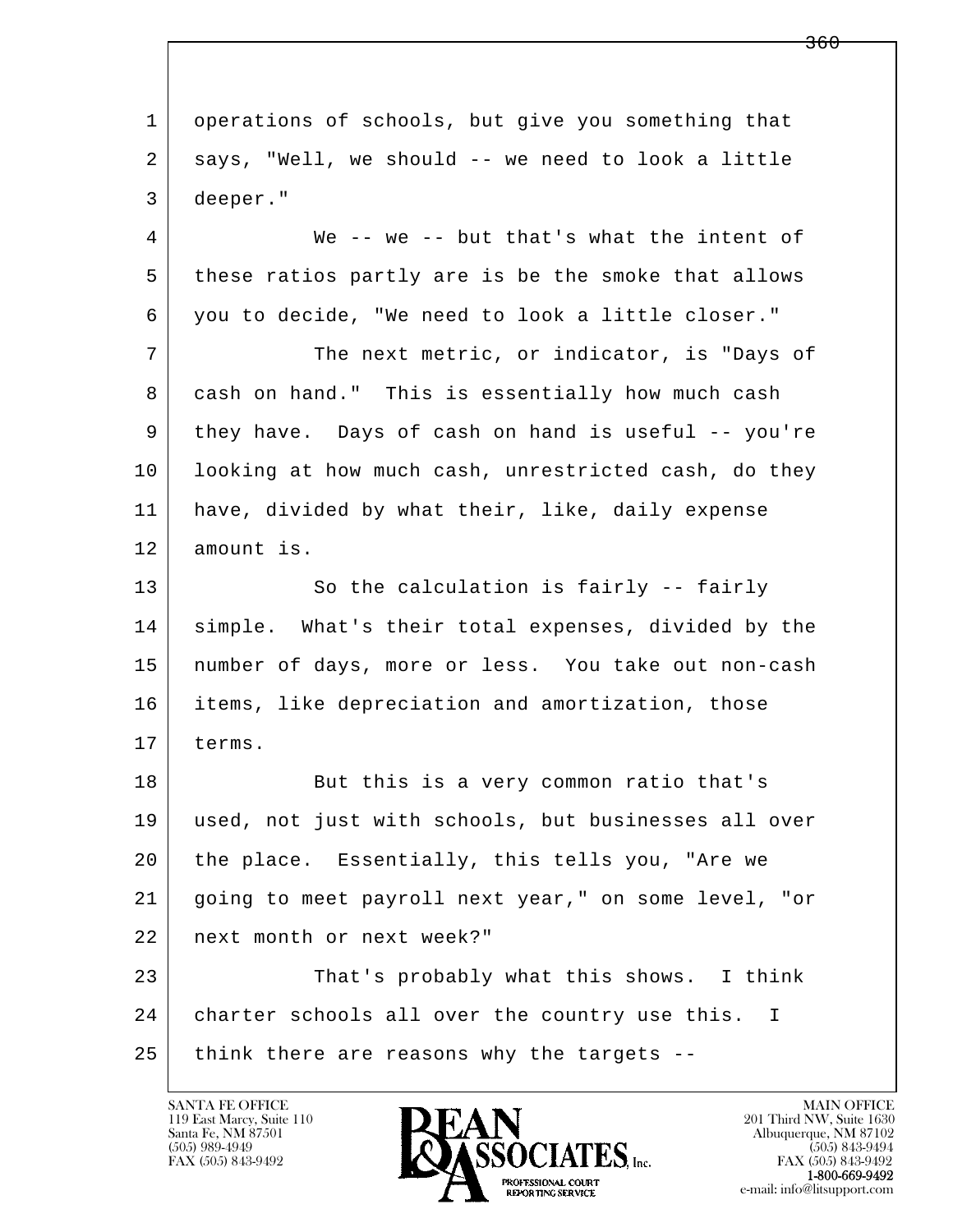| 1  | New Mexico maybe looks a little different, because   |
|----|------------------------------------------------------|
| 2  | there isn't -- the incentive to have a substantial   |
| 3  | cash reserve is less in New Mexico. So I don't       |
| 4  | know -- I think typically, we might see 90 days of   |
| 5  | cash on hand is kind of like expectation. I don't    |
| 6  | know if that's necessarily the right target in       |
| 7  | New Mexico.                                          |
| 8  | So I think it's -- part of the problem,              |
| 9  | one, is to determine what the right target would be. |
| 10 | This is also one where you are going to              |
| 11 | This is connected to the first one.<br>see.          |
| 12 | Throughout the course of the year, you're going to   |
| 13 | see a natural change in days of cash on hand. So     |
| 14 | going back to the comment that revenues tend to be   |
| 15 | higher than expenses at the beginning of the school  |
| 16 | year, cash on hand will be higher. So I think this   |
| 17 | is also one where you would expect to see some cycle |
| 18 | of this ratio changing during the course of the      |
| 19 | school year. So this is another one where, for the   |
| 20 | trial run, understanding the trends will be          |
| 21 | important.                                           |
| 22 | That said, part of this is, like, no                 |
| 23 | matter what the trend is, there's probably a base    |
| 24 | level. If you can't cover the next month of          |
| 25 | expenses, or you don't have enough, then that's a    |

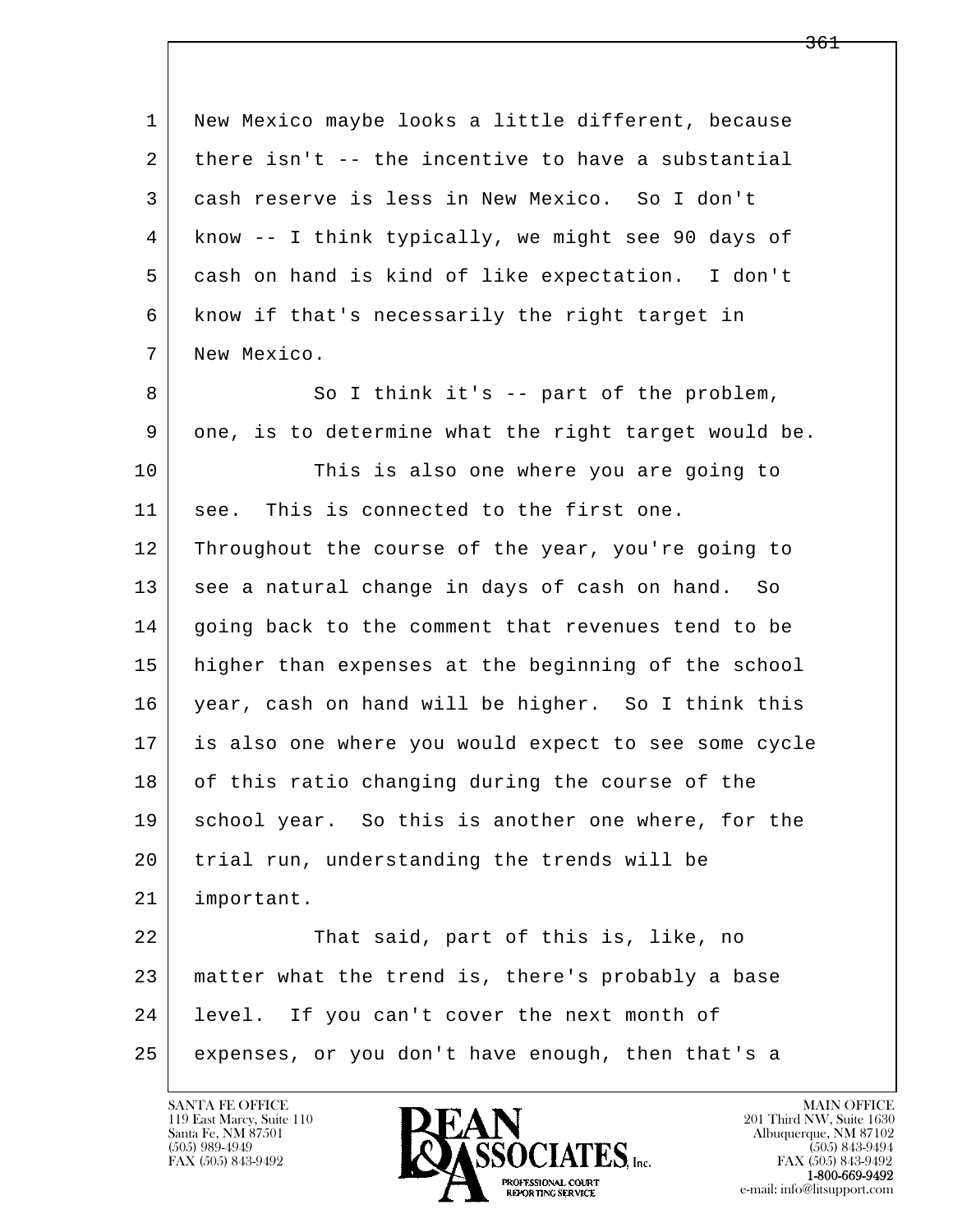| 1  | real warning sign that you aren't effectively        |
|----|------------------------------------------------------|
| 2  | managing your -- your finances.                      |
| 3  | COMMISSIONER JOHNSTON: That 90 days, if              |
| 4  | an -- I think it's used by School Business           |
| 5  | Officials. That's what they're -- and the cash       |
| 6  | reserves that we used to be required to have much    |
| 7  | larger in each entity, each school entity, but now   |
| 8  | that with the budget tightness in the State of New   |
| 9  | Mexico -- but the goal is that zero at the end of    |
| 10 | the year.                                            |
| 11 | But you have to look for that 90 days,               |
| 12 | because turn-around reimbursement can take up to     |
| 13 | 90 days. You can't depend on a reimbursement.        |
| 14 | MR. TIM FIELD: Yeah. This is one that                |
| 15 | could be a quarterly indicator. It could be that     |
| 16 | we're looking for certain kinds of ratios on a       |
| 17 | dashboard. You may be alarmed if, in the first       |
| 18 | quarter, you only have 15 days or 30 days of cash on |
| 19 | hand, because you know that that's going to be a     |
| 20 | challenge. But maybe the end of the year, you're     |
| 21 | okay with 30 days, whatever those targets might be.  |
| 22 | Questions or comments about --                       |
| 23 | COMMISSIONER JOHNSTON: You have to phase             |
| 24 | through the end of June. So the first thing you do   |
| 25 | that year is you're going to project out all those   |

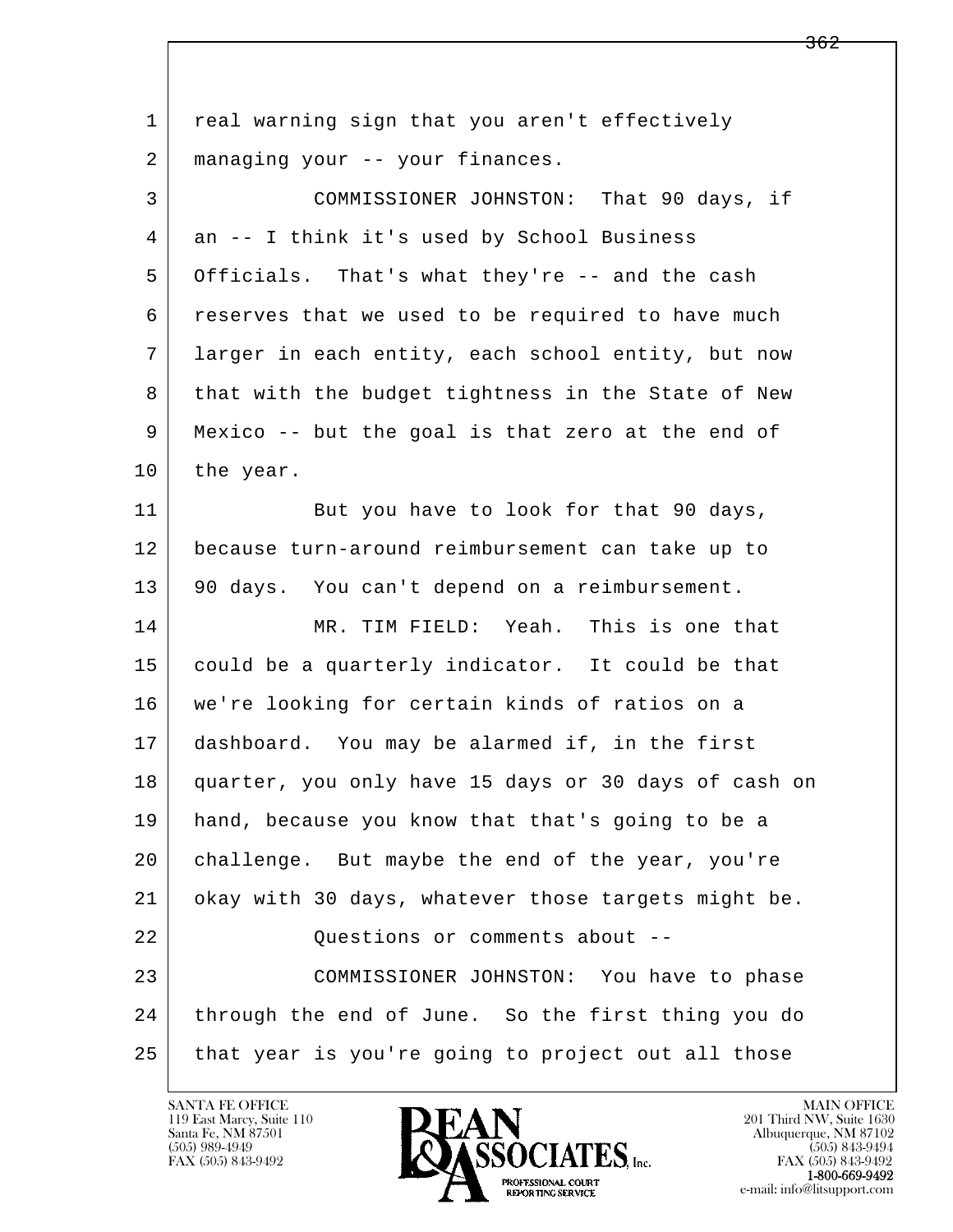| $\mathbf 1$ | salaries, so when you get to the end of the year,    |
|-------------|------------------------------------------------------|
| 2           | and you have less cash, you have to be sure you can  |
| 3           | pay everybody, and include the benefits that we pay, |
| 4           | that the school pays, all of the extras that have to |
| 5           | go, the taxes and things. And so it's a constant --  |
| 6           | yeah, it's -- and having that cash on hand. I --     |
| 7           | yeah.                                                |
| 8           | THE CHAIR: I just find it funny, because             |
| 9           | this was one of the things that David said is least  |
| 10          | important to him, when I had a conversation with     |
| 11          | him. So I just -- you know, it's just funny. He      |
| 12          | said, "I -- it's something that I don't -- I don't   |
| 13          | need to know."                                       |
| 14          | MS. POULOS: He doesn't.                              |
| 15          | THE CHAIR: So it's, like -- this is where            |
| 16          | we -- this is where we run into that just constant   |
| 17          | cycle of what's important, what's not important. It  |
| 18          | just -- you know, it changes; but it's, like,        |
| 19          | that -- he told me that was just a ridiculous thing. |
| 20          | MR. TIM FIELD: So I think the trial                  |
| 21          | run -- I would love to see, for those schools that   |
| 22          | have struggled, was this an indicator. If you had    |
| 23          | been tracking, this would it have given you a red    |
| 24          | flag, and you would have known six months earlier a  |
| 25          | school was about to tank.                            |

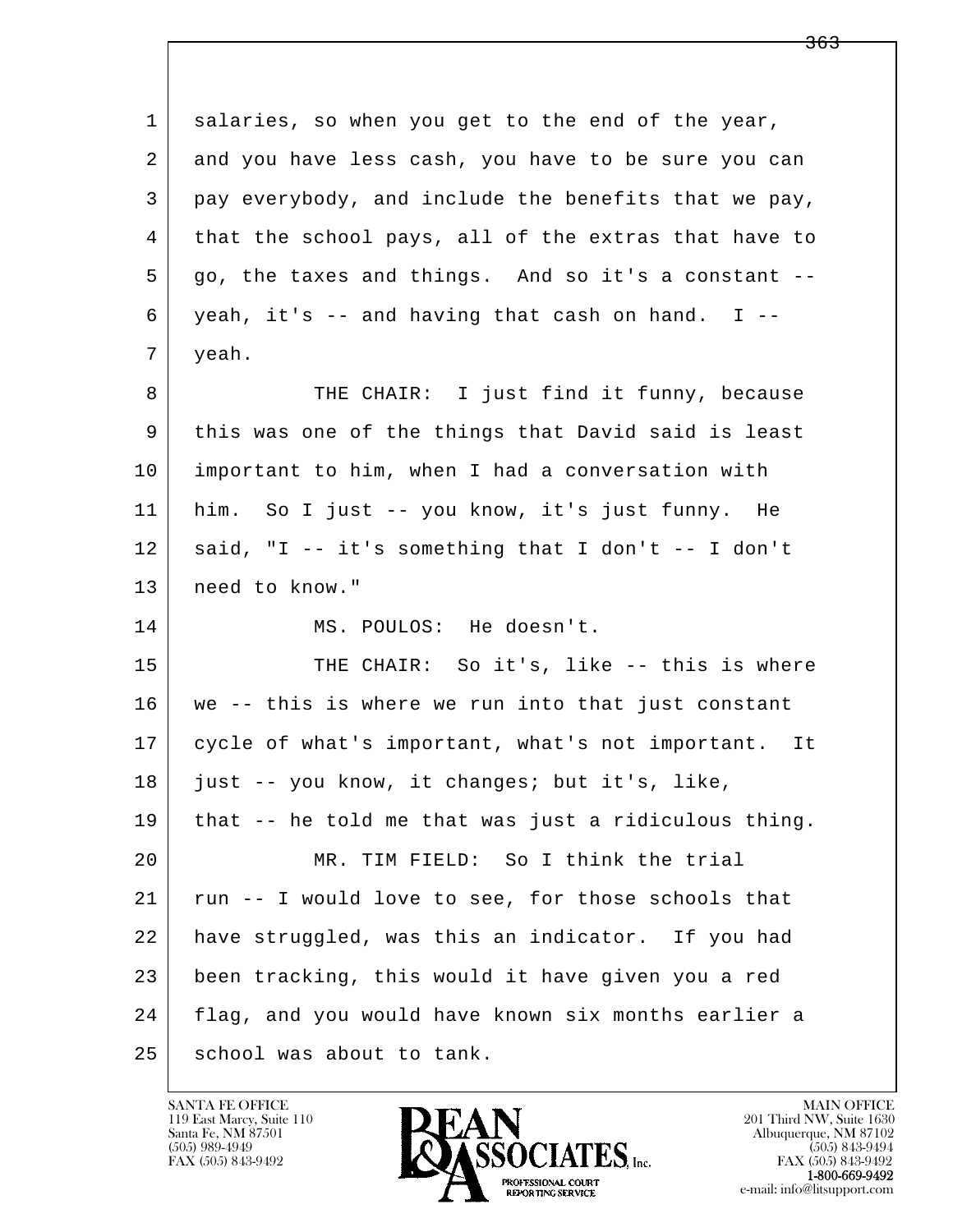l  $\overline{\phantom{a}}$  1 COMMISSIONER ARMBRUSTER: Well, on one 2 school, we didn't know until the IRS informed them 3 it was a million dollars; but... 4 THE CHAIR: Until the certified letters 5 finally got to the right place. 6 COMMISSIONER JOHNSTON: I was head of 7 school at a charter school, and we couldn't make 8 | payroll in December. At Christmas, we paid 9 half-payroll, because of an embezzlement. That's 10 when I thought, you've got to figure this out. 11 You've got to have that. 12 MR. TIM FIELD: I want to go back to this 13 notion of giving governing councils something to 14 focus on. They're doing the work that you need to 15 be doing eventually. But, like they should be doing 16 it before it even gets to you. This should be a 17 | monthly thing for them, not a quarterly. 18 COMMISSIONER JOHNSTON: They can do this, 19 yes. 20 THE CHAIR: This should be the fabric of 21 the conversation. Instead of just a flat bank 22 statement number that's coming as they're -- you 23 know, their financial report, this wouldn't take 24 | that much longer to -- because, you know, if it 25 happens regularly, then there's less conversation

119 East Marcy, Suite 110<br>Santa Fe, NM 87501



FAX (505) 843-9492<br>**1-800-669-9492**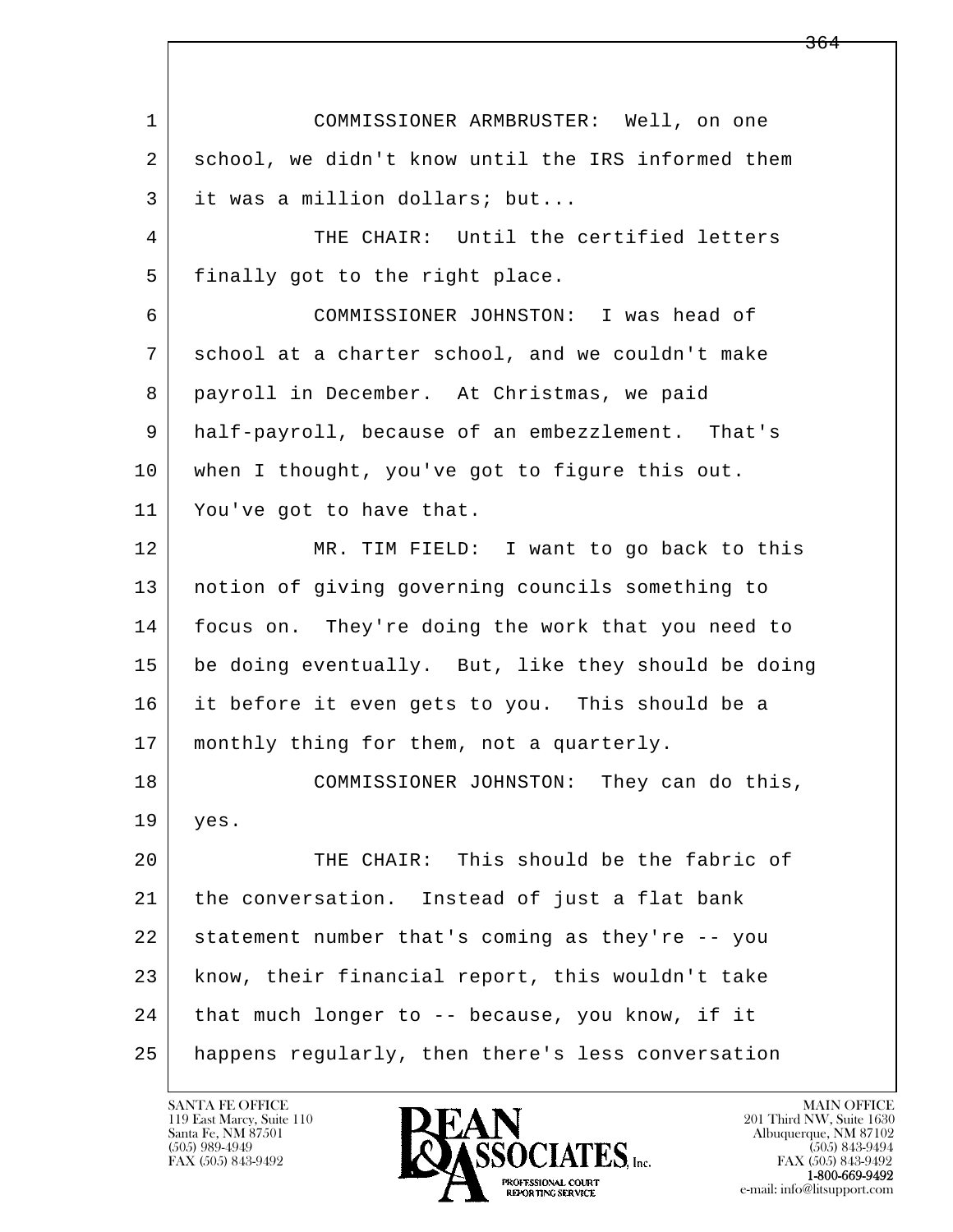l  $\overline{\phantom{a}}$ 1 about it unless there's a red flag. 2 | You know, there may be -- and, hopefully, 3 there is -- a robust conversation early on when 4 they're first seeing this, so that they're schooled 5 on what this all means. But then it's just a 6 simple, quick, "This is what it is." And people 7 understand what it is, and it's okay. Unless they 8 say, "Wait a minute. How come this changed?" 9 COMMISSIONER JOHNSTON: Well -- and 10 "unrestricted" is a very important word. Because 11 you can look, like you said, at a cash balance. And 12 everybody says, "Well, we're fine, because we have 13 this cash balance." 14 But when it comes to the end of the month, 15 you can't spend it that way; because it's  $-$ 16 THE CHAIR: Unfortunately, I've been part 17 of an organization that everyone is, "Aww" --18 | this -- absolutely, yeah. Yeah. 19 COMMISSIONER JOHNSTON: That's scary. 20 THE CHAIR: And you try to explain to them 21 what can happen. "Oh, no, we've got this this much 22 money." 23 MR. TIM FIELD: For those who haven't 24 studied finances, and you're -- the depreciation, 25 amortization -- again, these are non-cash expenses.

119 East Marcy, Suite 110<br>Santa Fe, NM 87501



FAX (505) 843-9492<br>1-800-669-9492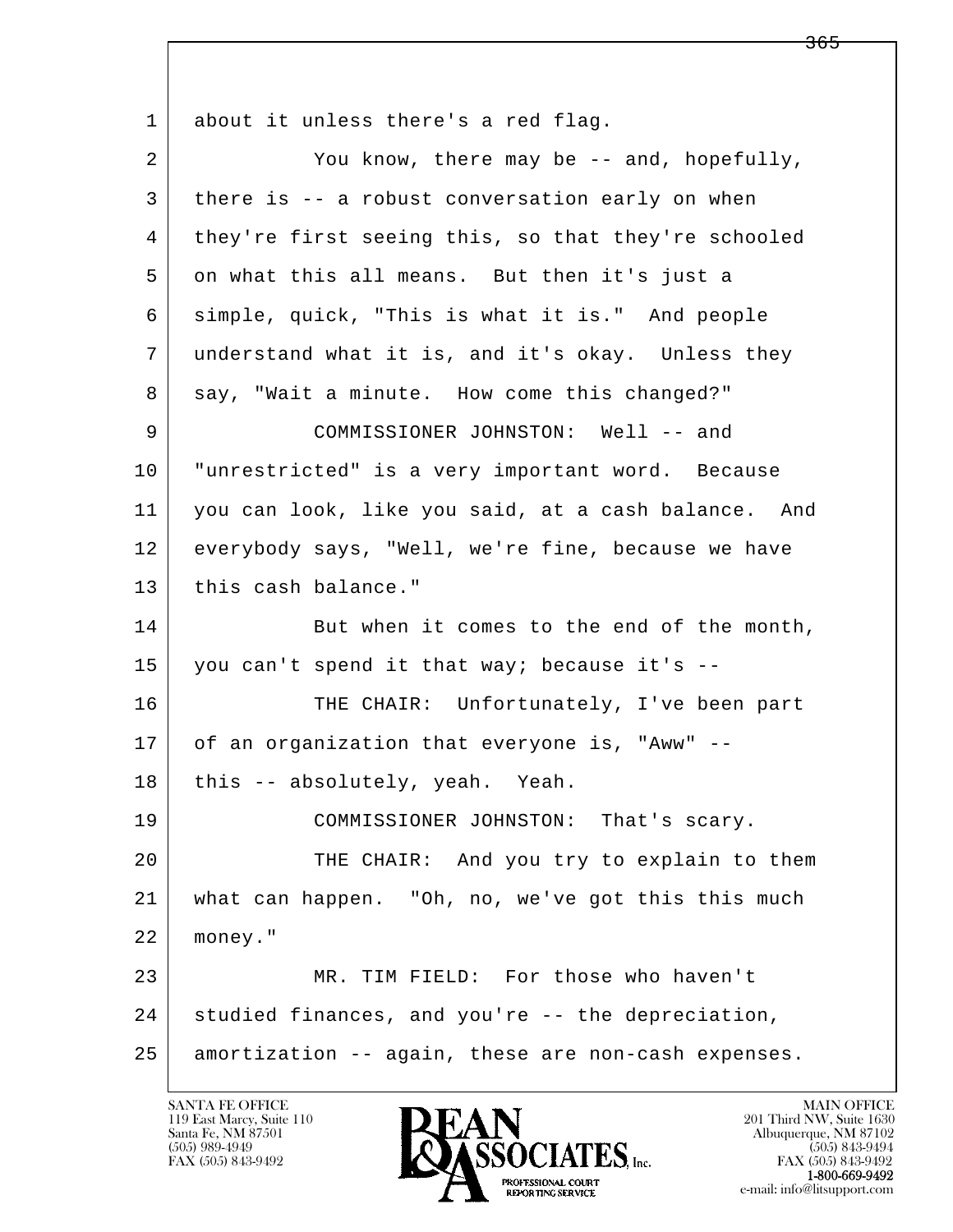| So -- and this will come up, somewhat in our other   |
|------------------------------------------------------|
| metrics. I don't like to go too -- up there.         |
| Although that can be part of -- obviously, if you    |
| want to learn about this, that can be part of        |
| training you do in the future for yourselves.        |
| Next indicator: Enrollment growth                    |
| variance.                                            |
| So this one is $-$ again, a common                   |
| indicator that you see across charters is enrollment |
| variance. So this is -- you know, the difference     |
| between projected enrollments versus actual          |
| enrollment. I think the nuance that maybe needs to   |
| be in place in New Mexico -- and I don't -- I don't  |
| fully understand; I've struggled with this -- is     |
| this not -- is the variance from what enrollment     |
| growth is projected.                                 |
| And I actually won't speak too much to               |
| this, because for me, it's a little fuzzy. But the   |
| focus here is if a school projects, "Oh, we're going |
| to have 100 more students next year," and only ten   |
| show up, we want to flag that, because that could    |
| signal other challenges related to revenue and       |
| expense balance.                                     |
| Katie, do you want to say more about this?           |
| MS. POULOS: So Tim did a great job, which            |
|                                                      |

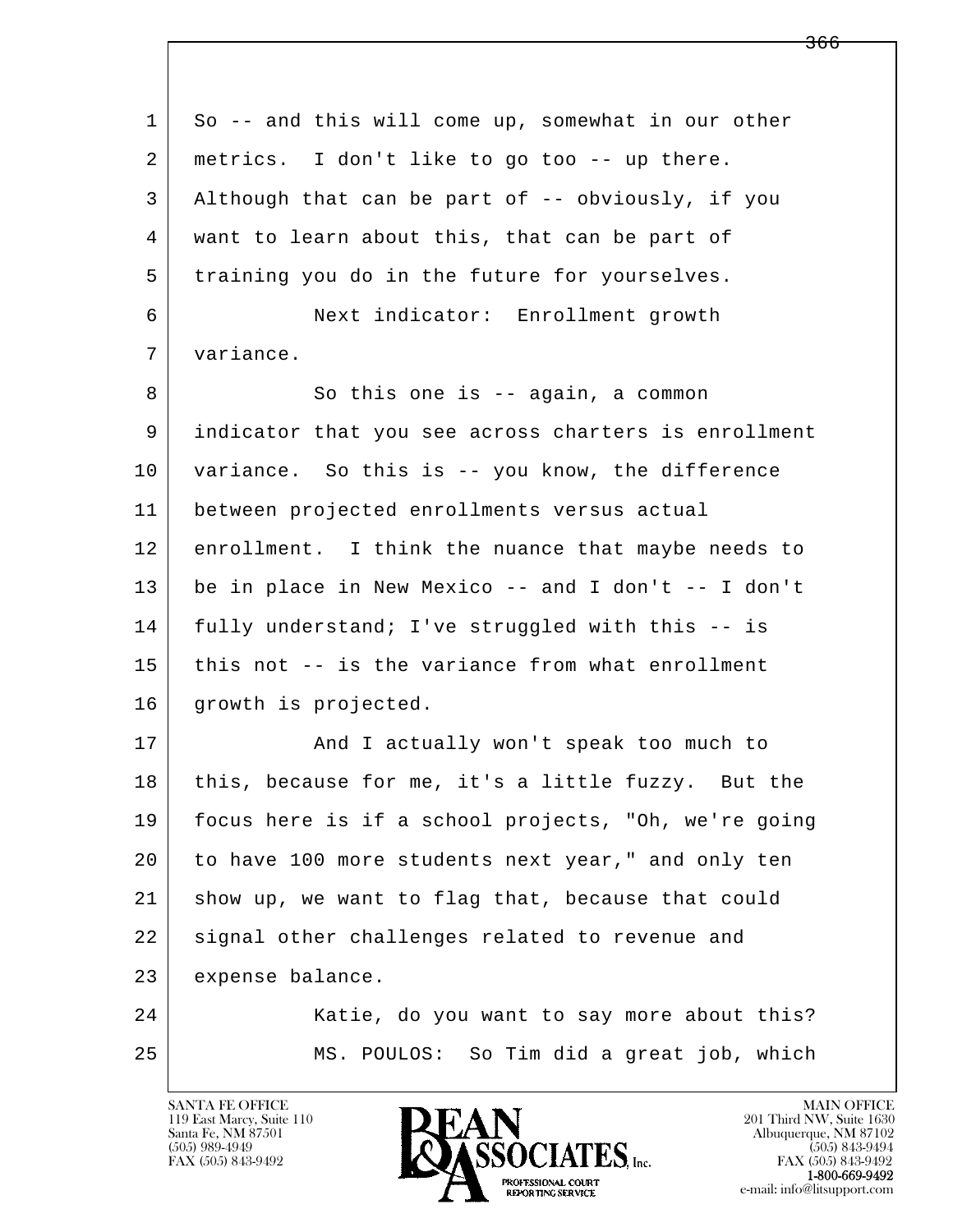l  $\overline{\phantom{a}}$  1 is this is different than what typically is 2 measured. And that's because New Mexico is funded 3 on prior year accounts, right? So typically, what 4 you measure is the school says they're going to have 5 500 kids. What percentage of those kids do they 6 have? Because that's how typically, in other 7 states, those are funded. 8 Here in New Mexico, what can get our 9 schools -- what we have seen get our charter 10 schools, especially, in trouble is this idea of not, 11 "How many kids am I going to have, total"; but, "How 12 many more kids am I going to have this year than I 13 had last year," right? Because we've seen that a 14 | lot of our schools are doing not a great job on 15 projecting that. 16 THE CHAIR: And some purposefully. 17 MS. POULOS: And some purposefully. Our 18 business managers actually encourage that, because 19 they get the money upfront. They can use it, right? 20 | And it causes cash flow problems. 21 So what we're trying to do here -- and we 22 can measure this pretty early on -- and, again, a 23 | great way to say to a governing board, red flag, 24 here are the questions that follow when you don't 25 meet your growth projections; right? How much money

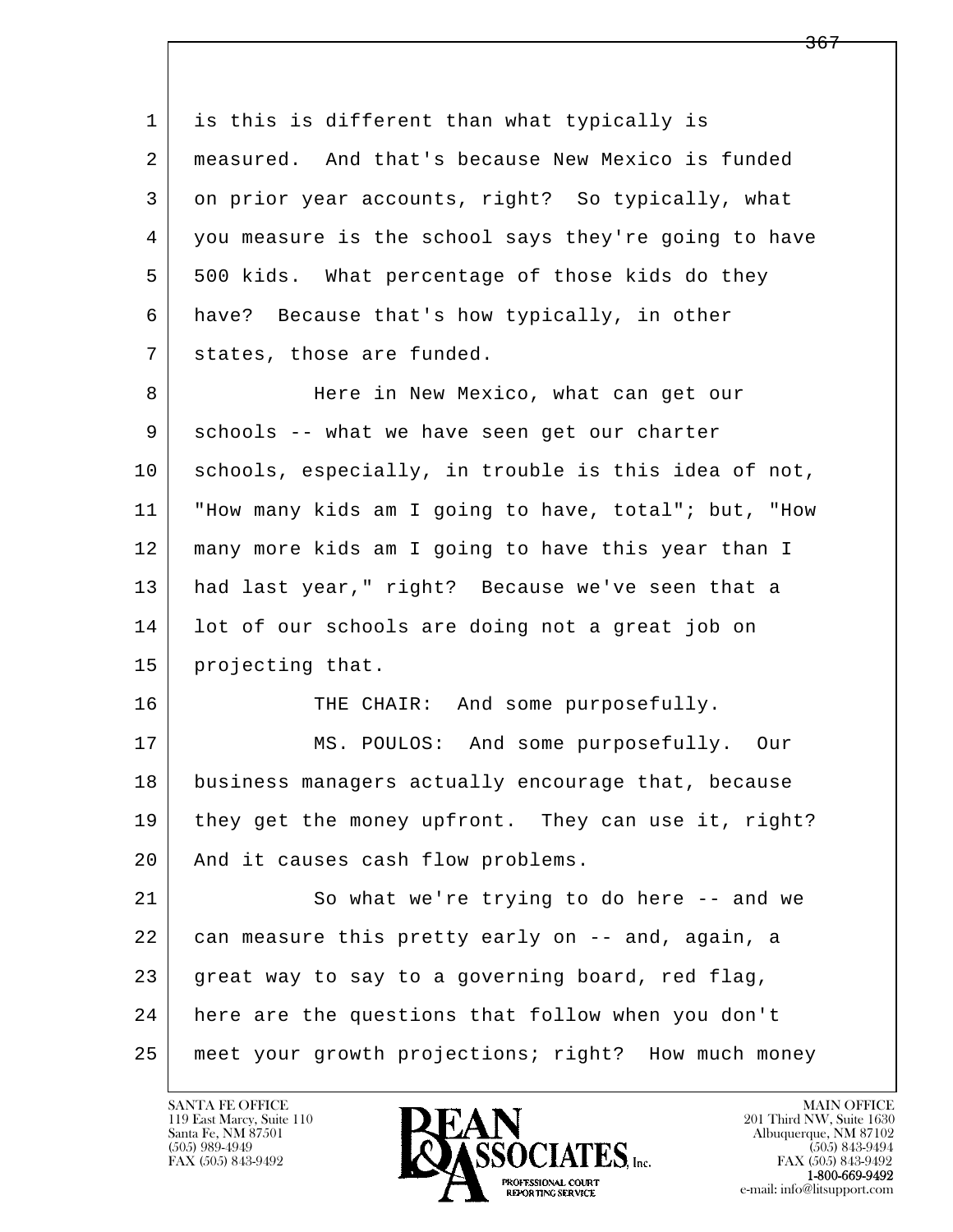l  $\overline{\phantom{a}}$  1 did we get that we're going to have to revert back 2 to the State, which means how much lower do we 3 anticipate our payments January through June are 4 going to be, right? How is that going to affect -- 5 how are we cutting expenses, right? 6 So we can encourage them by actually 7 giving them guiding questions. But what we can do 8 is at 40th day, we can actually calculate this out 9 and say, "Doing good, no concerns." Or, "Hey, big 10 concern here." 11 I think the question that we've had, that, 12 again, the trial run is going to be important for 13 | us, is what is that normal variance versus the 14 extraordinary variance; and, also, we may find that 15 we still don't like that normal variance, right? 16 And so we may actually, still, even though what 17 we've seen as normal from our schools is more than 18 we would like, what's the problem variance, right? 19 Which I think those potentially could be two 20 different questions, right? Normal versus problem. 21 Because while we may find that a lot of 22 our schools have been falling within the normal 23 variance, it's still a problem. And so we're going 24 to want to, again, look at some of that historical 25 knowledge that we have to say, "When did this raise

119 East Marcy, Suite 110<br>Santa Fe, NM 87501



FAX (505) 843-9492<br>**1-800-669-9492** 

<del>368</del>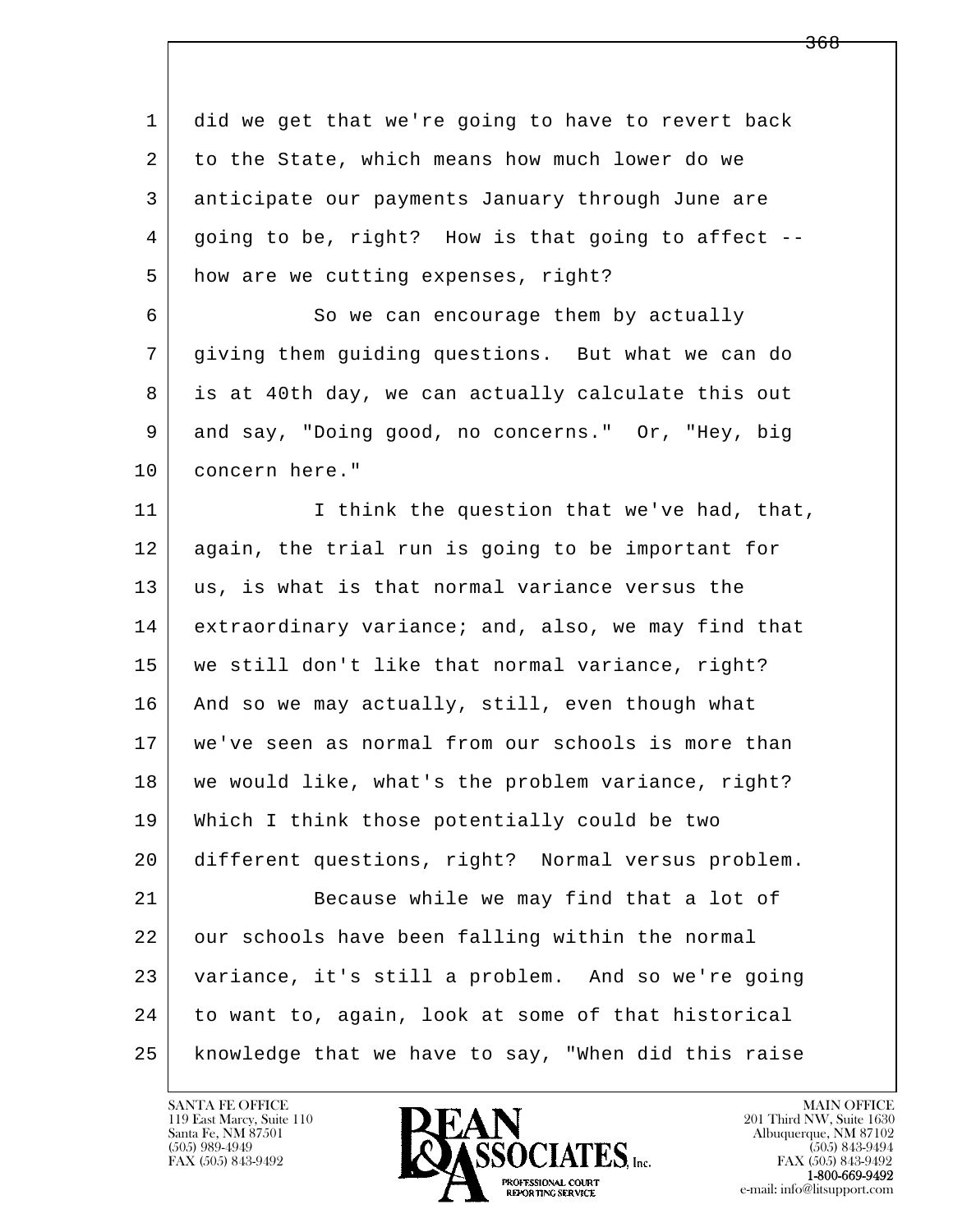l  $\overline{\phantom{a}}$ 1 to a concern?" 2 | THE CHAIR: Right. 3 MR. TIM FIELD: Comments on this one? 4 | Questions or comments? 5 Again, we put a TBD on your framework, 6 because we need to do that -- 7 | THE CHAIR: Right. 8 MR. TIM FIELD: Yes. 9 COMMISSIONER ARMBRUSTER: Just a slight 10 "review-y" question. On these ten schools -- two 11 questions. So one or two might be, like, pretty 12 darned new schools, because that's going to kind of 13 project the future. And some have been there for 14 eight years or some number like that. Number one. 15 | The Movimber two, how long is this trial, 16 and when does it begin and end? Maybe you told me, 17 and I don't remember. My head is full. You may 18 have told me. I'm sorry. 19 MR. TIM FIELD: For the trial -- for the 20 academic framework, the intent to -- for all those 21 measures, putting specific and supplemental aside, 22 because it's a different process to evaluate 23 those -- for all schools -- we have the data. We'll 24 work with Katie in the Department; so we'll have 25 data. We'll see the data on all schools for those

119 East Marcy, Suite 110<br>Santa Fe, NM 87501



<del>369</del>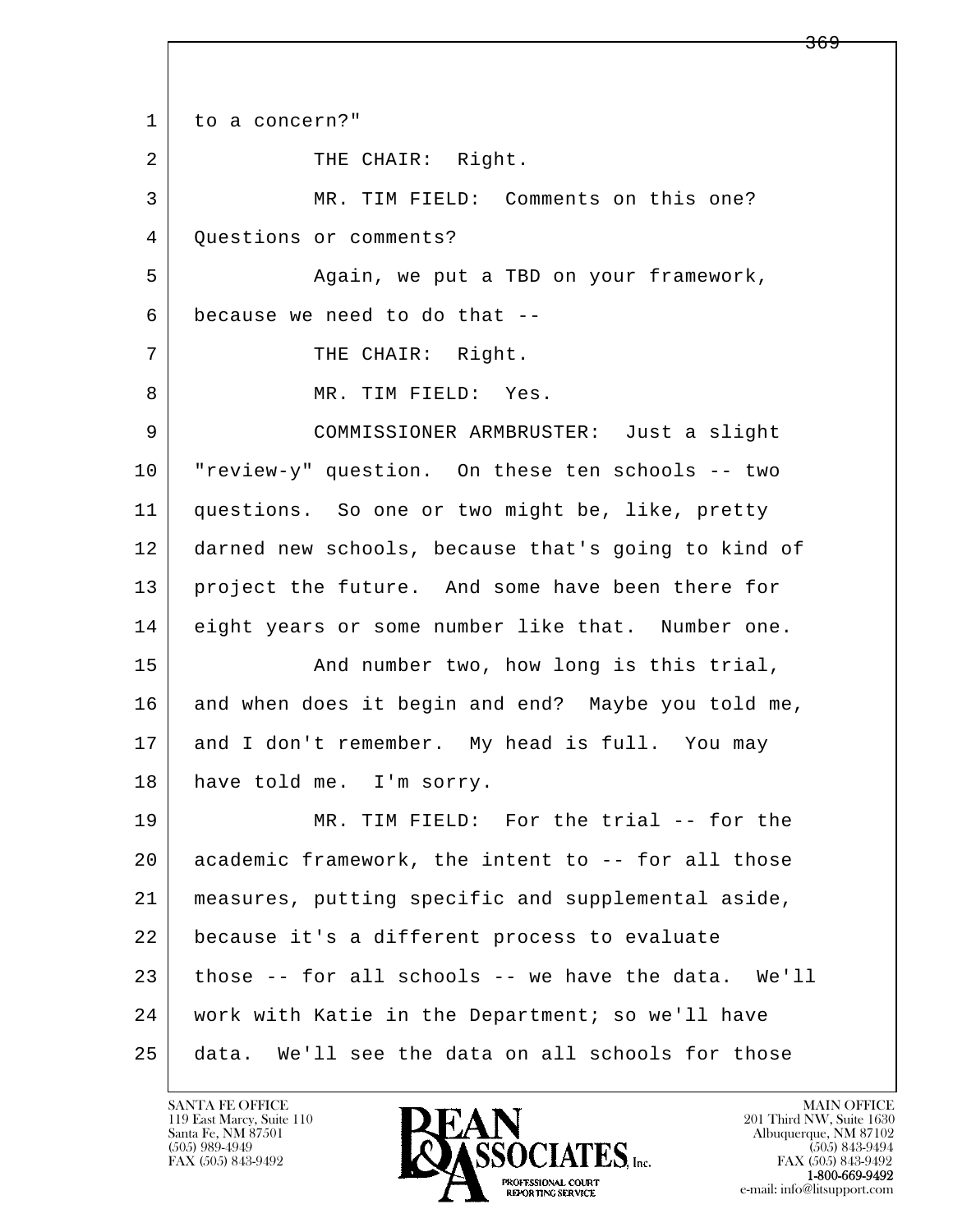l  $\overline{\phantom{a}}$ 1 | measures. 2 | Tor the supplemental and the 3 mission-specific, that's where that ten-school 4 number comes up. That's because there's the deep 5 dive into what are the indicators they proposed for 6 mission-specific, like, which ones can be measured, 7 what would that look like, et cetera. 8 MS. LYRIA BOAST: And September-October is 9 that time frame. We'll be collecting, processing, 10 testing, roll-up. 11 MR. TIM FIELD: September-October. And 12 finance will be a different process. I don't think 13 it's going to be necessarily all schools. I think  $14$  it'll be  $-$  15 MS. POULOS: Probably a subset. But maybe 16 | not. Because, again, we may want to look even wider  $17$  at  $-$  I don't know. 18 MR. TIM FIELD: We don't know for sure. 19 But we're hoping to have the same time frame; 20 although I don't know, Katie. Maybe the financial 21 takes longer and -- you know. But we'd want to come 22 back -- I don't think -- maybe it's in December or 23 something. I don't know. 24 THE CHAIR: I don't think -- I -- not 25 dismissing the financial, because I know it's

119 East Marcy, Suite 110<br>Santa Fe, NM 87501

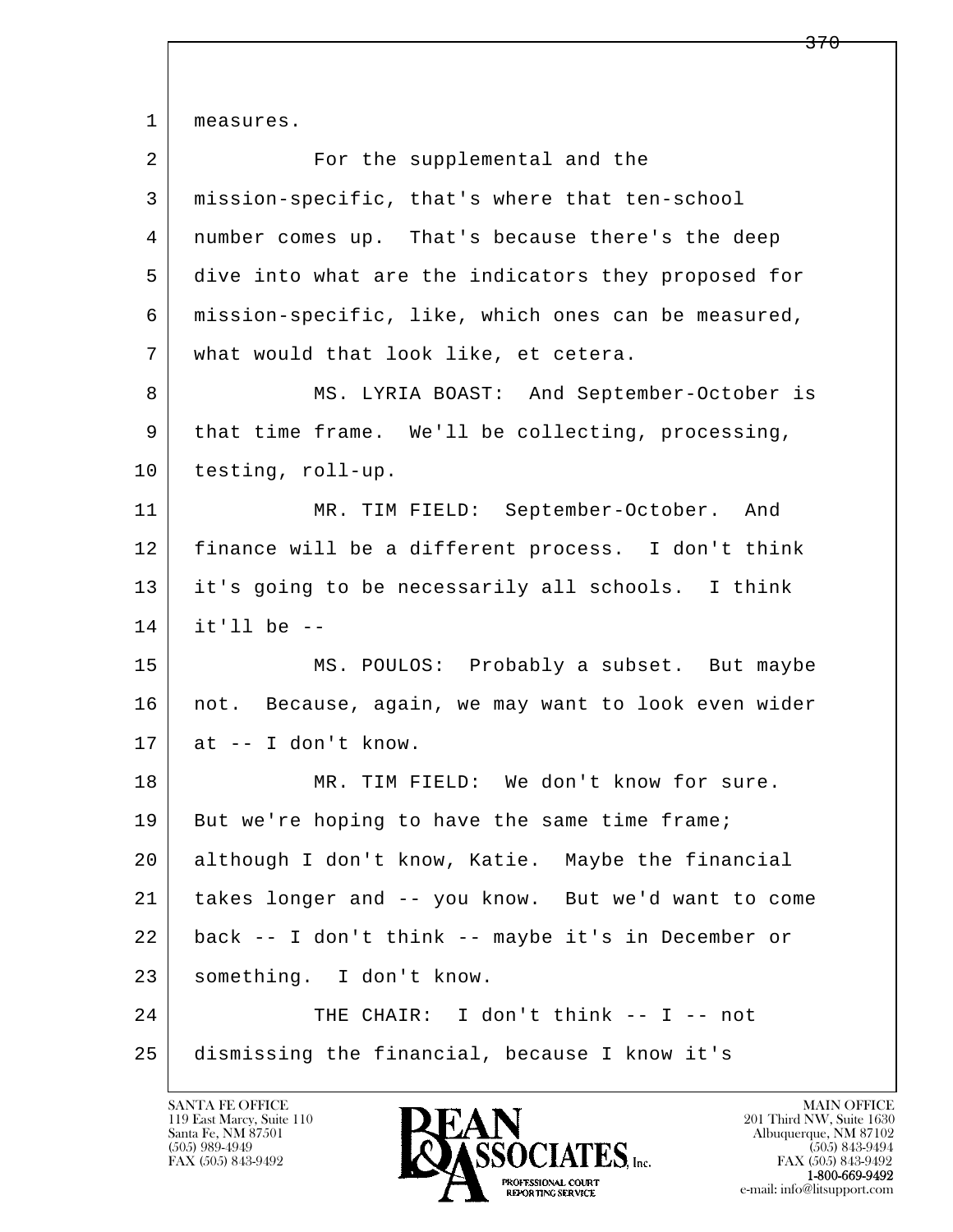l  $\overline{\phantom{a}}$  1 important -- 2 MS. POULOS: It's -- yeah. 3 THE CHAIR: -- but I think a little bit 4 longer is no big deal waiting for the financial. 5 | Because I think there's going to be less having to 6 tweak anything, maybe. I don't know. 7 MR. TIM FIELD: Target setting. Some of 8 these are interrelated. So for instance, days of 9 cash on hand is a direct correlation to year-to-date 10 operating margin. So days -- although it's a very 11 different metric, but there's a connection here. So 12 you may find that, "Oh, we don't need both." That 13 may happen. 14 Going on. Current ratio, the fourth of 15 the near-term measures. This is a very common 16 metric used in charter schools, but, frankly, used 17 in all industries. What this is showing is current 18 assets divided by current liabilities. This is 19 really showing, is the school -- have -- you know, 20 does it have enough -- its -- enough money in 21 short-term assets to cover expected expenses over 22 the next 12 months. 23 So, you know, liabilities are typically 24 going to be your -- your employees. They could be 25 | lease payments on equipment. They could be rent.

119 East Marcy, Suite 110<br>Santa Fe, NM 87501



FAX (505) 843-9492<br>1-800-669-9492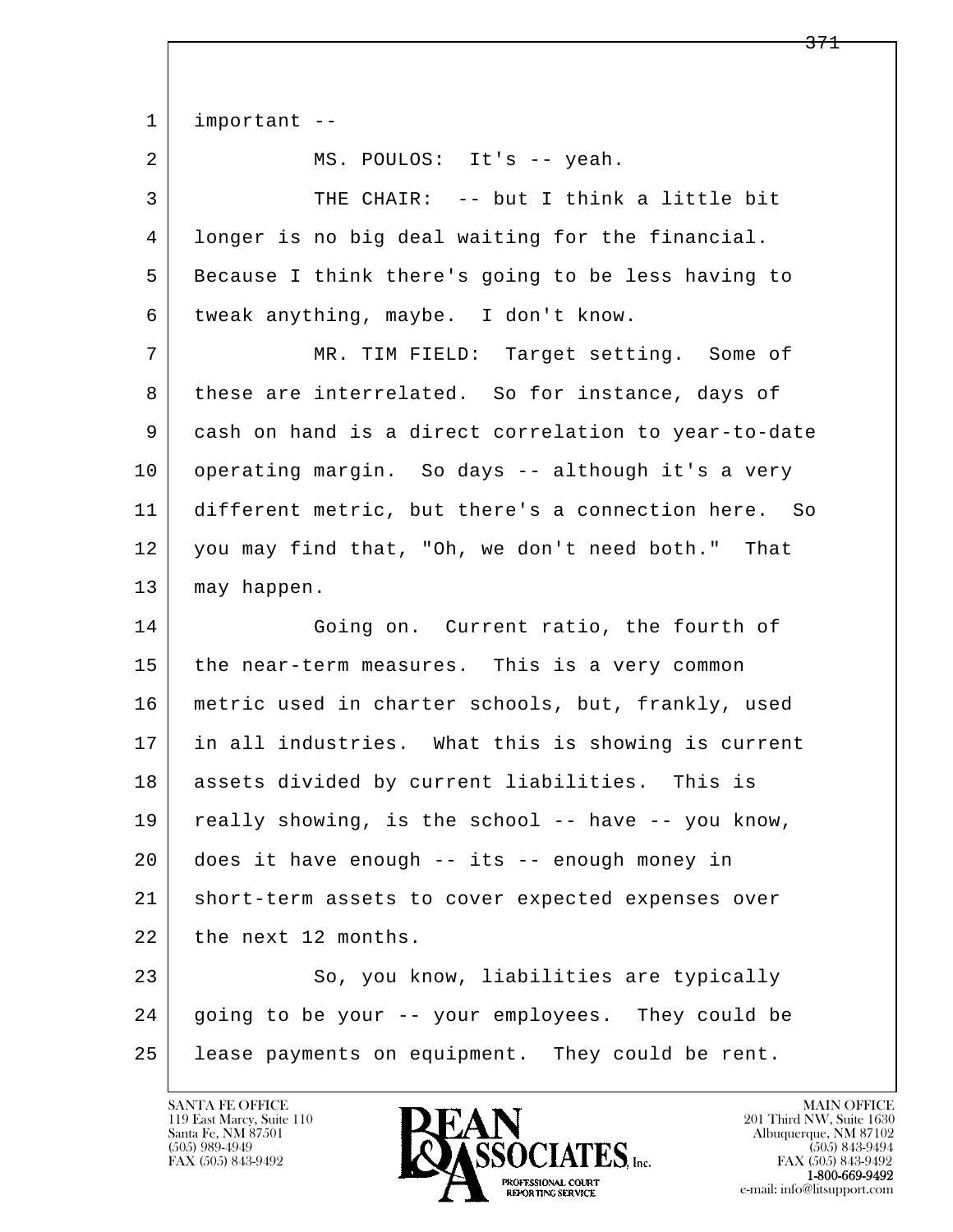l  $\overline{\phantom{a}}$  1 They're going to be, like, the bulk of what you 2 have. 3 Schools can't take on debt in New Mexico; 4 but they can take on leases that act like debt. So 5 I think the liabilities are a pretty clean picture 6 of what the school is going to have to pay. 7 | And current assets, you know, really 8 should match, you know, what the expected revenue is 9 going to be, you know, what the receivables should 10 be, what is their cash on hand. So this should be a 11 pretty good predictive indicator, whenever -- at 12 whatever point in time you look at it, of, is this 13 | school financially solvent in the short term. 14 So this is one that hasn't been 15 | traditionally calculated here, I don't believe. I 16 don't -- we may find that there are reasons why it 17 doesn't work locally; but I think it, hopefully, 18 will. 19 Targets for this one, we did include, 20 | because they're pretty much industry standards. 21 We'll obviously kick the tires on that. But it 22 seems like we probably could go with those targets. 23 THE CHAIR: So I'm just wondering. It 24 doesn't necessarily -- because we've had discussions 25 about some of the lease payments, and that what

119 East Marcy, Suite 110<br>Santa Fe, NM 87501

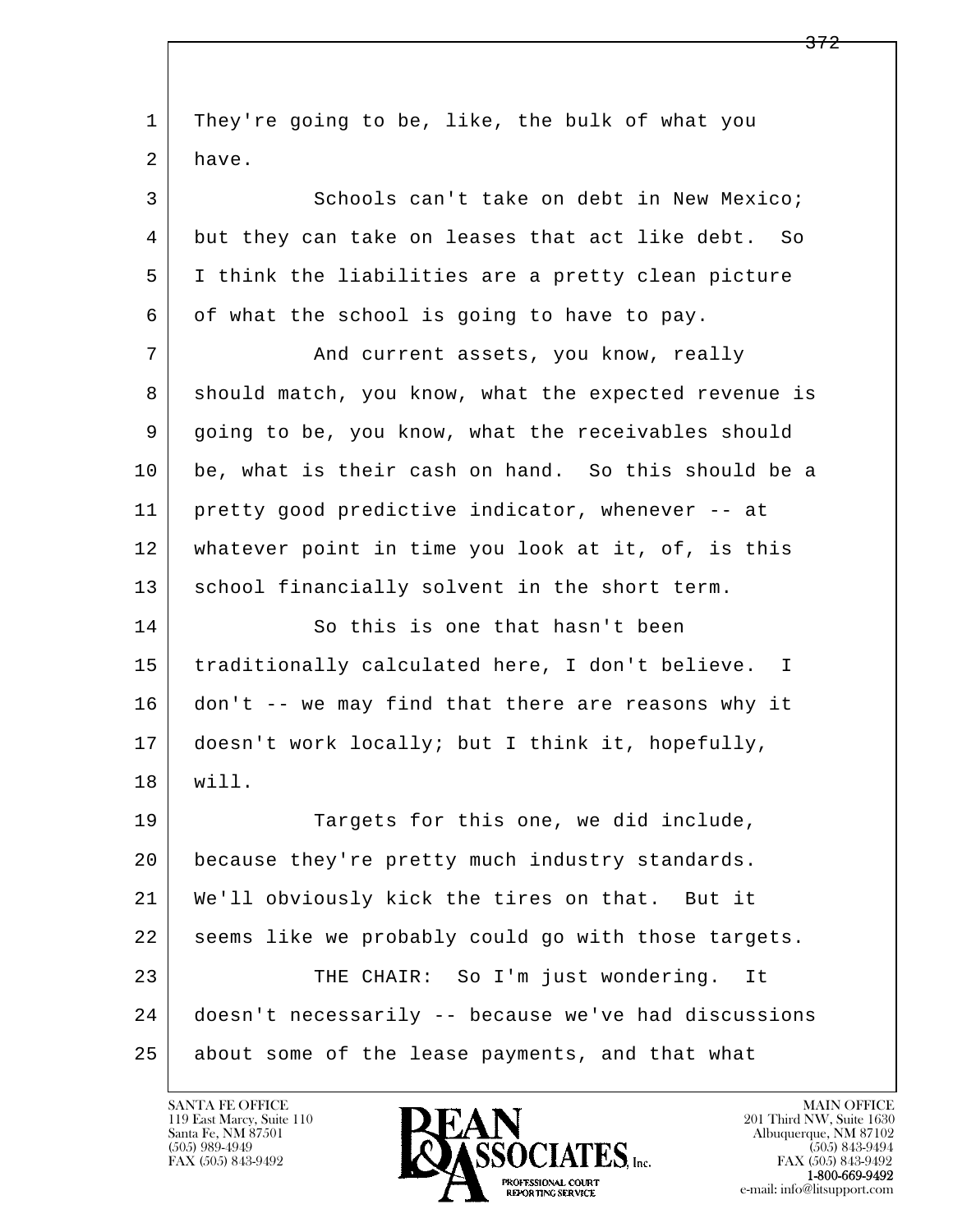| $\mathbf 1$ | schools are -- what one school pays versus another   |
|-------------|------------------------------------------------------|
| 2           | school, per square foot and so on.                   |
| 3           | I'm just wondering, it's not necessarily             |
| 4           | that it's going -- that this could be shown perhaps  |
| 5           | to help other schools, maybe, to see -- because I    |
| 6           | know we've had this discussion that there's          |
| 7           | discrepancy on whether schools are advised -- I'll   |
| 8           | put it that way -- advised as that their lease       |
| 9           | payment is too high.                                 |
| 10          | Now, you know, I've heard, "No, there is             |
| 11          | no." And then we heard at the school boards, I       |
| 12          | think it was the school boards, that, "Yes, leases   |
| 13          | are turned back if the rate is too high."            |
| 14          | So that's where I'm concerned. Could this            |
| 15          | end up being a tool, eventually, for schools?        |
| 16          | Because they might be able to see that, "Oh,         |
| 17          | look-it. Their ratio is so much better than ours,    |
| 18          | because they've got a better lease than we do"; so   |
| 19          | that it's not necessarily that it's going to help us |
| 20          | any. But maybe it is -- I don't know.                |
| 21          | Could this -- you know, this might end up            |
| 22          | working to -- for another benefit, as well. Because  |
| 23          | I think there's this -- you know, schools don't      |
| 24          | know. So this group is, you know, negotiating a      |
| 25          | lease that is at a much -- significantly higher rate |

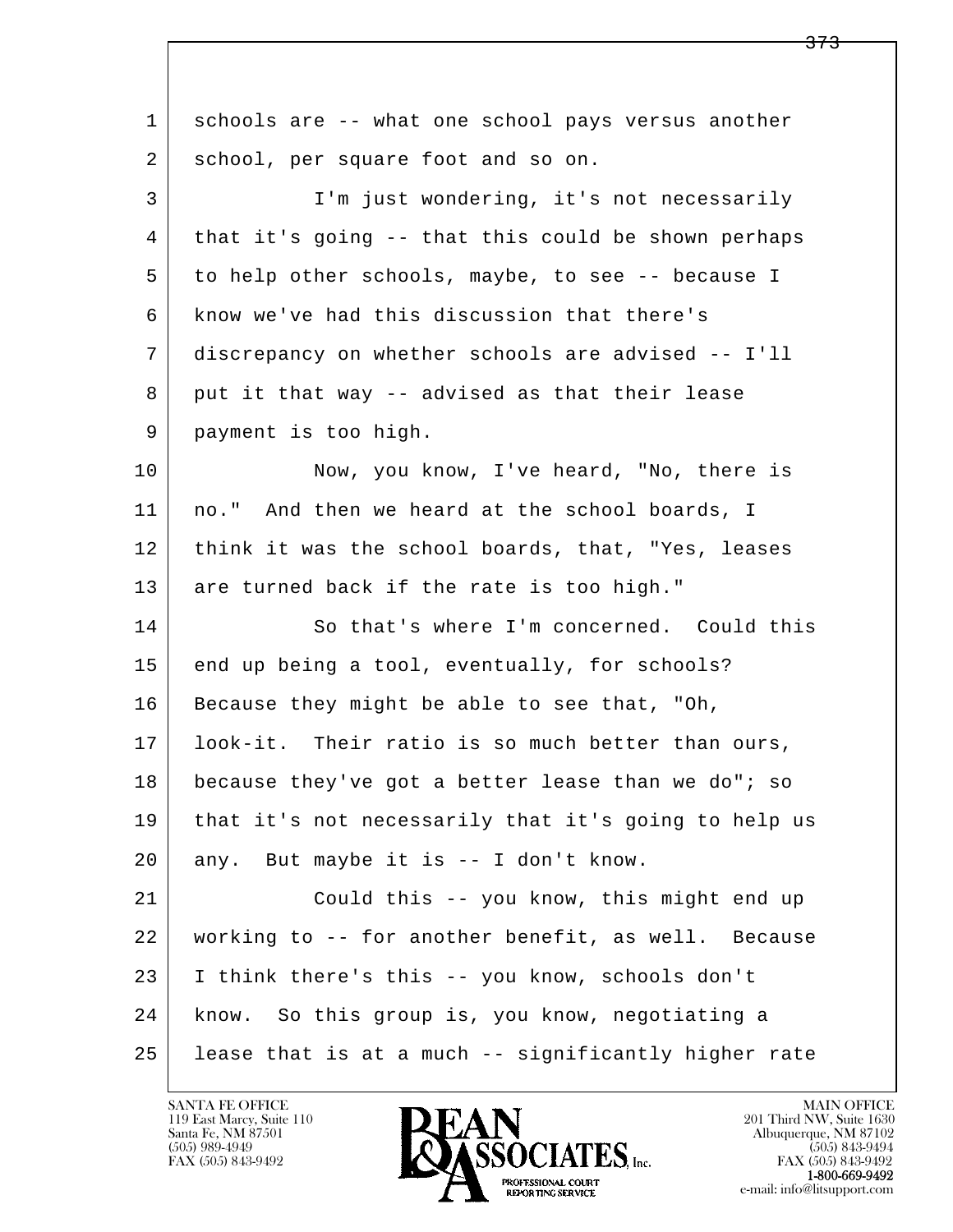l  $\overline{\phantom{a}}$ 1 than this other school. 2 And I probably just opened up this whole 3 other topic. 4 MR. TIM FIELD: No, I think this gets -- 5 This gets into technical assistance and support, 6 perhaps, what is a reasonable amount. You hear 7 statistics. People in poverty are spending half 8 their income on rent, which is a sign -- a really 9 | risky sign. 10 Like, that's -- how can you -- you can ask 11 some of the same questions. If you're spending 12 40 percent of your -- 30 percent of your school 13 funds on rent, that's way too high. 14 I hear 15 percent as being kind of a 15 target. That's going to vary place to place. But I 16 don't know if this goes into your financial 17 | framework so much as do you get into the business of 18 providing guidance and, you know, benchmarks around 19 what is a reasonable amount to spend on different 20 items. 21 THE CHAIR: And I -- you know, for me, I 22 think it's reasonable that guidance is provided, 23 because I think, you know, schools are acting, you 24 know, so much on their own. And they maybe don't 25 know. And they -- you know, they -- and there's

119 East Marcy, Suite 110<br>Santa Fe, NM 87501

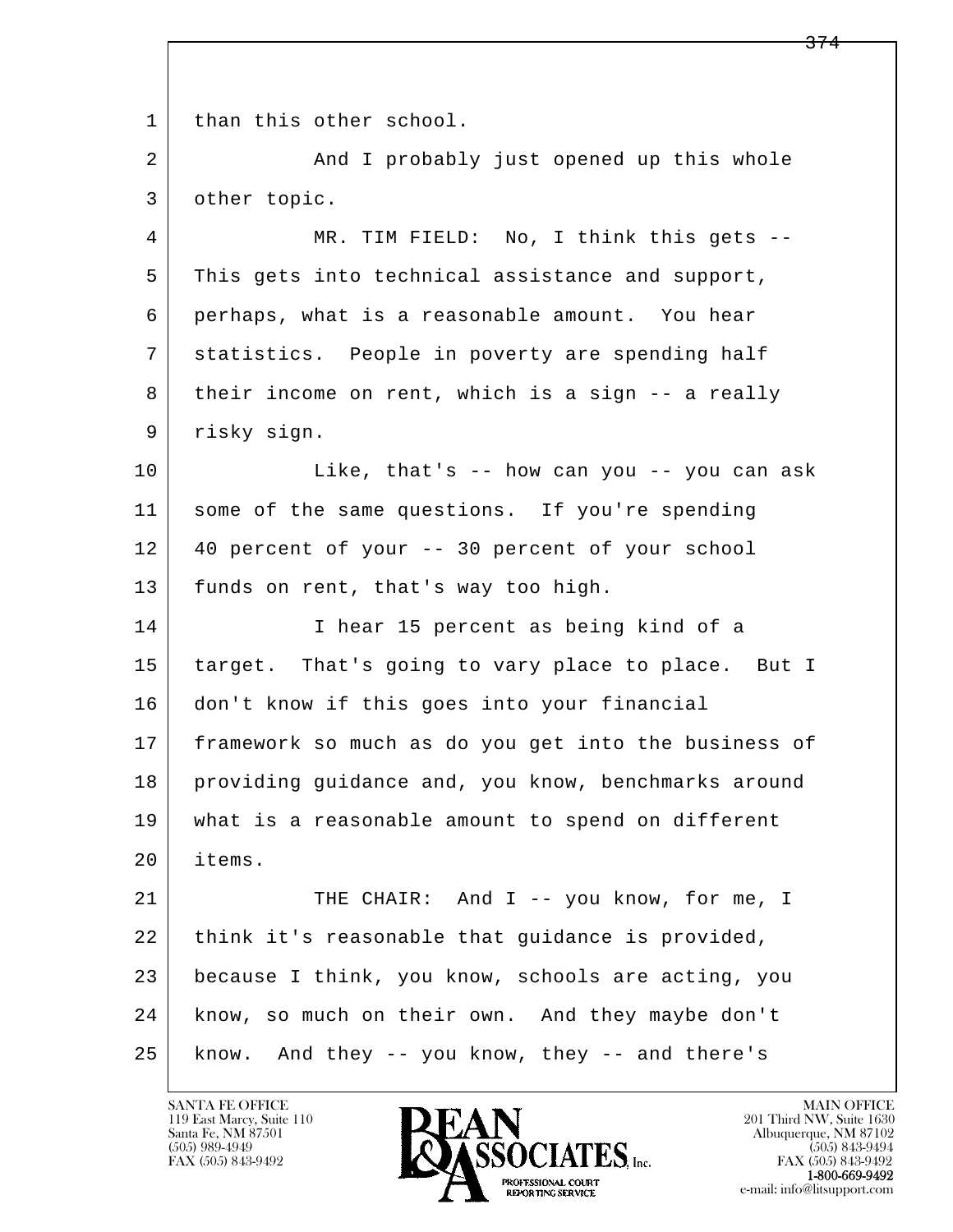l  $\overline{\phantom{a}}$  1 that question of are they actually getting -- some 2 say yes, they are getting that help; and others say  $3$  no, they're not getting that help. 4 MS. POULOS: And I think, potentially -- I 5 think that's a conversation -- well, I'll say it. 6 That's a conversation I've had with the Secretary 7 outside of performance framework, where it's a 8 project that's on our plate, to say, "How do we give 9 better support in relation to leases? Can we  $10$  get" -- and we can, if schools cooperate with us, 11 right? Least cost, square footage, square footage 12 per -- cost per square footage. 13 So that is stuff that we are working on on 14 the technical assistance side, probably never moving 15 as fast as many of us would like. But I think your 16 point, though, that these framework measures, in due 17 time, could actually be valuable for one school to 18 say, "Okay, we are really outside of the normal 19 range, and these 50 charter schools are within the 20 normal range. Why is that," right? 21 And, again, I think that goes to the 22 technical assistance side of us in our training with 23 school boards on the financial piece saying, "Like, 24 hey, here's a great resource. Here's why we got 25 there and how we go there and what you should be

119 East Marcy, Suite 110<br>Santa Fe, NM 87501

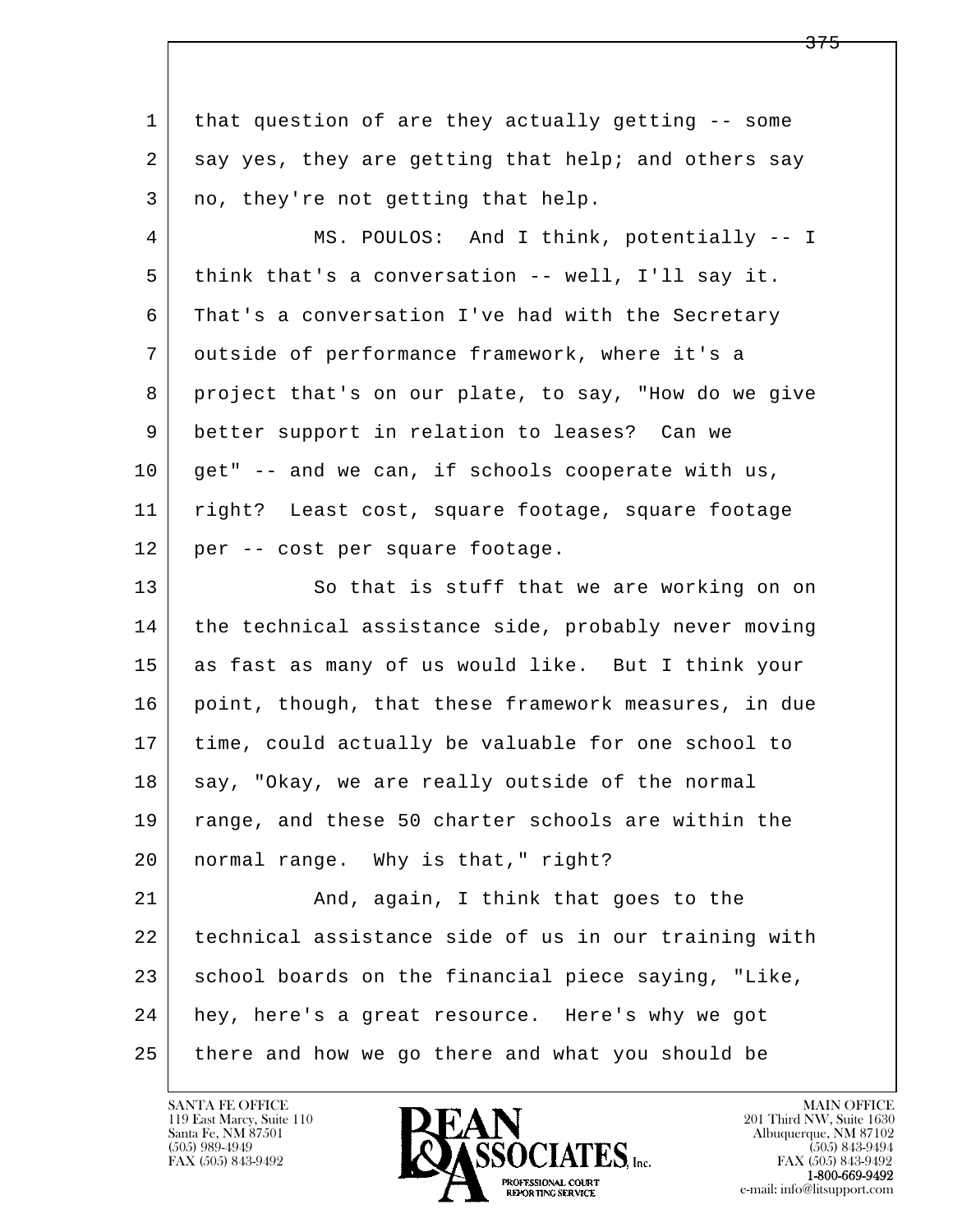l  $\overline{\phantom{a}}$ 1 doing with it." So, yeah. 2 COMMISSIONER ARMBRUSTER: On -- on -- I 3 was just reading, connected to this one on the 4 "Meets," "Working to meet" and that. And I only 5 wanted to make one comment, which I thought was a 6 little confusing. 7 I see that "Meets" is, "Current ratio 8 equals or exceeds 1.1." 9 Got that. "Working" is between 1.1 and 10 | 1.1. Got that. 11 But then the "Falls far below" is equal -- 12 is less than or equal to 1.0. But at the same time, 13 we've said if it was 1.0, it was, like, okay. I 14 don't know. 15 | MR. TIM FIELD: We'll check the language. 16 COMMISSIONER ARMBRUSTER: It's a little 17 confusing. 18 MR. TIM FIELD: At some point, it's 1.0 or 19 below or above. It's a measure of being consistent 20 with how -- maybe we need to clean that up. The 21 cutoff, really, is 1.0 is  $-$  1.1 is the target. 1.0 22 or 1.1. 23 COMMISSIONER ARMBRUSTER: Okay. I was 24 | reading it a different way. 25 | THE CHAIR: It might be easier that you're

119 East Marcy, Suite 110<br>Santa Fe, NM 87501

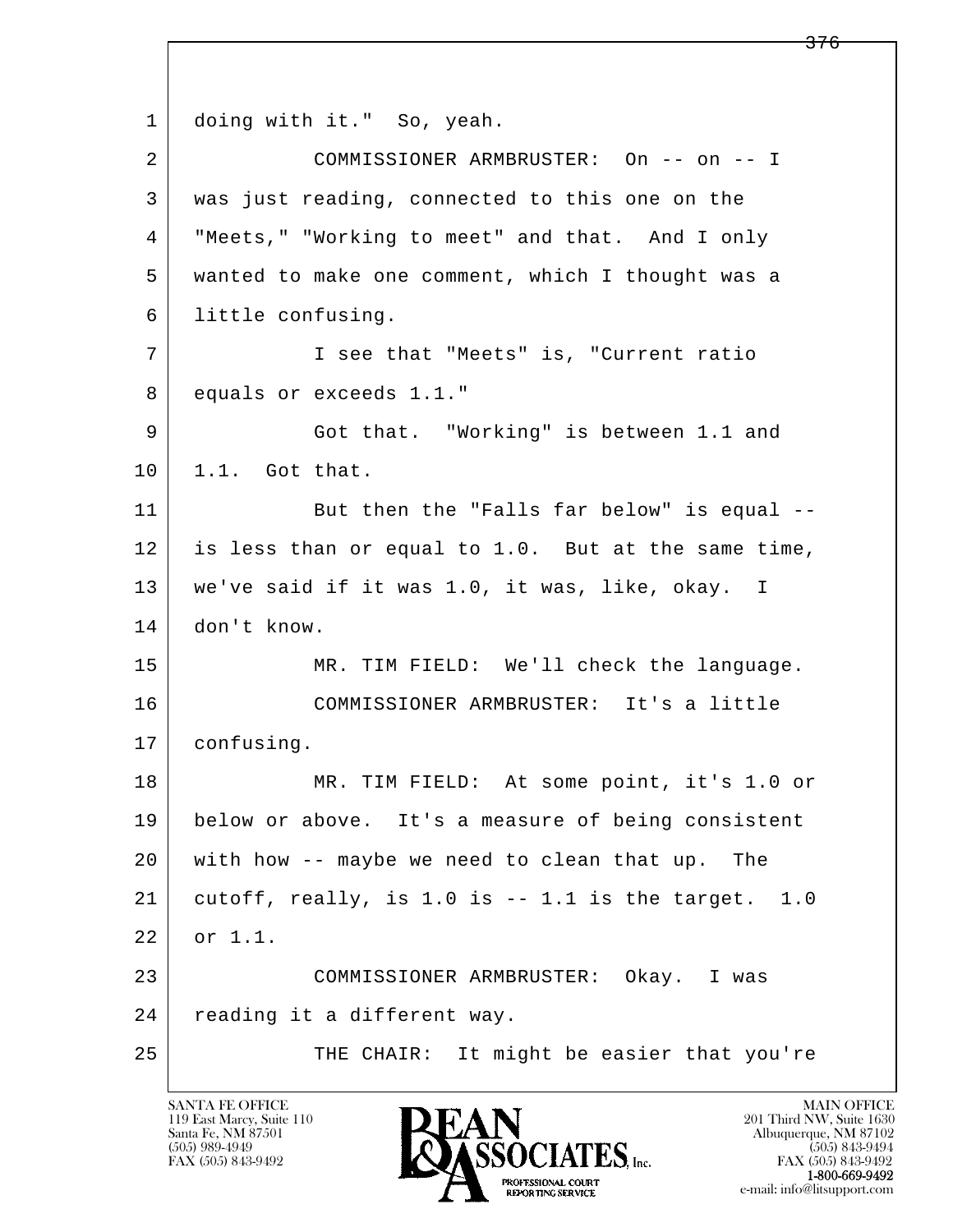l  $\overline{\phantom{a}}$ 1 there or you're not there, you know. And it just 2 makes it clearer. So if you're above 1.0, we're 3 good. And if you're below it, whatever it is, that 4 it makes it too gray to have that middle area, that 5 you're it, or you're not, you know. 6 MS. POULOS: And it may also be -- I was 7 thinking about this -- maybe that the reason that 8 that gray area is making it gray and not helpful is 9 because it's phrased as "Working to meet," which I 10 understand the positive mindset. But it maybe 11 should be, "Headed into trouble," right? 12 Like -- maybe that's the reality. Like, 13 maybe that's why we're actually saying that. You're 14 not a level that's good, but you maybe aren't on a 15 level that's super-concerning, but you're headed in 16 | that direction. I don't know, right? 17 | MR. TIM FIELD: I think in a dash -- I 18 think of the purpose. So when you're looking at 19 dashboards, if you're looking at a quarterly 20 dashboard, having, like, three tiers probably isn't 21 that helpful. Like, you want to know at what point 22 do I say -- do I give them a call and say, "Hey, can 23 you -- can we talk about, you know, this ratio? It 24 seems wrong." 25 If you're looking at an annual framework,

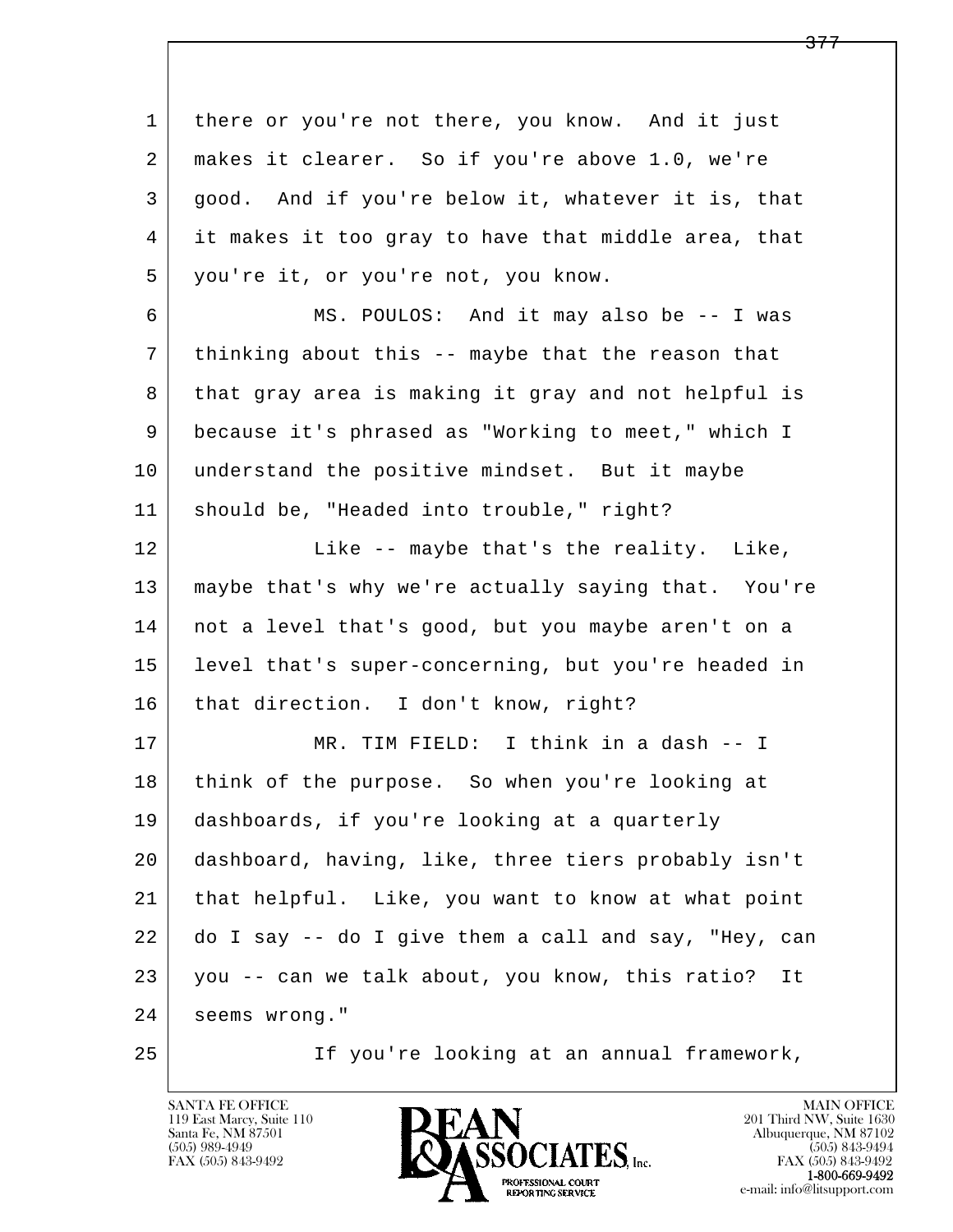| 1  | and you're doing an evaluation, there, you know, you |
|----|------------------------------------------------------|
| 2  | can maybe give -- maybe there's more room for        |
| 3  | saying, "Hey, this is a -- kind of in the road.      |
| 4  | You're kind of edgy," versus -- so -- this might be  |
| 5  | actual- -- may be very appropriate to have three     |
| 6  | tiers for an annual framework, but maybe less        |
| 7  | valuable for a dashboard --                          |
| 8  | THE CHAIR: Right. Yeah.                              |
| 9  | MR. TIM FIELD: -- on a quarterly basis.              |
| 10 | The last ratio -- and I don't want people            |
| 11 | to fall asleep here -- on the financial frameworks.  |
| 12 | But the last one is kind of a longer-term measure.   |
| 13 | Again, this one is a pretty common one you see       |
| 14 | across charter authorizers looking at net income     |
| 15 | over a three-year period.                            |
| 16 | And the notion here is that, you know,               |
| 17 | this should be positive. You should have positive    |
| 18 | net income. There isn't an expectation that it's     |
| 19 | more than positive.                                  |
| 20 | I think the challenge you have here with             |
| 21 | this measure is that there are times when it makes   |
| 22 | sense that, you know, if they have a cash reserve,   |
| 23 | maybe they do have a negative net income, because    |
| 24 | they were -- had a big purchase they made that year. |
| 25 | There's reasons why you could imagine, you know, it  |
|    |                                                      |

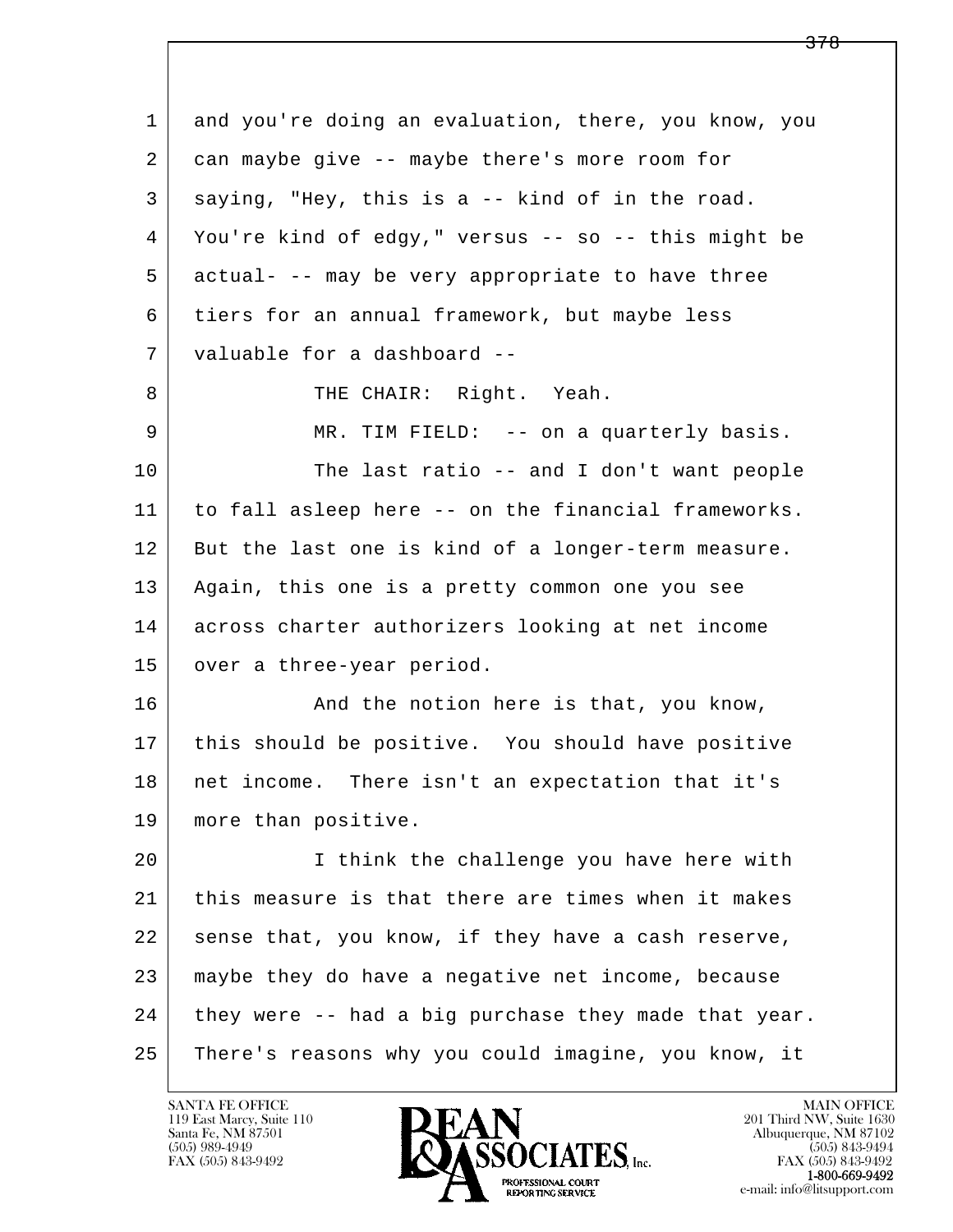l  $\overline{\phantom{a}}$  1 being okay. But over a three-year period, it should 2 be. And if it's not, it's certainly worth a 3 conversation or understanding why not. 4 I think -- again, this one seems -- you 5 know, it will be good to see the data on the trial 6 run, if there's a reason why this isn't appropriate 7 for New Mexico schools. But I don't know why it 8 wouldn't be. 9 And that's what we've got. You know, the 10 last thing I did put on the slides -- it's not in 11 your handout. We looked at this briefly before. I 12 don't want us to lose sight that -- that your 13 interest in financial oversight is not just those 14 ratios, but also these other really important 15 practices of financial management and oversight and 16 that are in the organizational framework. 17 | I'm thinking back to our last meeting. 18 | And I know there were some comments -- people made 19 comments about, like, salaries of -- you know, the 20 executive director of the school, or even the notion 21 about, like, what they're spending, on facilities, 22 or what's being spent on administrative staff. 23 I think this is where you start getting 24 into that challenge of how far you go, like, this 25 autonomy versus oversight. But on the same token,

119 East Marcy, Suite 110<br>Santa Fe, NM 87501

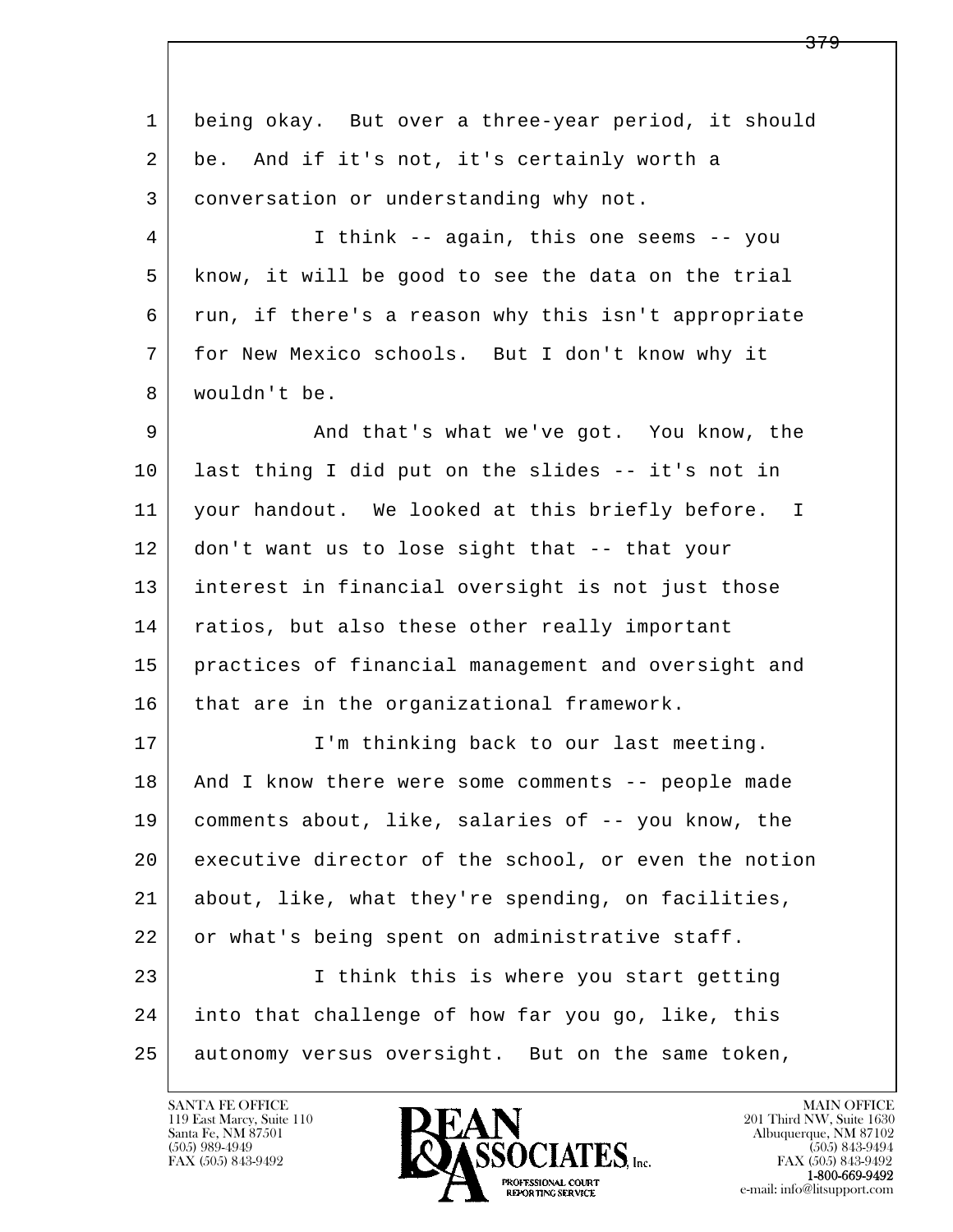l  $\overline{\phantom{a}}$  1 you know, those are some of the measures you talk 2 about. 3 THE CHAIR: I think there was a topic of 4 | several newspaper articles. 5 COMMISSIONER JOHNSTON: Right at that 6 time, yeah. 7 THE CHAIR: So that was the concern that 8 there's this disparity between what administrators 9 are receiving and staff, so that that -- you know, I 10 think we had a heightened level of concern at that 11 time. I think it's certainly something that, you 12 know, should be a topic of conversation for 13 governing councils, in terms of, you know, what's, 14 you know, a generally appropriate kind of ratio. 15 | I don't know whether -- you're right. Is 16 it too much digging into the -- into the weeds for 17 us to know that? But I think there's a general 18 | concern over that. 19 COMMISSIONER ARMBRUSTER: I think the same 20 concern is when we see it in headlines in the 21 Albuquerque Journal. That was a pretty big concern, 22 I think. 23 THE CHAIR: Right. But when it's -- also, 24 on the same token, it's a singular school. So  $25$  that's where -- you know, are we -- are we

119 East Marcy, Suite 110<br>Santa Fe, NM 87501



FAX (505) 843-9492<br>**1-800-669-9492**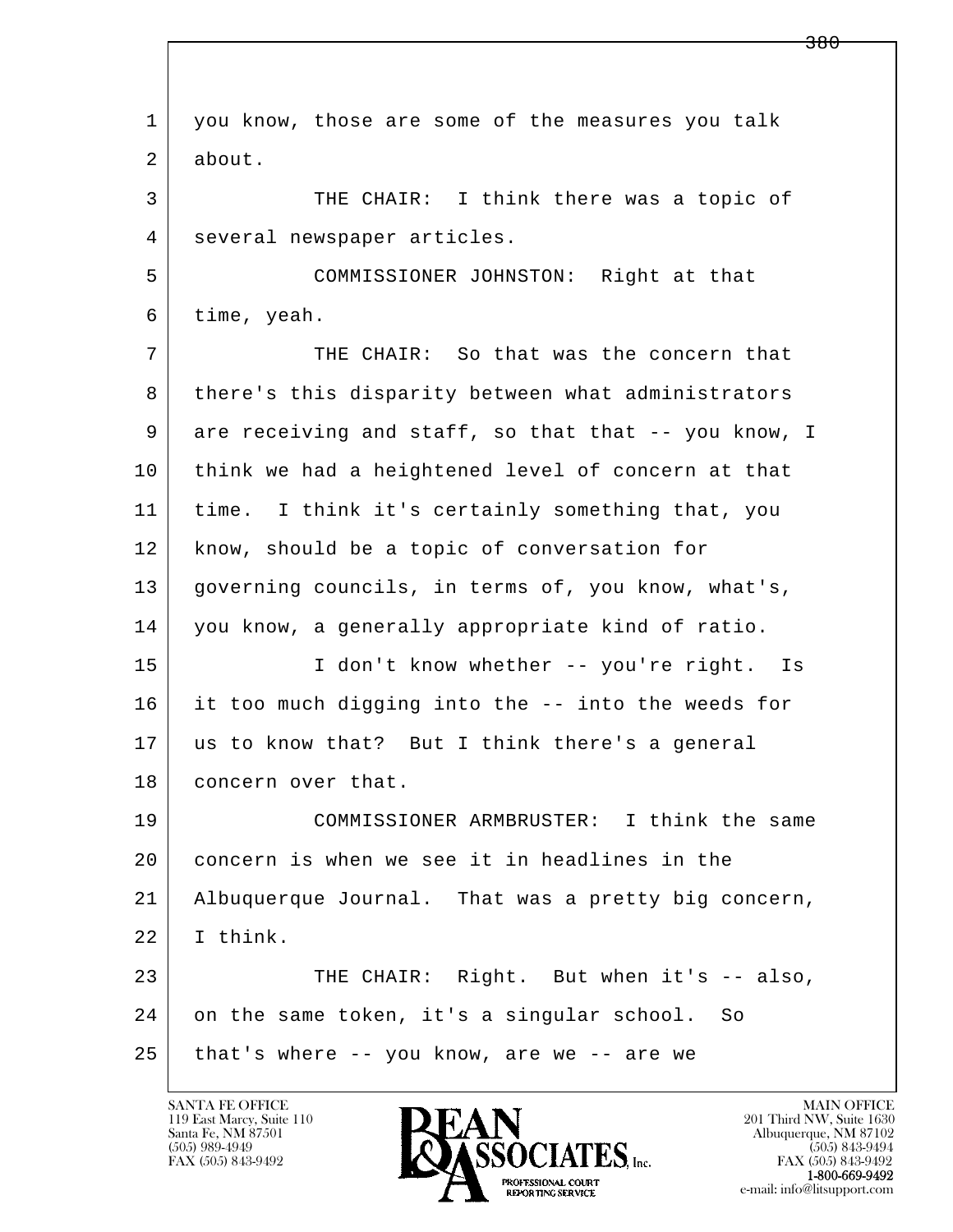l  $\overline{\phantom{a}}$ 1 over-reactive because, oh, my gosh. Out of all the 2 schools, there's one -- there's perhaps just one 3 school that's doing this. And we do these knee-jerk 4 reactions, because it was the headline. 5 No one wants to see it as that headline; 6 but, you know, do we look at individual school 7 districts and dig into, "Well, what's their 8 superintendent getting in comparison to what their 9 professional staff is getting?" 10 So do we -- you know, are we looking at  $11$  that? 12 So, you know, I think it -- I think it's 13 important for governance councils to have it on 14 their plate to be aware of that and -- if there were 15 | some professional organizations that were perhaps 16 more involved in these schools, it would be maybe 17 more of a topic of conversation. And I'm just going 18 to say that. 19 | MR. TIM FIELD: So in that vein of  $-1$  20 just want us to look back. And you actually have 21 this in your organizational framework. So in the 22 packet -- I can tell you what page -- so in this -- 23 this binded packet, on Page --24 | THE CHAIR: Are we looking at the 25 financial?

119 East Marcy, Suite 110<br>Santa Fe, NM 87501



FAX (505) 843-9492<br>**1-800-669-9492**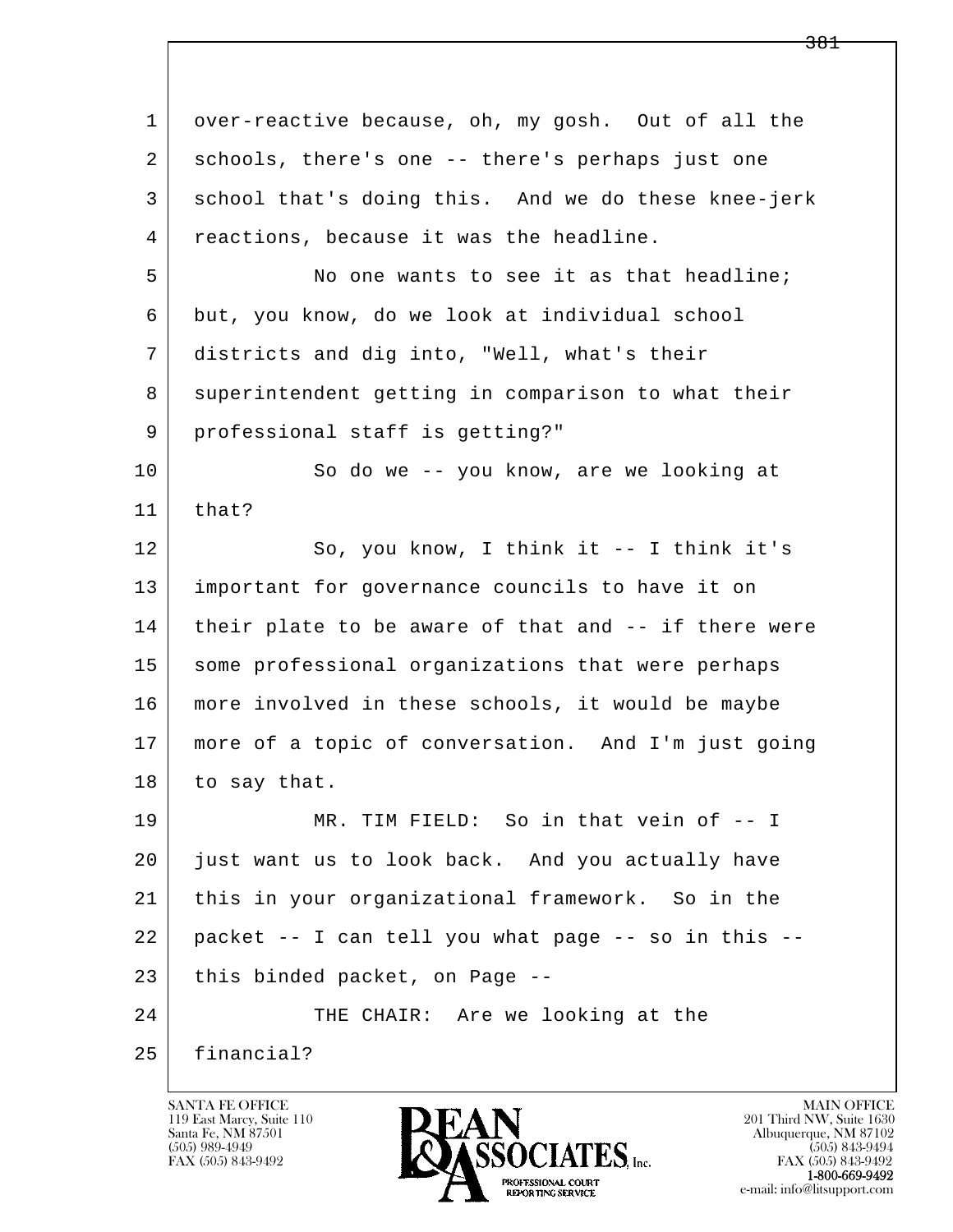l  $\overline{\phantom{a}}$  1 MR. TIM FIELD: On Page 6 of the -- not 2 the financial, but of yesterday's -- in yesterday's 3 packet that has the agenda, the binded packet? This 4 is the -- this is from yesterday. It has the agenda 5 in the front. It had the organizational framework. 6 It had the academic framework options. 7 So on Page 6 of the organizational 8 framework, you do have the financial management 9 oversight metrics. If you can find those, that's 10 | what I have listed up here. And there's this 11 question of -- another around this topic of 12 financial. 13 | Is there anything else, kind of thinking, 14 looking at this, that you feel should be on here? 15 Criteria statements or indicators related to 16 financial health? We mentioned a couple that came 17 up earlier in our conversation for consideration. 18 | THE CHAIR: I know yesterday, we -- 19 yesterday, I think we just noted the issue of taxes 20 and retirement and so on, and any annuity, you know, 21 any individual retirement annuity programs, that 22 those monies are being actually paid; because they 23 weren't -- they were all, in fact, deducted from the 24 staff salaries, their wages. But the fact that they 25 weren't -- they didn't push the "Send" button to the

119 East Marcy, Suite 110<br>Santa Fe, NM 87501

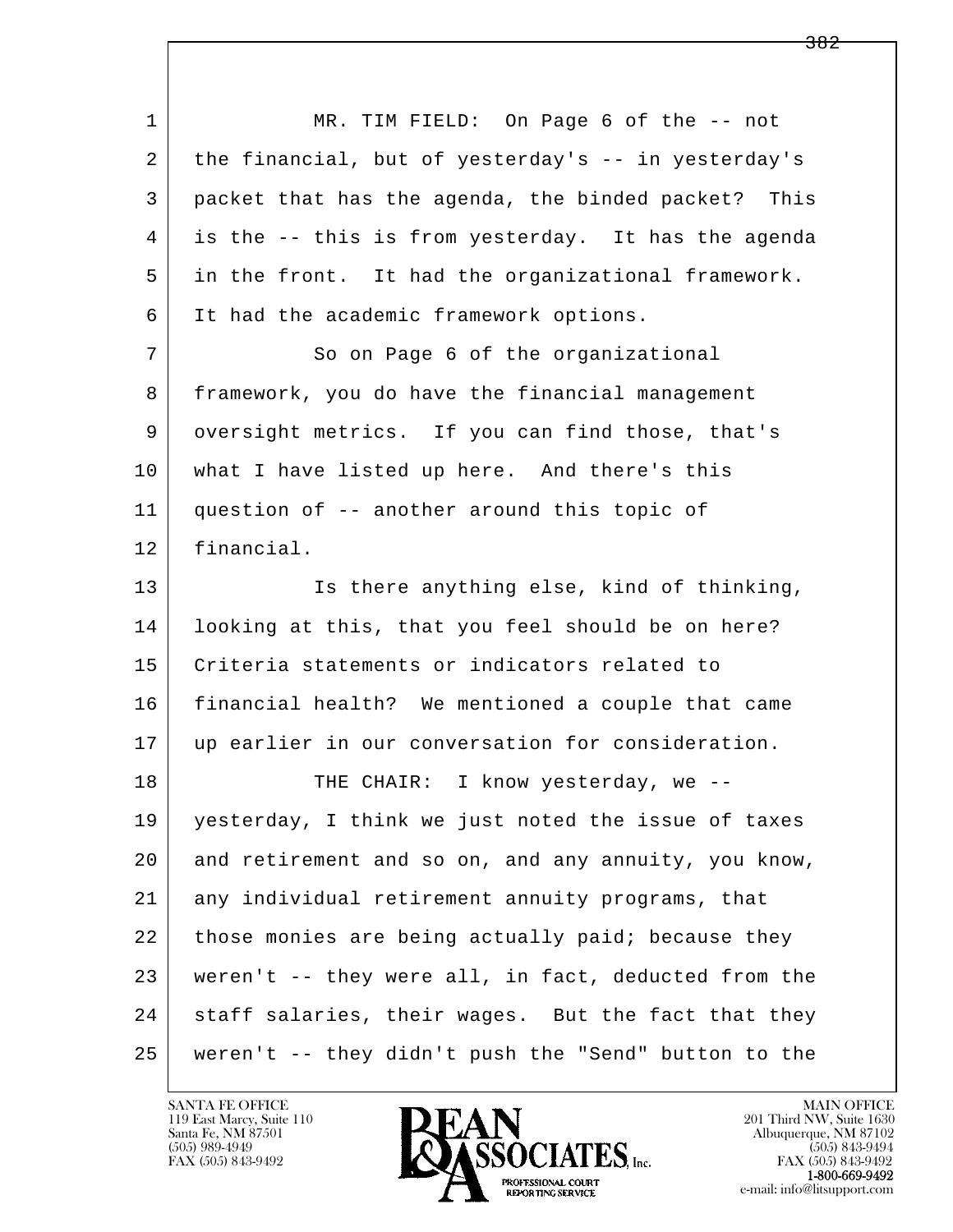l  $\overline{\phantom{a}}$ 1 appropriate agencies. So... 2 MS. POULOS: This one is hard to measure. 3 It actually doesn't come out in the audit. 4 THE CHAIR: That's the problem. Because 5 then we ended up, you know, two years later sitting 6 there with a school that hadn't paid. And, you 7 know, is there -- is there any way that we can, you  $8$  know, measure -- see that? So that it -- so that we 9 can get that assurance, outside of it, just, you 10 know, relying on them being honest and checking a 11 box saying, "Have you?" But I don't know. 12 COMMISSIONER ARMBRUSTER: I think they 13 would have said, "Yes." 14 MS. POULOS: They would have said, "Yes," 15 absolutely. 16 THE CHAIR: That's what I'm saying. 17 Outside of relying on someone's honesty of checking  $18$  the box, "Yes", is -- I don't -- there probably 19 isn't any way that we can get that assurance. 20 COMMISSIONER JOHNSTON: If you look at 21 2.f. -- because I think that's where it starts out 22 is where this happens is that position of Business 23 Official is either filled from a giant group, or is 24 filled -- is transitioning -- I think we talked 25 yesterday about changes in positions. There's not a

119 East Marcy, Suite 110<br>Santa Fe, NM 87501



<del>383</del>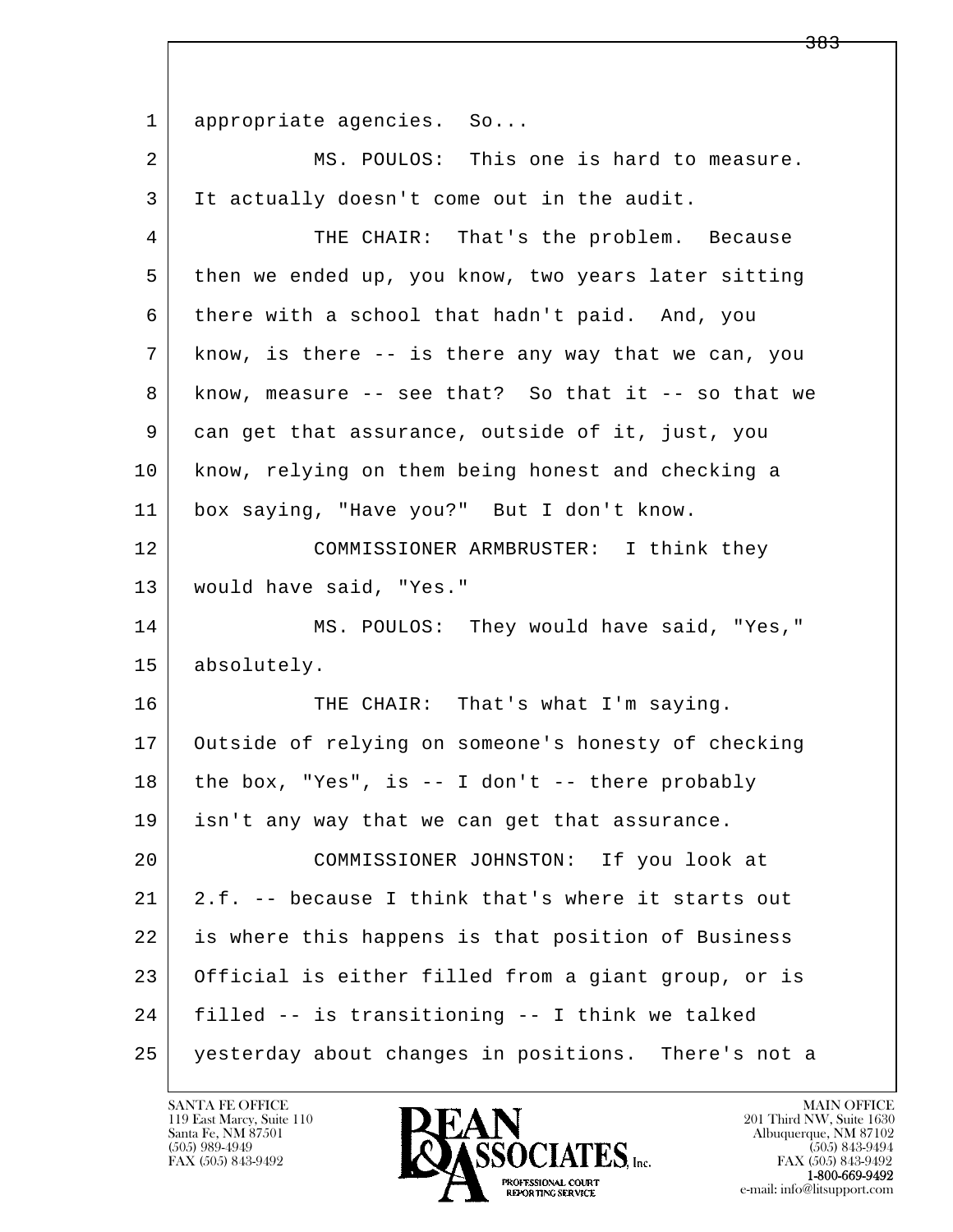l  $\overline{\phantom{a}}$  1 consistency there. That's about -- I mean, if we 2 | monitor that, that's going to translate into -- 3 THE CHAIR: Unfortunately, if I recollect, 4 this was a stable financial -- this was the same. 5 And it was certainly a licensed and everything. So 6 that wouldn't have helped us in seeing that problem. 7 MS. POULOS: She was licensed. She had 8 been there for a while. 9 THE CHAIR: She had been there for a 10 while. So it wasn't that there was a change, and 11 that's why it's happening. They were robbing Peter 12 to pay Paul, you know. 13 MS. POULOS: But I think it would be 14 interesting to see where they landed on those other 15 | measures. That could have been applied for why they 16 were doing that. It might have. I don't know. 17 THE CHAIR: Yeah. 18 | MS. POULOS: I think -- you know, I think 19 that one is one that potentially, these -- we put it 20 in here. We likely don't have evidence, other than 21 complaints or reports from NMPSIA, or whoever it is,  $22$  or the IRS -- right? -- that come to us at some 23 point. But it's probably too late to catch it 24 previously. But we still get to use it as a measure 25 that you don't meet the standards, because you

119 East Marcy, Suite 110<br>Santa Fe, NM 87501



FAX (505) 843-9492<br>1-800-669-9492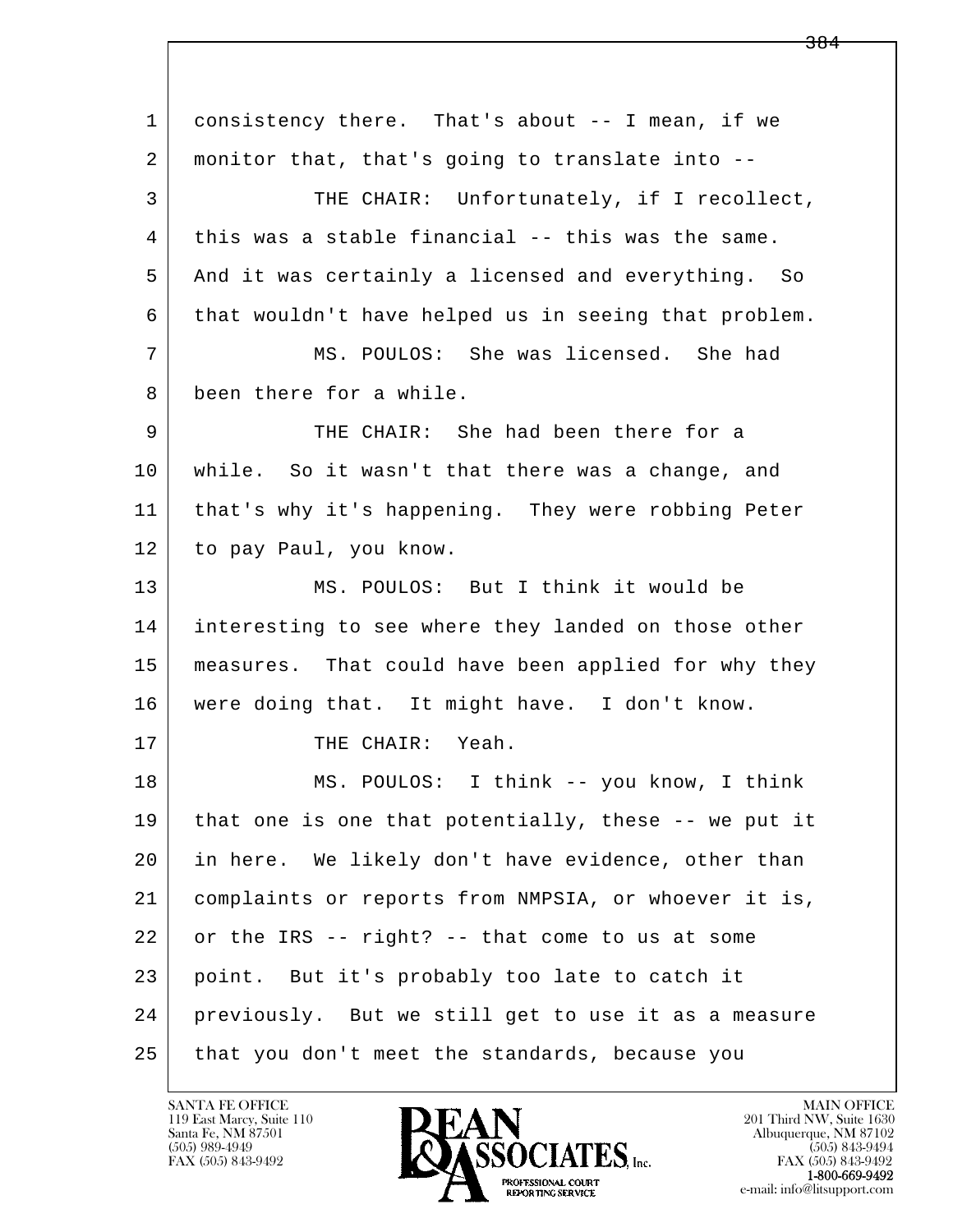l  $\overline{\phantom{a}}$ 1 didn't pay taxes for -- right? 2 THE CHAIR: Because, unfortunately, you 3 know, it's the State that has now this ginormous 4 liability. And you -- and I think it did impact, 5 short-term, some staff that could have retired, but  $6$  things had to be fixed  $-$  7 MS. POULOS: Yeah. Yeah. 8 THE CHAIR: -- before they could actually 9 fill the paperwork out appropriately and things like 10 that. So you try to avoid -- you know. 11 MR. TIM FIELD: It would be interesting to 12 see, like, does the current -- if you look at the 13 current ratio for that school. Because if they were 14 appropriately -- at least, if the liability of 15 paying taxes and paying retirement -- that would be 16 on -- that would be there. Whether they actually 17 did or not is a tougher thing to follow. 18 | THE CHAIR: Right. 19 MR. TIM FIELD: And so ostensibly what's 20 happening, if they're robbing Peter to pay Paul, 21 they have these other liabilities they were paying 22 instead of paying taxes. In theory, that current 23 ratio would have popped; because you'd have seen, 24 "Wait a minute. You're going to have a problem 25 here. You've got these liabilities. You don't have

119 East Marcy, Suite 110<br>Santa Fe, NM 87501

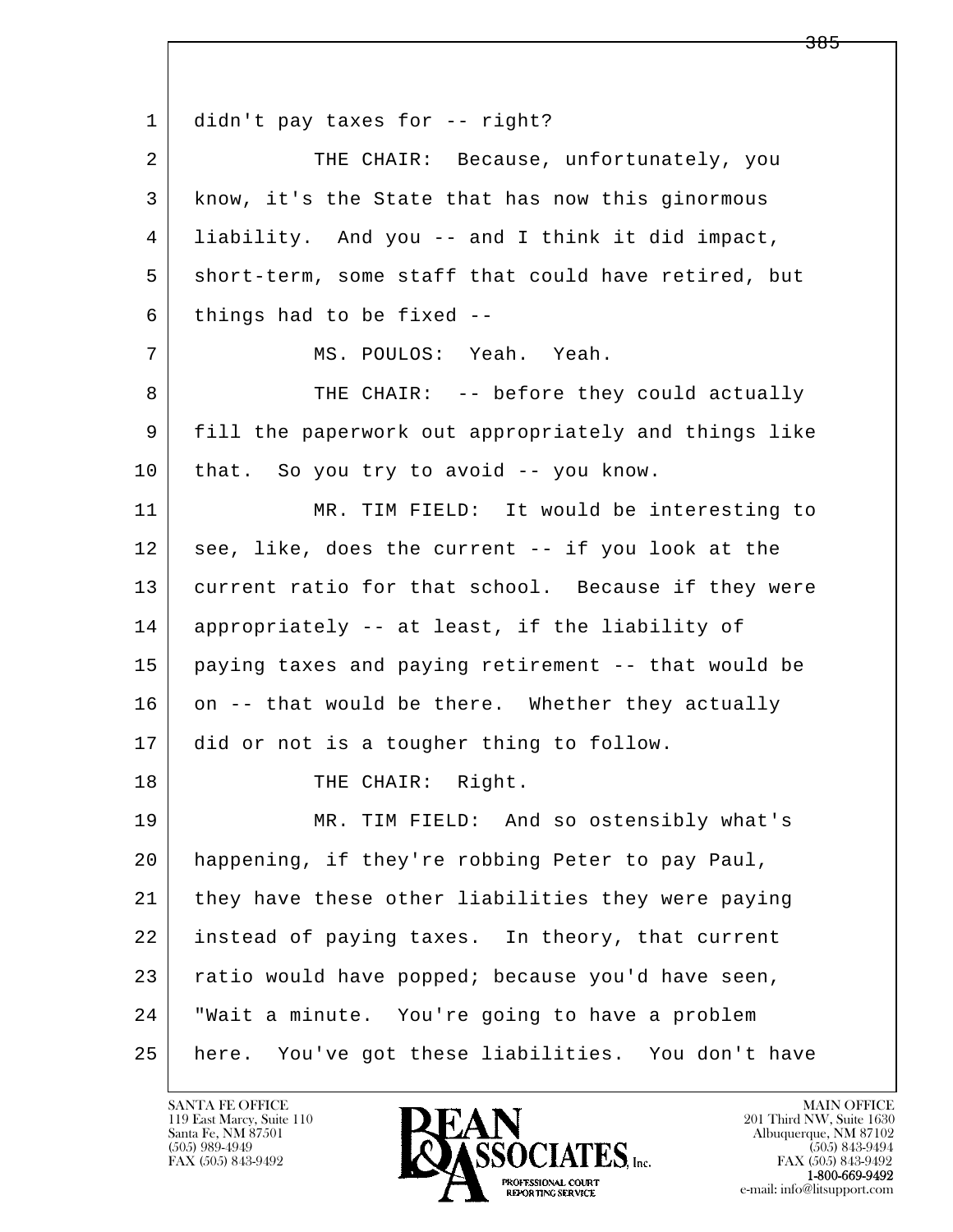l  $\overline{\phantom{a}}$ 1 the assets and the revenue." 2 So you maybe would see that. It would be 3 an interesting case study to see. 4 COMMISSIONER ARMBRUSTER: They kept having 5 a huge sum of extra money every year, like \$100,000 6 or something. If you have a thousand, you think, 7 "Oh, look what I did." \$100,000 seems like you 8 ought to say, "Whoa. I have that much extra?" 9 That's a lot of money, to me. 10 MR. TIM FIELD: In that case, you see this 11 | really high revenue-to-expense ratio. Why are you 12 having -- it would be a question mark of what's 13 going on? 14 That's really all we have to review. We 15 did not do an exit ticket for this one, because we 16 didn't -- we felt it was probably less about asking 17 | you guys to choose Option 1 versus 2. 18 We recognize that there are lots --19 THE CHAIR: We have no options. 20 | MR. TIM FIELD: There are no options. 21 That there's going to be a need to run these and 22 verify that -- what the trends should be, and are 23 they collectible. That will be part of your 24 decision-making process going forward. 25 COMMISSIONER ARMBRUSTER: That's where it

119 East Marcy, Suite 110<br>Santa Fe, NM 87501

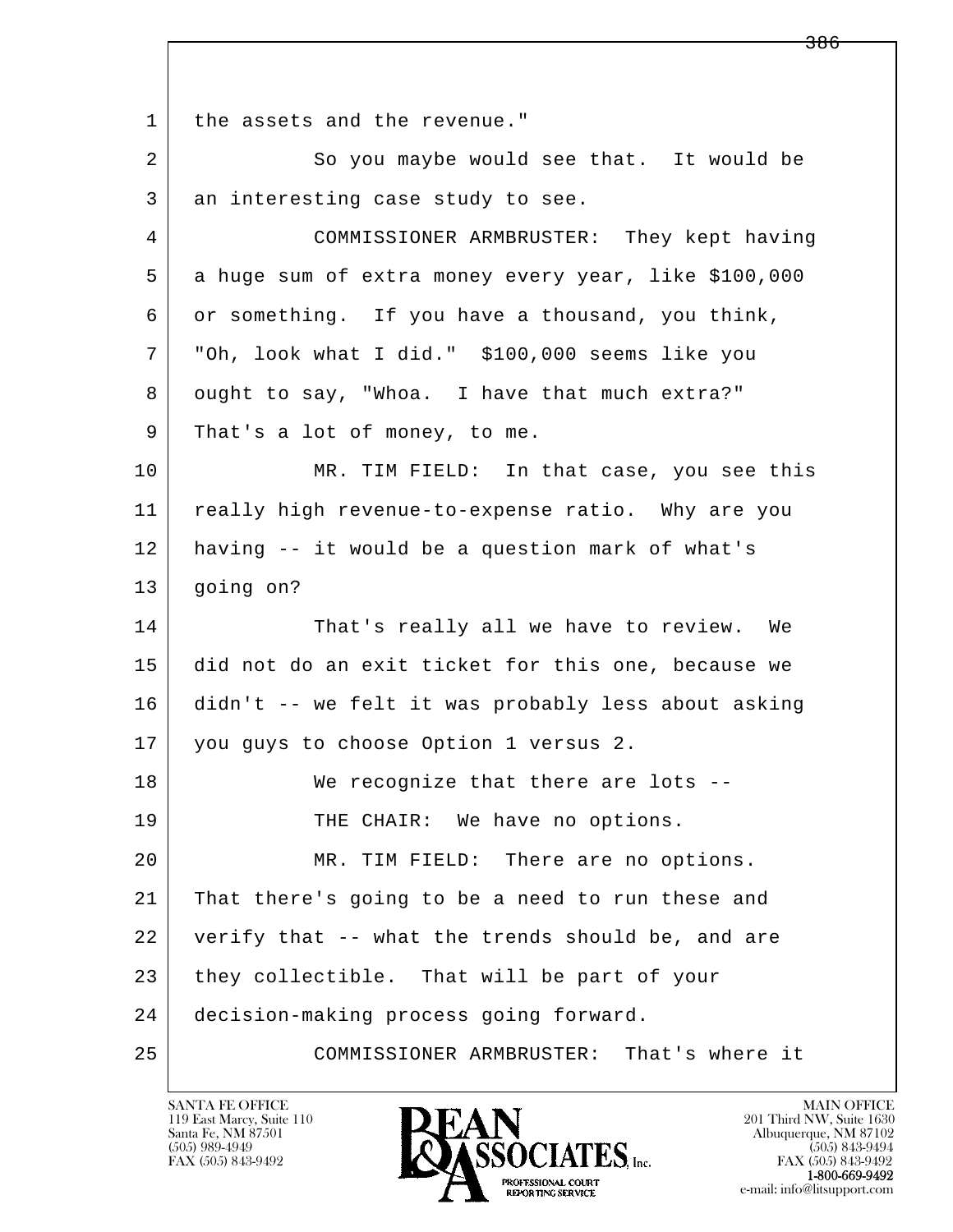l  $\overline{\phantom{a}}$ 1 has been mentioned -- I'm not sure we decided -- 2 where you can have "Meets standards" or "Working to 3 meet" or "Far below." Is it going to be just "Meet" 4 or doesn't? Or "Meet" or you need help? 5 MR. TIM FIELD: I suspect part of it will 6 come down to you, as well, is this notion of 7 quarterly dashboard reporting versus annual 8 framework. 9 What I think will probably come back is 10 for the annual framework, it will make sense for 11 most measures to have kind of the three-tier 12 response. But for our quarterly, it may be a -- in 13 the standard, it's not. Like, you're in the range 14 of -- you know, a safe space, or else you're in an 15 area of concern. We'll see about that. 16 But I do think there are metrics where 17 | there is some value to having three-tier. But 18 maybe -- for the annual. 19 THE CHAIR: For the end of the year, yeah. 20 MR. TIM FIELD: For the end of the year. 21 But we'll kick that and test that out. But I think 22 that's probably where we're going to end up. 23 | Cther questions? And we're going to, I 24 think, end early for lunch; although, when is lunch? 25 MS. POULOS: It's here.

119 East Marcy, Suite 110<br>Santa Fe, NM 87501

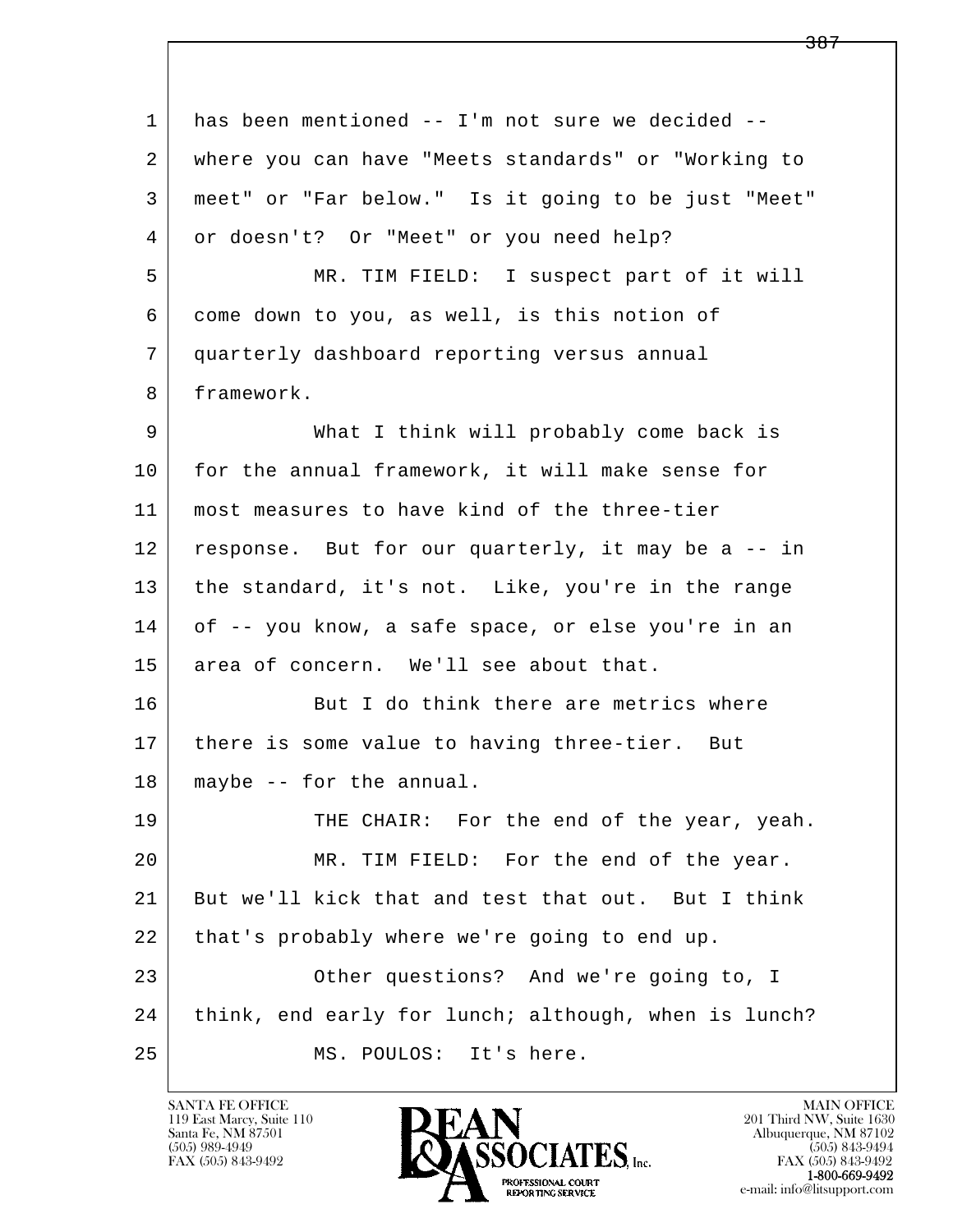l  $\overline{\phantom{a}}$  1 MR. TIM FIELD: Oh, yes. It's been 2 delivered. So I think we'll -- my recommendation is 3 that we'll take our hour. We could go longer and 4 start -- but take our hour. And if we end up early 5 for the day, that would be a plus for everyone. 6 THE CHAIR: Not to my pocketbook; because,  $7$  then, I'll get to go  $-$ 8 | MR. TIM FIELD: Shopping. 9 It's 11:55 now. So we'll come back at 10 five till 1:00. 12:55. 11 (Recess taken, 11:55 a.m. to 12:57 p.m.) 12 MR. TIM FIELD: Okay. I want to bring us 13 together. If you all can grab seats, is everyone 14 ready? 15 | So I'm just going to flash the agenda up 16 on the screen here. And I made a quick 17 modification. Lunch actually ended at 1:00, because 18 we started early. Our plan for this next hour -- it 19 may not take an hour, maybe shorter than that -- is 20 to talk about the accountability plan, which is part 21 of -- there's the framework; there's the 22 accountability plan. 23 I'll review that. We talked about it 24 yesterday; but we'll look at it again. We'll use  $25$  that time.

119 East Marcy, Suite 110<br>Santa Fe, NM 87501

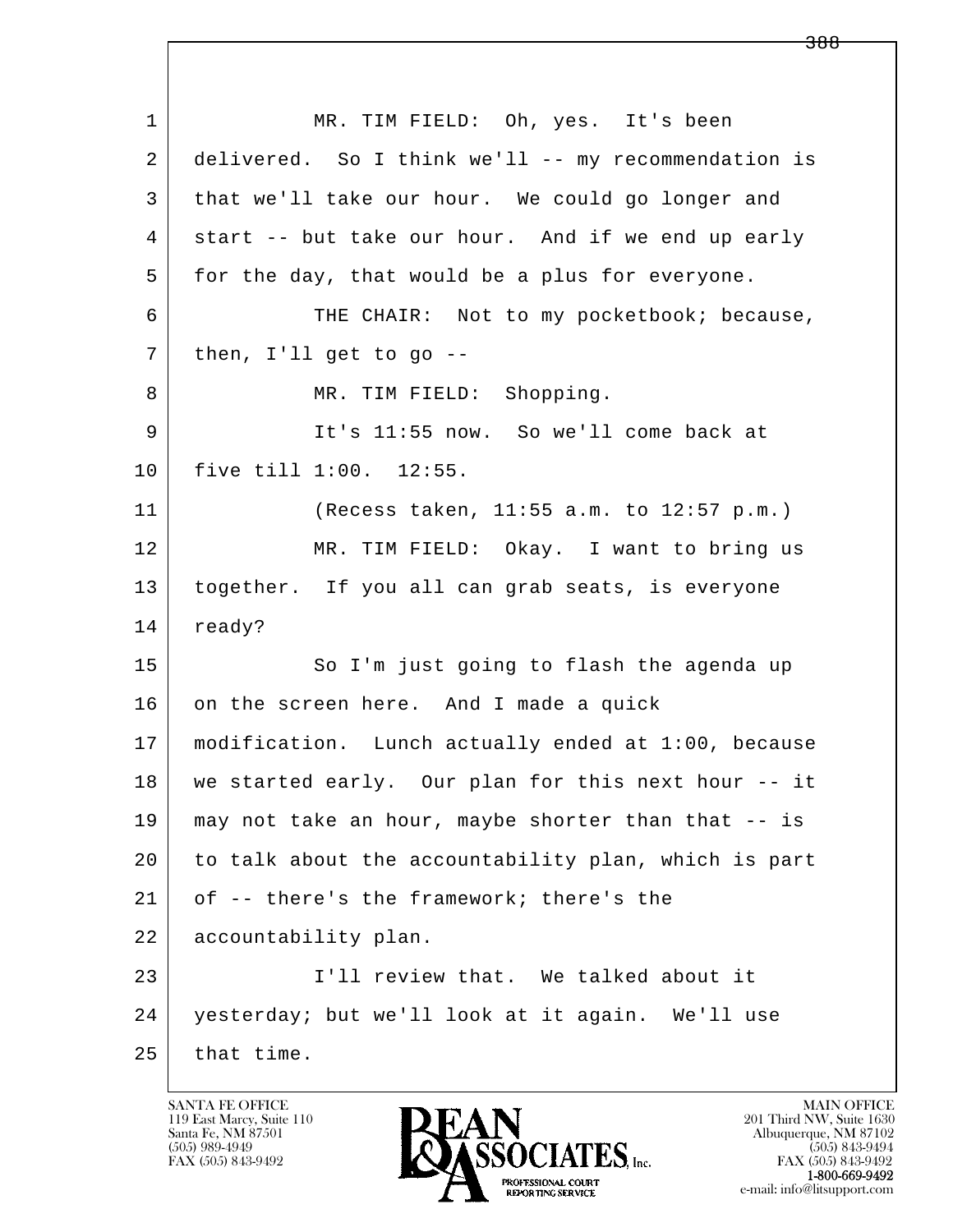l  $\overline{\phantom{a}}$ 1 I think we're leaving early today. But I 2 wanted to go ahead and ask the group, we do have -- 3 we have time in the agenda. We weren't sure exactly 4 how long some things would take. Is there any 5 desire to cover -- besides this session about the 6 accountability plan, any other topics that you want 7 to use this afternoon, that you want to propose? 8 And leaving early is, also -- obviously, 9 disadvantages to that, as well. But anything else 10 you feel like you need to discuss? 11 (A discussion was held off the record.) 12 MS. LYRIA BOAST: But can I also just say 13 I think we really appreciate the work that you did 14 yesterday? Because we were sort of concerned about 15 covering all this material, and being in a good 16 position to do a trial run and really test the 17 indicators that you all prioritized. 18 | So thank you; because I feel like we are 19 leaving with great sort of confidence that we're 20 testing the right things. So appreciate it. 21 | THE CHAIR: Great. Great. 22 COMMISSIONER RUIZ: Thank you. 23 MR. TIM FIELD: So just a quick refresher. 24 Yesterday, we talked about this. You've always been 25 saying, "The performance framework and the

119 East Marcy, Suite 110<br>Santa Fe, NM 87501



FAX (505) 843-9492<br>1-800-669-9492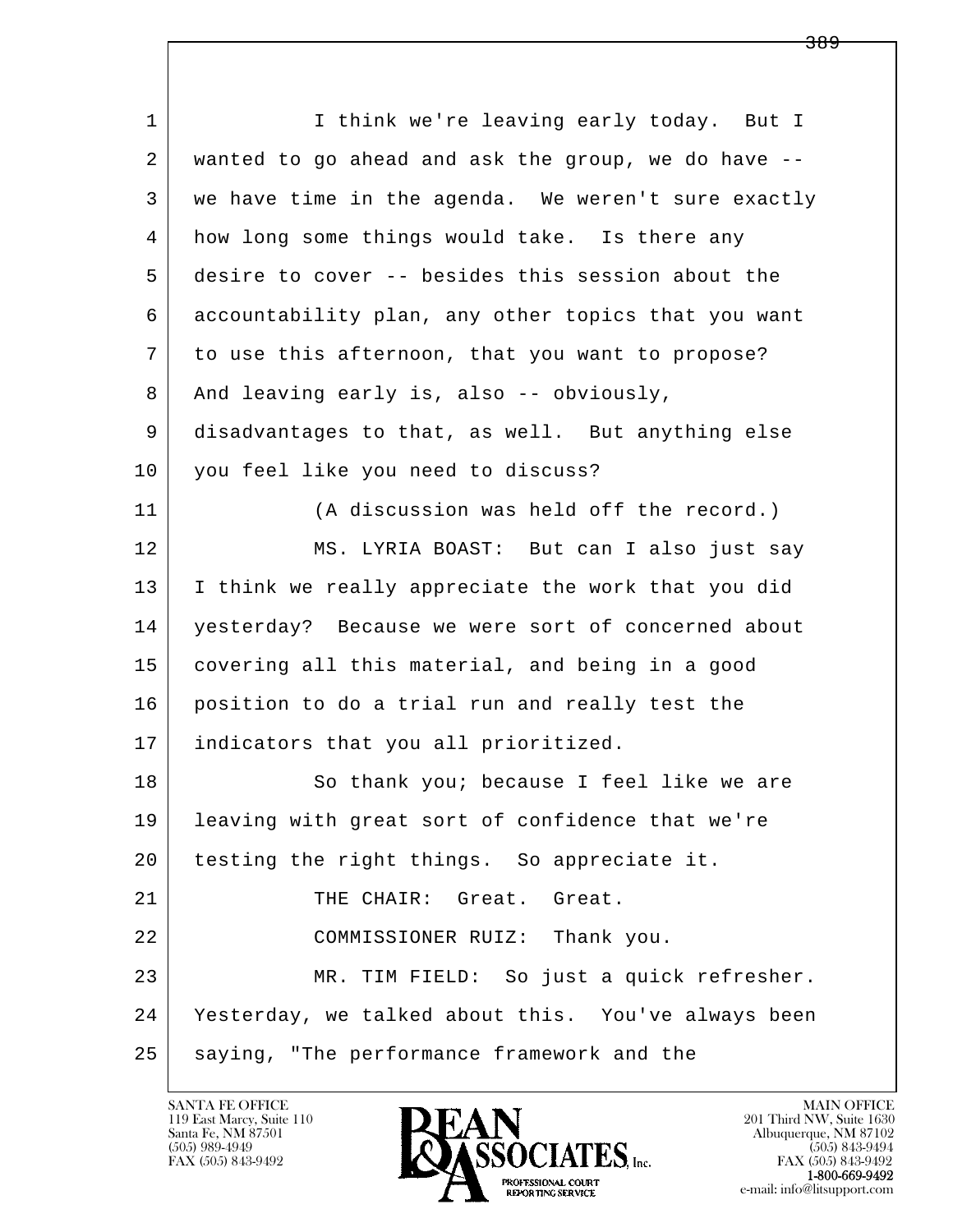l  $\overline{\phantom{a}}$  1 accountability model." Just a reminder what we mean 2 by these two things. 3 The framework, all these measures, these 4 metrics that define what are the standards, how 5 we're going to measure those standards. That's the 6 framework. That's sort of what we're creating. 7 We've got three: Organizational, academic, 8 financial. 9 The accountability model does this very 10 important step of how are these standards going to 11 be applied to evaluate schools, what are the 12 consequences and interventions that an authorizer 13 will take, and how will they be used in 14 decision-making. 15 If you recall from yesterday, one of the 16 things we talked about early on was the operator 17 feedback. And one of the most -- and the operators, 18 in our phone interviews, were actually much more -- 19 like, top of the line for them was more the 20 accountability model, how is this going to be 21 applied. I think they care about both, certainly. 22 But there is a lot of just angst and just concern 23 about that, that there's more clarity about how are 24 | these standards going to be applied. 25 So part of the work throughout this year

119 East Marcy, Suite 110<br>Santa Fe, NM 87501



<del>390</del>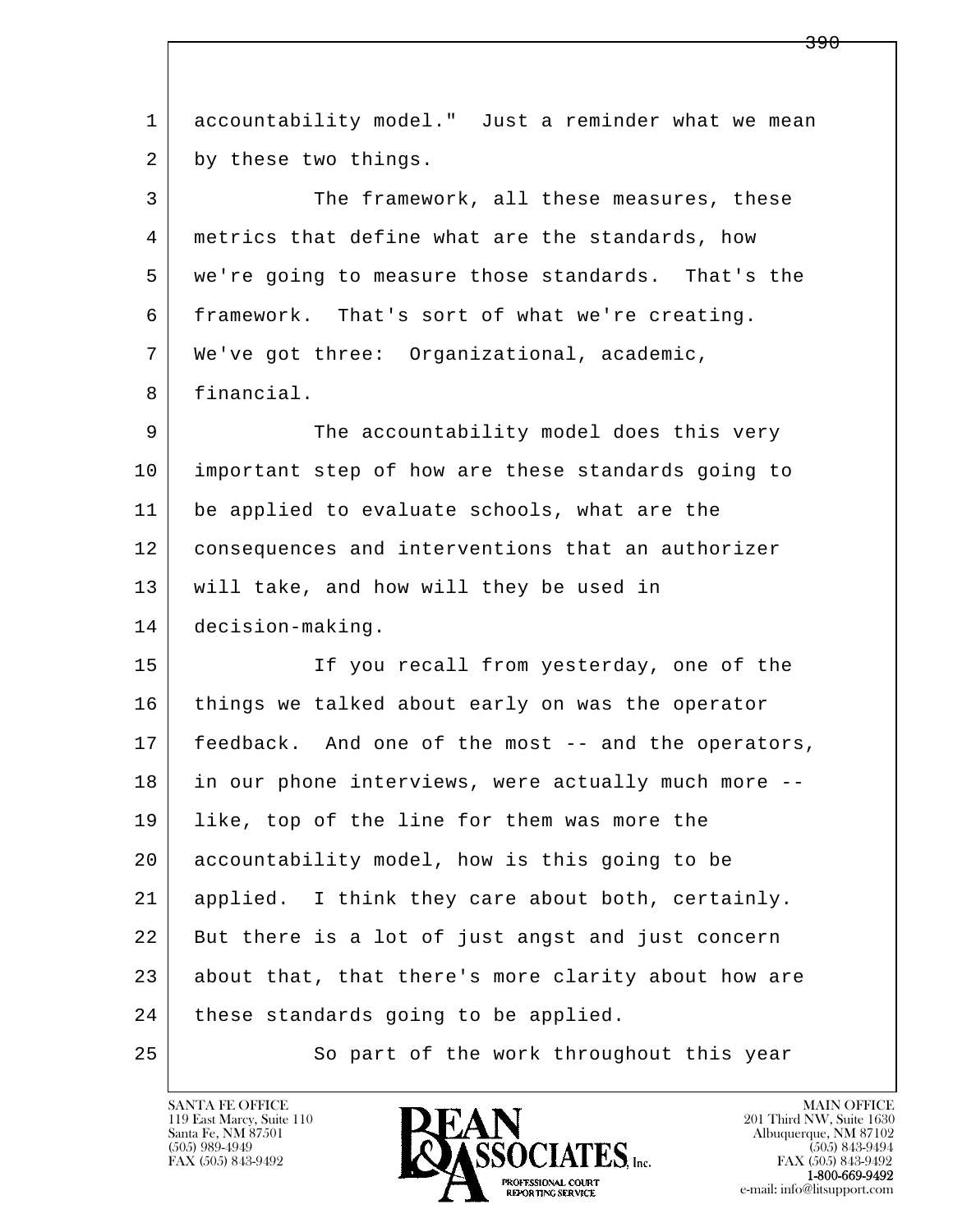l  $\overline{\phantom{a}}$  1 is creating a very clear process and policies around 2 how the framework is used. 3 We're going to start that conversation 4 right now by looking at a sample of what we think 5 represents a good accountability plan; not because 6 everything in there is -- you might modify and do 7 things a little differently. But we think this is a 8 good example of clarity about how frameworks and 9 standards are used for decision-making. 10 So here's what we're going to do. So 11 Lyria just passed out "Louisiana Believes." And 12 this is -- this is a -- what I would call an 13 accountability plan. They call it a "Charter 14 Performance Compact," from Louisiana Department of 15 Education. And Louisiana, they have a state 16 authorizer. They also have district authorizers; so 17 not too dissimilar from what you have here in 18 | New Mexico. 19 And I don't know the size of the number of 20 schools Louisiana authorizes, but a fair number. 21 MS. LYRIA BOAST: Yeah. I think maybe 22 close to 100 or something more. 23 COMMISSIONER CRONE: I think after Katrina 24 | that virtually all the schools were turned into 25 charter schools.

119 East Marcy, Suite 110<br>Santa Fe, NM 87501

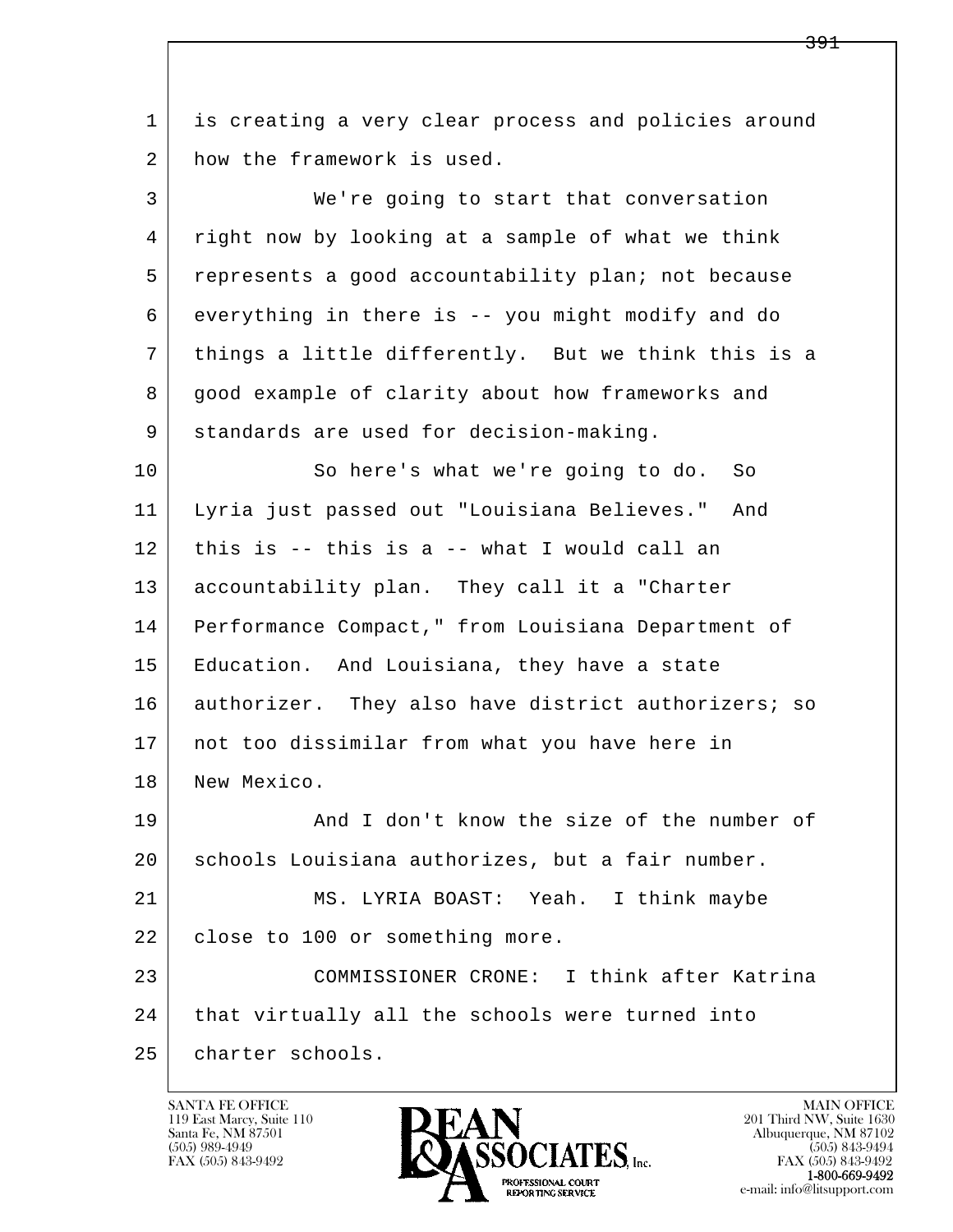l  $\overline{\phantom{a}}$ 1 COMMISSIONER RUIZ: They are, yeah. 2 MR. TIM FIELD: In New Orleans, certainly. 3 MS. LYRIA BOAST: Some of them are 4 authorized by districts; but a large number are 5 authorized by the state authorizer. And then 6 | there's some transfer back to districts. So there's 7 some flux. But many of the charters, you know, this 8 applies to. 9 COMMISSIONER ARMBRUSTER: Tim? 10 MR. TIM FIELD: Yeah. 11 COMMISSIONER ARMBRUSTER: I'm going to use 12 it, just because I want to use it once. This is not 13 only applying to this, but just in general. And I 14 don't know what they have in terms of schools. But 15 do they have virtual schools, too? Do they have 16 for-profit charters? Or are they all -- we have  $17$  two  $-$  one  $-$  two. 18 MS. POULOS: We have zero for-profit 19 charters. 20 THE CHAIR: There's a difference between 21 for-profit and virtual. 22 COMMISSIONER ARMBRUSTER: So what is 23 Connections? 24 THE CHAIR: Because a for-profit could be 25 a brick-and-mortar school.

119 East Marcy, Suite 110<br>Santa Fe, NM 87501

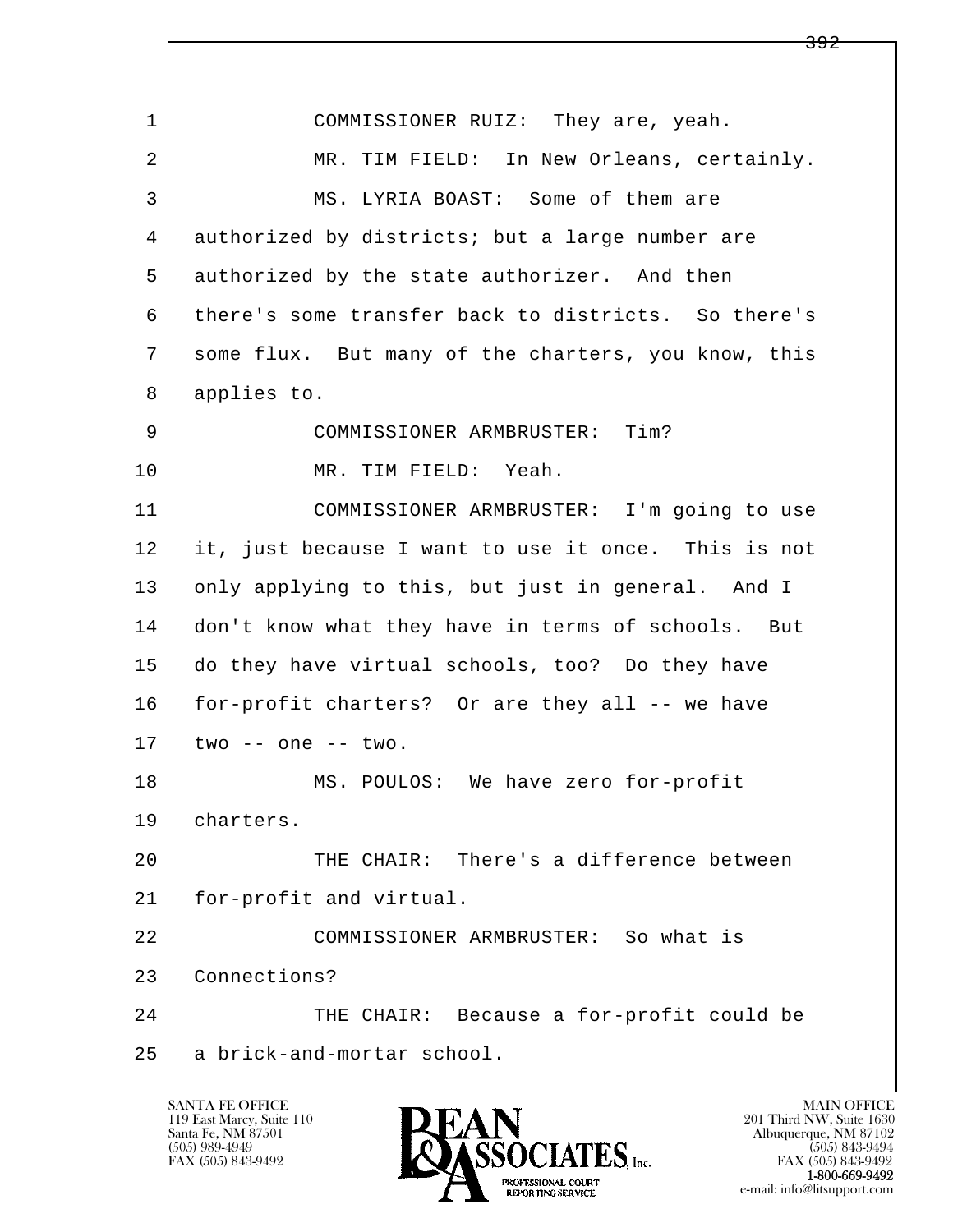l  $\overline{\phantom{a}}$  1 COMMISSIONER ARMBRUSTER: Right. Right. 2 THE CHAIR: Connections is a virtual. 3 COMMISSIONER ARMBRUSTER: Online virtual. 4 Do they have those, too? 5 MR. TIM FIELD: I don't know offhand. 6 MS. LYRIA BOAST: They do have -- there 7 are some virtual schools; I believe it's a 8 Connections Academy, possibly another. I am not 9 sure whether they are authorized by the district or  $10$  not. I can  $-$  I can  $-$  11 COMMISSIONER ARMBRUSTER: I just wondered 12 if you can apply the same things we've been doing 13 before this moment in time to those, in terms of 14 financial, in terms of accountability, all those 15 things we've been talking about. And I meant to ask  $16$  that. 17 | MS. LYRIA BOAST: So for virtual and for 18 for-profit? 19 COMMISSIONER ARMBRUSTER: If we have no 20 for-profits, then I guess no, I don't know. 21 MS. LYRIA BOAST: I think it's very 22 important -- so, sorry. We'll go off of that. I 23 think it's really important to think about virtual 24 school accountability in a similar way that you're 25 thinking about your SAM schools. Because there are

119 East Marcy, Suite 110<br>Santa Fe, NM 87501



<del>393</del>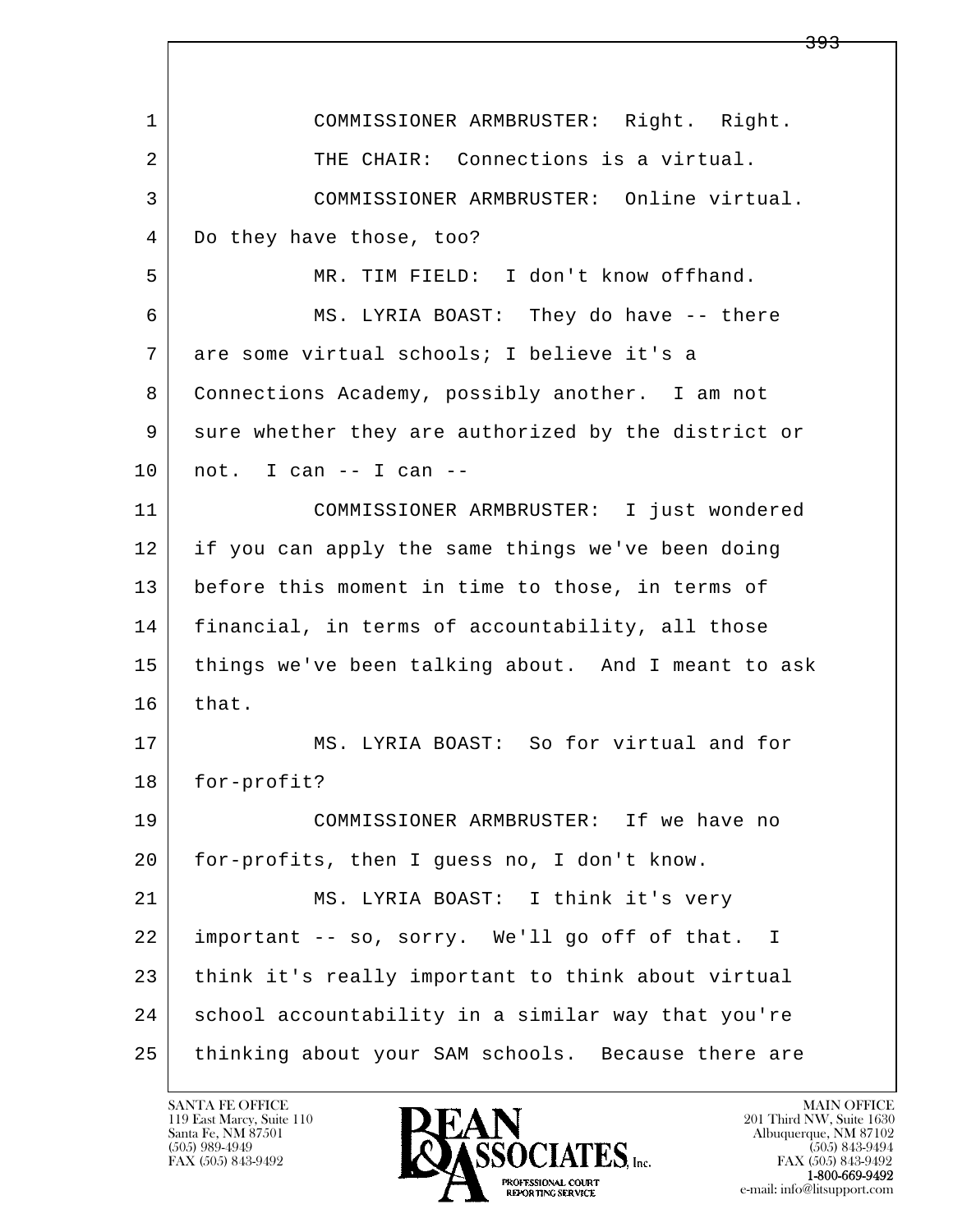l  $\overline{\phantom{a}}$ 1 some different concerns, some different metrics that 2 can be applied, some different accountability and 3 monitoring. 4 I would definitely, at this point, put it 5 in that Phase 2 with the SAM schools. And we can 6 also share with you -- we have -- well, I have 7 worked on some studies, looking at, you know, what 8 are -- many authorizers are grappling with this: 9 How do you -- how do you provide oversight for 10 virtual schools? 11 | And so I would say that many of them have 12 not -- they're in the process of it. So I think 13 there are one or two authorizers that are either in 14 the process and almost finalizing sort of a separate 15 framework specifically for virtual schools. There's 16 at least one state that established a separate 17 authorizer solely for virtual schools. 18 | The is something that needs to be 19 addressed. So I think that some of the metrics are 20 the same; but there are definitely some other ones. 21 And many of the other concerns -- the concerns in 22 terms of oversight are around -- as simple as 23 attendance. What is the definition for that? How 24 can you ensure that there is financial -- you know,  $25$  that you are  $-$ 

119 East Marcy, Suite 110<br>Santa Fe, NM 87501

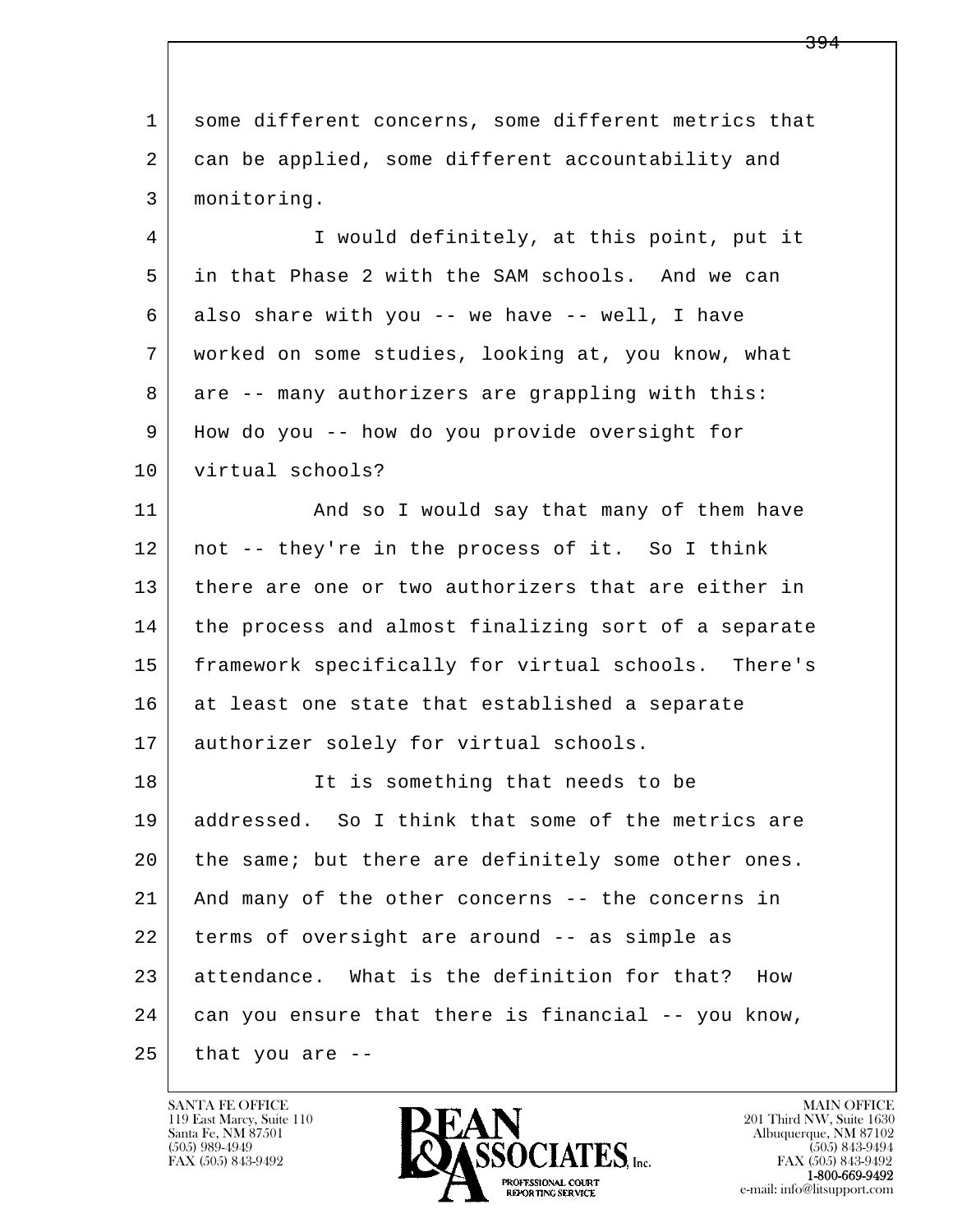| $\mathbf{1}$ | MR. TIM FIELD: Assessment. A lot of --               |
|--------------|------------------------------------------------------|
| 2            | there's such incredible turnover challenges in       |
| 3            | virtual schools that even who is tested. So few      |
| 4            | students -- so results are, in general, across the   |
| 5            | nation, very bad. Like, they aren't doing well.      |
| 6            | And only a fraction of students are even being       |
| 7            | assessed. And it should be to those virtual          |
| 8            | schools.                                             |
| 9            | MS. LYRIA BOAST: So lots of issues. I                |
| 10           | think you definitely should have it on your radar as |
| 11           | a Phase 2, probably, yeah.                           |
| 12           | [Off-the-record comments by Commissioners.]          |
| 13           | MS. LYRIA BOAST: So we can definitely                |
| 14           | share some resources that we have, and we can extend |
| 15           | those to you and give them to Katie; and, certainly, |
| 16           | we can help if you need to immediately think of some |
| 17           | alternative metrics. Yeah.                           |
| 18           | THE CHAIR: Because we also have -- going             |
| 19           | along with that is financial concern; because I      |
| 20           | think there's that conversation about they get       |
| 21           | funded the same as any other charter or traditional  |
| 22           | school; yet their expenses shouldn't be the same.    |
| 23           | But somehow, they're using the monies for offices    |
| 24           | and support staff and so on and so on; so that it's  |
| 25           | digging into the roots of that. But it's probably    |

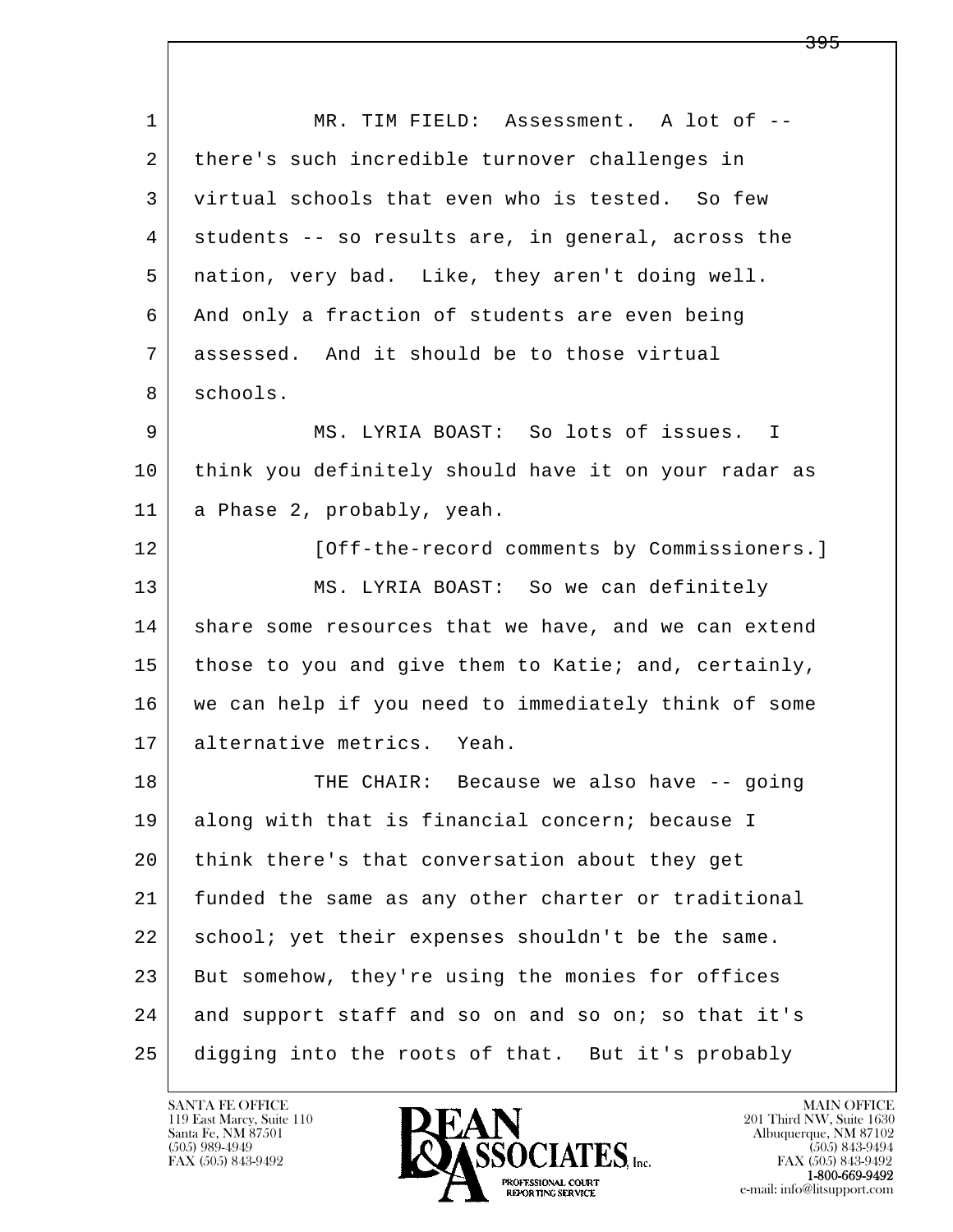l  $\overline{\phantom{a}}$ 1 | not something we can do. 2 | [Off-the-record comments by Commissioners.] 3 MS. POULOS: I think the challenge, 4 obviously, now, is it's based on the current 5 contract. It's based on whatever's been in place. 6 I don't think we can add new standards now. If they 7 continue to operate, what are the standards that we 8 hold them to. 9 MR. TIM FIELD: I think the focus, 10 exactly, will be what should be in the contract. I 11 mean, a rigorous renewal process; but thinking 12 forward about what terms, goals, expectations are 13 going to be. Okay. So -- 14 MS. LYRIA BOAST: We'll provide -- we can 15 | give you some guidance there. 16 MR. TIM FIELD: Okay. So back to the 17 accountability plan. So our thinking is that it can 18 be very valuable, is to start this conversation, 19 because our plan, timeline-wise, is to come back at 20 our next meeting, which we think will probably be in 21 November in person. 22 | But we want to start drafting an 23 accountability outline, at least; so laying out, you 24 | know, what are the tiered interventions and start 25 putting that together with the framework. But we

119 East Marcy, Suite 110<br>Santa Fe, NM 87501

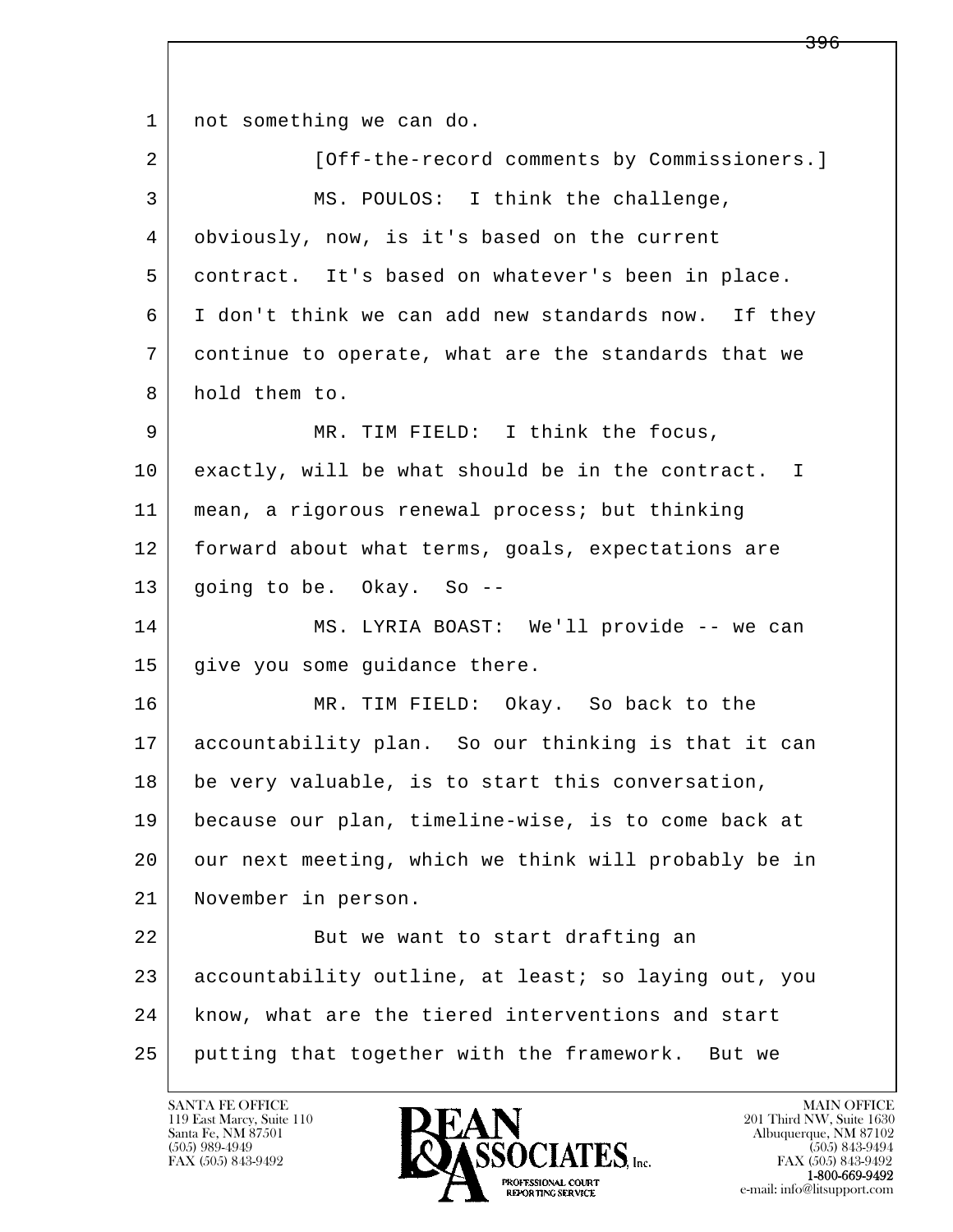l  $\overline{\phantom{a}}$  1 thought it would be really valuable if you guys 2 | spent a little time looking at a sample plan. Our 3 proposal is to do kind of a close read of this 4 document and to note what you like and don't like 5 | about it and what are the things that really kind 6 of -- that you might consider for the PEC 7 accountability plan. 8 So here is my suggestion for how we do a 9 close read. And we'll give you a fair amount of 10 time to do this. I hope you're feeling energized, 11 | not slow from lunch. 12 But one is just as you're going through -- 13 it's about eight pages long, and it's not 14 | super-dense text, so it's fairly accessible -- is 15 just kind of highlight -- whether you have a 16 highlighter or circle just messages and concepts you 17 like. 18 So some of this is about communicating how 19 is this -- how are the framework and standards going 20 to be applied? What should the expectations of 21 schools be? What is the responsibility of the 22 authorizer? 23 So where you see concepts that you think, 24 yes, this is -- this is how I view us, or how I 25 view -- making a circle and highlight, and make a

119 East Marcy, Suite 110<br>Santa Fe, NM 87501

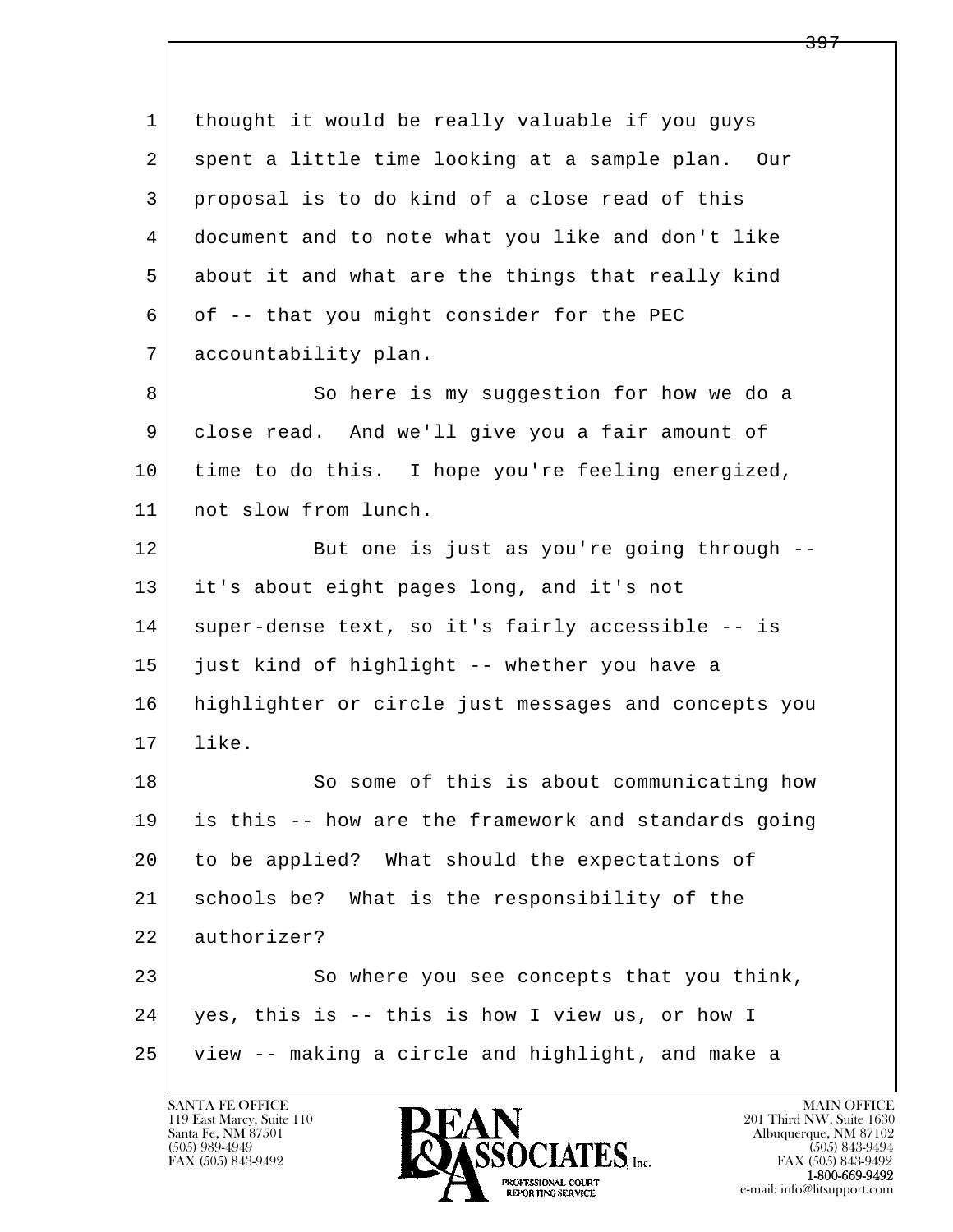l  $\overline{\phantom{a}}$  1 note. 2 If there's something you think that you 3 really want to make sure that you have in the PEC 4 plan, maybe put a star there. These are 5 suggestions. And if there's something that you see 6 and you say this definitely does not apply to us, I 7 want to make sure we aren't communicating this, put 8 an "X." 9 This is a good example of clarity about 10 how is a framework used. But it doesn't mean it's 11 necessarily the best accountability plan. It may 12 fit good for Louisiana; but New Mexico is obviously 13 | a different place. 14 So my proposal is you spend maybe 15, 15 maybe 20 minutes or so going through this, doing 16 this close read. Then we'll have a discussion 17 answering these kinds of questions about -- some of 18 the questions you have about the compact; but also 19 what you like and don't like about it. 20 COMMISSIONER TOULOUSE: Can I, out of 21 curiosity, ask one question? On the Louisiana Board 22 of Elementary and Secondary Education, are they 23 politically appointed, or are they elected? 24 MS. POULOS: They're elected. 25 MR. TIM FIELD: Elected? Okay.

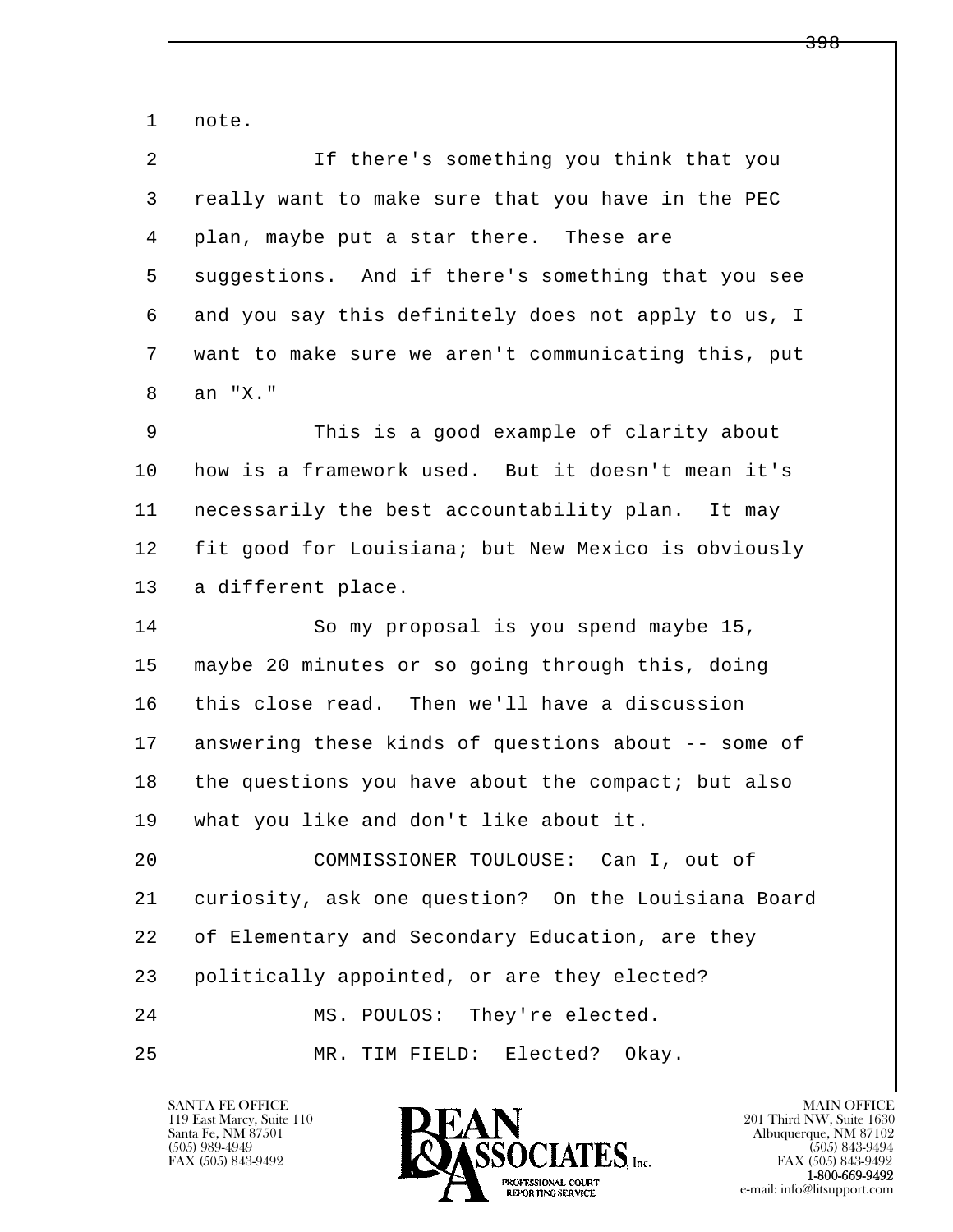l  $\overline{\phantom{a}}$ 1 COMMISSIONER TOULOUSE: I know that I 2 | recall higher education is politically appointed. 3 And that has created a big problem, especially after 4 Katrina, with their community colleges and their 5 universities. So I just wanted to make sure; 6 because that also looks -- there's more stability if 7 you -- I think; because, otherwise, your appointees 8 disappear every time there's a new administration. 9 So if this is elected, then that -- you 10 know, there should be overlap like ours and have 11 more continuity with this work. 12 MR. TIM FIELD: I would say Louisiana and 13 | BESE, the Board of Education and Secondary 14 Education, has been viewed as a strong authorizer 15 | for some time, their policies and procedures and how 16 they go about authorizing. 17 COMMISSIONER TOULOUSE: Because of my 18 knowledge of what they did with higher ed, I was 19 curious. So, thank you. 20 MR. TIM FIELD: Do those directions make 21 sense for the close read? We'll check in in 15 22 minutes and see where we are. If you need more 23 time, we'll give you more time. 24 (A discussion was held off the record.) 25 MR. TIM FIELD: So, great. I -- so let's

119 East Marcy, Suite 110<br>Santa Fe, NM 87501



FAX (505) 843-9492<br>**1-800-669-9492**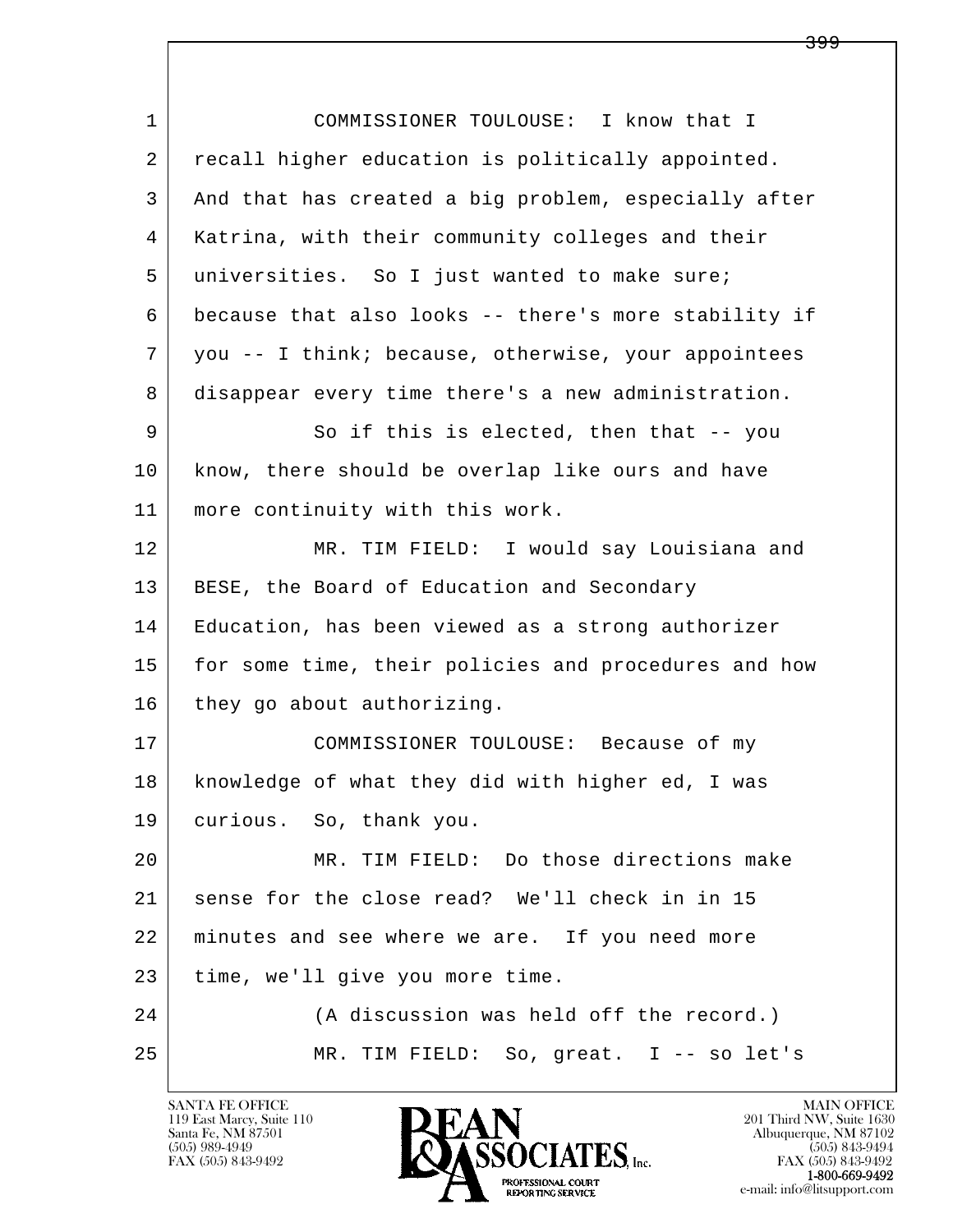| $\mathbf{1}$ | dive in. And I think maybe we'll use these           |
|--------------|------------------------------------------------------|
| 2            | questions. I'd say, one, actually, Danielle just     |
| 3            | started.                                             |
| 4            | What questions do you have about the                 |
| 5            | compact itself?                                      |
| 6            | So before we dive into what you like and             |
| 7            | don't like, what questions do you have about it, or  |
| 8            | what questions do you wonder about as you review it? |
| 9            | THE CHAIR: I think, to me, it was fairly             |
| 10           | clear.                                               |
| 11           | COMMISSIONER RUIZ: Me, too.                          |
| 12           | COMMISSIONER ARMBRUSTER: I liked the                 |
| 13           | clearness of it. And I'll tell you what took me a    |
| 14           | long time. What is that "LDE" again? Oh, that's      |
| 15           | probably "Louisiana Department of Education." You    |
| 16           | know, we use a lot of alphabet soup. The IEP, which  |
| 17           | I got 504s, and talking about the IDEA; you got it.  |
| 18           | So I just personally feel that when we do            |
| 19           | ours, we should use words instead of -- or at least  |
| 20           | have said the words and then put, in parentheses,    |
| 21           | whatever, "CSD," or something like that, only        |
| 22           | because I had to go back and think what it was       |
| 23           | talking about.                                       |
| 24           | But I did like the transparency. I'm not             |
| 25           | sure we don't have one -- but Patty would tell me    |
|              |                                                      |

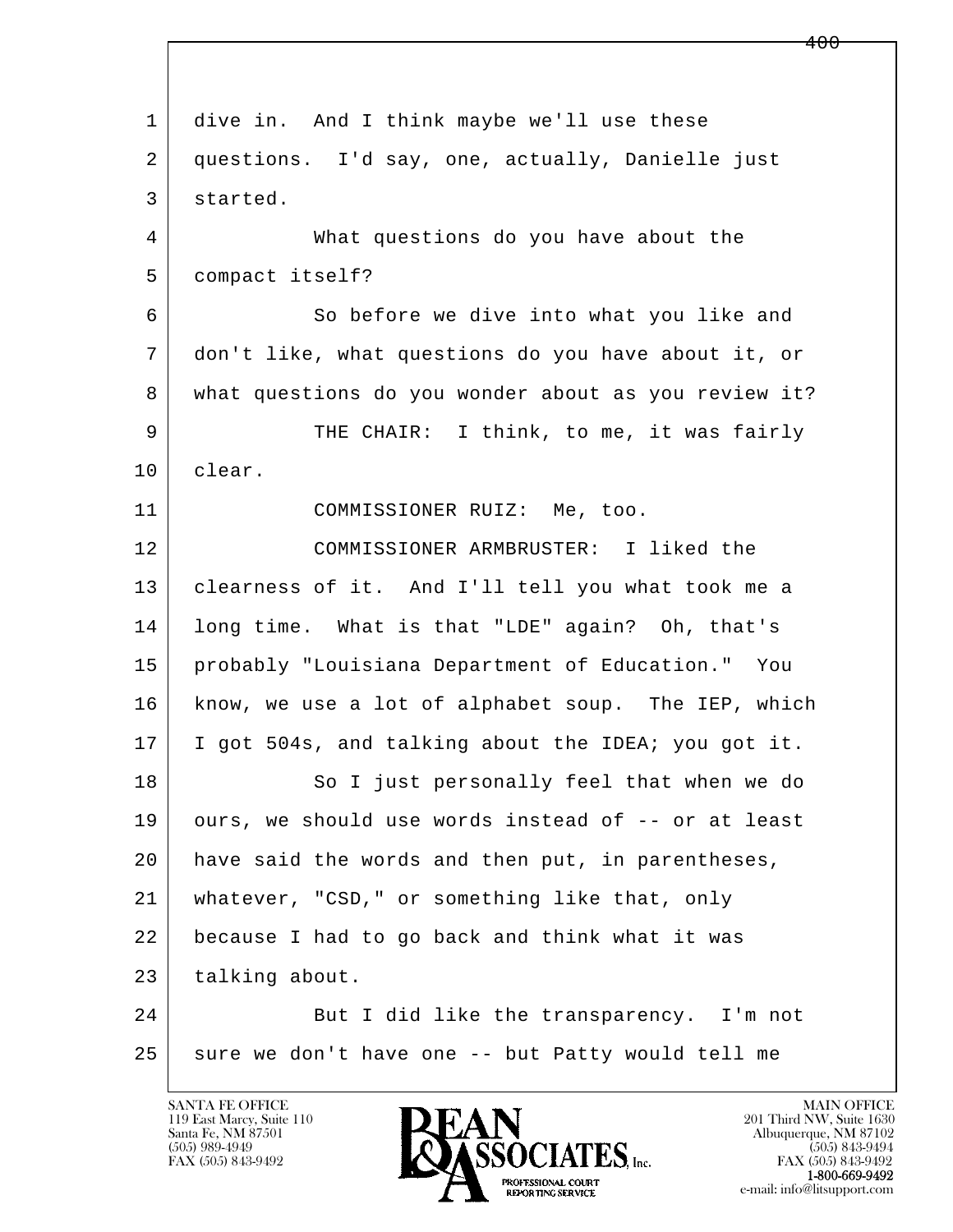l  $\overline{\phantom{a}}$ 1 because I know she knows -- whether we have 2 something like that that explains all the PEC things 3 that we do and what our job is and that type of 4 thing. 5 THE CHAIR: No. 6 COMMISSIONER ARMBRUSTER: So I did like 7 that. But as I said, "What does that mean?" That's 8 | what took us so long. 9 MR. TIM FIELD: What else? What did 10 people like? 11 COMMISSIONER JOHNSTON: I really liked the 12 use of active verbs and concrete verbs. "This will 13 happen." "This describes." "This demonstrates." I 14 | liked that. I think that gives less wavering. 15 | MR. TIM FIELD: Ambiguity. Yeah. 16 THE CHAIR: This was the intervention 17 ladder that -- because I went back to my notes on 18 what -- when we had the discussion. And this is 19 what I had written down when we were -- when we were 20 discussing changes and things like that. It's 21 almost exactly what were in my notes. 22 And same thing with the -- the performance 23 framework. It's -- you know, it's in my notes; so I 24 like it. 25 MS. LYRIA BOAST: Good. Good.

119 East Marcy, Suite 110<br>Santa Fe, NM 87501

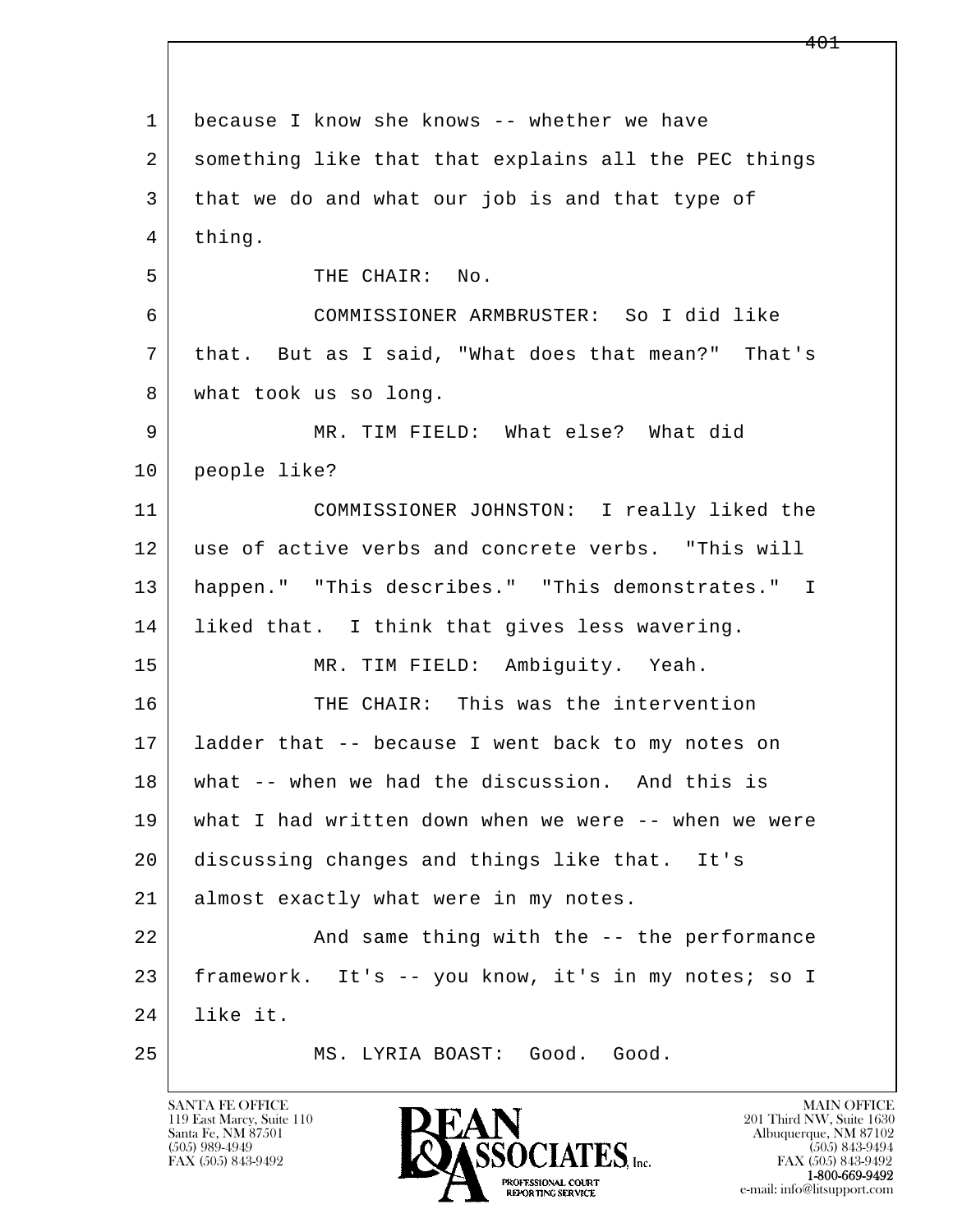l  $\overline{\phantom{a}}$  1 COMMISSIONER TOULOUSE: I liked the 2 intervention ladder. It lets people know exactly 3 where they are and doesn't take them by surprise. 4 COMMISSIONER JOHNSTON: I have one further 5 question about Louisiana. And when everybody was 6 talking about earlier about the charter schools in 7 New Orleans, I have no understanding of how the 8 charter school system is set up in the state of 9 Louisiana. Is it like New Mexico? Or is this --  $10$  are we looking at a  $-$  11 MR. TIM FIELD: Just, like New Mexico, you 12 have district and a state authorizer. 13 MS. LYRIA BOAST: Applicants have the 14 choice of where to apply. So in some states, that's 15 | not the case. There's more of an appeal structure. 16 So, similarly, an applicant could decide to apply to 17 | BESE, or to a district. So they have that 18 flexibility. 19 COMMISSIONER JOHNSTON: You can have an 20 entire charter district, then, I guess. 21 | MR. TIM FIELD: What happened in New 22 Orleans was very unique. New Orleans had the 23 Recovery School District, which the Recovery School 24 District became responsible for operating the 25 schools in New Orleans. But the actual authorizing

119 East Marcy, Suite 110<br>Santa Fe, NM 87501

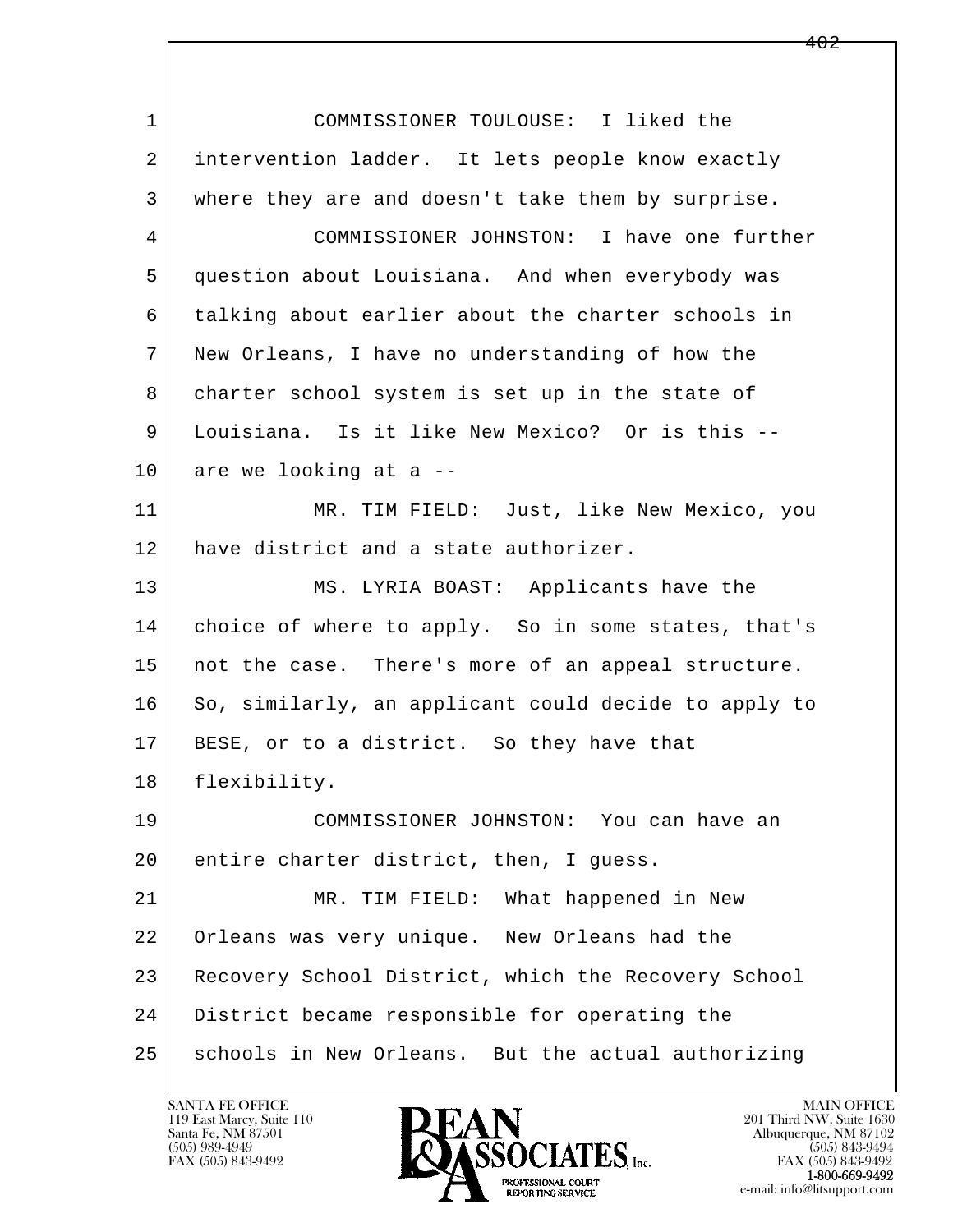l  $\overline{\phantom{a}}$  1 of the charters was actually done by the Department 2 of Education. 3 COMMISSIONER JOHNSTON: Okay. 4 MR. TIM FIELD: So they -- so the LRSD 5 doesn't authorize the schools. It is the state who 6 authorizes the schools. That's led to a significant 7 increase in the number that the state authorizes 8 because of the huge transition of charters in 9 | New Orleans. 10 COMMISSIONER JOHNSTON: Okay. That gives 11 me some idea. Thank you. 12 THE CHAIR: I think we'll have to take 13 New Orleans out of the -- 14 MR. TIM FIELD: What's more relevant is 15 how they articulate their process is probably the 16 | most important thing. 17 | COMMISSIONER TOULOUSE: Are they for 18 profit or nonprofit? 19 MR. TIM FIELD: I think they acquire only 20 nonprofit operators. 21 COMMISSIONER TOULOUSE: Because that's 22 what we are is nonprofit. 23 MR. TIM FIELD: I think they have that 24 requirement in Louisiana. 25 What else do you like about the compact,

119 East Marcy, Suite 110<br>Santa Fe, NM 87501

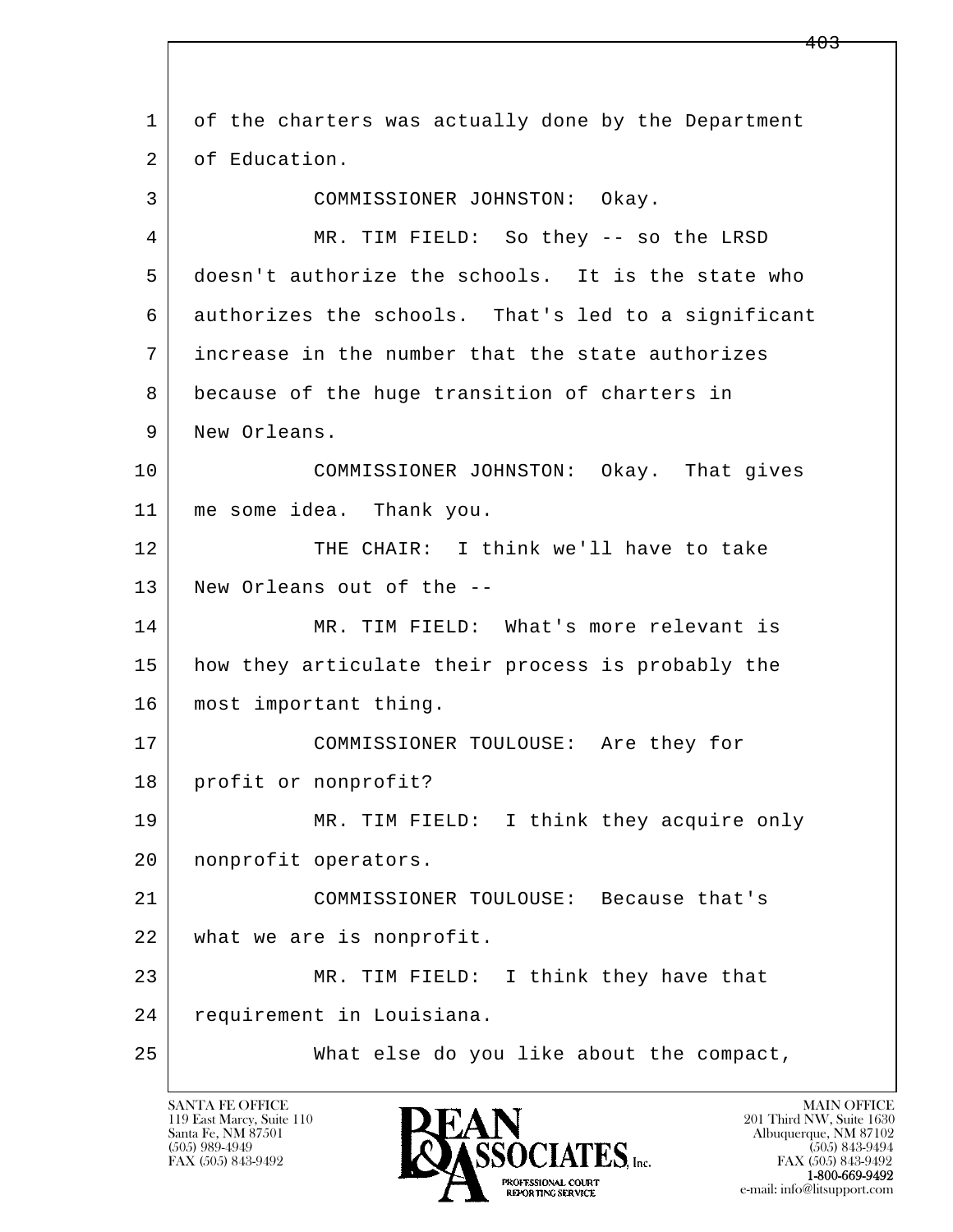l  $\overline{\phantom{a}}$  1 what's in here and how things are worded and what's 2 communicated? 3 THE CHAIR: Well, I certainly like the -- 4 the piece where there's expedited renewal for -- for 5 schools. 6 COMMISSIONER JOHNSTON: I like the use of 7 partners and -- the word "partner," "collaboration," 8 | "shared responsibility" at the very beginning; 9 | "collaborative effort with common objective"; 10 "mutual obligation." Those are very positive words 11 to me. 12 MR. TIM FIELD: Yeah. 13 COMMISSIONER ARMBRUSTER: And I like the 14 differentiation between high-achieving schools -- 15 I'm not sure that's a definition, because that's -- 16 I've always said -- I told you the ones -- yeah. So 17 they're a "B" school, two "D"s and an "F." And 18 maybe you only need to address those areas, not 19 everything. And that CSD in our case, would, you 20 know, kind of have a walk-through type of thing,  $21$  rather  $-$  22 COMMISSIONER JOHNSTON: And tours. 23 COMMISSIONER ARMBRUSTER: Tours of good 24 schools who are not in deep need. You can kind of 25 differentiate.

119 East Marcy, Suite 110<br>Santa Fe, NM 87501

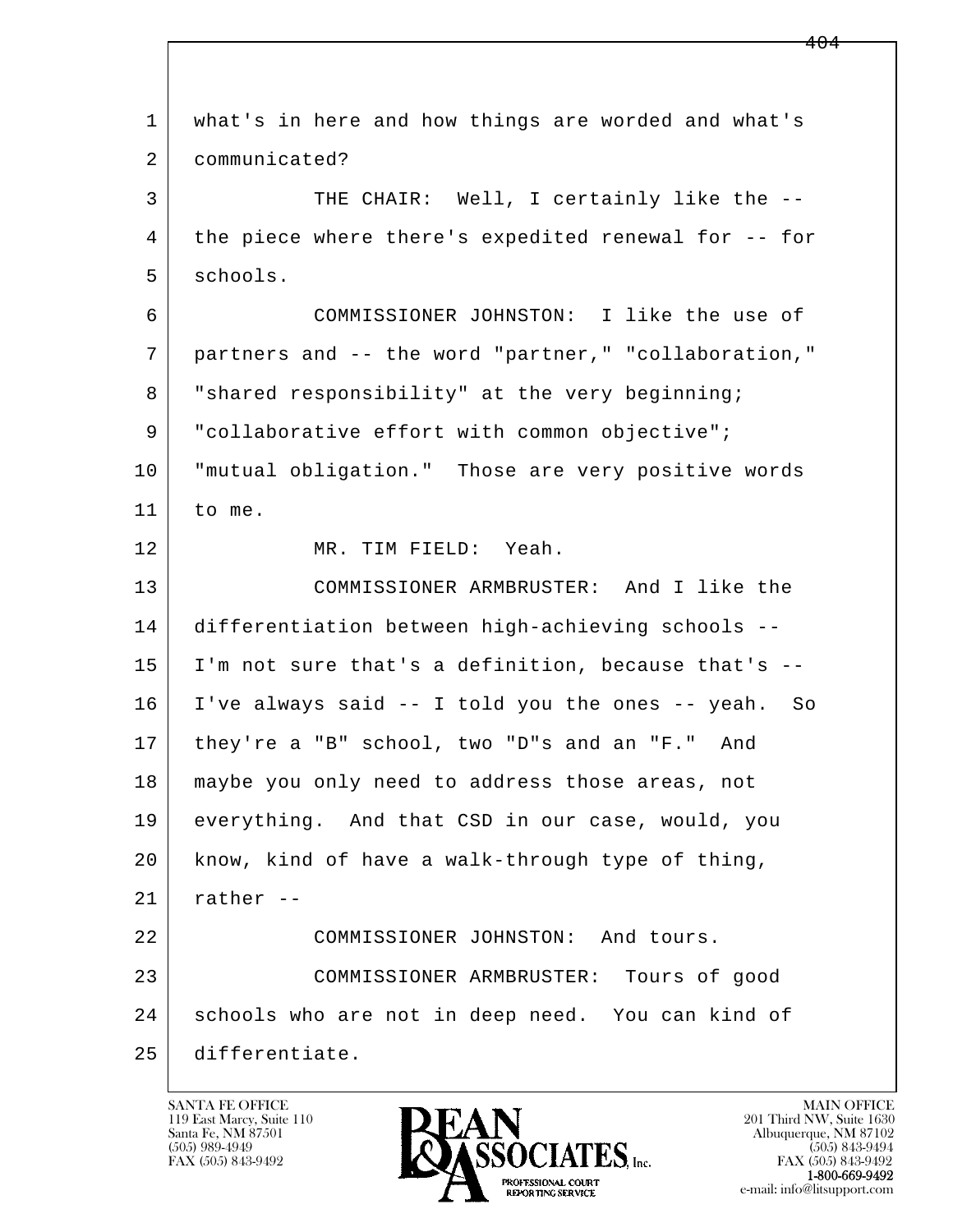l  $\overline{\phantom{a}}$ 1 MR. TIM FIELD: Yeah. The concept that 2 I -- and it was refreshing, my memory of what's in 3 here as you all were reading -- they differentiate 4 site visits. So they have, like, a school tour, 5 which is still -- they're both meant to be 6 accountability. But one is a much lighter touch for 7 high-performing schools. And the school visit or 8 whatever is actually the more in-depth. So they 9 differentiated their review process. 10 THE CHAIR: Right. A site visit with a 11 middle-of-the -- you know, whatever -- whatever the 12 hallmark number is that we determine, takes 13 | significant time on CSD's part, and also, the 14 school's part, to get ready for it, so that a school 15 that isn't of significant concern shouldn't have to 16 take that time away. And CSD should be able to 17 | spend more time with those other schools. 18 MR. TIM FIELD: And what do you think of 19 that? I know you've talked about expedited renewal. 20 There's different ways of kind of rewarding or 21 recognizing. What do you all think of the idea of 22 having a differentiated site visit process? 23 THE CHAIR: I think it's a great idea. 24 COMMISSIONER JOHNSTON: I like it. 25 COMMISSIONER RUIZ: Me, too.

119 East Marcy, Suite 110<br>Santa Fe, NM 87501



FAX (505) 843-9492<br>1-800-669-9492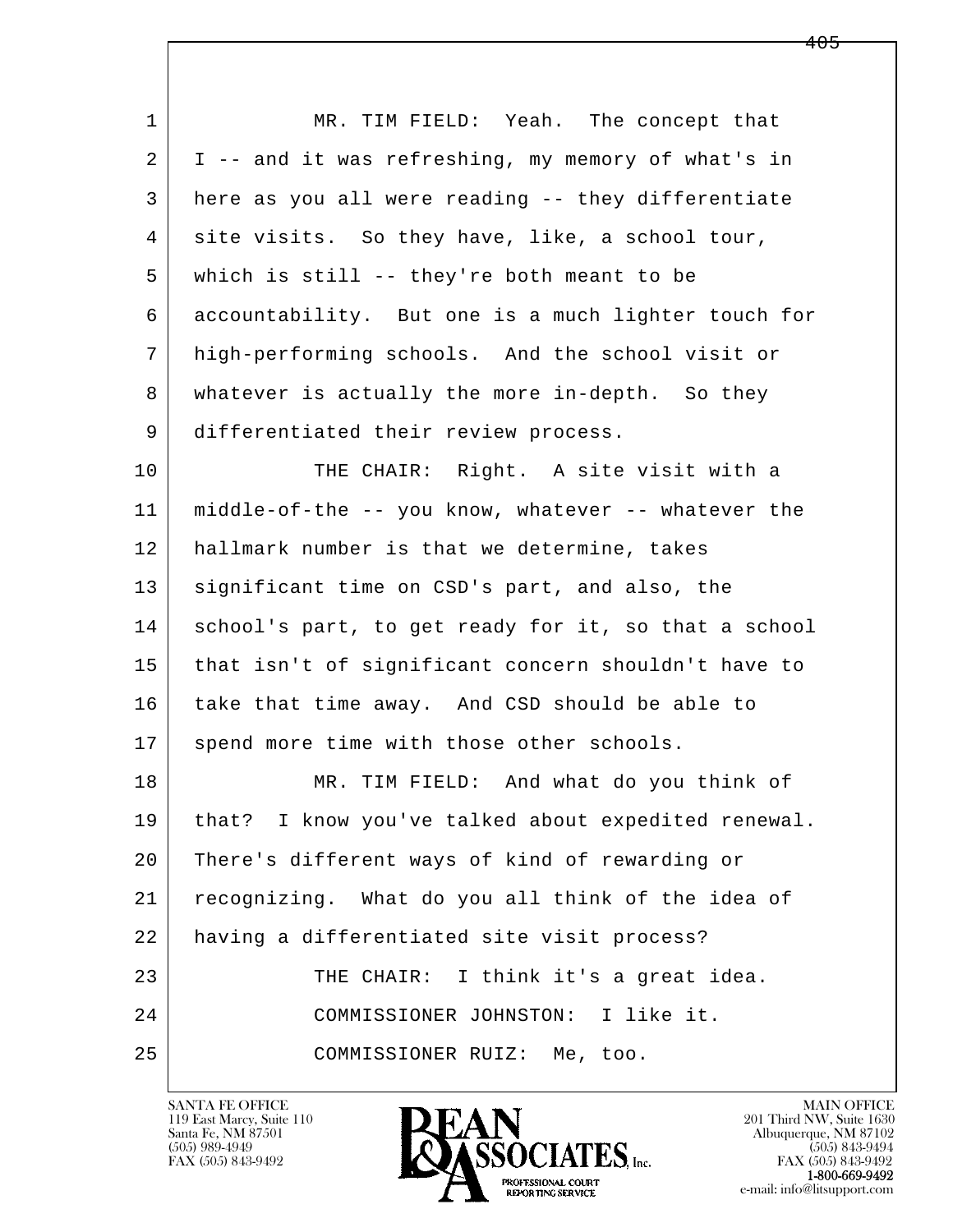1 COMMISSIONER TOULOUSE: I would ask the 2 schools. I know one or two who aren't happy now, 3 where the site visits aren't what they used to be, 4 where there is time to sit down and discuss issues 5 that need to be discussed before they get the site 6 report. I like that idea; but I would like to know 7 what the schools --

8 THE CHAIR: Or this would add a burden. 9 But I guess there's always that qualifier that if a 10 school wants it, you know -- you know, because they 11 might. They might feel that it's an opportunity, 12 you know, maybe not for a big dig-down; but they 13 might feel that this is the opportunity to say, 14 "Look-it. We want to show you -- we want you out 15 | here, and we want to show you this," so that that 16 site visit time would be that opportunity, if they 17 feel the need for anything additional, to notify 18 that, "Yes, we would -- we would also like to 19 discuss this," or, "We want you to take a look at 20 | this," or whatever.

l  $\overline{\phantom{a}}$  21 Maybe it's a new program that they want to 22 say, "Hey, you know, look-it. We'd like to pilot  $23$  this," or, "We have been trying this," or whatever; 24 so that there's always that qualifier to still leave 25 it that we're listening to the schools.

119 East Marcy, Suite 110<br>Santa Fe, NM 87501

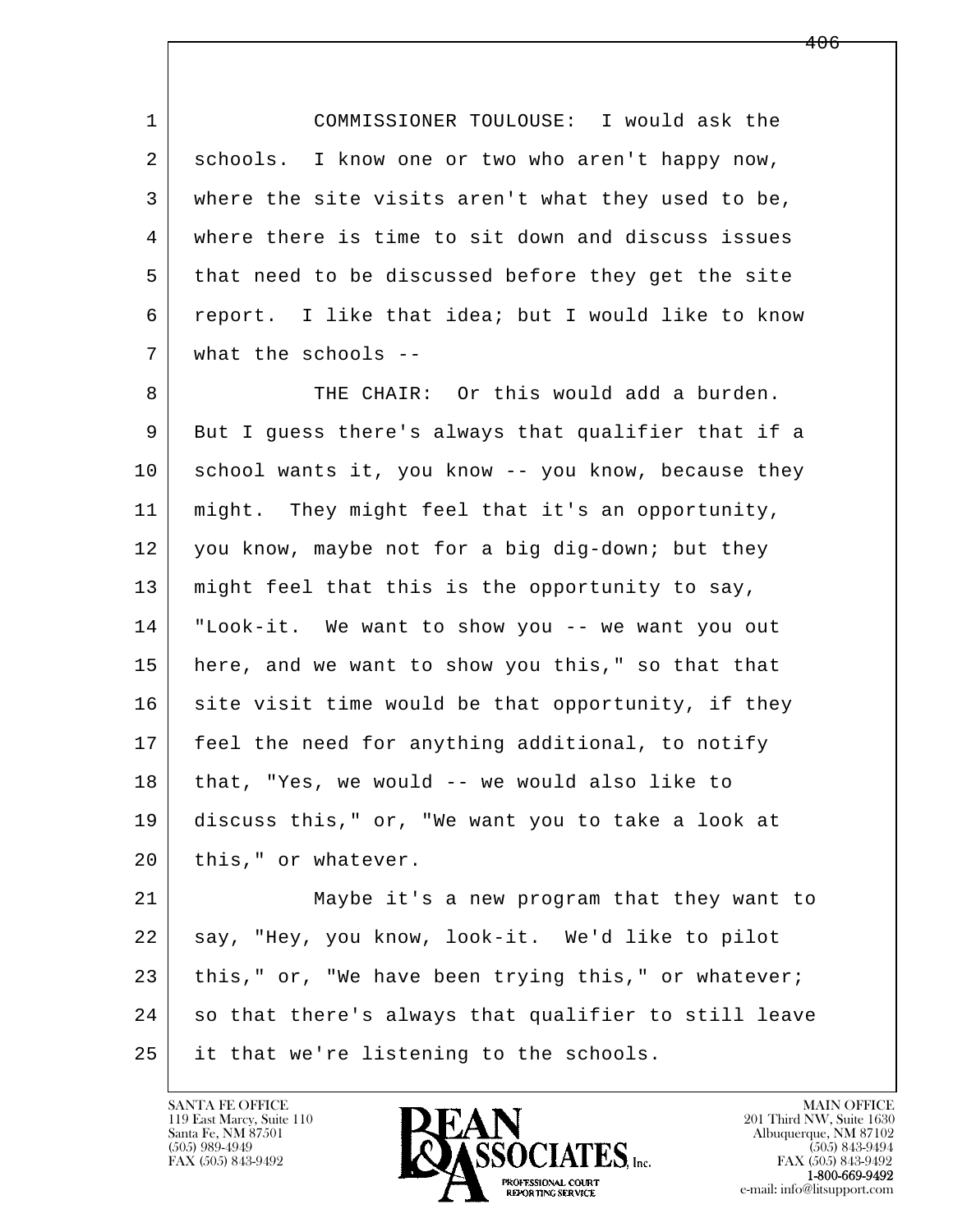l  $\overline{\phantom{a}}$  1 COMMISSIONER JOHNSTON: I like -- I like 2 the -- the obligations on both sides that we focus 3 on student outcomes rather than inputs. I like 4 "outcomes." And just "fact-based feedback." I like 5 that term. 6 And where did I see -- there's a 7 definition that they talk about incentives. And 8 | that's what we were talking about is the incentives 9 for a high-performing school. That's on Page 2. 10 But there's somewhere in here that extracts -- here, 11 on Page 2. 12 The performance compact describes methods 13 | that seek the optimum balance between oversight and 14 independence." 15 Because there has to -- and then 16 "autonomy" is used. But there's the oversight. So 17 | that balance. I like the way they do that. 18 THE CHAIR: And our statute actually 19 requires that we have that in the contract, that 20 ultimately, one of our primary responsibilities is 21 to maintain schools' autonomy, that whatever we do, 22 it should not be -- you know. And there is a 23 balance there. 24 MR. TIM FIELD: What do you think -- on  $25$  Page 1 -- not in the Table of Contents, but they

119 East Marcy, Suite 110<br>Santa Fe, NM 87501

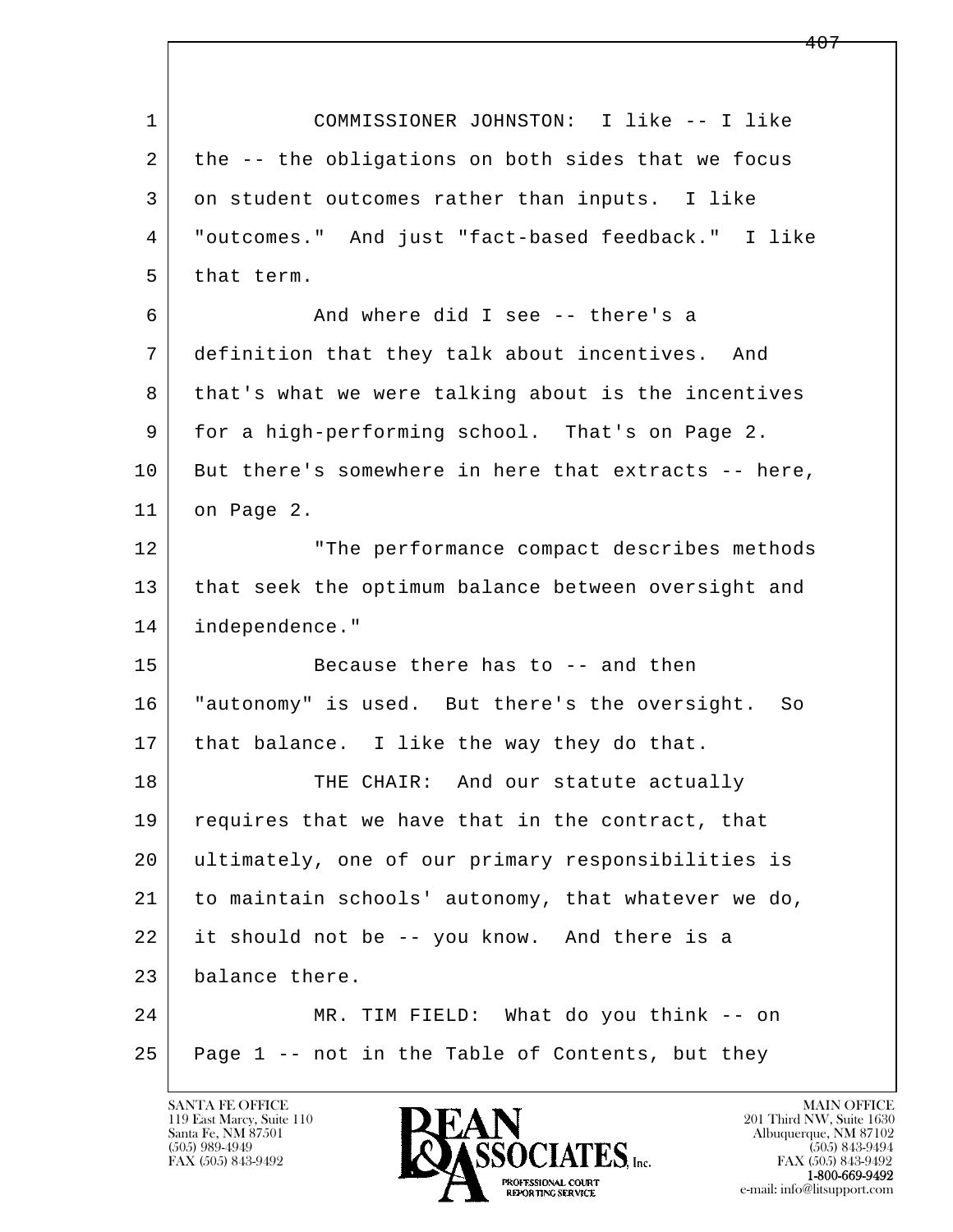l  $\overline{\phantom{a}}$  1 actually list obligations. And Danielle liked it. 2 Did others besides Danielle like the 3 obligations? They're very -- "This is our 4 responsibility," that they're kind of owning up to 5 what they're responsible for. I'm curious. This 6 concept of -- I think there's a piece about autonomy 7 here. 8 COMMISSIONER JOHNSTON: It's the third 9 one: "respectful of the autonomy...." 10 MR. TIM FIELD: Do these reflect what you 11 think the obligations are when you think about your 12 | own responsibilities as a Commission? 13 COMMISSIONER JOHNSTON: Yeah. I think 14 Charter School reflects that, also, the Division. I 15 think we're all working towards this. That's why I 16 asked how long this had been in place, because 17 | they've done some work here. I'm impressed. 18 MR. TIM FIELD: And I'm sure they 19 struggle. They say this. "we have this optimal 20 balance." Do they always hit the balance? I'm sure 21 they don't. They're going to have their own 22 problems because of capacity or tensions or what 23 have you. 24 COMMISSIONER JOHNSTON: But they have good 25 words.

119 East Marcy, Suite 110<br>Santa Fe, NM 87501

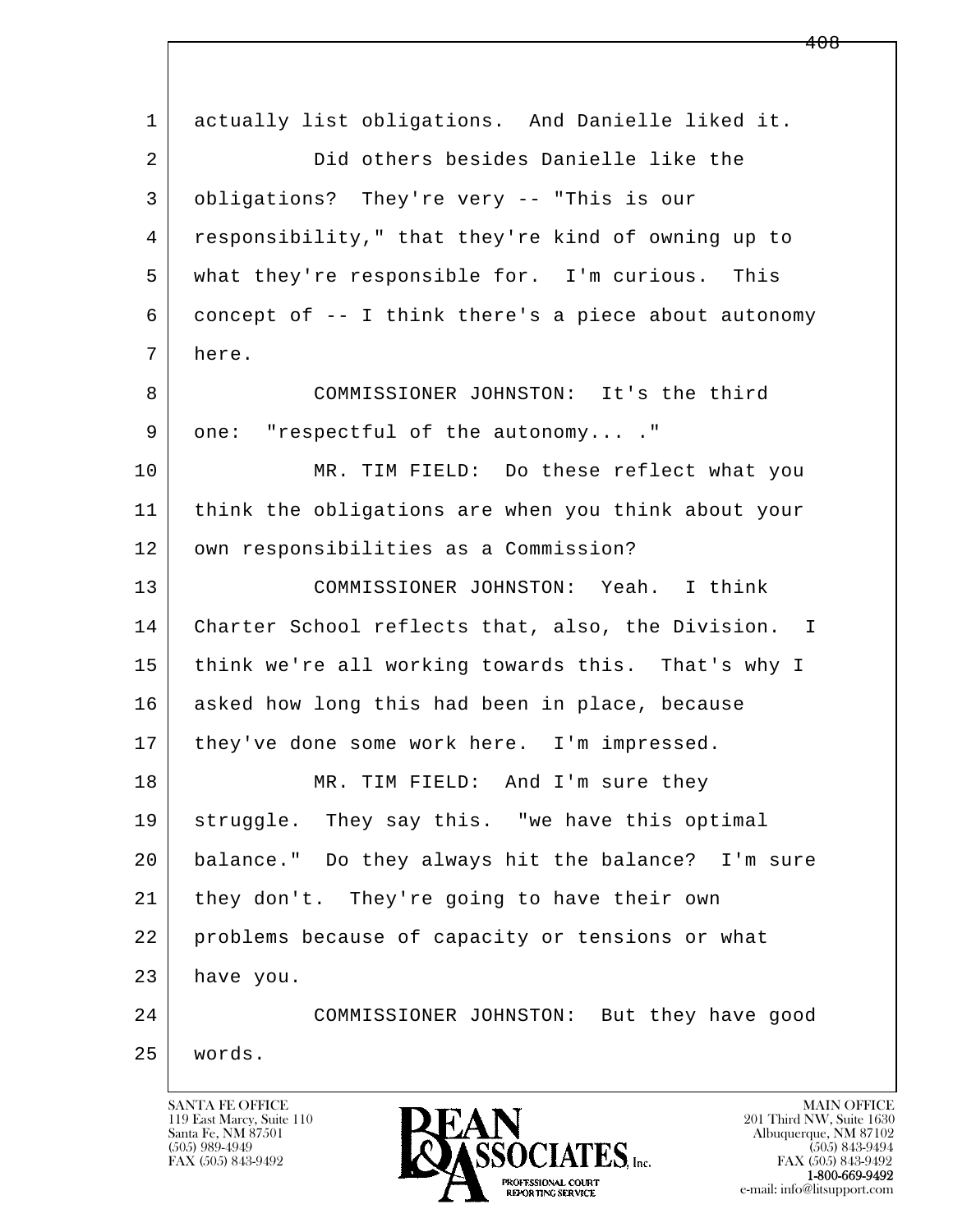| $\mathbf 1$ | MR. TIM FIELD: But they have good words.             |
|-------------|------------------------------------------------------|
| 2           | They strive for this.                                |
| 3           | THE CHAIR: Do they stand -- I actually               |
| 4           | put in, as a bullet, the support for maintaining the |
| 5           | schools' autonomy, that I didn't think it was        |
| 6           | necessarily strong enough just having it in that     |
| 7           | bottom paragraph, where the mention is oversight and |
| 8           | independence, that it doesn't seem to be as          |
| 9           | forceful, you know. So I put it in as a bullet       |
| 10          | there.                                               |
| 11          | COMMISSIONER JOHNSTON: They have it in               |
| 12          | Section 2, also, as the objective. They talk about   |
| 13          | ensuring autonomy.                                   |
| 14          | THE CHAIR: I didn't think it was strong              |
| 15          | enough.                                              |
| 16          | [Off-the record comments by Commissioners.]          |
| 17          | MS. POULOS: I do think that's exactly                |
| 18          | right. We believe autonomy is important; but if you  |
| 19          | ask school leaders, they'll say, "I don't believe    |
| 20          | autonomy is important." So I think clarifying it --  |
| 21          | THE CHAIR: But this lays out more what               |
| 22          | that autonomy area is. It's -- you know, "This is    |
| 23          | clearly what we're going to do. This is clearly      |
| 24          | what's left for you to do."                          |
| 25          | MS. POULOS: Right.                                   |

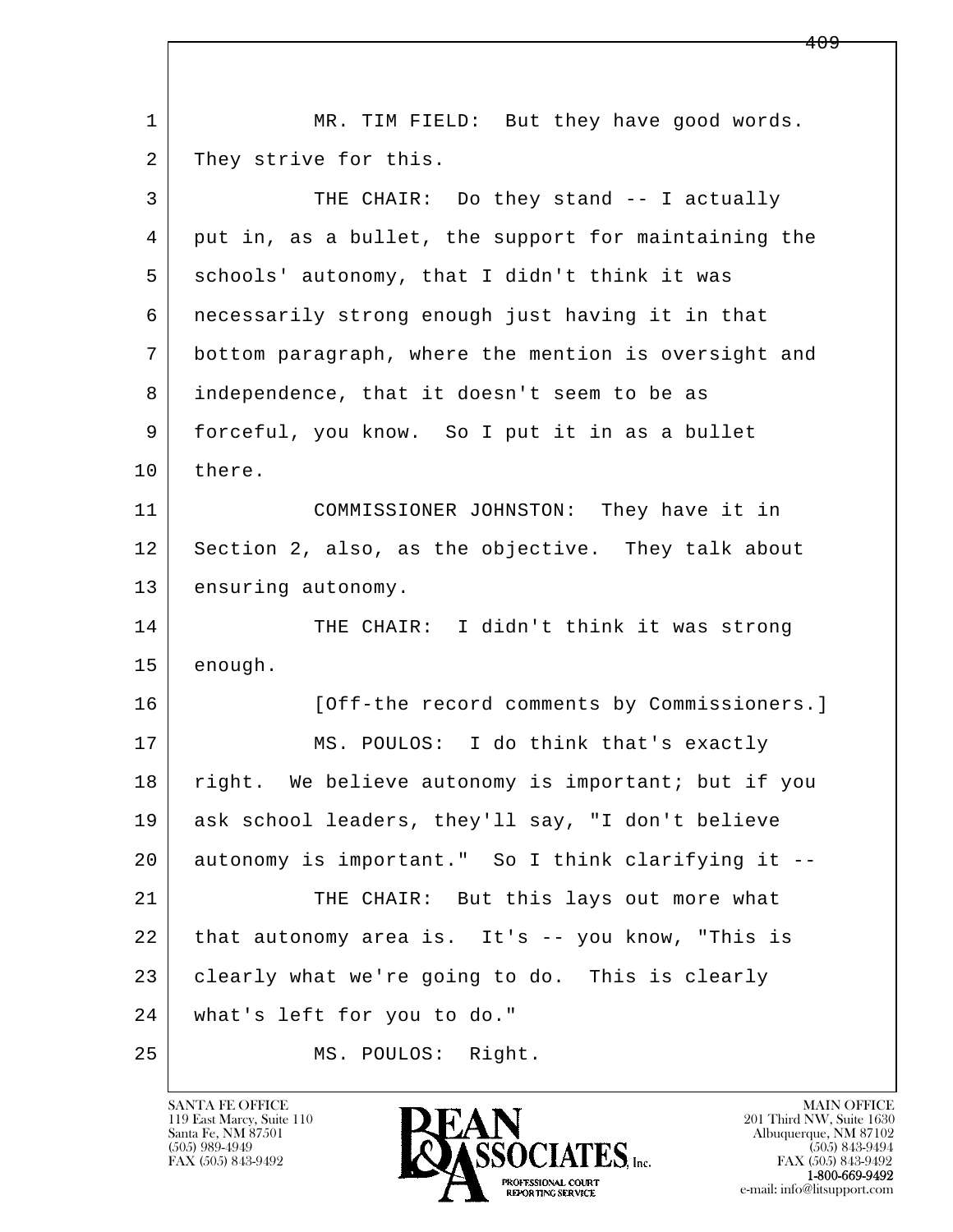l  $\overline{\phantom{a}}$ 1 THE CHAIR: So that's -- the lines are 2 more defined. It's not just this nebulous, "Oh, no, 3 we get -- we're autonomous." 4 MS. POULOS: Yeah. 5 COMMISSIONER JOHNSTON: "This is your 6 accountability; so you can be autonomous." 7 THE CHAIR: "This is what we're saying 8 we're going to dig into. The rest is up to you." 9 COMMISSIONER JOHNSTON: Yeah. "do this 10 and you're good." 11 MR. TIM FIELD: Another concept they have 12 in here -- and they had -- the organizational 13 framework is -- is pretty extensive to. It's 14 probably different than you'll come up with. 15 | They've got, like, points for each question and 16 such. 17 One concept they have in here, which they 18 talk about, is this notion of a critical indicator. 19 And I'm curious -- and, Katie, your opinion, as 20 well, on this. So they essentially have all these 21 criteria around organizational framework. But then 22 they also say, "This one's critical." 23 Like, "This one, if you -- if you fail 24 this one, then that -- that escalates where we are." 25 COMMISSIONER JOHNSTON: You receive a

119 East Marcy, Suite 110<br>Santa Fe, NM 87501

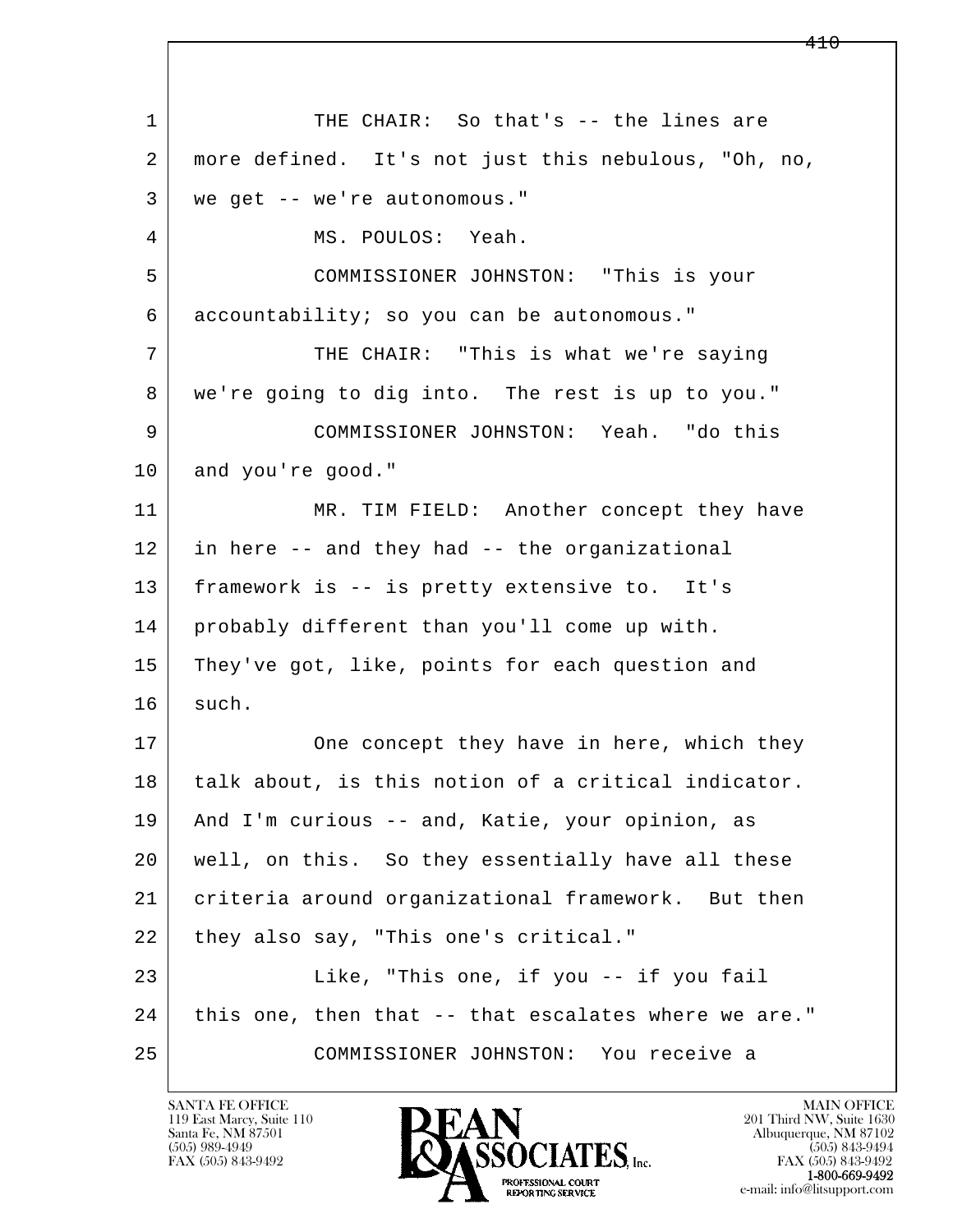l  $\overline{\phantom{a}}$  1 notice of breach. I read that and highlighted that. 2 MR. TIM FIELD: They skip over. 3 COMMISSIONER ARMBRUSTER: New Orleans. 4 Breach. 5 MR. TIM FIELD: That concept, the notion 6 that there are certain things in your framework 7 that, like, escalate the intervention ladder? I 8 don't know. Just comments? 9 THE CHAIR: I can see that. I would think 10 that, you know, there's certainly an audit issue 11 | that could escalate something pretty quickly. I 12 think -- well -- and, of course, there's the caveat 13 there, also, that at any point in time, if there's a 14 "significant health and safety." 15 | But I can see that it's -- it's possible, 16 that certain things may be weighted, that if this 17 is -- you know, "Falls far below," then we could be 18 heading to a -- you know, to at least a 19 conversation. 20 COMMISSIONER TOULOUSE: And definitely 21 some of the financial issues, those are what -- the 22 majority of the schools we've closed -- it hasn't 23 been many in the five years I've been here -- have 24 been on financial problems. And most of them, we 25 don't find out until it hits critical.

119 East Marcy, Suite 110<br>Santa Fe, NM 87501

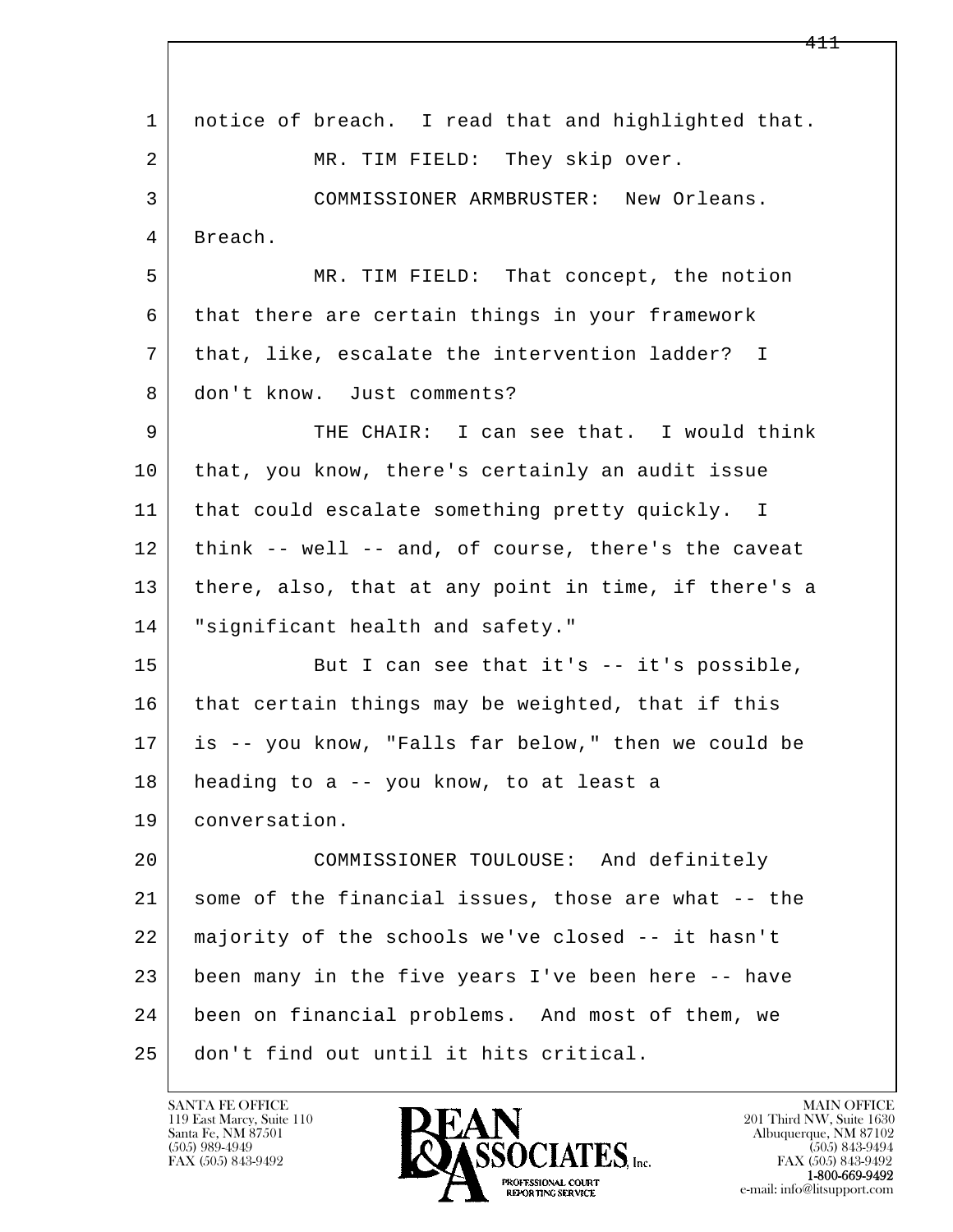l  $\overline{\phantom{a}}$ 1 THE CHAIR: So if we could, you know, cut 2 it off before it -- it grows into a bigger problem, 3 so that they've got that notice, and they have time 4 to fix it before it -- it's too late for us to try 5 to fix it, I -- you know -- I'm certainly open to 6 that conversation. 7 and then, you know, once we've got it all 8 look- -- you know, worked out, to say, "Okay, these 9 are the areas that, you know, are really 10 non-negotiable." 11 MS. LYRIA BOAST: Right. Right. And on 12 Page 6, where there is the intervention ladder, and 13 they have these concerns, notice of concern, notice 14 of breach, I know yesterday in the conversation, 15 there was some concern about confusion with an 16 intervention plan, versus -- like, so does this -- 17 this would almost allow you to sort of pull out the 18 actions that you would take. 19 What is your thinking in terms of that, 20 especially given the concerns about confusion on the 21 schools' part? 22 THE CHAIR: I think this lays it out 23 fairly succinctly, you know. And there shouldn't 24 be -- I don't think -- you know, I don't think there 25 should be any confusion. But, of course, I think we

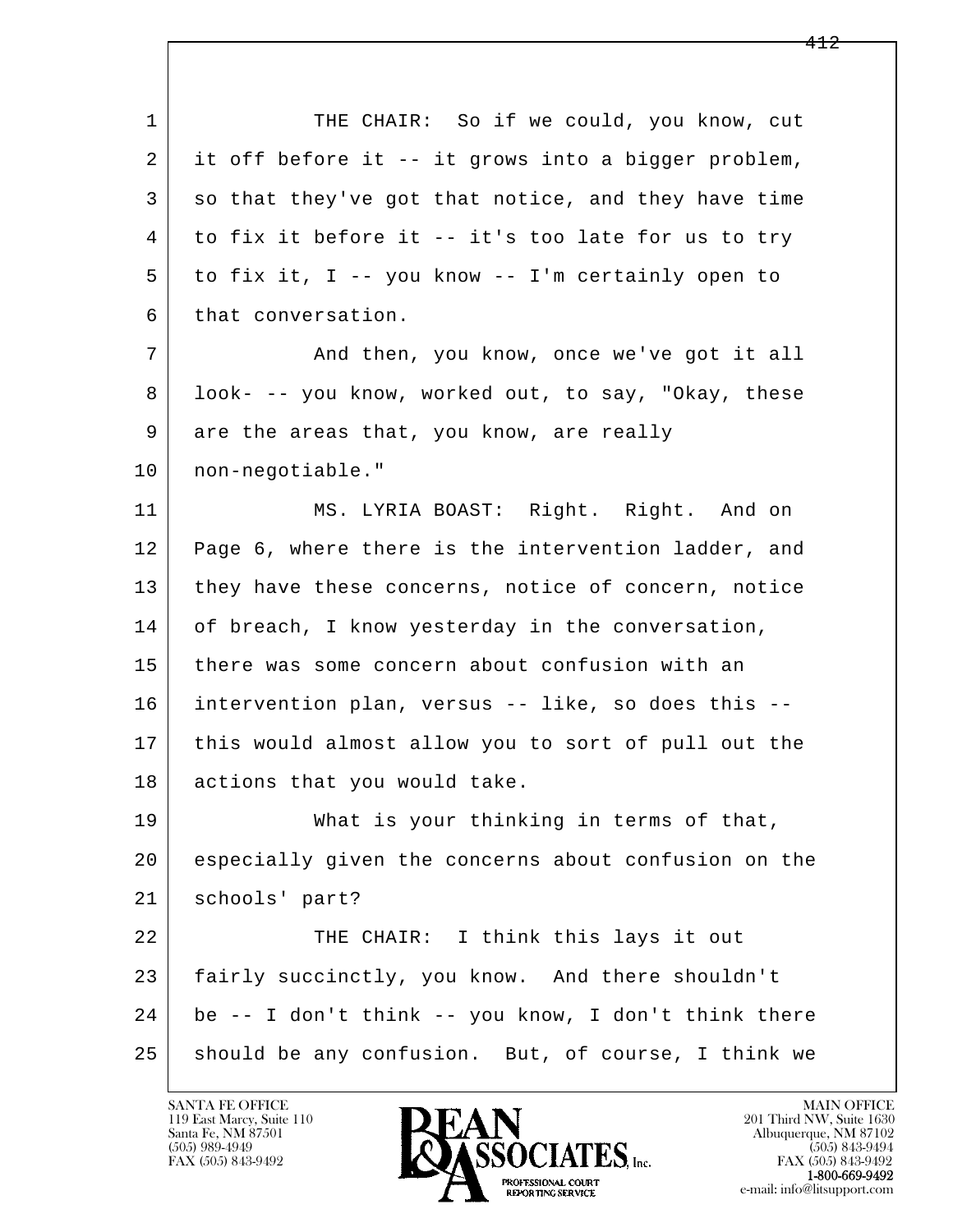l  $\overline{\phantom{a}}$  1 all acknowledge that whatever this ends up looking 2 at, it's going to take some educating on what this 3 all is; so that there -- therefore, there should be 4 less, you know, questions about, "I didn't 5 understand that." 6 Well, you know, if everyone's done their 7 due diligence with getting it out there, you know, 8 | we're not hiding anything, this is what it is. Tell 9 us your concerns, ask the questions so that there 10 shouldn't be any after the fact, "Well, this isn't 11 fair because I didn't understand it." 12 MS. LYRIA BOAST: Right. Right. 13 MR. TIM FIELD: And just to be clear -- I 14 believe the intervention ladder in this case, I 15 think, is specific to the organizational and 16 | financial, if I'm reading this correctly. 17 THE CHAIR: Oh, see? I saw it across all 18 areas. 19 MS. LYRIA BOAST: Right. Because it says 20 at the top, "Academic standards may not be met." 21 MR. TIM FIELD: Okay. Maybe it is for 22 both. It is for both, yeah. 23 THE CHAIR: Because I don't see how it 24 wouldn't also apply to those academic areas. 25 MR. TIM FIELD: This is separate from a

119 East Marcy, Suite 110<br>Santa Fe, NM 87501

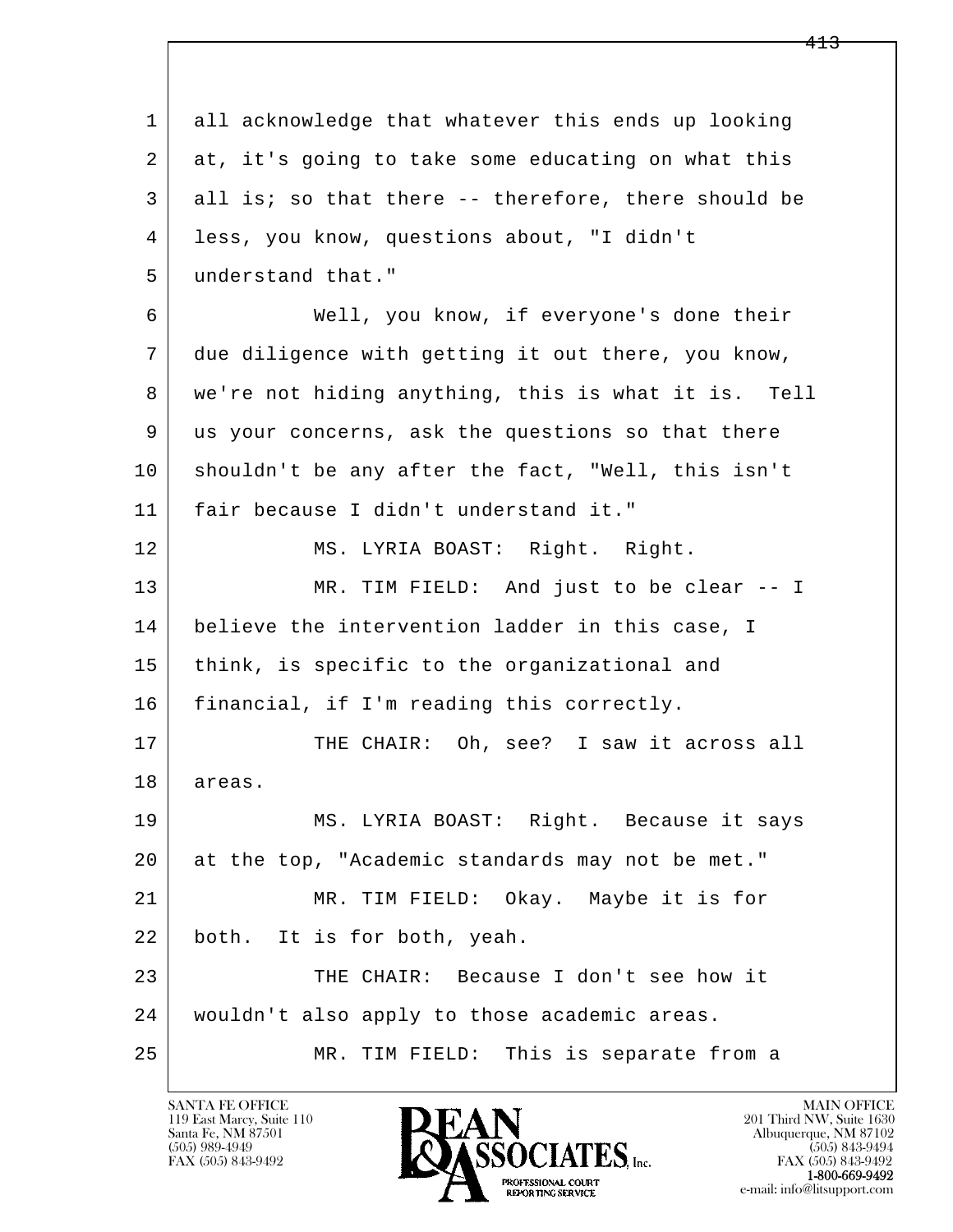l  $\overline{\phantom{a}}$ 1 renewal. I think this is kind of -- separate from 2 | the renewal process. 3 THE CHAIR: Right. This is just a daily 4 routine -- this is an ongoing process on anything, 5 that they've fallen out of compliance with. Right. 6 COMMISSIONER ARMBRUSTER: And I would 7 think -- unless I missed it, which is quite 8 possible -- that you might, in some instances, go 9 | from Level 1 to 3 and not get to 2. 10 THE CHAIR: Oh, it says that it -- yeah, 11 it does. You can escalate. 12 COMMISSIONER ARMBRUSTER: Okay. Because 13 of -- for our school that we knew nothing at all 14 about and only found out from a parent, which then 15 escalated to the IRS, I think you just "Do Not Pass  $16$  Go." 17 THE CHAIR: And there's this -- and the 18 bottom paragraph, the PEC would always maintain 19 that. You know, you can go to revocation -- you  $20$  know. 21 COMMISSIONER ARMBRUSTER: I saw that one. 22 I just didn't see those exact words. I guess I was 23 looking for one thing and thought it must be in 24 here. 25 COMMISSIONER JOHNSTON: This is just me

119 East Marcy, Suite 110<br>Santa Fe, NM 87501

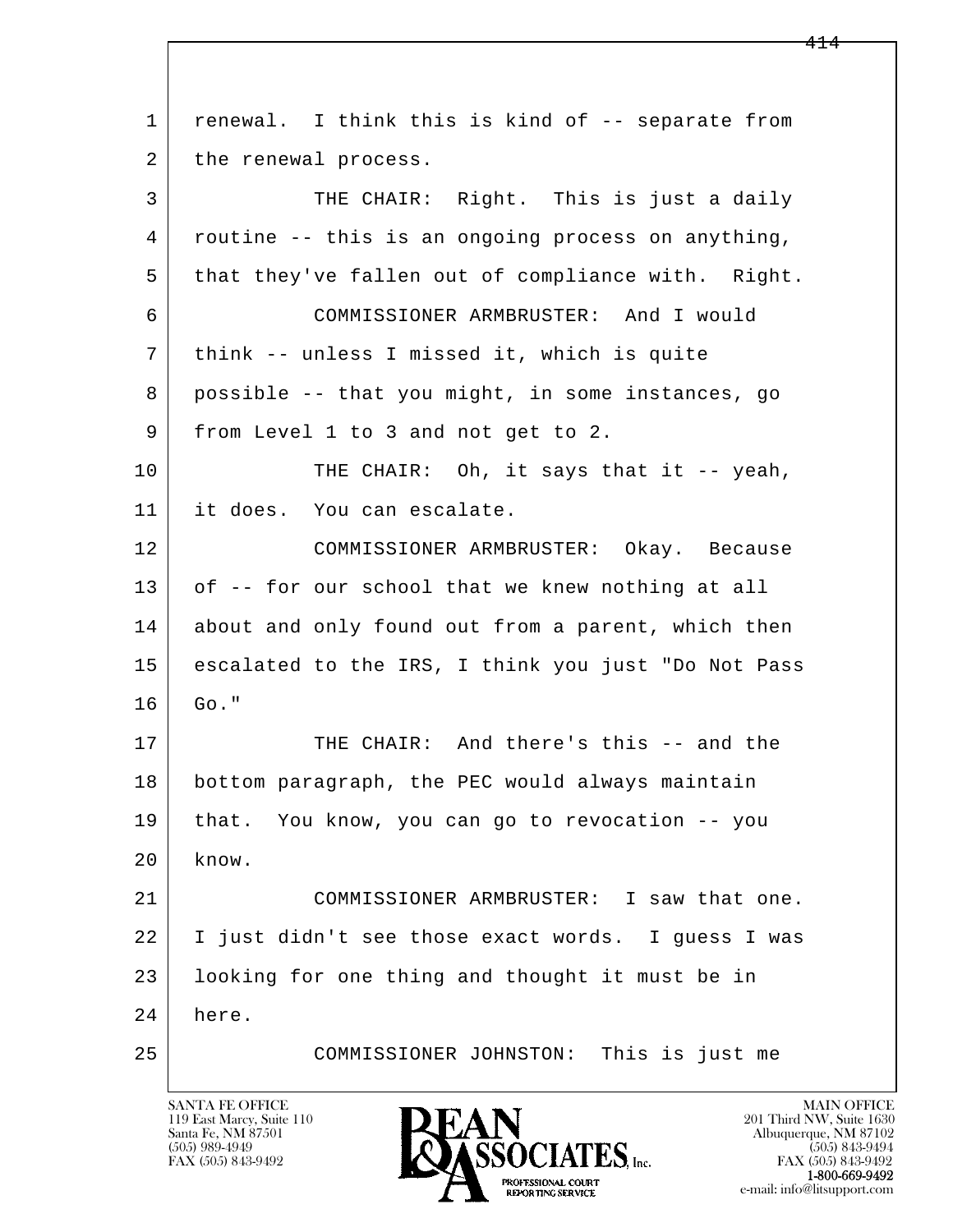l  $\overline{\phantom{a}}$  1 again. But I thought they weaseled a little bit on 2 this. Because they used "occasionally" and 3 "unfortunately." And I feel like that softens it, 4 or that doesn't make it concrete enough. "Because 5 if academic standards may not be met, financial 6 soundness may become an issue. When these 7 situations occur, schools enter into an intervention 8 process." 9 That is not "occasionally." That is 10 "when." And so I just highlighted that -- I just 11 thought some of those adjectives -- and I like these 12 | flow charts. That, to me, is very clear. 13 MR. TIM FIELD: I was talking to 14 Nashville's authorizing office. And they have a 15 dynamic there -- anyway, dynamic aside. But they 16 have also an intervention-ladder-type thing. But 17 they talked about they're having to be judicious, 18 and -- when the office issues a notice of concern, 19 partly because -- you know, the board is somewhat 20 anti-charter. 21 | And what they're doing is they're -- they 22 have to be, When is it important enough to actually 23 raise the flag and create the attention? So that's 24 going to -- you're going to have that same question. 25 It may not always be easy to say, you know,

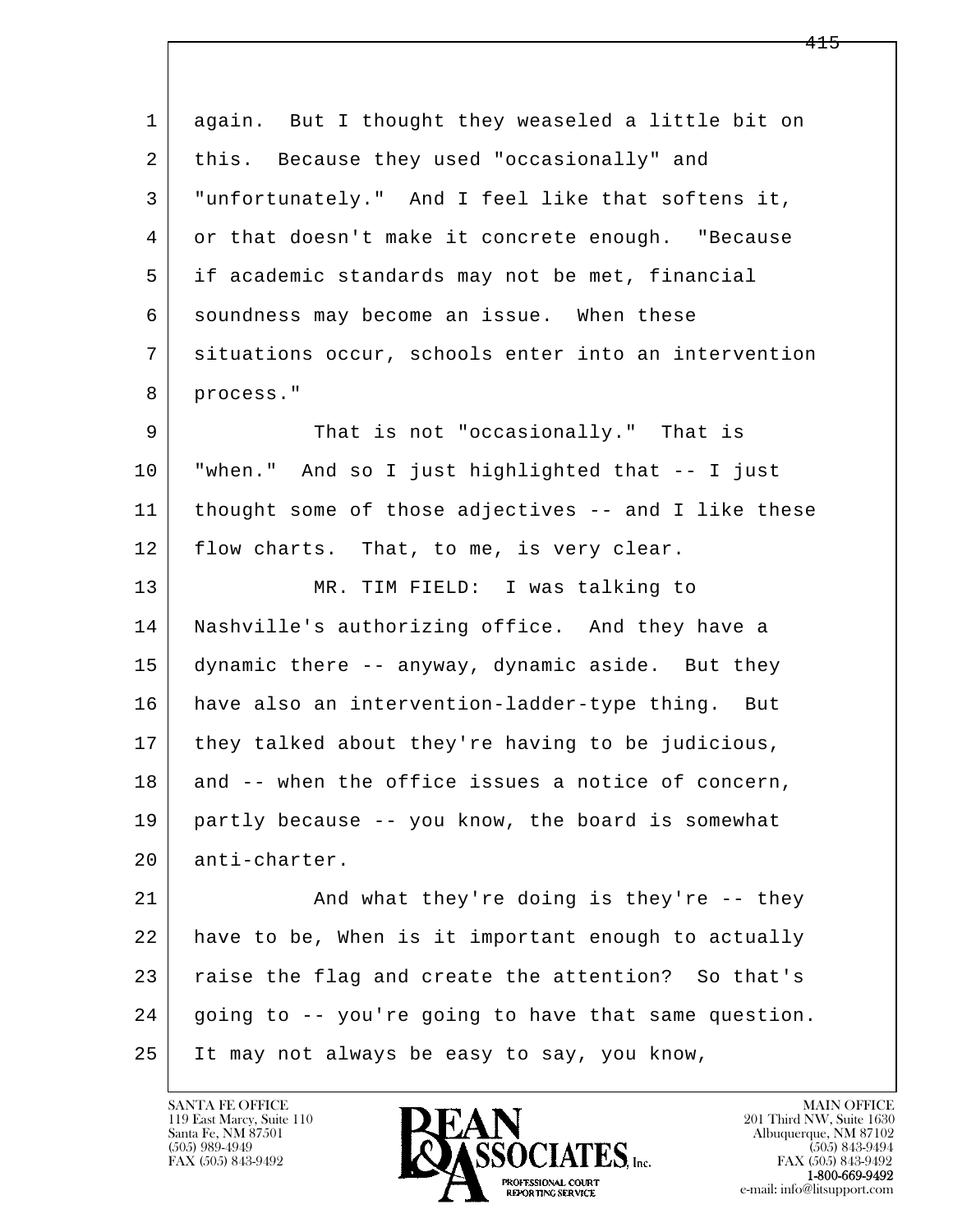l  $\overline{\phantom{a}}$  1 exact- -- I don't know. That's something you have 2 to struggle with, what rises to the level of -- of 3 even the first level of concern. That would be 4 something you'll have to wrestle with and be some 5 judgment, ultimately, I suspect. 6 COMMISSIONER JOHNSTON: And that's where I 7 thought "may" was appropriate. Because it is true. 8 There may be an academic standard that is not met; 9 but it's -- it doesn't rise to the level of "may not 10 be." That would be the definition. But, again, I'm 11 hassling words. This is just Danielle right here;  $12$  so  $-$  13 MR. TIM FIELD: Other things you like or 14 don't like about the document? 15 COMMISSIONER ARMBRUSTER: One thing that I 16 didn't like -- and now I have to find it again. But 17 what it said was, in essence, CSD could only go for 18 one day for a visit. 19 | And I'm thinking -- that just bothered me, 20 only because not that I think they want to be there 21 for two days or three days; but if you're really 22 investigating, and you want to do it correctly, I'd  $23$  rather you be there to do X, Y, and Z on day one, 24 and A, B, C on day two. It depends on how much 25 intervention a school needs.

119 East Marcy, Suite 110<br>Santa Fe, NM 87501



FAX (505) 843-9492<br>1-800-669-9492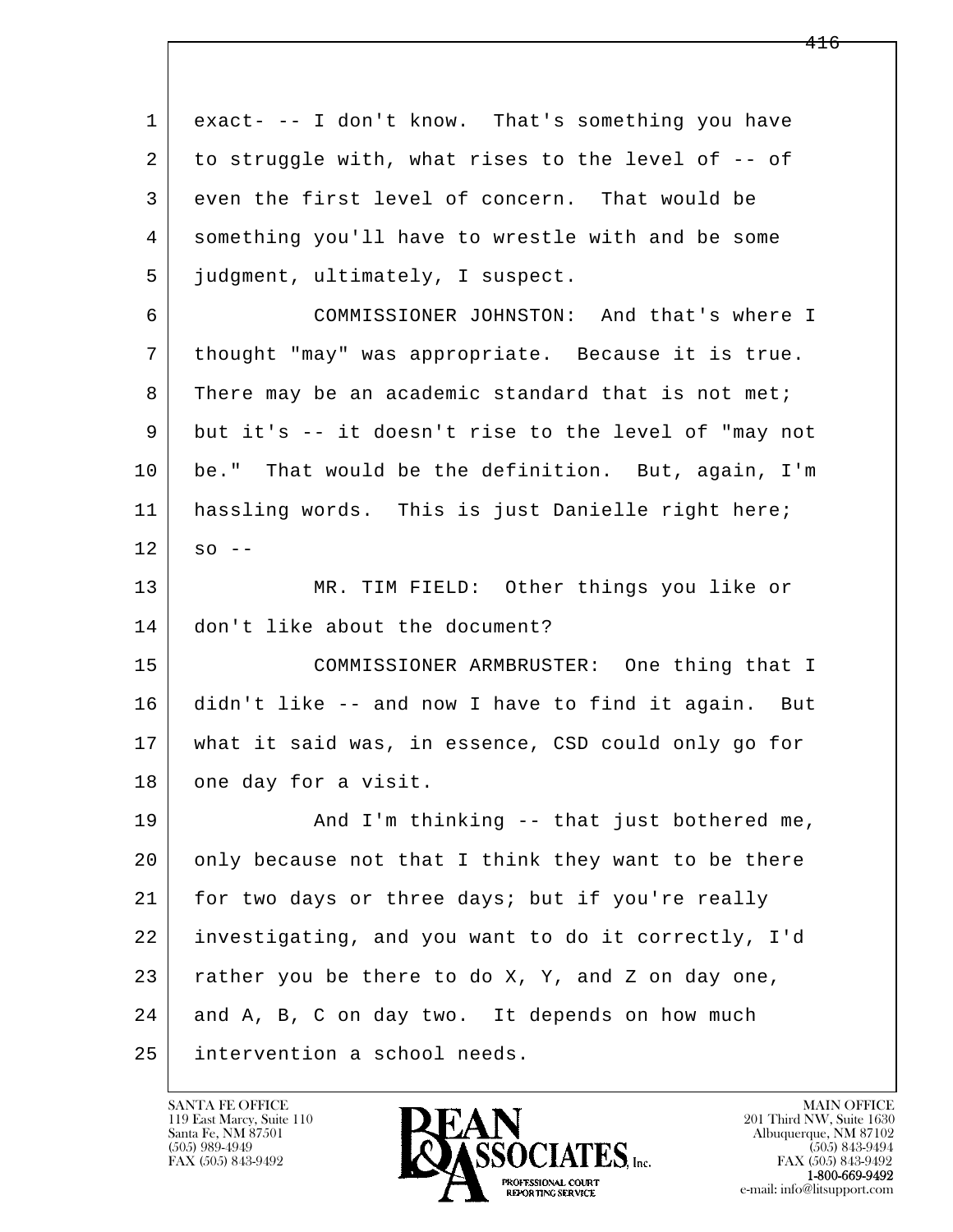l  $\overline{\phantom{a}}$  1 So it didn't -- I didn't like having it 2 there. I'm not saying that they would normally not 3 do it; but I don't think it's -- it's very limiting. 4 What if they don't finish in one day? So then you 5 can't go back for six months? 6 COMMISSIONER JOHNSTON: Weren't they just 7 | talking about the daily routine? 8 THE CHAIR: No. I know where it -- 9 COMMISSIONER JOHNSTON: I didn't see that. 10 COMMISSIONER ARMBRUSTER: It says, on 11 Page 5. 12 THE CHAIR: "No visit will last longer 13 than one day." 14 COMMISSIONER JOHNSTON: Oh, I missed that. 15 COMMISSIONER ARMBRUSTER: I'm not saying 16 all of them will, or all of them should. 17 | THE CHAIR: I think you just don't put a 18 | time frame in there. 19 COMMISSIONER ARMBRUSTER: Yeah, it might 20 be that. 21 | THE CHAIR: And there might be some -- 22 MR. TIM FIELD: Page 7 talks about charter 23 extension renewal. And they -- and part of this is 24 also what are you legally -- what does -- allow you 25 to do. My question here, here they talk about

119 East Marcy, Suite 110<br>Santa Fe, NM 87501

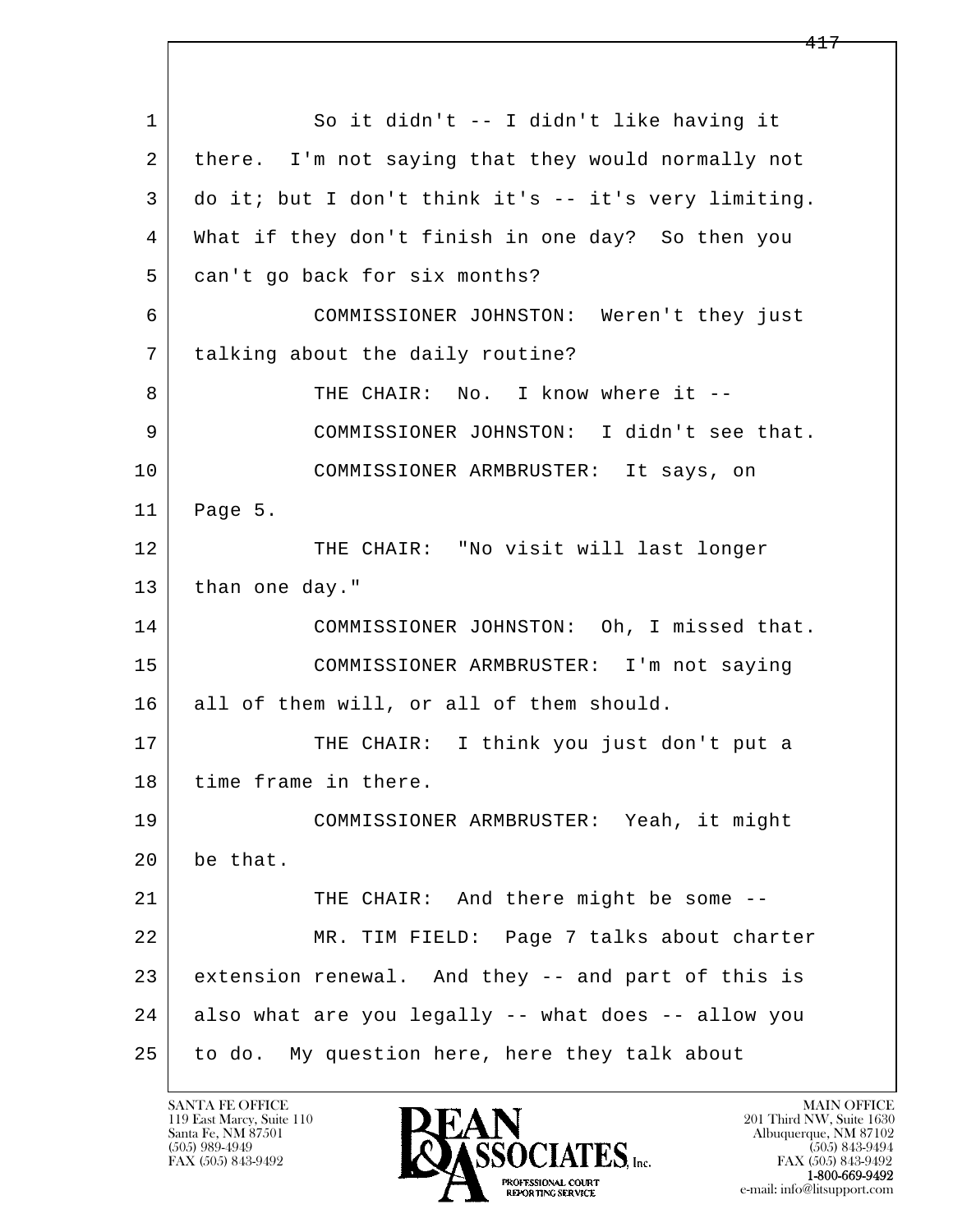l  $\overline{\phantom{a}}$  1 different links. What are you allowed to do? You  $2$  talked about  $-$ 3 THE CHAIR: Five. 4 MR. TIM FIELD: No flexibility? You can't 5 be longer or shorter? 6 THE CHAIR: We can do shorter. To me, 7 that's where this comes in, then. If someone hasn't 8 received -- to me, you get -- you start -- my vision 9 is you start out with three. That's where you start 10 out at. And you get your little bonus points. 11 Okay. You've gotten -- you've -- you've 12 met standard and your organizational and your 13 | financial in your last three years; so you get 14 another year. And now you've met, or you've 15 exceeded in your academics for the past three years; 16 so you get another year. So there's your five. 17 So now, you've got the automatic renewal, 18 because you hit the two additional bells; whereas, 19 another school, maybe they got -- maybe they met 20 standards in their financial; so they get another 21 year. But they didn't do it in the academic; so 22 maybe they -- so it's, in all likelihood, that 23 you're only going to get maximum four years. 24 MR. TIM FIELD: Have you all -- has the 25 PEC given out shorter terms? Have you done --

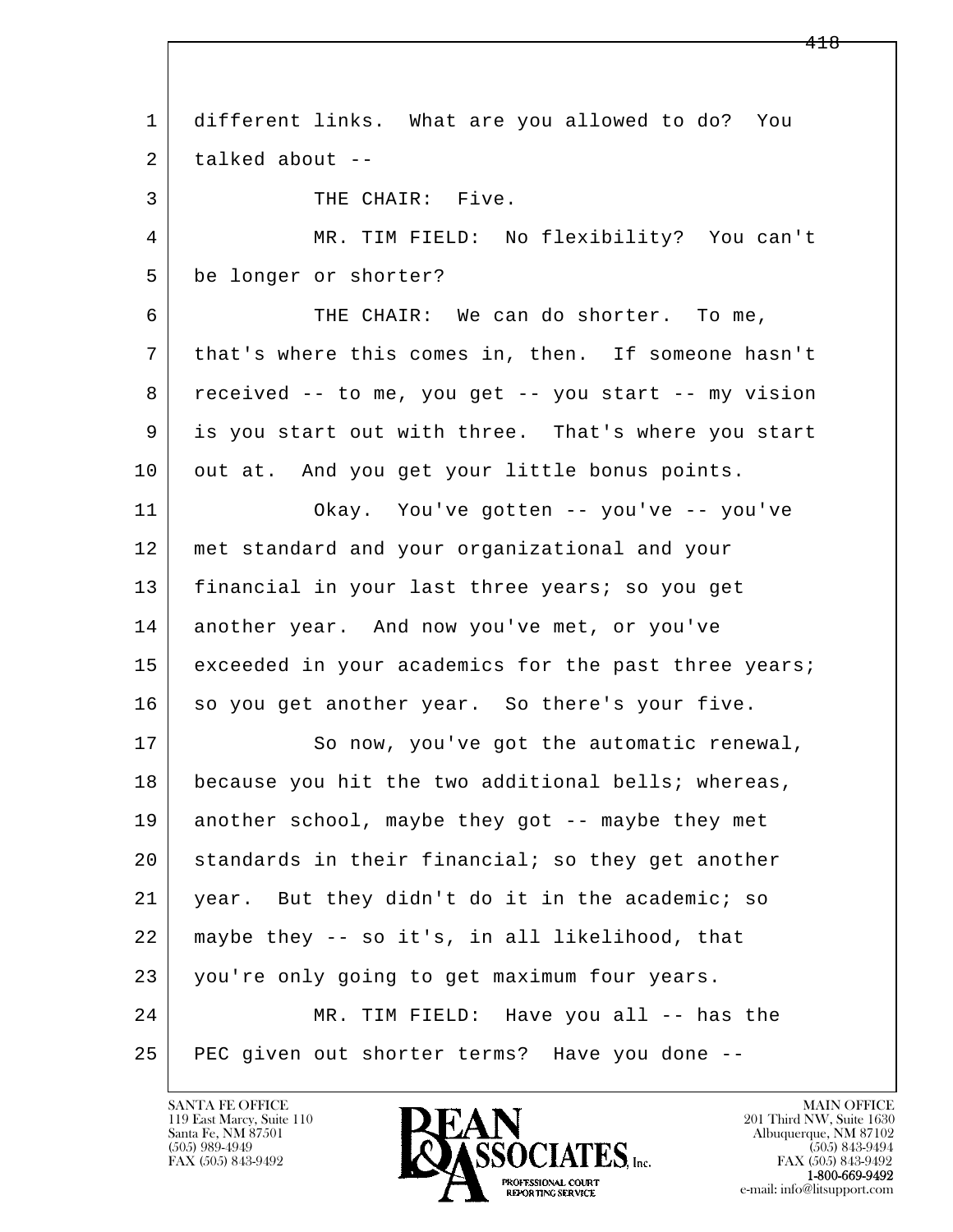l  $\overline{\phantom{a}}$ 1 THE CHAIR: Yes. 2 MR. TIM FIELD: You have. Okay. 3 COMMISSIONER ARMBRUSTER: We have a couple 4 of schools under FBI investigation. I mean, that is 5 true; so we thought maybe we should just do three, 6 because... 7 | THE CHAIR: No, they got five. 8 | COMMISSIONER TOULOUSE: No. 9 | THE CHAIR: No, it was the other one. 10 COMMISSIONER ARMBRUSTER: And we renew 11 | with conditions, sometimes, with a school. 12 THE CHAIR: Usually, if there's been a 13 | serious financial issue, and there's concern that 14 way -- or, obviously -- we've had a number -- we've 15 had a couple of schools that have come from 16 district-authorized that there hasn't been clear 17 information when they've -- when they're 18 transitioning over. So there's concerns, and we're 19 | really not sure. So they've received shorter terms. 20 MR. TIM FIELD: Okay. Okay. 21 THE CHAIR: Just because, you know. 22 So that it's possible. I think -- and 23 people can disagree -- but I think if it's less than 24 | three years, it becomes very difficult to get the 25 information. So if you're doing -- you're going to

119 East Marcy, Suite 110<br>Santa Fe, NM 87501



e-mail: info@litsupport.com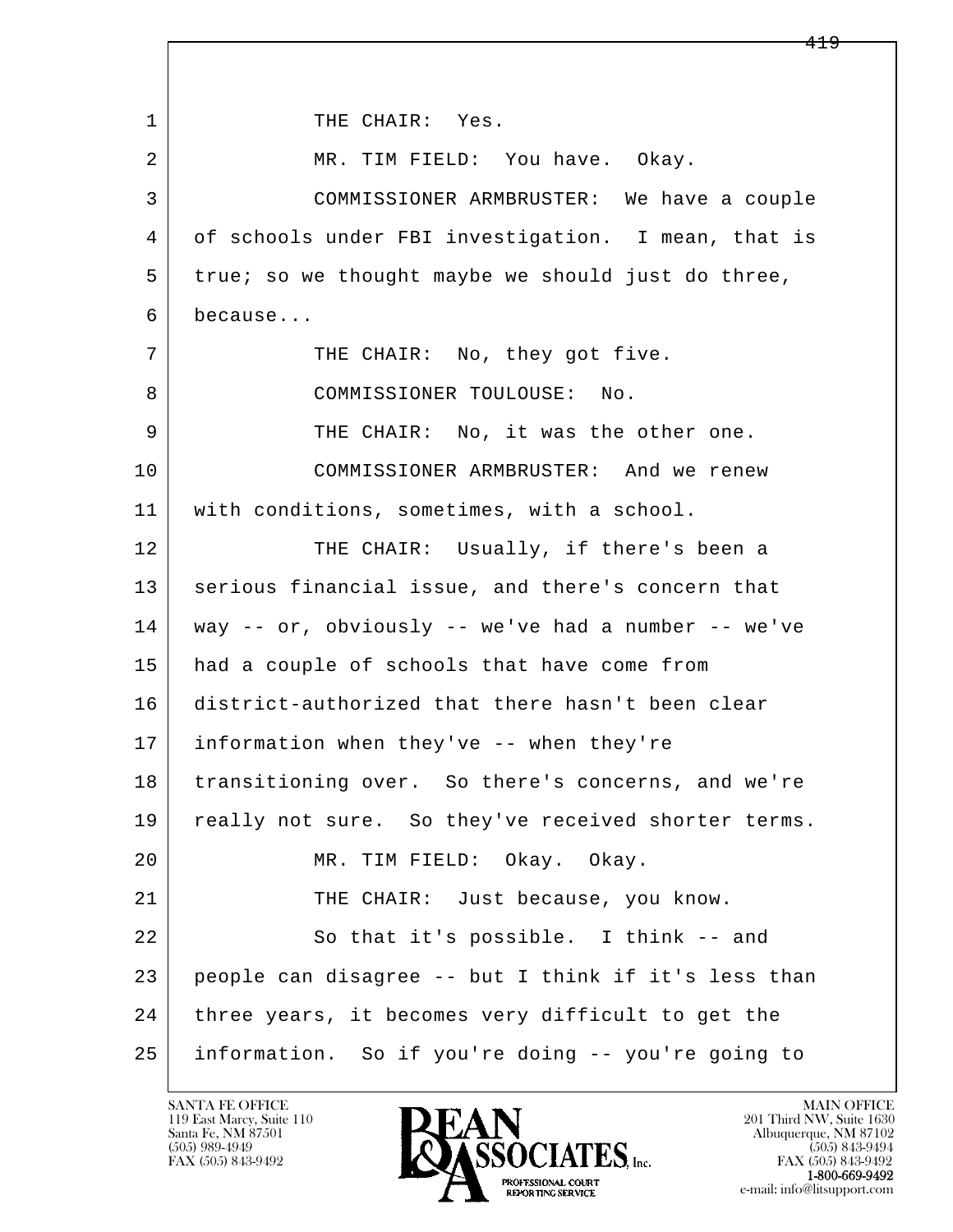l  $\overline{\phantom{a}}$  1 get a two-year, we're turning around and starting 2 this process completely over again. And it just 3 doesn't make, to me, a whole lot of sense. 4 COMMISSIONER TOULOUSE: But if you 5 remember, we did a two-year, and I objected to it 6 because of that. 7 | THE CHAIR: Me, too. Me, too. 8 MR. TIM FIELD: Maybe you have the 9 authority. You can do as few years as you want. 10 THE CHAIR: We could go as few as we 11 wanted to; but it makes it logistically -- 12 COMMISSIONER TOULOUSE: Albuquerque Public 13 Schools did one year in one of the ones that 14 transferred from us to them. They denied them, and 15 went back and gave them one year. 16 THE CHAIR: I don't know how you show any  $17$  valid  $-$ 18 MR. TIM FIELD: There is the renewal 19 length. There is the notion of, like, expedited or 20 automatic renewal. 21 COMMISSIONER TOULOUSE: I don't think we 22 can do automatic renewals. We could do an expedited  $23$  one; but I don't think  $-$ 24 | THE CHAIR: I got you. I got you. 25 COMMISSIONER TOULOUSE: Expedited, yes.

119 East Marcy, Suite 110<br>Santa Fe, NM 87501

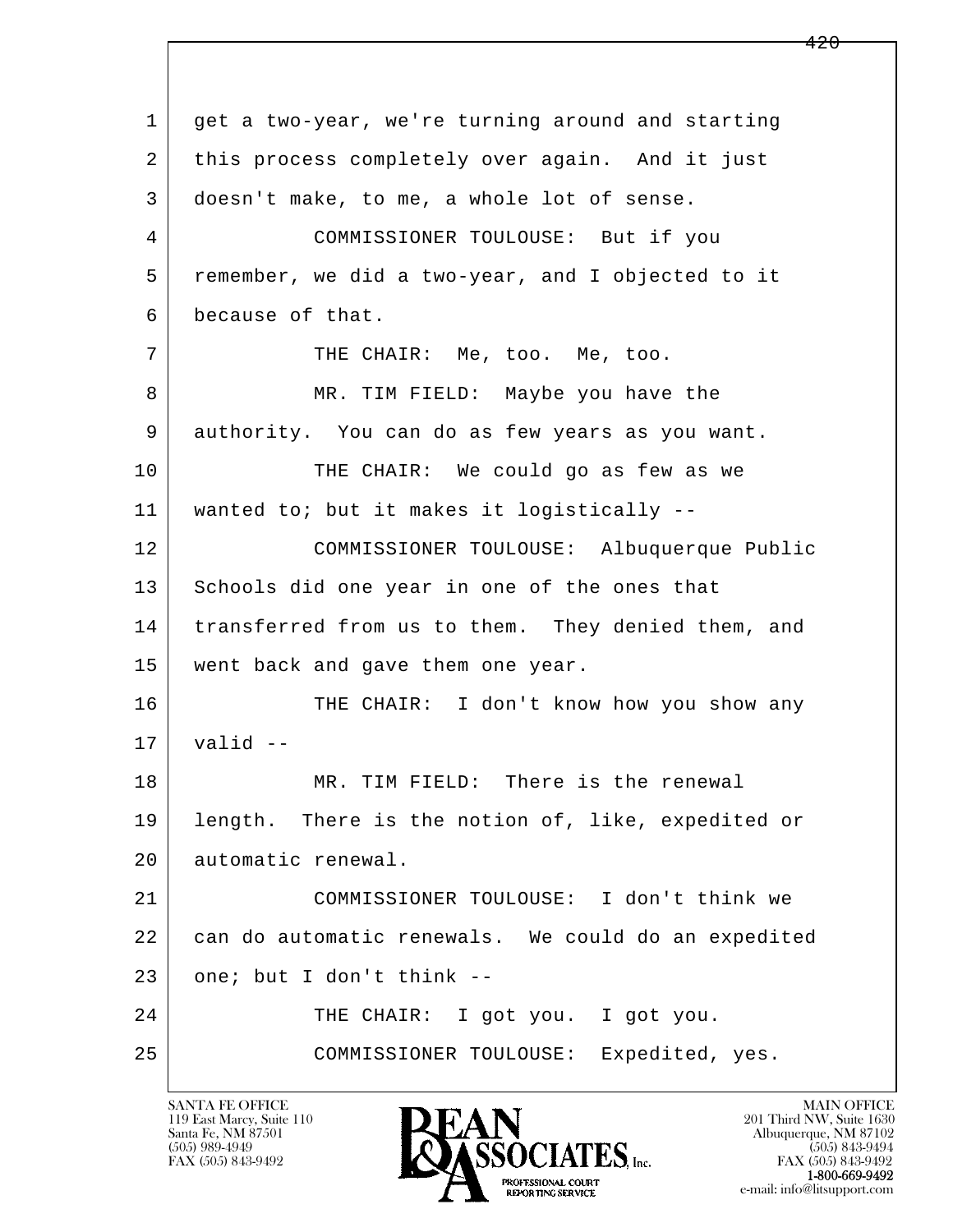l  $\overline{\phantom{a}}$  1 Automatic, no. 2 THE CHAIR: Yeah. There would have to  $3$  be  $-$ 4 MR. TIM FIELD: Kind of a renewal process. 5 COMMISSIONER ARMBRUSTER: We might give 6 you five years with a condition. 7 MR. TIM FIELD: You could put that in a 8 contract. 9 THE CHAIR: And identify the financial or 10 academic areas we're concerned with, yeah. I -- you 11 know, I would like a -- like a -- if it's a 12 five-year contract -- or, like, a three-year, 13 review, so that the school -- you know, the school 14 is clear on where they're standing at that point in 15 | time. It gives them the opportunity. 16 They still have two additional years. So 17 maybe they could increase in some areas, look at it, 18 and maybe, you know, ring the bell, and maybe not 19 get an expedited, but guarantee them a better 20 opportunity. And it gives us a chance to take a 21 look going forward at what the renewal process is 22 looking like. 23 COMMISSIONER ARMBRUSTER: And if this were 24 mine -- I'm going to be picky, like Danielle. Words 25 like, under this -- Page 6 -- not that they're bad

119 East Marcy, Suite 110<br>Santa Fe, NM 87501

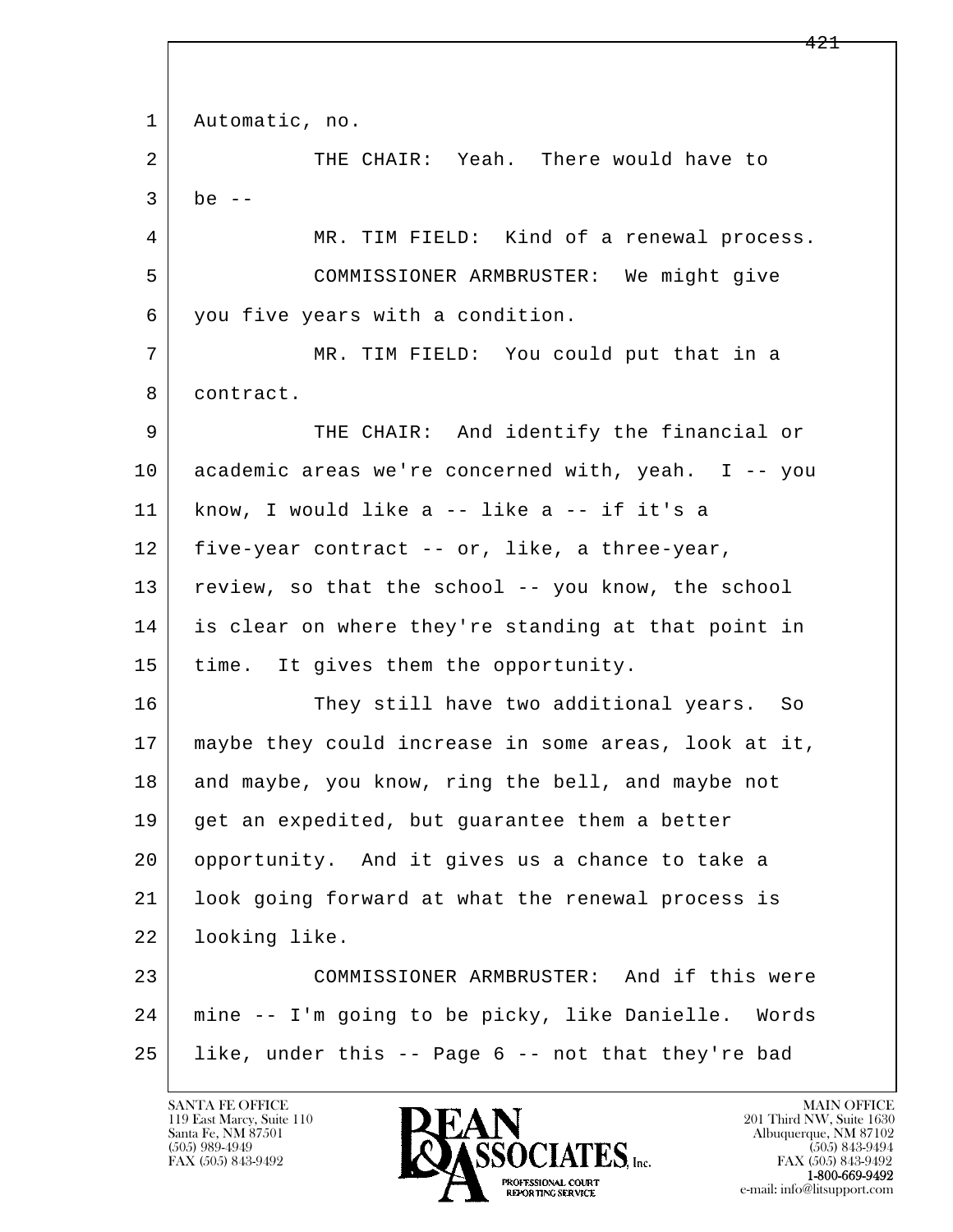l  $\overline{\phantom{a}}$ 1 | words; it's not that. It's just that they're not 2 defined words. 3 And it says, on level 1 -- I'm on the 4 second paragraph -- "All schools..." -- that one -- 5 "...begin outside of the intervention ladder...," 6 blah, blah, blah. 7 "Schools in good standing receive 8 | non-invasive, regular oversight." 9 So I'm not -- which may be -- it's not -- $10$  I'm just not  $-$  11 MR. TIM FIELD: "Leave your gloves at 12 home" kind of thing. 13 COMMISSIONER JOHNSTON: Their definition 14 of "non-invasive" may be different. 15 COMMISSIONER ARMBRUSTER: It's a clarity 16 of language. I think I could guess what they meant. 17 | But I'm not going to guess that one. 18 THE CHAIR: Truthfully, I looked less at 19 the language, because I figured the language is what 20 we would do. And I looked more just at the process. 21 COMMISSIONER ARMBRUSTER: Fine. I could 22 do that, too. But I did like this. That was not a 23 complaint. I'm just saying when you're clarifying 24 language -- but this whole process -- to me, what -- 25 one of the reasons we did it was to make it very

119 East Marcy, Suite 110<br>Santa Fe, NM 87501

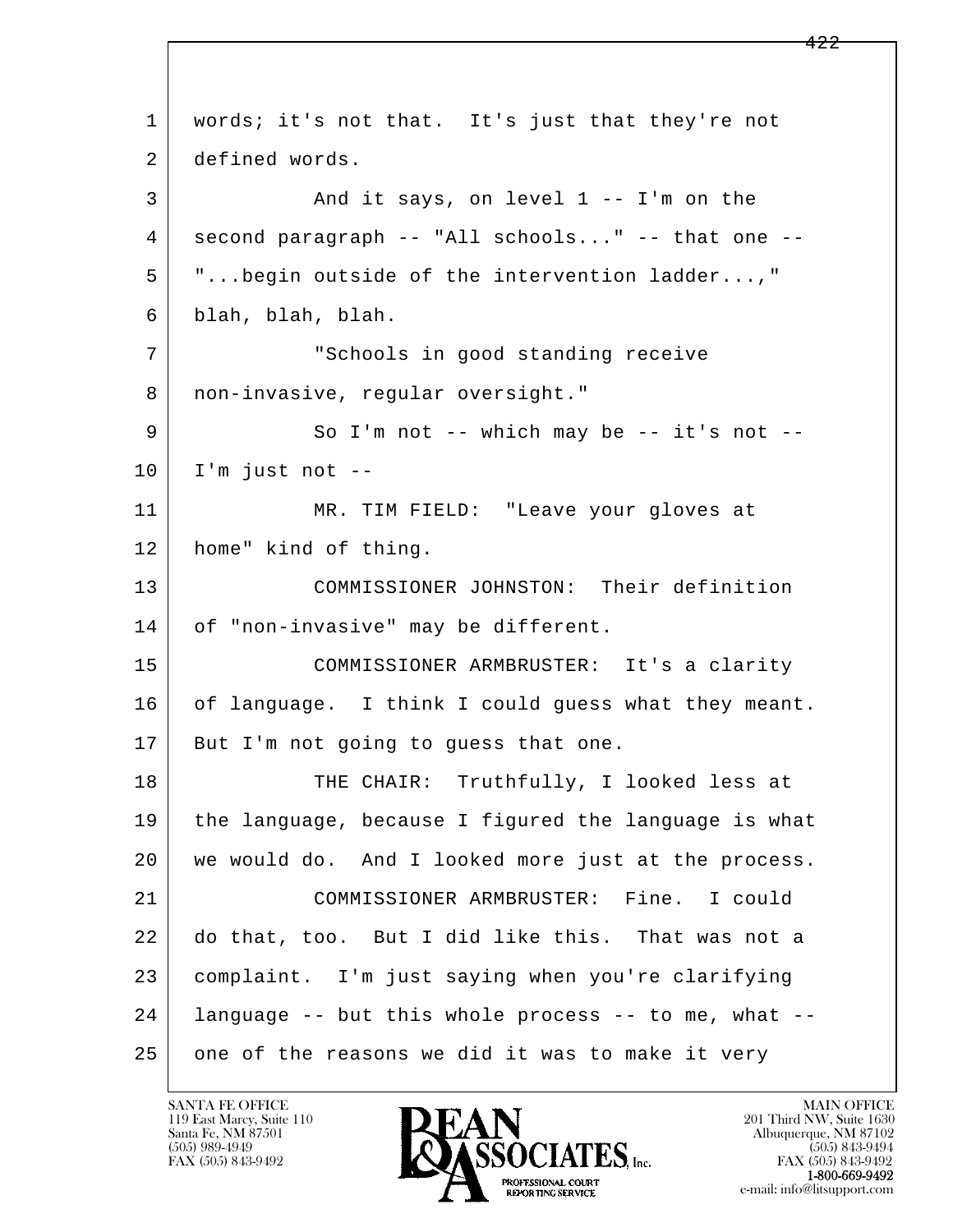l  $\overline{\phantom{a}}$  1 transparent, very clear. So when we said, "It has 2 to be six," we didn't mean five or seven. We meant 3 right in the middle. And so I thought that's what 4 we were doing to clarify, for everybody, what -- 5 COMMISSIONER JOHNSTON: We want something  $6$  that  $-$  7 MR. TIM FIELD: Yeah. 8 | THE CHAIR: That's okay. On No. -- on 9 Page 5, with the components, I was just looking at 10 that. And I don't know -- I don't -- with the 11 school leader interview and the "assess the school 12 leader's operation of the school," is that something 13 that -- see, I don't know, when we're looking at 14 autonomy, I don't -- I guess I need a little clarity 15 on what that assessing what the school leader's 16 | operation of the school would look like. 17 MS. POULOS: And I would just say that 18 | this probably doesn't align with what we do. And so 19 I don't know. 20 THE CHAIR: I would propose to take it 21 out. 22 MS. POULOS: I would say that if we're 23 going to have something like this, we need to talk 24 together about what our site visits do look like 25 with that performance framework in hand -- right? --

119 East Marcy, Suite 110<br>Santa Fe, NM 87501



FAX (505) 843-9492<br>**1-800-669-9492**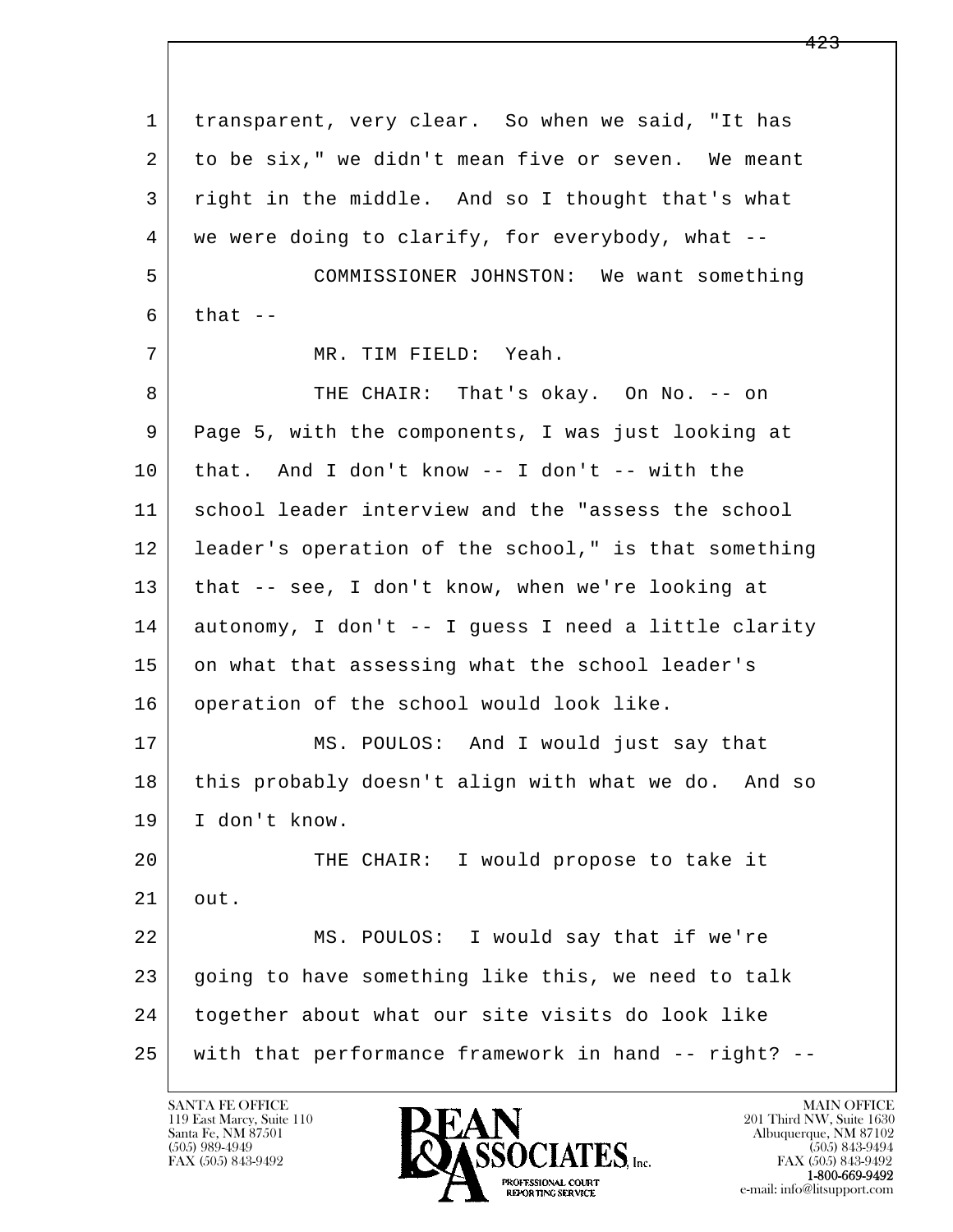| $\mathbf 1$ | to really talk about why we're doing these and what  |
|-------------|------------------------------------------------------|
| 2           | parts are relevant.                                  |
| 3           | MS. LYRIA BOAST: I was just going to say,            |
| 4           | obviously, this needs to be modified for, you know,  |
| 5           | your practice. But I think especially the            |
| 6           | components would start to -- would really, I think,  |
| 7           | be welcomed by the schools, given the feedback that  |
| 8           | they gave, wanting to know, like, what -- right?     |
| 9           | But, yes, it needs to reflect your practice and your |
| 10          | priorities.                                          |
| 11          | MR. TIM FIELD: Yes, I think you've talked            |
| 12          | about it, and you see it in the framework. "File     |
| 13          | audit" is a term I think you all use. So that kind   |
| 14          | of is a component. But the school should understand  |
| 15          | what the heck that means. It means, "We're going to  |
| 16          | pull records, and we're going to look at this."      |
| 17          | Another thing that I think is a good                 |
| 18          | practice that isn't here -- maybe they have it, but  |
| 19          | it's not linked -- if there's a site visit protocol  |
| 20          | that exists that you want to make public, here's     |
| 21          | where you make a link. There's -- like, there's a    |
| 22          | protocol. You don't have to spell it all out here,   |
| 23          | but maybe hypothetical components. But you'd have a  |
| 24          | link to your site visit protocol. That would be a    |
| 25          | way to make it -- increase clarity.                  |

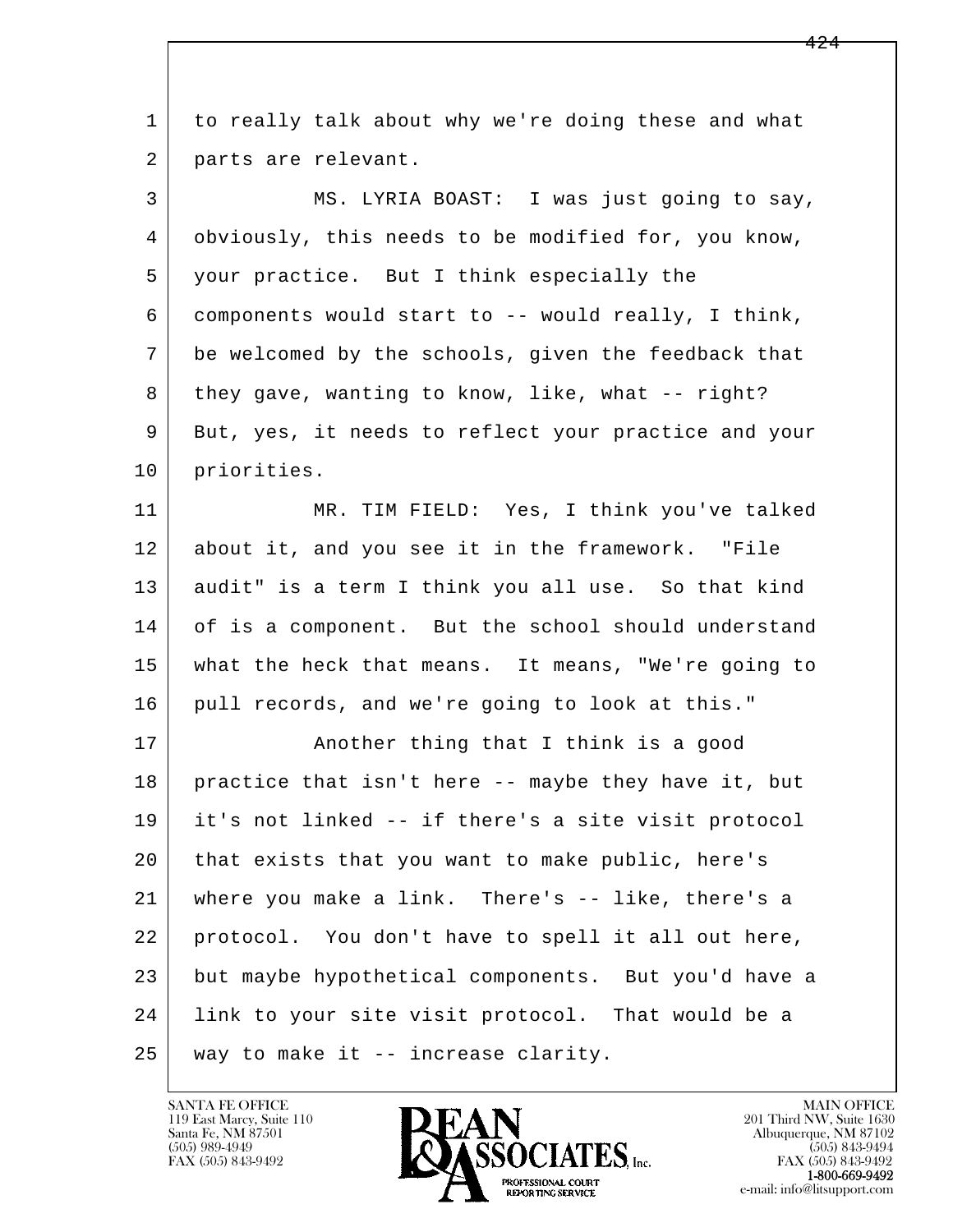| $\mathbf{1}$ | COMMISSIONER ARMBRUSTER: Katie, do                  |
|--------------|-----------------------------------------------------|
| 2            | governing councils make up their own evaluations of |
| 3            | the school leader? Or do we give them guidance? Or  |
| 4            | how would they know what to do?                     |
| 5            | And I'm sure the answer is "No," but I'm            |
| 6            | going to continue; because I'm not sure that that's |
| 7            | not a really important part of, again, some of the  |
| 8            | issues that come up that we end up dealing with.    |
| 9            | And I don't know -- I don't think it's our place or |
| 10           | your place to say, "Here's the form that you're     |
| 11           | going to use."                                      |
| 12           | But in those trainings that you're doing            |
| 13           | for governing council, "These are things that you   |
| 14           | night want to consider. Certainly, this would be    |
| 15           | important. This is" --                              |
| 16           | MS. POULOS: We're having great                      |
| 17           | conversations with our boards about that. Like, you |
| 18           | know, "Hey? How do you evaluate your school         |
| 19           | leader?"                                            |
| 20           | It's really based on your interactions              |
| 21           | with them at their board meeting.                   |
| 22           | That's not their job, is it?                        |
| 23           | They're fun conversations, because our              |
| 24           | board members go, "You're right. We could do this.  |
| 25           | We could have surveys with our parents. We could    |

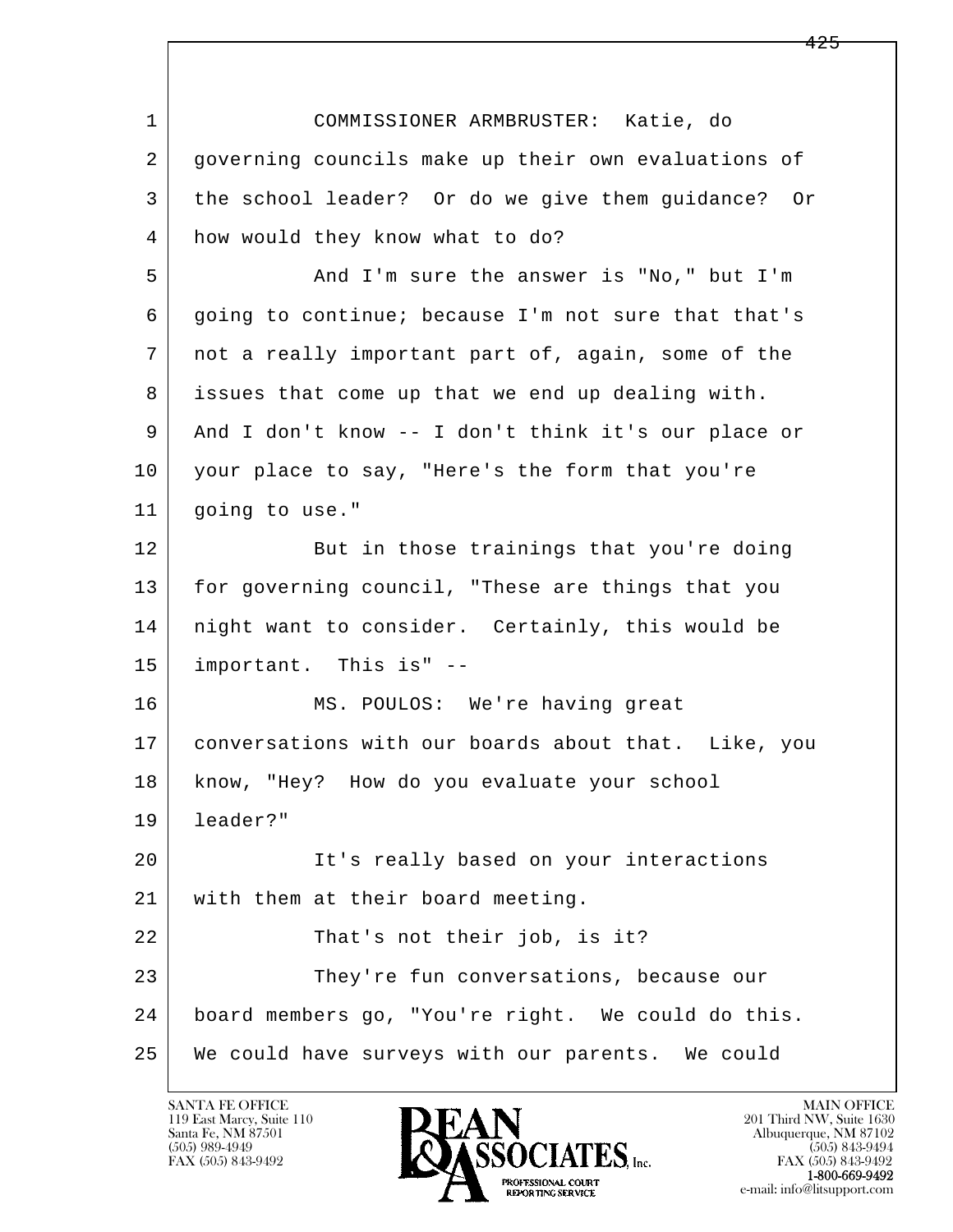l  $\overline{\phantom{a}}$  1 have surveys with our families. We could have 2 interviews with our teachers." 3 So they're starting to think more about 4 that. And they have asked for guidance. And there 5 is some guidance available in statute and regulation 6 on what's required for principal evaluations; right? 7 There's nothing about what's required for 8 superintendent evaluations or charter school leader 9 evaluations. But we are giving them guidance. And 10 I think they're getting excited about this idea of, 11 "Oh, our job is much larger than we thought," which 12 is a great thing. 13 THE CHAIR: And some have contracted out 14 to -- not every year. But some have a cycle, so 15 that they do -- they have an outside concern come in 16 and do a big review, which does include a lot of 17 those things. And I think some may feel more 18 comfortable. 19 COMMISSIONER ARMBRUSTER: And I actually  $20$  say that, because of  $-$  not a form that you have to 21 use; but I believe that when you have new -- 22 particularly our new schools, and there's governing 23 council people that have not done that before, it's 24 nice to have samples of things that you might want 25 to consider in -- not just the evaluation, but other

119 East Marcy, Suite 110<br>Santa Fe, NM 87501

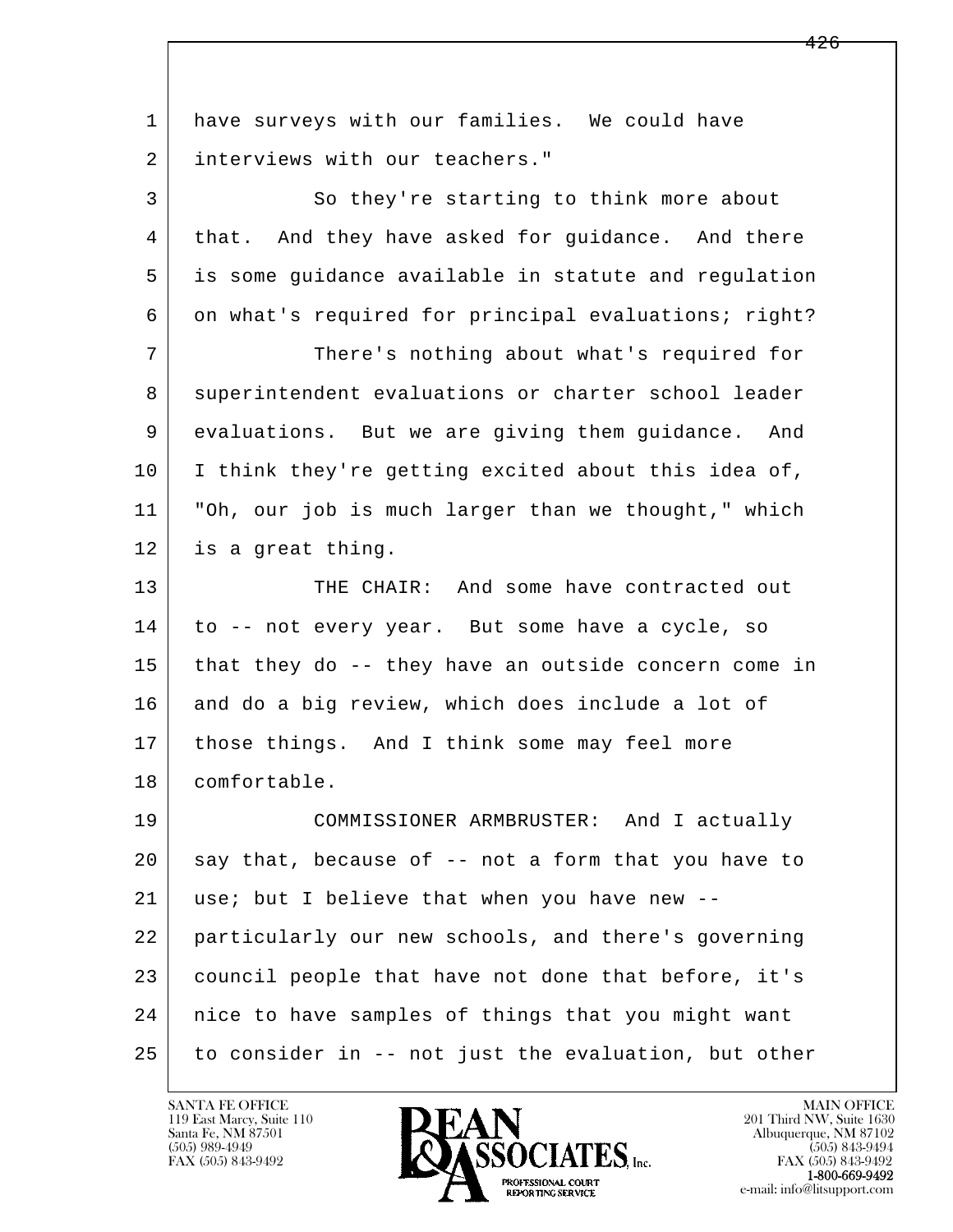l  $\overline{\phantom{a}}$  1 kinds of things, too. Because otherwise, you're 2 reinventing the wheel again for, like, how many 3 different items. 4 So, I don't know. That's just my opinion. 5 MR. TIM FIELD: Any final thoughts -- 6 we'll wrap this part of the discussion up. 7 | Any final thoughts about the compact? 8 COMMISSIONER JOHNSTON: I think it's a 9 | great -- a great -- it clarifies. 10 MR. TIM FIELD: Well, our next step will 11 be to have an outline. We'll work with Katie's 12 team, as well. Because part of this is going from 13 what's already in place. 14 So already, we already have a site visit. 15 What other components have you articulated 16 in the site visit protocol? That's -- I would 17 also -- I would encourage you also to -- you know, 18 what you like, plagiarize, to some extent. I mean, 19 make it your own. But if there is things -- if you 20 want to have -- if you want to proclaim what are our 21 obligations or our guiding principles, and you like 22 these five and want to add a sixth, go for it. 23 There's no -- I think it's also good to 24 not reinvent the wheel too much on what you like. 25 Use it, and what you don't, change it. Go ahead.

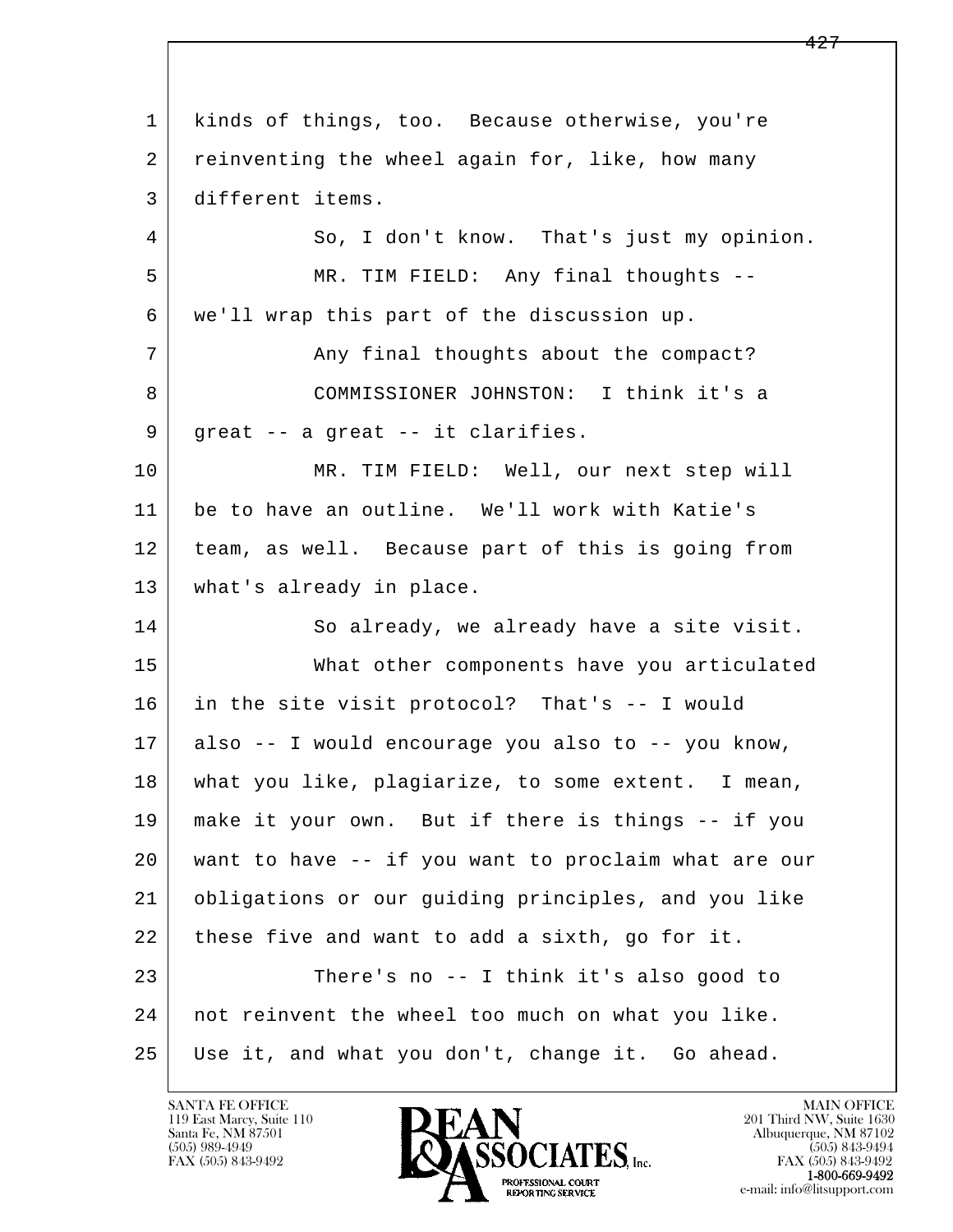l  $\overline{\phantom{a}}$  1 COMMISSIONER JOHNSTON: I have a process 2 question. The performance framework flows to the 3 accountability performance compact, or the 4 accountability model. And that is where this 5 compact fits in as an example of an accountability 6 model. 7 | MS. LYRIA BOAST: Right. 8 | COMMISSIONER JOHNSTON: And from that 9 accountability model, then we will further determine 10 how we get all of the -- the fact-based feedback and 11 outcomes that -- 12 MS. LYRIA BOAST: Remember what we talked 13 about? Our intention, or suggestion, is that you 14 would have your version of this, with the language 15 and the framing and the title, what you want to call 16 it. You may want to call it a "performance 17 framework." It might be that you want to call it 18 the "accountability model." It will be side by side 19 with the accountability -- with your performance 20 framework. 21 You might even have it in the same 22 document. It could be that at the end of this, some 23 authorizers will have the framework first, and then 24 this follows, sort of saying -- or, you know, 25 together. But the idea is that they are together.

119 East Marcy, Suite 110<br>Santa Fe, NM 87501

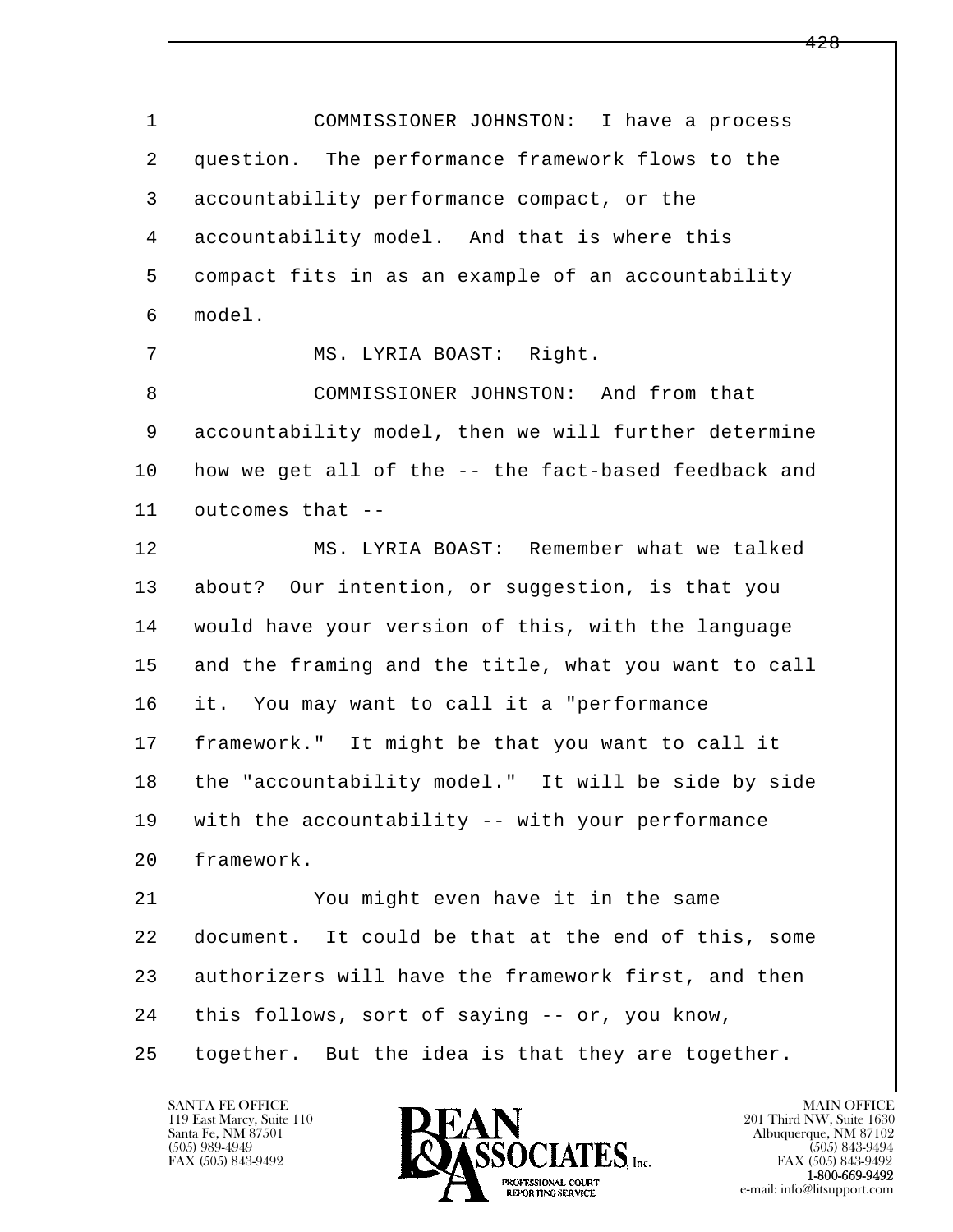1 | It is almost a package.

 2 COMMISSIONER JOHNSTON: And then the 3 requirements that -- the obligation that we have to 4 the charter and the charter has to us are 5 demonstrated in what they provide us; back to the 6 framework, almost.

l  $\overline{\phantom{a}}$ 7 | MS. LYRIA BOAST: Right. Well, this is --8 this should be laying out the relationship. And 9 then the rubber hits the road. And, hopefully, this 10 is being implemented. And that's why I think the 11 level of stakeholder engagement that is -- that has 12 been built in, and you all sort of agreed to doing, 13 it's very important; because you want your schools 14 to have feedback in this and to see this and for you 15 to engage with them about it and to make -- you 16 | know, to make sure that there is some agreement 17 about, 'Okay, this is what, you know, everybody's 18 responsibilities are." 19 THE CHAIR: And that's what we do in the 20 contracts now. The -- 21 MS. LYRIA BOAST: It's just laying it out 22 so there's some clarity. 23 THE CHAIR: -- the relationship. And then 24 we move into the -- I think they just use the word 25 "compact" instead of contract. I think it's a

119 East Marcy, Suite 110<br>Santa Fe, NM 87501



FAX (505) 843-9492<br>**1-800-669-9492**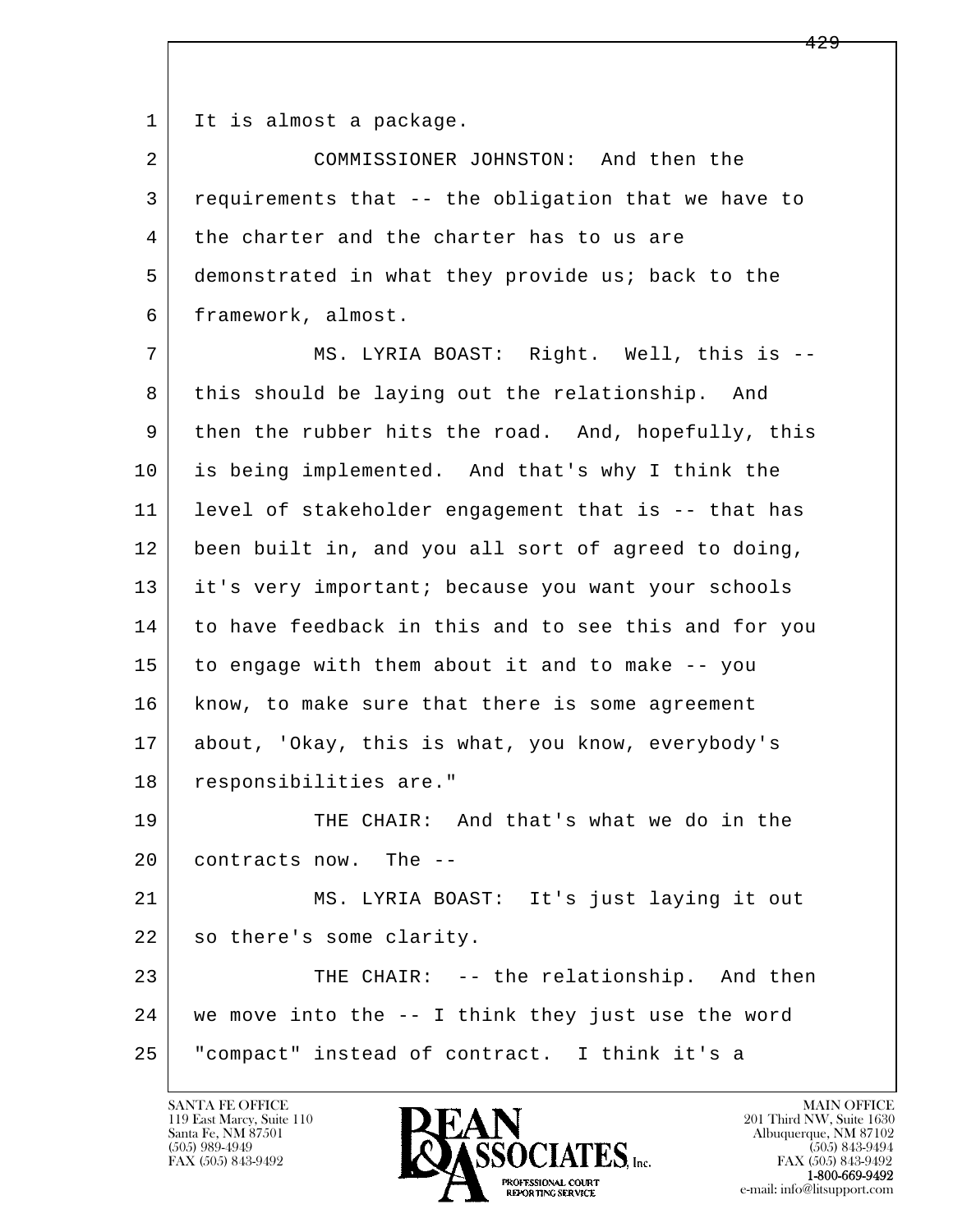l  $\overline{\phantom{a}}$ 1 | warmer fuzzier word than "contract." 2 MS. LYRIA BOAST: They have contracts. 3 They came to this language as, "Our agreement with  $4 \mid$  you." 5 MR. TIM FIELD: One thing that's not in 6 here, looking at Page 7, Charter Section Renewal. 7 They reference Bulletin 126. 8 And I think -- so I don't know. I should  $9 \mid$  go -- I'm curious what that says. 10 But clarifying the process and criteria 11 for renewal is critical. It's actually not really 12 stated in this document. And it's something you 13 want to state. Maybe for them, it's time. Because 14 Bulletin 126, whatever it is, may be a perfectly 15 clear document. 16 Louisiana has a bit of a history, like, 17 | "You get an "F," you're out." They were closing -- 18 "F" schools were being closed. So they were taking  $19$  a fairly  $-$  20 THE CHAIR: Automatic closure. 21 MR. TIM FIELD: They had a fairly 22 aggressive policy toward closure in that sense, 23 which may or may not fit where you all want to be. 24 But renewal needs to be an important part of your 25 documents.

119 East Marcy, Suite 110<br>Santa Fe, NM 87501

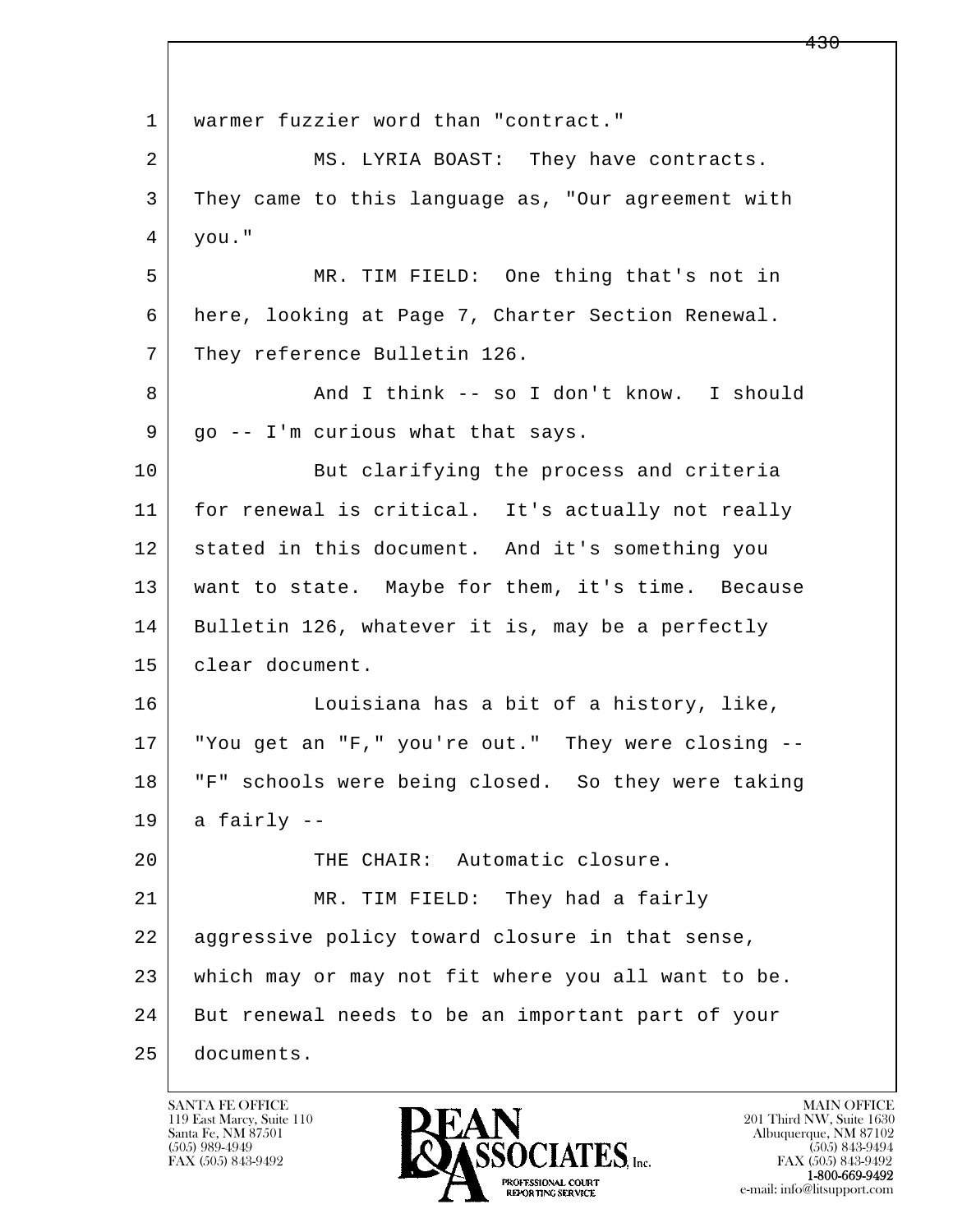| $\mathbf 1$ | MS. LYRIA BOAST: Bulletin 126 are their               |
|-------------|-------------------------------------------------------|
| 2           | charter regulations.                                  |
| 3           | THE CHAIR: The RSB, yeah. I think -- and              |
| 4           | it's a conversation that we've not actually engaged   |
| 5           | But I think there -- I see some language about<br>in. |
| 6           | the closure policy being in there; because it's --    |
| 7           | it's come up. We've faced it with the Legislature.    |
| 8           | So that I think if we don't step up and               |
| 9           | establish, it's going to be foisted on us. And we     |
| 10          | may not like what ends up happening. So that I        |
| 11          | think if we're clear so that we assuage the fears of  |
| 12          | all those out there that think that -- you know,      |
| 13          | that there's -- there's nothing much going on, I      |
| 14          | think we can $-$ - I think we can make it $-$ - make  |
| 15          | schools feel a little bit safer, that they're not     |
| 16          | going to be at the will of some legislative           |
| 17          | document, that they'll have -- you know, we'll have   |
| 18          | no recourse with.                                     |
| 19          | MS. LYRIA BOAST: So in terms of next                  |
| 20          | steps, I think we -- it makes sense to us that we     |
| 21          | would take this feedback, and we could either bring   |
| 22          | back to you -- obviously, we're going to need to      |
| 23          | find out, you know, what changes need to be made and  |
| 24          | some -- but what works best?                          |
| 25          | We could bring back either an outline, or             |

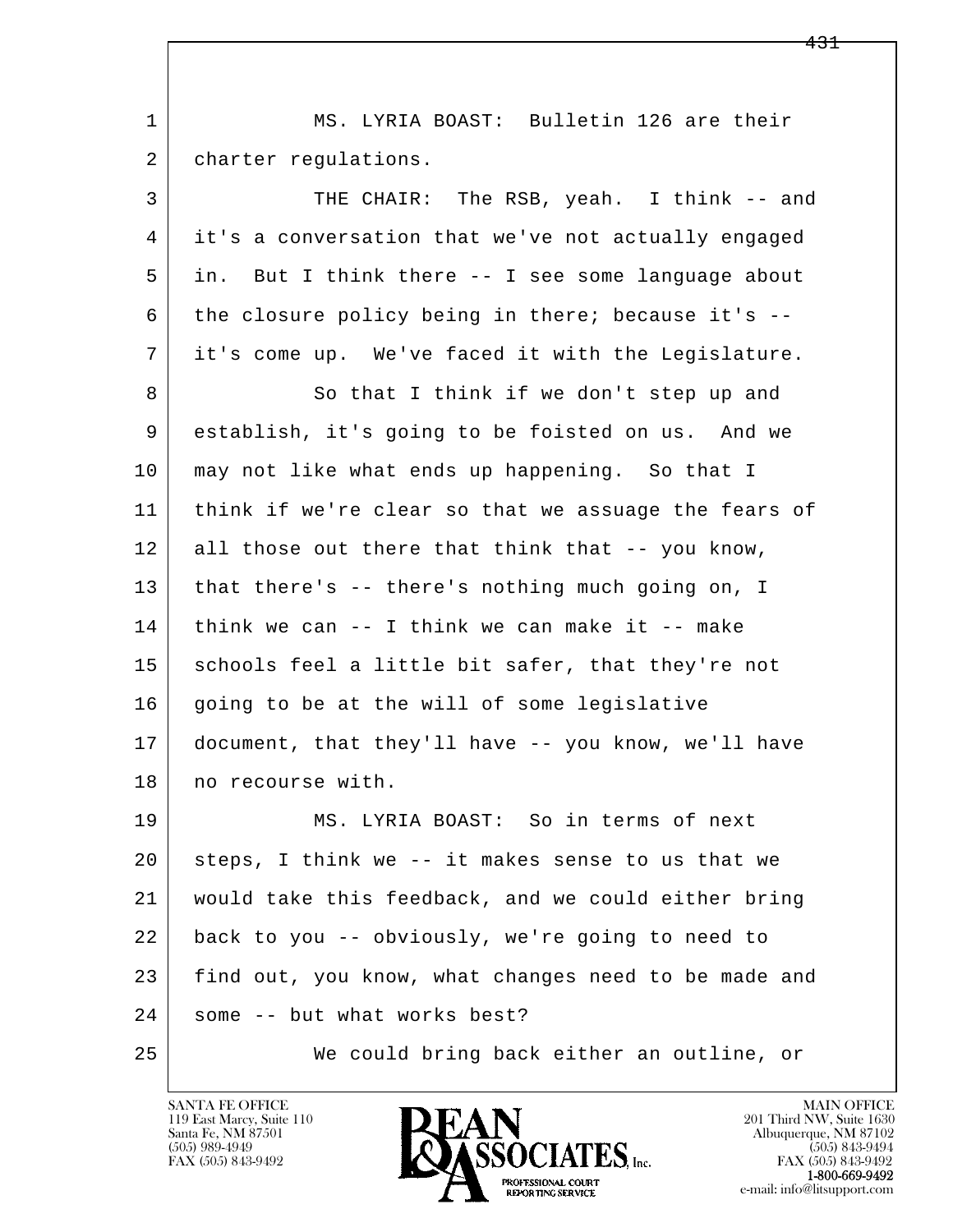l  $\overline{\phantom{a}}$ 1 even a draft with the trial run. Or is this 2 something that -- you know, who would take the first 3 stab at this? What would be most useful to you all 4 in terms of how you would generally sort of review 5 and revise this document? 6 COMMISSIONER RUIZ: A draft. 7 MS. LYRIA BOAST: Bring a draft back to 8 you? Okay. 9 MR. TIM FIELD: I do think schools want to 10 know this. As much as we're pushing the framework 11 so far, they're going to really crave a better 12 understanding of how the heck this is going to be 13 used. 14 THE CHAIR: Exactly. 15 MR. TIM FIELD: I think we can transition 16 to kind of wrap -- unless there's any other topics, 17 | we can kind of wrap our meeting -- a couple of 18 things we wanted to just review, one of them being 19 project timeline. It's up on our screen right now. 20 And you have -- you do have maybe the yellow sheet 21 | that has the timeline. 22 So we think we've gotten what we need to 23 do the trial run for the three frameworks. And each 24 one will be a little nuanced in terms of what that 25 trial run looks like. We've talked about this.

119 East Marcy, Suite 110<br>Santa Fe, NM 87501

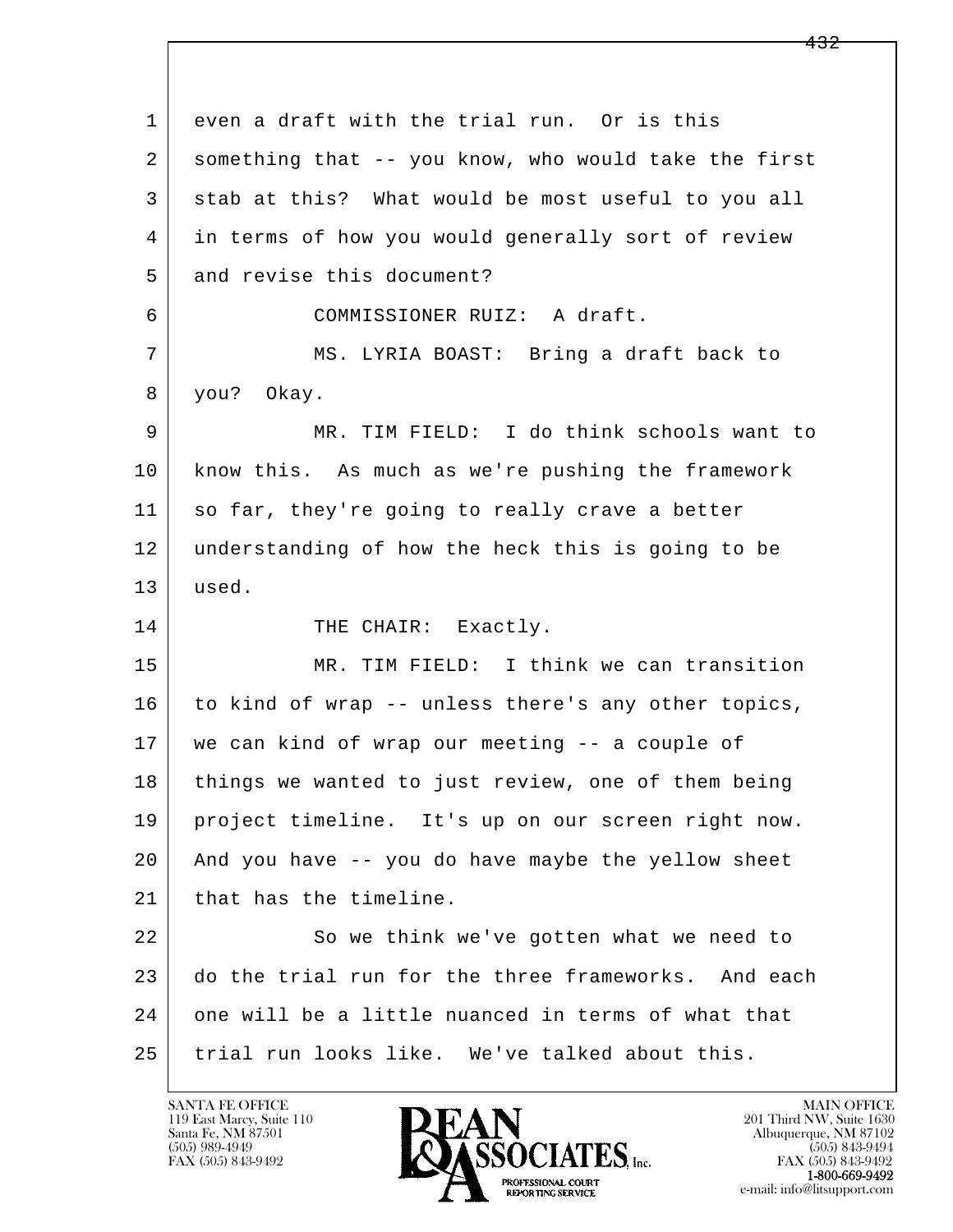| 1  | Hopefully, that's fairly clear to everyone.         |
|----|-----------------------------------------------------|
| 2  | We think that it's going to take a couple           |
| 3  | of months. It may take a little longer for some     |
| 4  | frameworks. We'll work as quickly as we can to make |
| 5  | progress there.                                     |
| 6  | Our expectation is that we come back, we            |
| 7  | think, during the November meeting, potentially. I  |
| 8  | think it's the 17th or 18th. Maybe there's -- maybe |
| 9  | there's a half-day we work on where we go over the  |
| 10 | trial run results, maybe a draft accountability     |
| 11 | plan. I think it'll be incumbent upon us to get to  |
| 12 | you something you can review in advance in order to |
| 13 | make that an efficient review process.              |
| 14 | But that is the -- and then we would want,          |
| 15 | from the Commission at that point, feedback on the  |
| 16 | trial run, you know, confirming weightings, you     |
| 17 | know, indicators, and a whole range of things.      |
| 18 | We're going to want pretty robust feedback on it at |
| 19 | that point.                                         |
| 20 | We'll then go into a stakeholder feedback           |
| 21 | period. So even though we're -- you're not          |
| 22 | finalizing the framework at that point; but you are |
| 23 | giving more shape to it. You're also probably going |
| 24 | to give guidance, approval for, "Yes, let's now go  |
| 25 | out to operators and stakeholders and get feedback  |

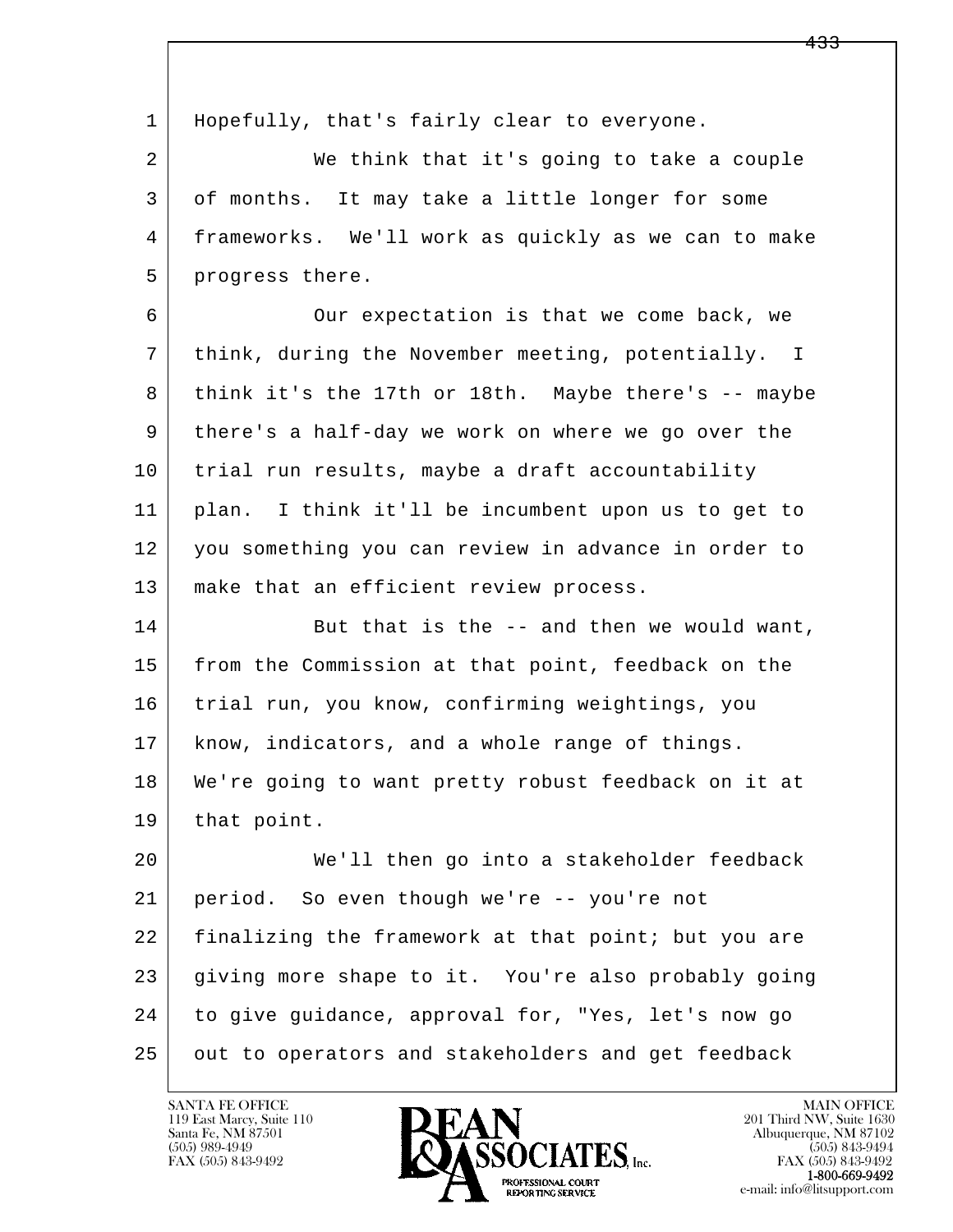| 1  | on what we're proposing to the world."               |
|----|------------------------------------------------------|
| 2  | MS. LYRIA BOAST: Which would still be                |
| 3  | communicated as a draft or a proposed. So, again,    |
| 4  | we're not trying to get to a final version yet.      |
| 5  | MR. TIM FIELD: And we were just talking              |
| 6  | to Kelly of the Coalition. And they do have an       |
| 7  | annual meeting in December. And, one, could be a     |
| 8  | great chance to bring to the Coalition, you know,    |
| 9  | the results of the work to date at that point. We    |
| 10 | have to work with you to decide what exactly you     |
| 11 | present; because I think, you know, some things will |
| 12 | be maybe well -- in a good place, and some things    |
| 13 | may still be under development. But we do think the  |
| 14 | early December date could be a good time to really   |
| 15 | engage operators.                                    |
| 16 | MS. LYRIA BOAST: And this is                         |
| 17 | especially -- I think we talked a little bit         |
| 18 | yesterday about sort of the challenge of that stake  |
| 19 | school feedback. They are busy. They are -- and as   |
| 20 | we said, I think, also yesterday, we have been       |
| 21 | involved in different types of -- of feedback.       |
| 22 | We have done, you know, in-person                    |
| 23 | meetings. And there are certainly authorizers who    |
| 24 | have a small enough number of schools that they can  |
| 25 | meet individually. There are meetings.               |

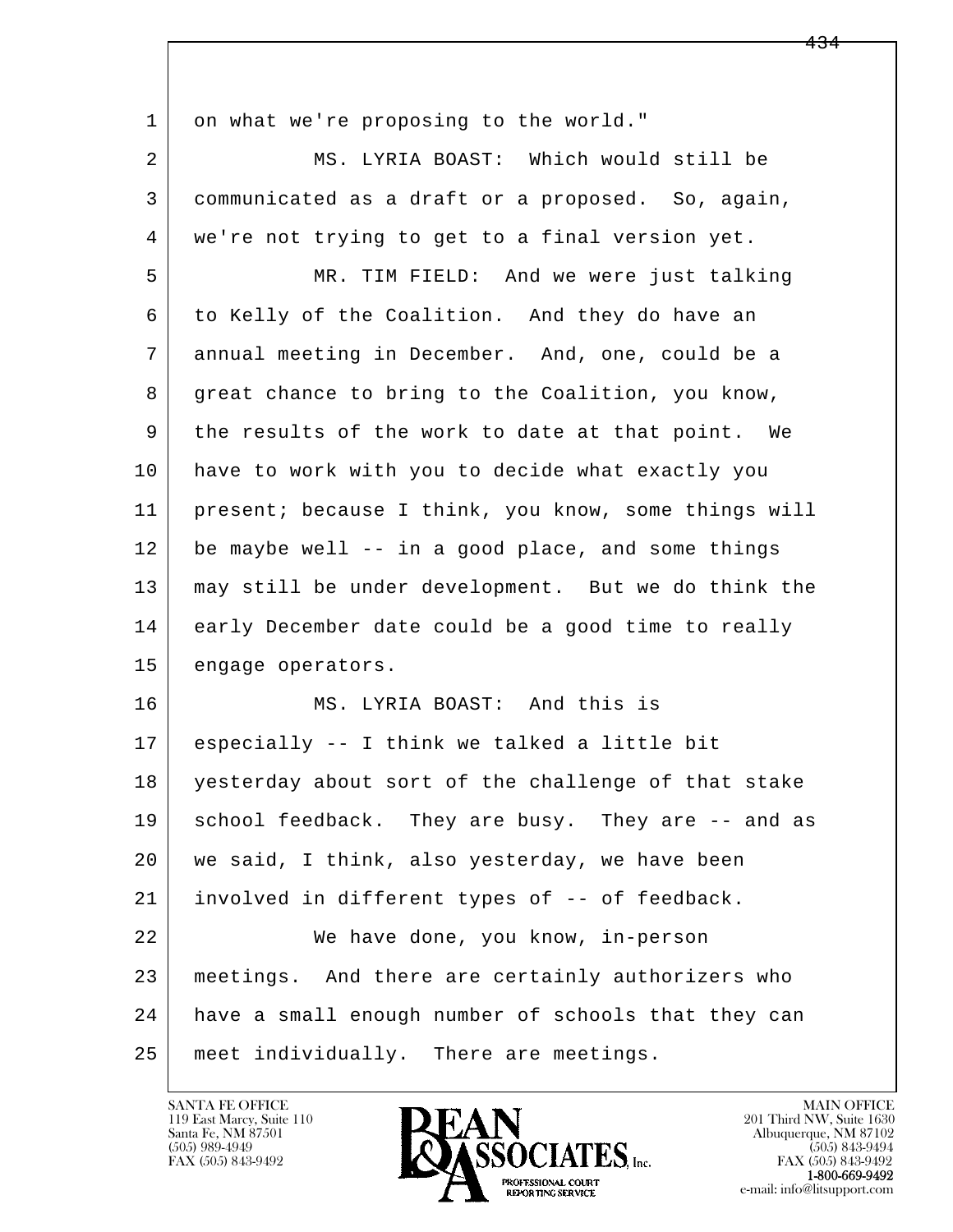l  $\overline{\phantom{a}}$ 1 There -- in sort of the lightest touch, 2 it's e-mailing out and saying, "Please give us 3 feedback," that usually gets the least amount, 4 because, again, schools are busy, and it's one more 5 thing. 6 We've done webinars. Those are a little 7 bit better; but still you tend to have partial 8 participation. 9 You all have done the listening tours. I 10 | think that will be a valuable component. 11 But I think really being able to hit or 12 provide as many opportunities as possible. And it 13 does seem as though if this is a meeting that the 14 schools will be attending, anyway, sort of ready to 15 engage and participate -- it's going to be a little 16 bit tight to get things ready by December; but we 17 would hope you would consider that. 18 COMMISSIONER ARMBRUSTER: Do you know when 19 in December that was? 20 MR. TIM FIELD: We weren't sure. She 21 mentioned first or second week in December. She 22 came by. She mentioned that to us. They think 23 they'll confirm soon. 24 COMMISSIONER ARMBRUSTER: Well, just two  $25$  things. I mean, we have  $-$ 

119 East Marcy, Suite 110<br>Santa Fe, NM 87501

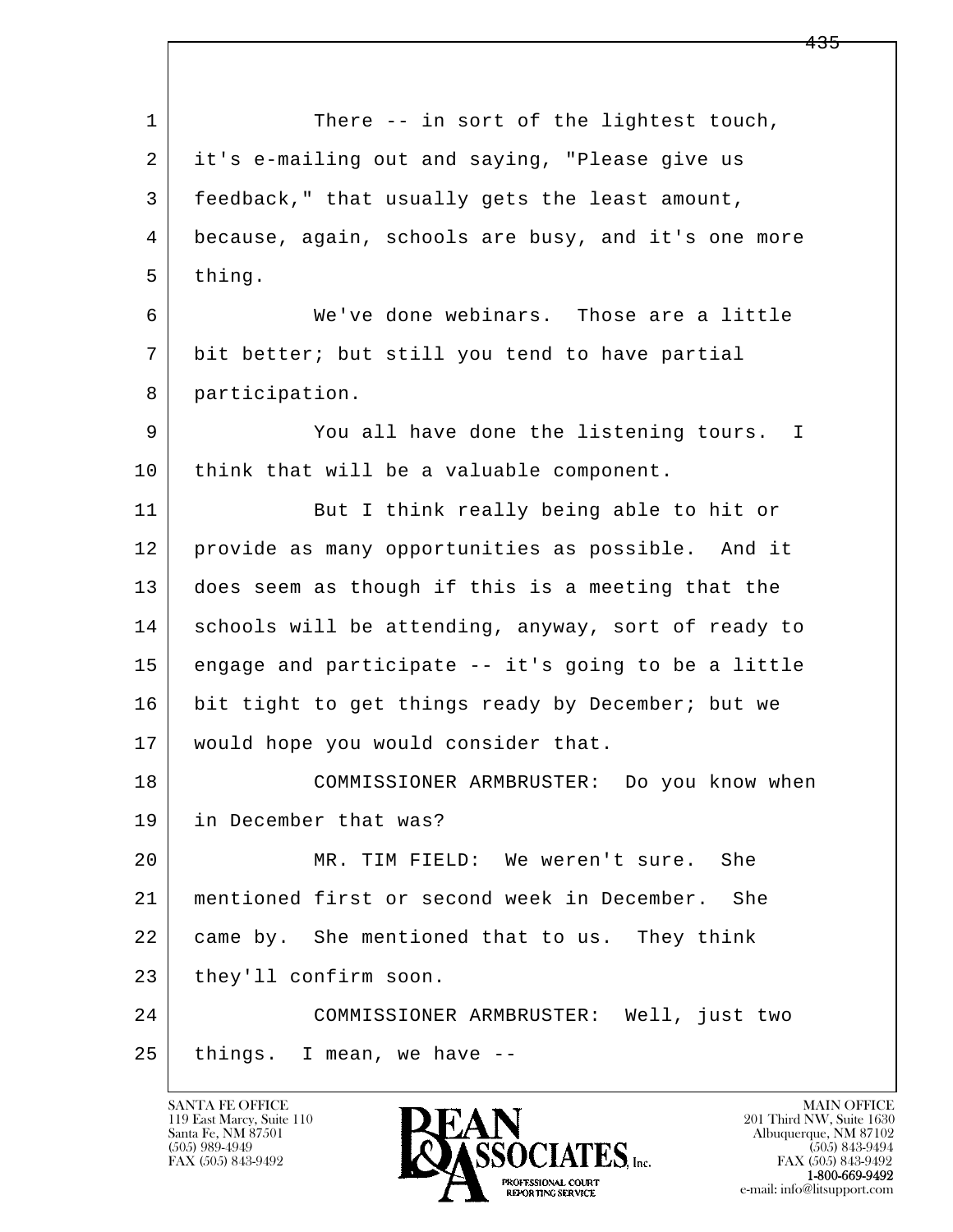l  $\overline{\phantom{a}}$ 1 THE CHAIR: We have the LESC in December. 2 COMMISSIONER ARMBRUSTER: December 6, 7, 3 8, and PEC 14th, 15th, and 16th. 4 THE CHAIR: Four- -- 5 COMMISSIONER ARMBRUSTER: That's what I 6 have. 7 THE CHAIR: The PEC meeting is the 14th 8 and 15th. 9 COMMISSIONER ARMBRUSTER: That's what I 10 have down. Hopefully, they know when we have a 11 | meeting; so... 12 MR. TIM FIELD: We can circulate other 13 dates. 14 THE CHAIR: And LESC is the week before. 15 MR. TIM FIELD: I don't know how involved 16 you all have to directly be in that meeting, also. 17 COMMISSIONER JOHNSTON: The problem with 18 schools is it's the end of a semester in all of the 19 high schools and some of the mid-schools. And I 20 don't know about attendance for them, because it's 21 one of the busiest times. 22 MR. TIM FIELD: Kelly felt like it would 23 be high attendance. It's already a planned meeting; 24 it's not something they're doing on behalf of this 25 work.

119 East Marcy, Suite 110<br>Santa Fe, NM 87501

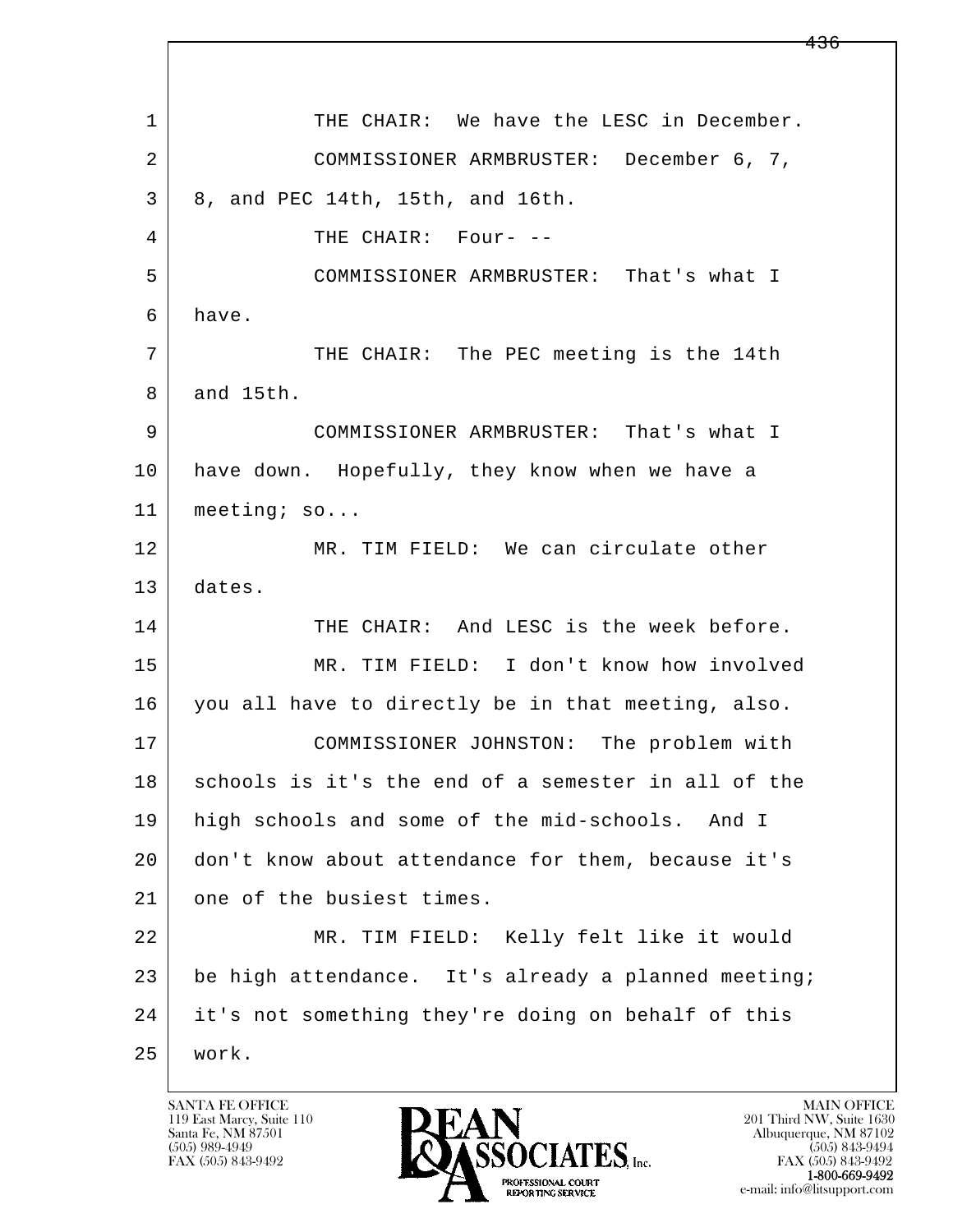l  $\overline{\phantom{a}}$ 1 THE CHAIR: And I would think that they're 2 not scheduling their -- any kind of large meeting at 3 the same time as the LESC. So my guess is it's 4 probably earlier in that week. That would be my  $5$  quess. 6 COMMISSIONER JOHNSTON: I think it's great 7 | that it would go to them at that point. 8 THE CHAIR: I do, too. 9 MS. LYRIA BOAST: So we can share with 10 you, obviously, to make sure that the dates all 11 work. Because it would be nice to have -- 12 COMMISSIONER ARMBRUSTER: Because it was 13 time-intensive to do that listening tour, for 14 everybody. 15 MR. TIM FIELD: And she seemed very  $16$  eager  $-$ 17 THE CHAIR: To have the listening tour 18 done in November. 19 COMMISSIONER ARMBRUSTER: If we were doing 20 a listening tour, it is time-intensive. 21 MR. TIM FIELD: This is an efficient way 22 to get feedback, on their terms, on their space, and  $23$  giving them  $-$  so I think that the scope of what you 24 present, we can also figure out -- we can tailor 25 that, based on where we are.

119 East Marcy, Suite 110<br>Santa Fe, NM 87501

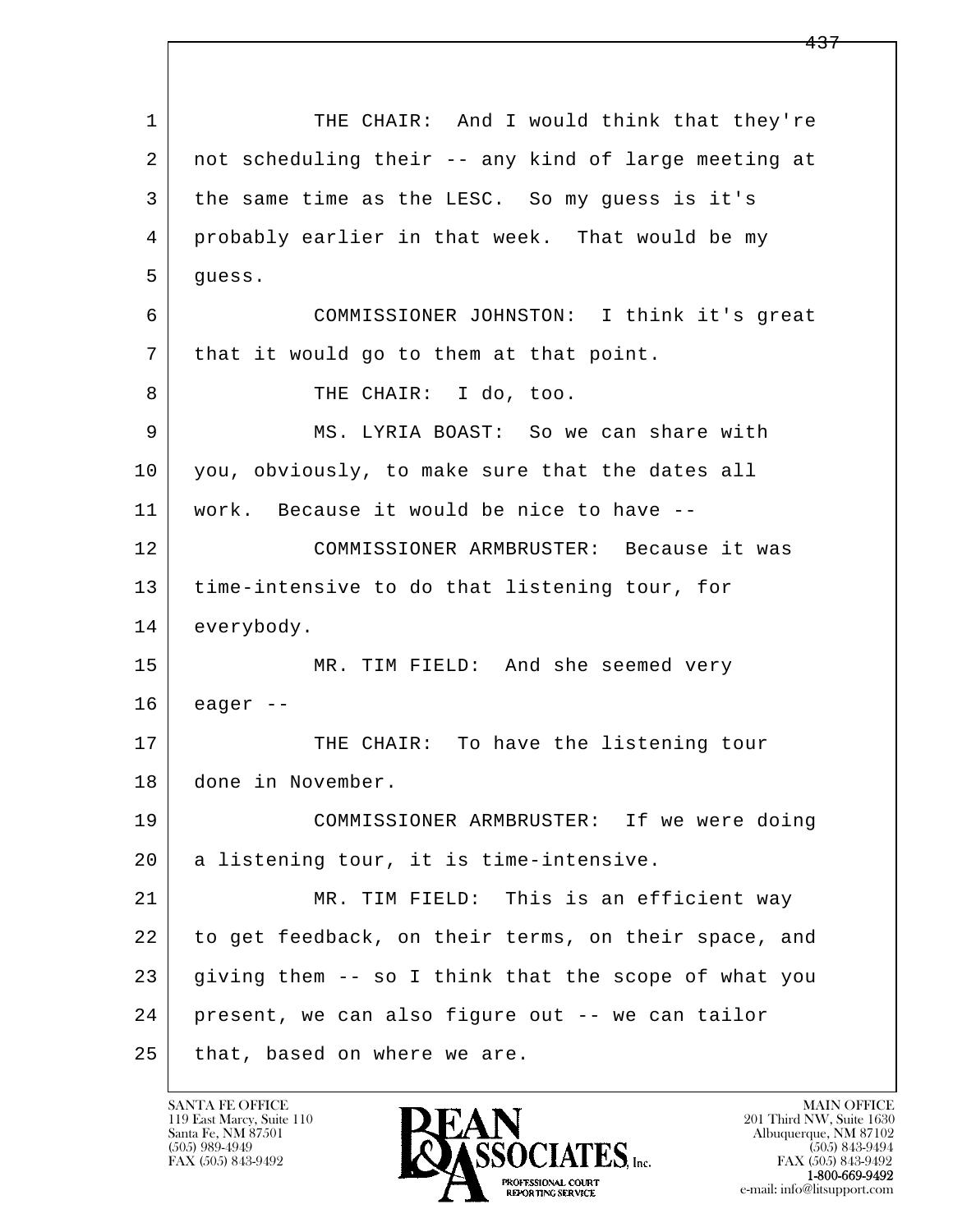| $\mathbf{1}$ | Okay. Following that, that can be the                |
|--------------|------------------------------------------------------|
| 2            | beginning of the feedback. There can be more after   |
| 3            | that, in-person meetings, webinars. All of those     |
| 4            | methods are conceivable. The intent is based on      |
| 5            | that feedback, another round of revisions to the     |
| 6            | accountability plan, and the framework.              |
| 7            | And then in the spring time frame, the PEC           |
| 8            | is formally adopting a new framework and             |
| 9            | accountability model and releasing reports based on  |
| 10           | that.                                                |
| 11           | Our recommendation is that you really -- I           |
| 12           | mean, there is also a contract cycle. But in terms   |
| 13           | of, like, holding schools accountable to this new    |
| 14           | plan, you'll probably wait until at least, you know, |
| 15           | like, the '17-'18 date. You won't want to            |
| 16           | retrospectively go back and say, "We're going to     |
| 17           | hold you accountable."                               |
| 18           | MS. LYRIA BOAST: Or even publish reports;            |
| 19           | because even if a school is not on a plan, you can   |
| 20           | start to say, "This is our framework; this is how we |
| 21           | are reporting out performance of our charter         |
| 22           | schools."                                            |
| 23           | THE CHAIR: And in an ideal world, I think            |
| 24           | we've got some schools that may just want to buy     |
| 25           | into this new system, because it could benefit them. |
|              |                                                      |

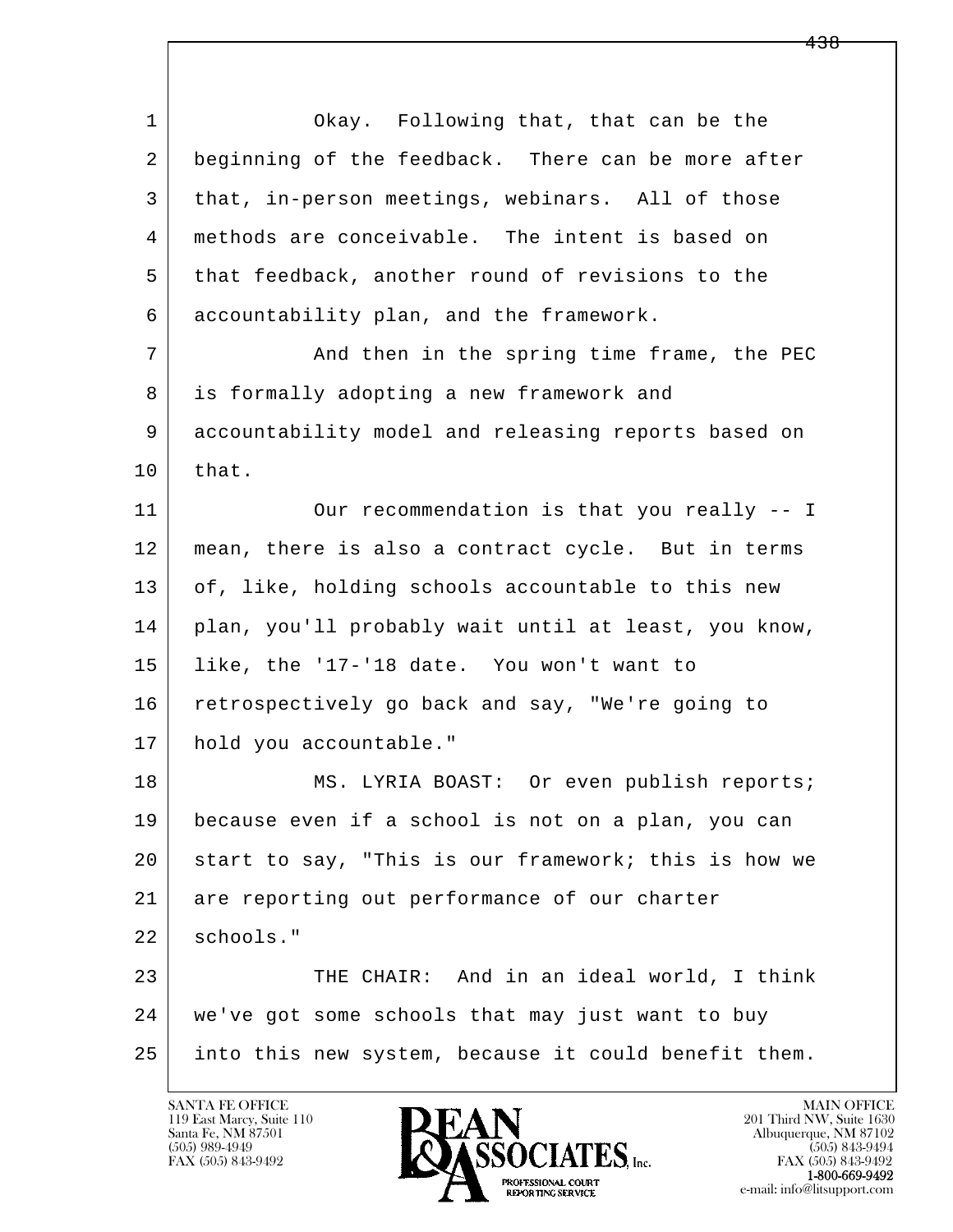l  $\overline{\phantom{a}}$  1 "Hey, you know. I'm not up for renewal; but there's 2 that whole, you know, fast-track; so...." 3 MR. TIM FIELD: I'm in. 4 THE CHAIR: "I'm on it. I want to do  $5$  that." 6 So, you know, hopefully, there's enough 7 little cookies in there that it'll attract some. 8 MR. TIM FIELD: Okay. Any other questions 9 about timeline? We'll continue to recommunicate 10 this and update and make sure you all are -- we're 11 on track, and that you're aware of the next steps. 12 I think with that, we do -- we will 13 request -- we have a simple feedback form on the 14 last two days. 15 MS. LYRIA BOAST: No math. No math. 16 COMMISSIONER JOHNSTON: If you want to 17 leave early, that's -- 18 MR. TIM FIELD: So we do appreciate your 19 | feedback. And similar to the last time, we ask 20 questions about achieving the objectives we set out 21 and the overall feedback on the two days. 22 Thank you, all, then, for engaging in the 23 | last two days and the chance to work with you all. 24 We've got a lot of work ahead of us. But I thought 25 the day was great. We certainly have what we need

119 East Marcy, Suite 110<br>Santa Fe, NM 87501

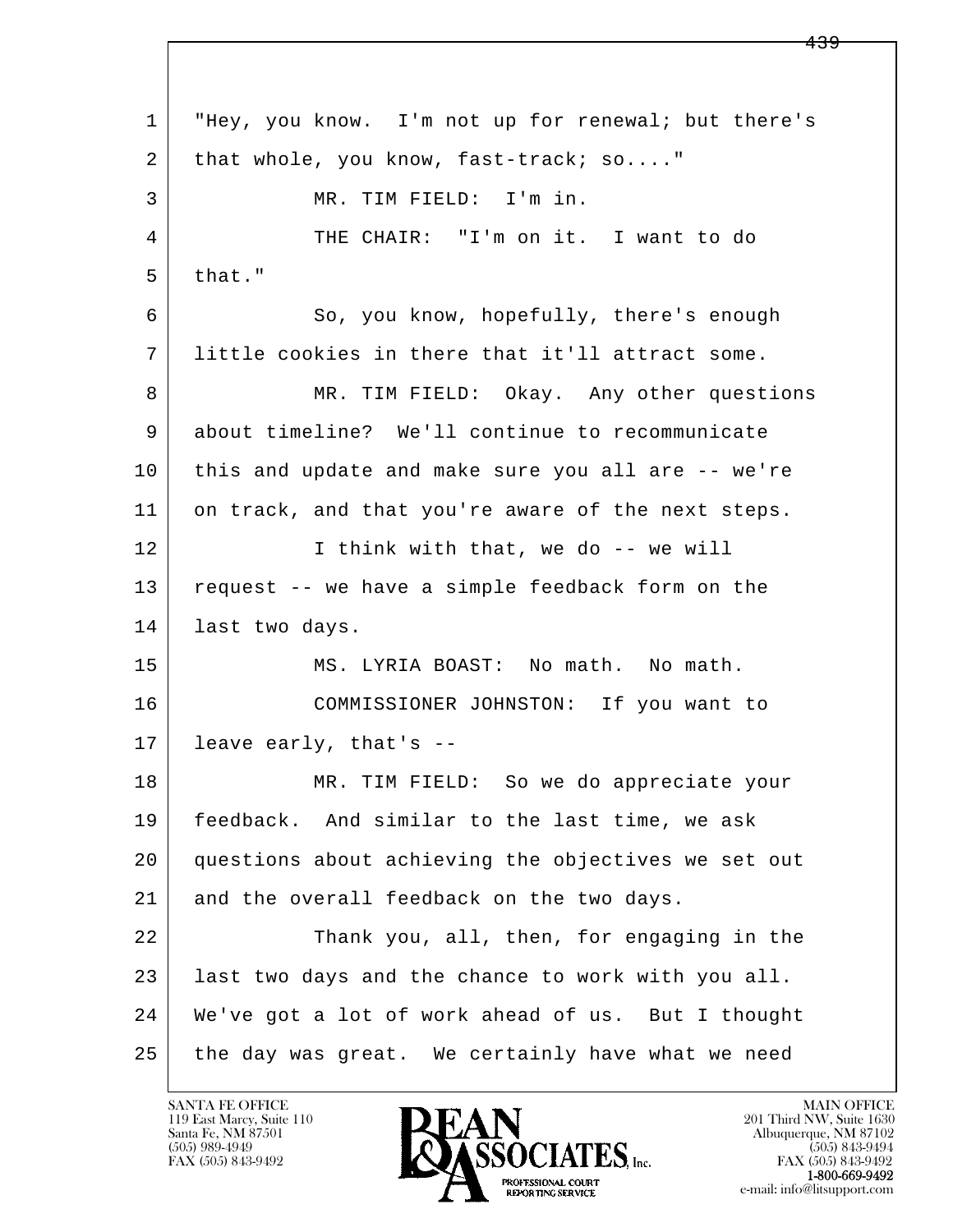l  $\overline{\phantom{a}}$ SANTA FE OFFICE MAIN OFFICE MAIN OFFICE MAIN OFFICE MAIN OFFICE 1 to move forward. 2 | THE CHAIR: I think we have far greater 3 vision of what this is going to really look like. 4 So I appreciate that. 5 COMMISSIONER CRONE: I wanted to 6 compliment the three of you in your cool, 7 coordinated colors. And I want -- I admit to you 8 guys, you didn't have my full undivided attention. 9 My brother was visiting this past week. And he 10 lives in Houston. And he just now got home. And so 11 he was sending me pictures of his house and 12 apartment. 13 MR. TIM FIELD: How are things? 14 COMMISSIONER CRONE: Well, they're fine; 15 but their property isn't. 16 (A discussion was held off the record.) 17 (Proceedings concluded at 2:23 p.m.) 18 19  $2.0$  21 22 23 24 25

119 East Marcy, Suite 110<br>Santa Fe, NM 87501



FAX (505) 843-9492 FAX (505) 843-9492 e-mail: info@litsupport.com